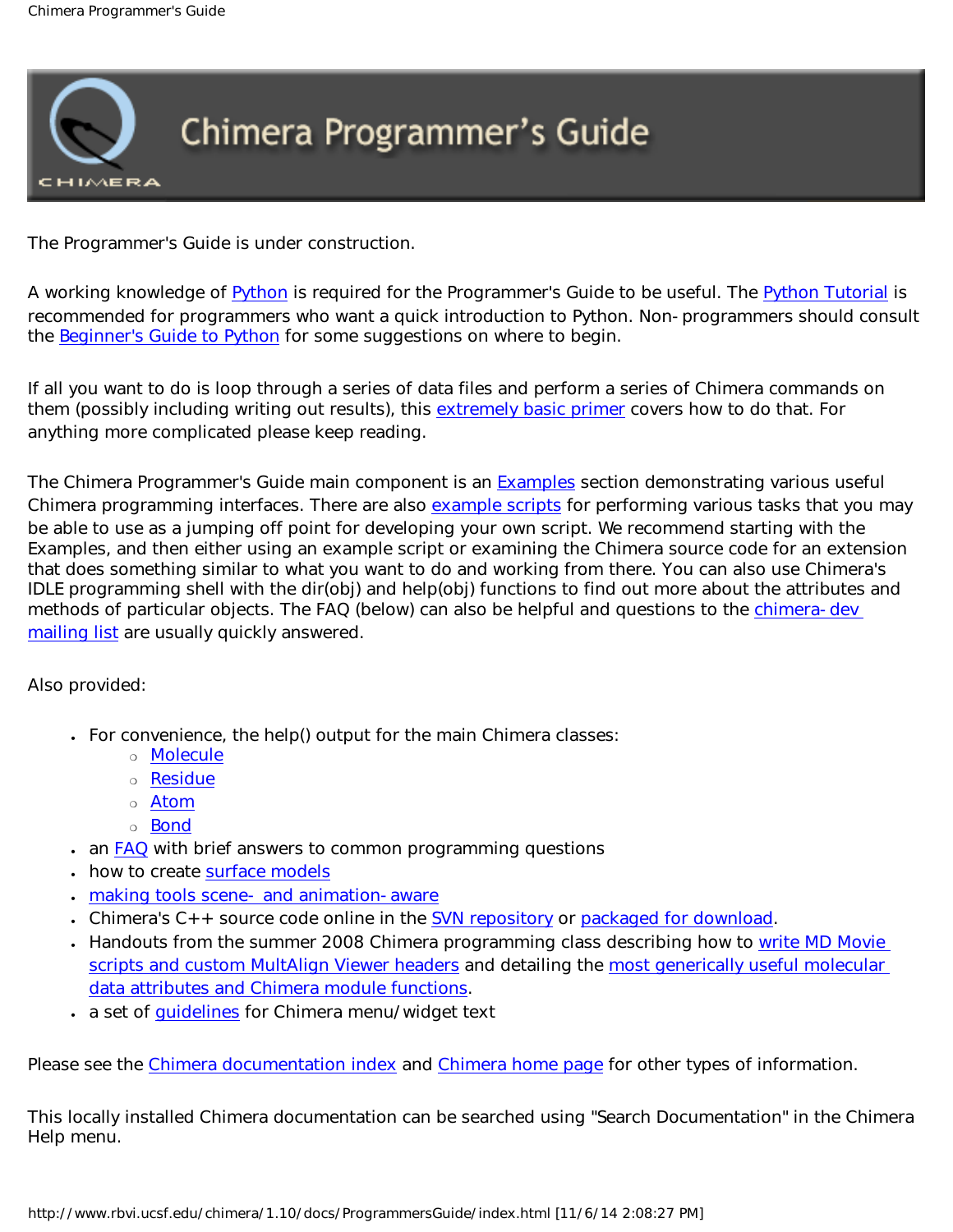## <span id="page-1-0"></span>**Looping Through Data Files and Running Chimera Commands on Them**

#### **...and not much else**

#### **Scenario**

This primer covers the scenario where you have a set of data files in a folder and want to perform a series of Chimera commands on each one in turn, writing out some kind of results file (e. *gimage*; structure measurements; modified data file) for each. Though this primer provides all the Python code needed to carry out the scenario tasks, it would still be beneficial (though not strictly necessary) for you to read the [Python Tutorial](http://docs.python.org/tutorial/index.html) (at least the first few sections) in order to understand the code better and to be able to modify it if needed in ways this primer doesn't cover.

#### **Broad Outline**

You will take the code below, modified for your needs, and place it in a file ending with a '.py' suffix. The '. py' suffix will indicate to Chimera that the file should be interpreted as Python code. You could then run the Python code by opening the file with Chimera's **File→Open** [dialog](http://www.rbvi.ucsf.edu/chimera/1.10/docs/UsersGuide/opensave.html#opendialog) or with the open [command](http://www.rbvi.ucsf.edu/chimera/1.10/docs/UsersGuide/midas/open.html). If you want to suppress the Chimera interface from appearing during your script processing, you can [start](http://www.rbvi.ucsf.edu/chimera/1.10/docs/UsersGuide/startup.html) [Chimera](http://www.rbvi.ucsf.edu/chimera/1.10/docs/UsersGuide/startup.html) using the [--nogui option](http://www.rbvi.ucsf.edu/chimera/1.10/docs/UsersGuide/options.html#nogui) (**e.g.**chimera --nogui processData.py). Note that if your script creates images then you **must** start the Chimera interface unless you've downloaded the "headless" version of Chimera (see the [download page](http://www.cgl.ucsf.edu/chimera/download.html)).

An important fact to know is that any [Chimera command](http://www.rbvi.ucsf.edu/chimera/1.10/docs/UsersGuide/framecommand.html) can be executed in Python using the runCommand () call. For instance, to color all models red and surface them:

```
from chimera import runCommand
runCommand("color red")
runCommand("surf")
```
This makes it simple to perform actions in your Python script as long as you know the equivalent Chimera command.

#### **Scripting Approach**

The general scheme used in the script will be to enter the folder containing your data files, gather the names of the files, and then loop through them one by one, performing a series of commands on each. In the example below the data files are PDB files (suffix: .pdb), each of which has a ligand and a receptor. The script focuses on the ligand, attempts to ensure that the receptor isn't obscuring the ligand, surfaces the receptor, and saves an image.

#### **The Script**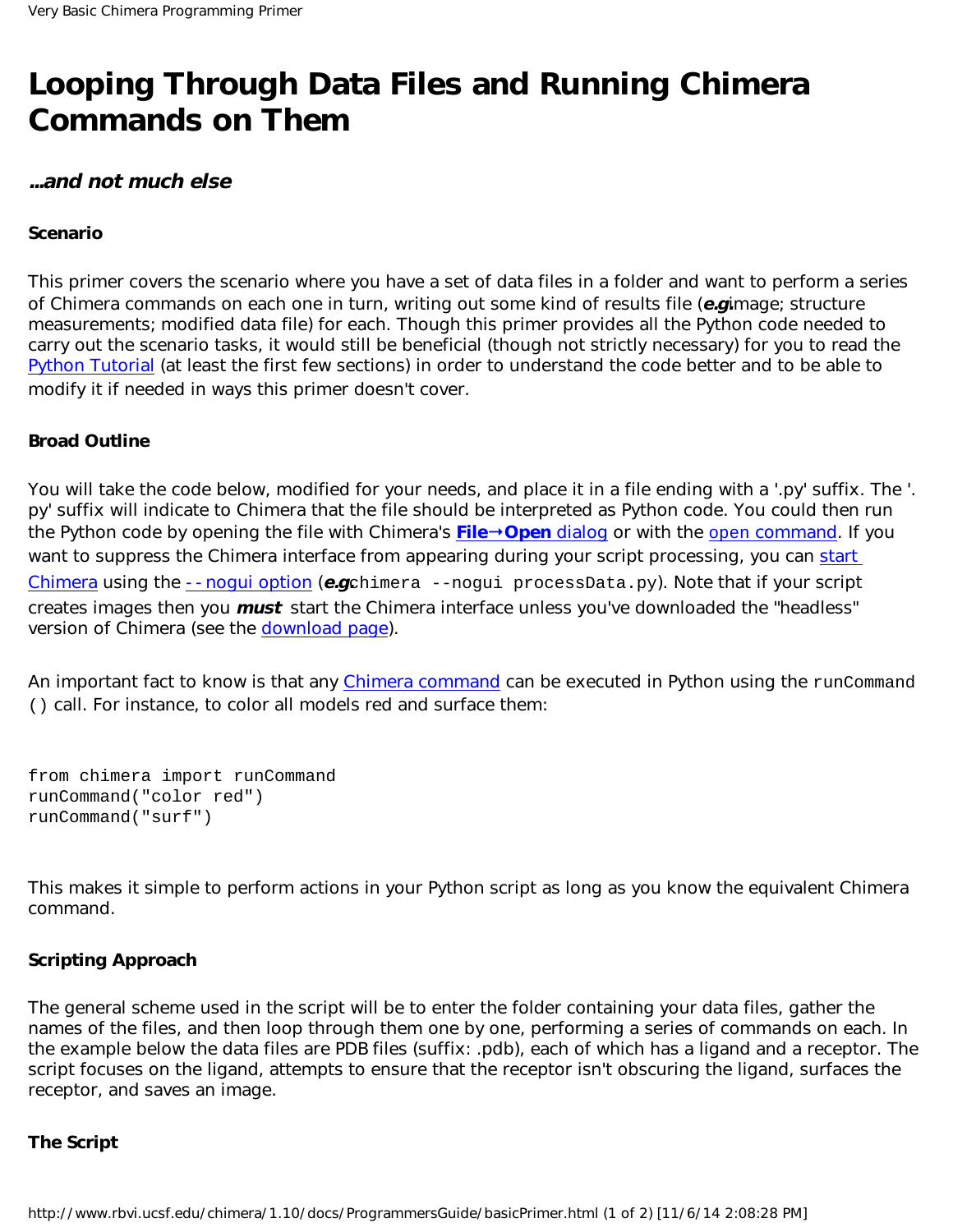Very Basic Chimera Programming Primer

There are a lot of comments in the script describing the code. Python comments are introduced by the **#** character (as long as it's not inside a quoted string of course).

```
import os
from chimera import runCommand as rc # use 'rc' as shorthand for runCommand
from chimera import replyobj # for emitting status messages
# change to folder with data files
os.chdir("/Users/pett/data")
# gather the names of .pdb files in the folder
file_names = [fn for fn in os.listdir(".") if fn.endswith(".pdb")]
# loop through the files, opening, processing, and closing each in turn
for fn in file_names:
        replyobj.status("Processing " + fn) # show what file we're working on
       "open " + fn) rc("align ligand ~ligand") # put ligand in front of remainder of molecule
        rc("focus ligand") # center/zoom ligand
       "surf") # surface receptor
        rc("preset apply publication 1") # make everything look nice
       "surftransp 15") # make the surface a little bit see-through
        # save image to a file that ends in .png rather than .pdb
       png name = fn[:-3] + "png"
        rc("copy file " + png_name + " supersample 3")
        rc("close all")
# uncommenting the line below will cause Chimera to exit when the script is done
stop now")
# note that indentation is significant in Python; the fact that
# the above command is exdented means that it is executed after
# the loop completes, whereas the indented commands that 
# preceded it are executed as part of the loop.
```
#### **Actual Script File**

Here is a [link](#page-43-0) to an actual file containing the script so that you can download it and use it as a starting point for your own script — and save yourself some typing.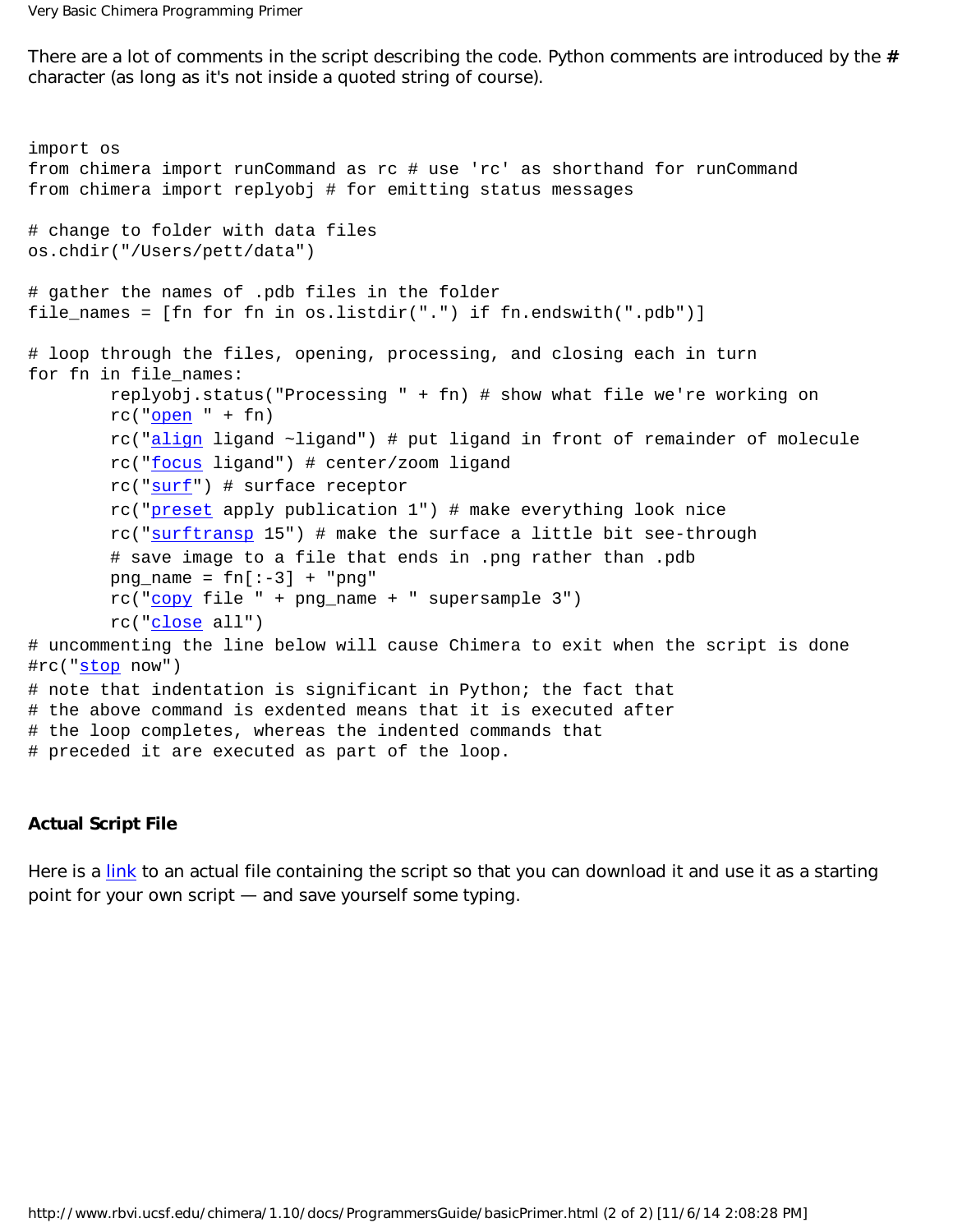# Chimera Programmer's Guide

#### [Introduction to Examples](#page-44-0)

<span id="page-3-0"></span>1 MERA

- Chimera's Object [Model](#page-45-0)
- [Molecular Editing Using](#page-55-0) [Python](#page-55-0)
- [Toolbar Buttons](#page-57-0)
- [Packaging an Extension](#page-59-0)
- Working with the [Chimera Extension](#page-61-0)  **[Manager](#page-61-0)**
- Adding Command-line **[Commands](#page-64-0)**
- Extension-Specific User [Interface](#page-69-0)
- [Colors and Color Wells](#page-75-0)
- **[Trigger Notifications](#page-79-0)**
- **[Selections](#page-84-0)**
- **[Session Saving](#page-87-0)**
- **Preferences**
- Help
- **Textures and Surfaces**
- **Registering Selectors**
- **[Atomic Measurements](#page-92-0)**
- [Running a Background](#page-96-0) **[Process](#page-96-0)**
- Writing a  $C/C++$ [Extension](#page-100-0)

## **Introduction to Examples**

The Examples section of the Chimera Programmer's Guide consists of a series of example code, with associated description, that illustrate how to use various Python interfaces exported by Chimera. The target audience for the section is users who are familiar with Python programming; users who wish to learn more about [Python](http://www.python.org/) can start with the [Python Beginner's](http://wiki.python.org/moin/BeginnersGuide) [Guide](http://wiki.python.org/moin/BeginnersGuide).

The list of examples includes:

- [Chimera's Object Model](#page-45-0)
- [Molecular Editing Using Python](#page-55-0)
- [Creating Molecules Using Python](#page-101-0)
- [Toolbar Buttons](#page-57-0)
- [Packaging an Extension](#page-59-0)
- [Working with the Chimera Extension Manager](#page-61-0)
- [Adding Command-line Commands](#page-64-0)
- [Extension-Specific User Interface](#page-69-0)
- [Colors and Color Wells](#page-75-0)
- [Trigger Notifications](#page-79-0)
- **[Selections](#page-84-0)**
- [Session Saving](#page-87-0)
- Preferences
- Help
- Textures and Surfaces
- **Registering Selectors**
- **[Atomic Measurements](#page-92-0)**
- [Running a Background Process](#page-96-0)
- $\cdot$  [Writing a C/C++ extension](#page-100-0)

Each example starts with a short description of the functionality that it demonstrates, followed by sample code and detailed commentary, and ends with instructions on how to execute the sample code.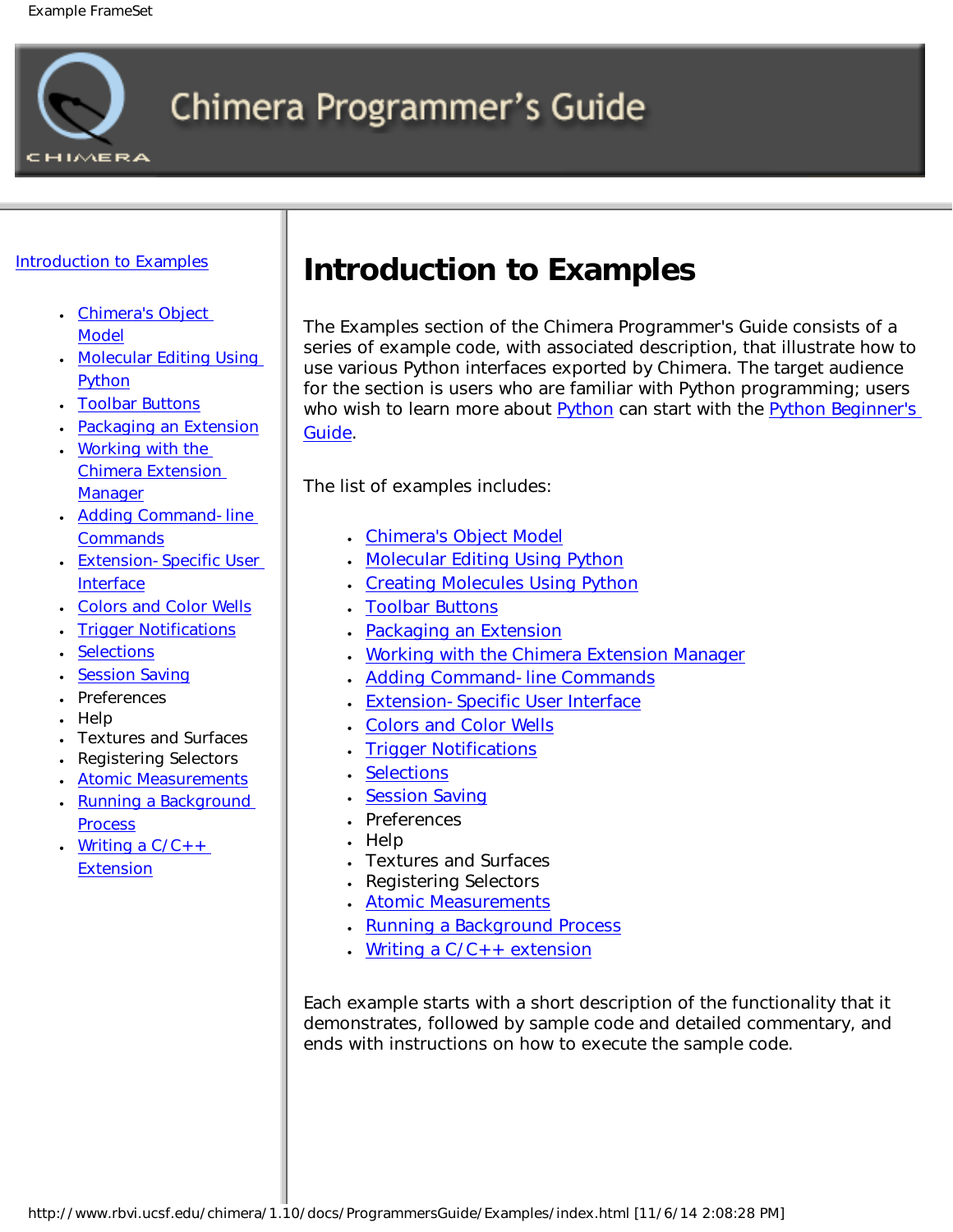```
Help on class Molecule in module _molecule:
class Molecule(_chimera.Model)
     | Molecule() -> Molecule
\mathbb{R}Method resolution order:
         | Molecule
          | _chimera.Model
          | _chimera.Selectable
          | libwrappy2.WrapPy
          | __builtin__.object
\mathbb{R}Methods defined here:
\mathbb{R}_ hash ( \ldots )x.\_\_hash(\ ) \ \ \leq \ =\> \ \ \text{hash}(x)\mathbb{R}\__init__(...)x.__init__(...) initializes x; see help(type(x)) for signature
\mathbb{R} | addPDBHeader(...)
          | addPDBHeader(k: unicode, h: unicode)
\mathbb{R}allRings(...)
          | allRings(crossResidues: bool, allSizeThreshold: int) -> set of Ring
\mathbb{R} | atomCoordinatesArray(...)
          | atomCoordinatesArray() -> object
\mathbb{R}atomGroups(...)
          | atomGroups(numAtoms: int) -> list of list of Atom
\mathbb{R} | computeIdatmTypes(...)
          | computeIdatmTypes()
\mathbb{R} | computeSecondaryStructure(...)
          | computeSecondaryStructure(energyCutoff: float = -0.5, minHelixLength: int = 3, minStrandLength: int 
= 3, info: __unknown__ = None)
\mathbb{R} | decrHyds(...)
         decrHyds()
\mathbb{R}deleteAtom(...)
          | deleteAtom(element: Atom)
\mathbb{R}deleteBond(...)
          | deleteBond(element: Bond)
\mathbb{R} | deleteCoordSet(...)
          | deleteCoordSet(element: CoordSet)
\mathbb{R}deleteResidue(...)
          | deleteResidue(element: Residue)
\mathbb{R} | findAtom(...)
          | findAtom(i: int) -> Atom
\mathbb{R}findBond(...) | findBond(i: int) -> Bond
\mathbb{R} | findBondRot(...)
          | findBondRot(bond: Bond) -> BondRot
\mathbb{R} | findCoordSet(...)
          | findCoordSet(i: int) -> CoordSet
\mathbb{R} | findResidue(...)
```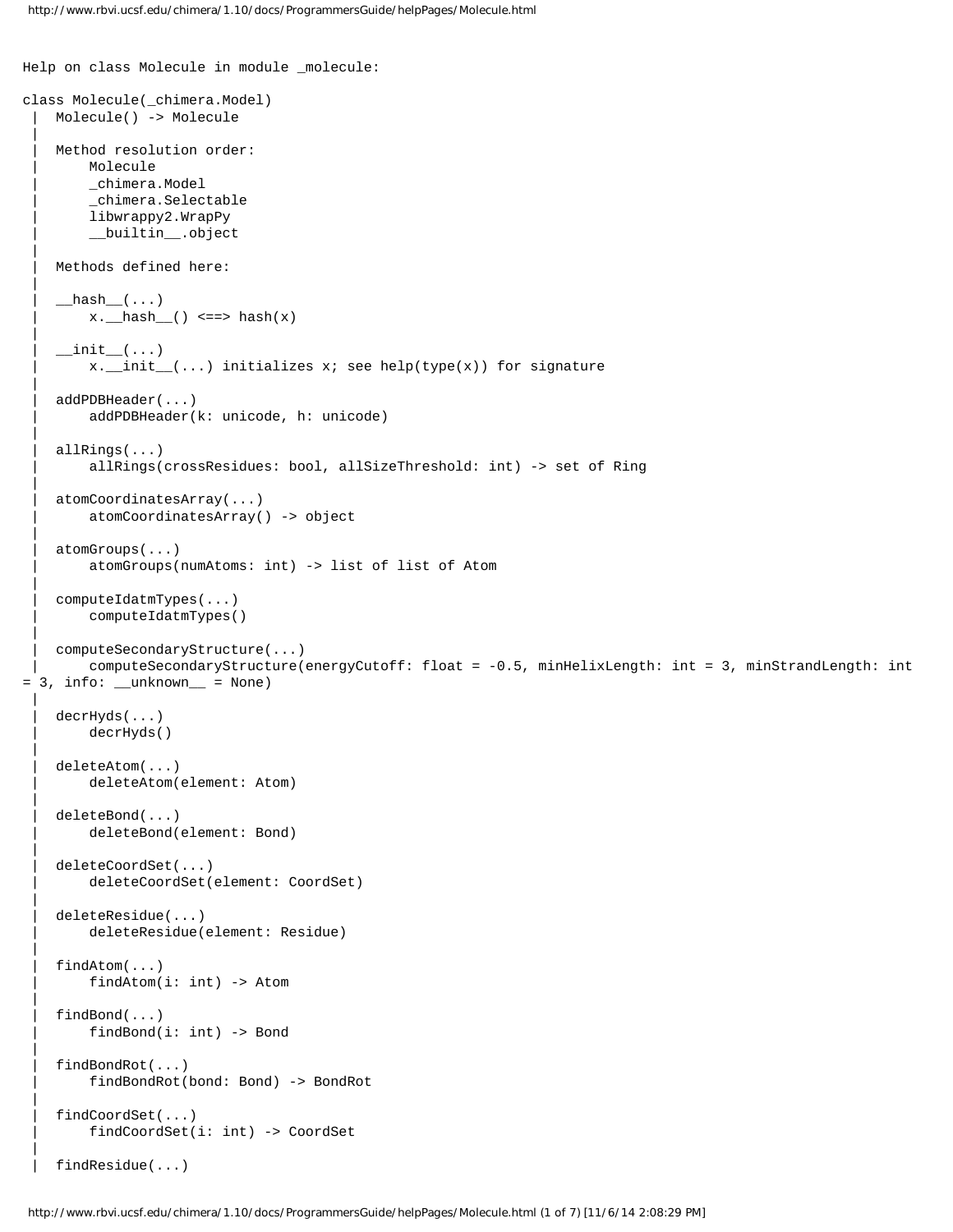| findResidue(i: int) -> Residue

```
 | findResidue(rid: MolResId, type: (str|None) = None) -> Residue
\mathbb{R} | incrHyds(...)
         incrHyds()
\mathbb{R} | indexedAtoms(...)
         indexedAtoms(indices: object) -> list of Atom
\mathbb{R} | loadAllFrames lambda self
\mathbb{R} | metalComplexGroup = _getMetalPbg(mol, **kw)
\mathbb{R} | minimumRings(...)
          | minimumRings(crossResidues: bool = false) -> set of Ring
\mathbb{R} | moveResAfter(...)
          | moveResAfter(from: Residue, to: Residue)
\mathbb{R} | newAtom(...)
          | newAtom(n: unicode, e: Element, coordIndex: int = -1) -> Atom
\mathbb{R} | newBond(...)
          | newBond(a0: Atom, a1: Atom) -> Bond
\mathbb{R} | newCoordSet(...)
          | newCoordSet(key: int) -> CoordSet
          | newCoordSet(key: int, size: int) -> CoordSet
\mathbb{R} | newResidue(...)
          | newResidue(t: unicode, rid: MolResId, neighbor: (Residue|None) = None, after: bool = true) -> Residue
          | newResidue(t: unicode, chain: unicode, pos: int, insert: str, neighbor: (Residue|None) = None, 
after: bool = true) -> Residue
\mathbb{R} | numHyds(...)
         | numHyds() -> int
\mathbb{R} | primaryAtoms(...)
          | primaryAtoms() -> list of Atom
\mathbb{R} | printComponents(...)
          | printComponents(os: writable file-like)
\mathbb{R} | pruneShortBonds(...)
          | pruneShortBonds()
\mathbb{R} | pseudoBondMgr(...)
          | pseudoBondMgr(cs: (CoordSet|None) = None) -> PseudoBondMgr
\mathbb{R} | reorderResidues(...)
          | reorderResidues(residues: list of Residue)
\mathbb{R} | residueAfter(...)
          | residueAfter(r: Residue) -> Residue
\mathbb{R} | residueBefore(...)
          | residueBefore(r: Residue) -> Residue
\mathbb{R} | ribbonCoordinates(...)
          | ribbonCoordinates(a: Atom) -> chimera.Point
\mathbb{R} | rootForAtom(...)
          | rootForAtom(a: Atom, ignoreBreakPoints: bool) -> Root
\mathbb{R}roots(...) | roots(ignoreBreakPoints: bool) -> list of Root
\mathbb{R}sequence = getSequence(molecule, chainID, **kw)
```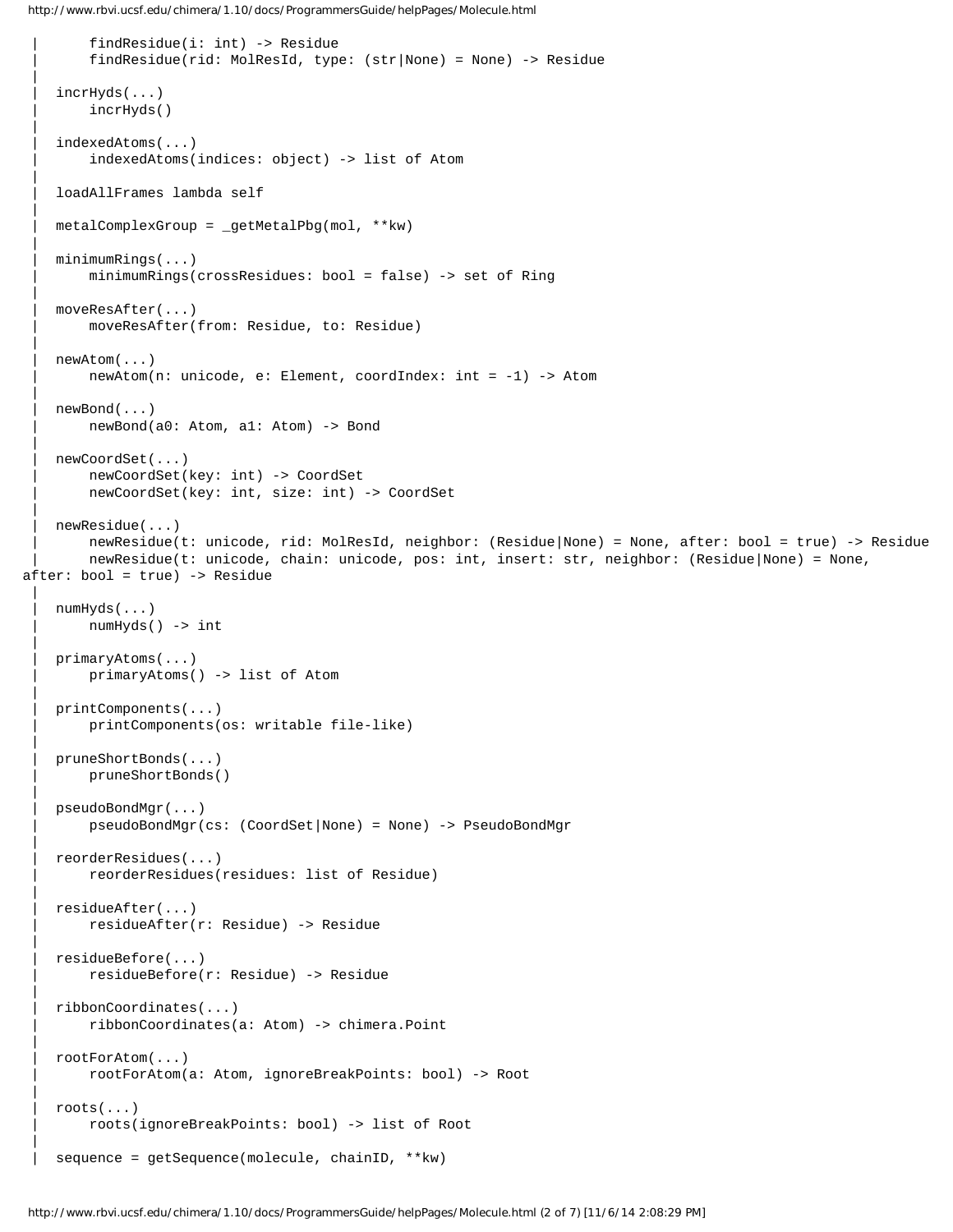```
http://www.rbvi.ucsf.edu/chimera/1.10/docs/ProgrammersGuide/helpPages/Molecule.html
```
 $\mathbb{R}$ 

 $\mathbb{R}$ 

 $\mathbb{R}$ 

 $\mathbb{R}$ 

 $\mathbb{R}$ 

 $\mathbb{R}$ 

 $\mathbb{R}$ 

 $\mathbb{R}$ 

 $\mathbb{R}$ 

 $\mathbb{R}$ 

 $\mathbb{R}$ 

 $\mathbb{R}$ 

 $\mathbb{R}$ 

 $\mathbb{R}$ 

 $\mathbb{R}$ 

 $\mathbb{R}$ 

 $\mathbb{R}$ 

 $\mathbb{R}$ 

 $\mathbb{R}$ 

 $\mathbb{R}$ 

```
Get the Sequence of the specified chain
    Uses the getSequences function (below) and accepts the same
     | keywords. Throws KeyError if the specified chain isn't found,
    and AssertionError if there are multiple chains with the
    specified ID.
 | sequences = getSequences(molecule, asDict=False)
    return all non-trivial sequences in a molecule
    This function is also available as molecule.sequences(\ldots)returns a list of sequences for the given molecule, one sequence per
     | multi-residue chain. The sequence name is "Chain X" where X is
    the chain ID, or "Principal chain" if there is no chain ID.
    The 'residues' attribute of each sequence is a list of the
    residues for that sequence, and the attribute 'resmap' is a
     | dictionary that maps residue to sequence position (zero-based).
    The 'residues' attribute will self-delete if the corresponding
    model is closed.
     | If 'asDict' is true, return a dictionary of Sequences keyed on
     | chain ID (can throw AssertionError if multiple chains have same ID),
    otherwise return a list.
setAllPDBHeaders(...)
    setAllPDBHeaders(hs: dict of (unicode, list of unicode))
 | setPDBHeader(...)
    setPDBHeader(k: unicode, v: list of unicode)
 | traverseAtoms(...)
     | traverseAtoms(root: Root) -> list of Atom
 | traverseBonds(...)
     | traverseBonds(root: Root) -> list of Bond
 | updateRibbonData(...)
     | updateRibbonData() -> bool
useAsRoot(...)
   useAsRoot(newRoot: Atom)
 | ----------------------------------------------------------------------
Data descriptors defined here:
\_ dict
 | activeCoordSet
     | CoordSet
 | aromaticColor
     | chimera.Color
aromaticDisplay
    hnol
 | aromaticLineType
     | int
 | aromaticMode
    int
 | atoms
    list of Atom
 | atomsMoved
```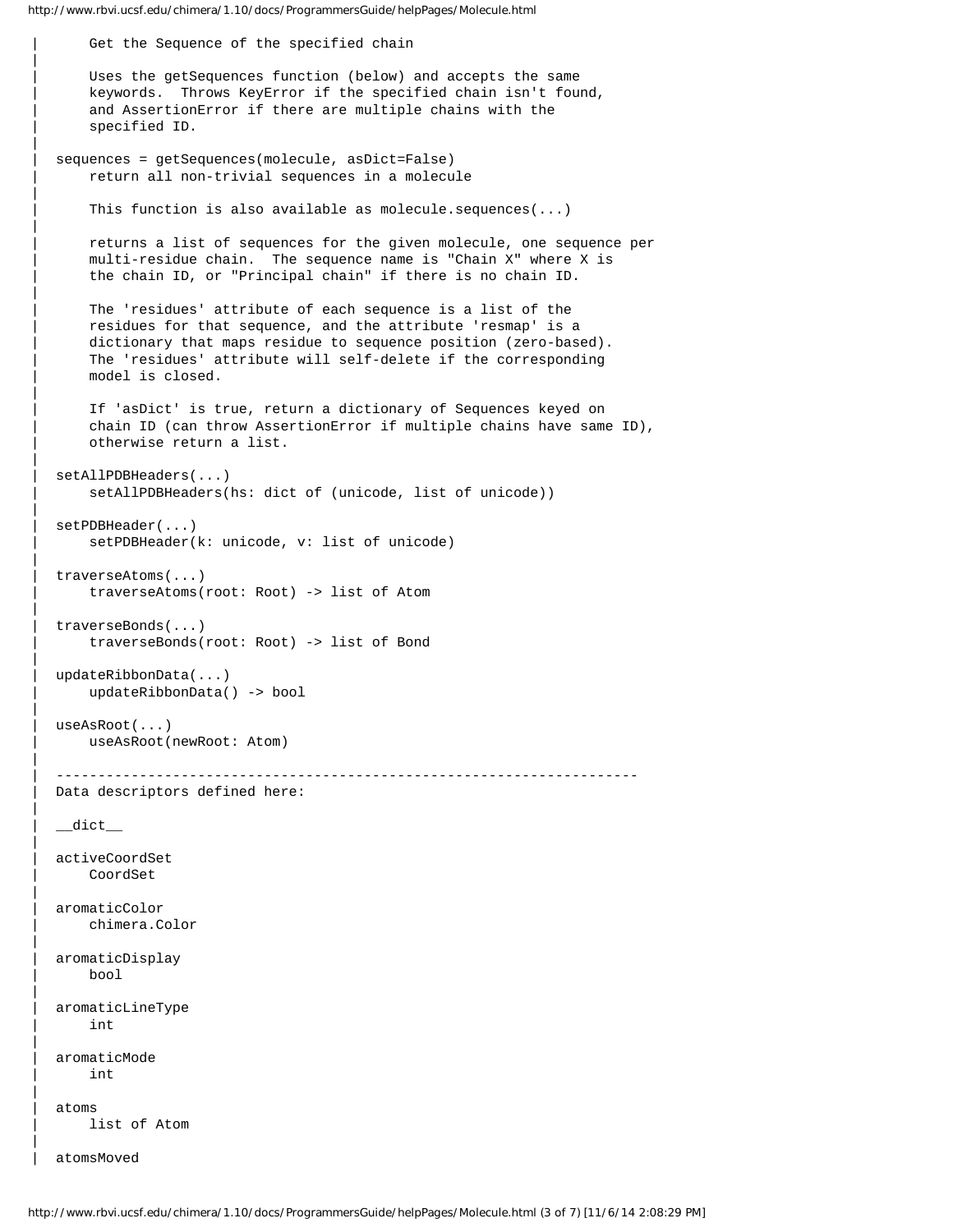```
set of Atom
\mathbb{R}autochain
           | bool
\mathbb{R} | ballScale
          float
\mathbb{R} | bonds
          list of Bond
\mathbb{R} | coordSets
          dict of (int, CoordSet)
\mathbb{R}idatmValid
           | bool
\mathbb{R} | lineType
           | int
\mathbb{R} | lineWidth
          float
\mathbb{R} | lowerCaseChains
           | bool
\mathbb{R} | mol2comments
          list of unicode
\mathbb{R} | mol2data
          list of unicode
\mathbb{R} | numAtoms
         unsigned int
\mathbb{R} | numBonds
          unsigned int
\mathbb{R} | numResidues
          unsigned int
\mathbb{R} | pdbHeaders
          dict of (unicode, list of unicode)
\mathbb{R} | pdbVersion
          int
\mathbb{R}pointSize
          float
\mathbb{R} | residueLabelPos
           | int
\mathbb{R}residues
          list of Residue
\mathbb{R} | ribbonHidesMainchain
           | bool
\mathbb{R} | ribbonInsideColor
           | chimera.Color
\mathbb{R}ribbonSmoothing
          int
\mathbb{R} | ribbonStiffness
          float
```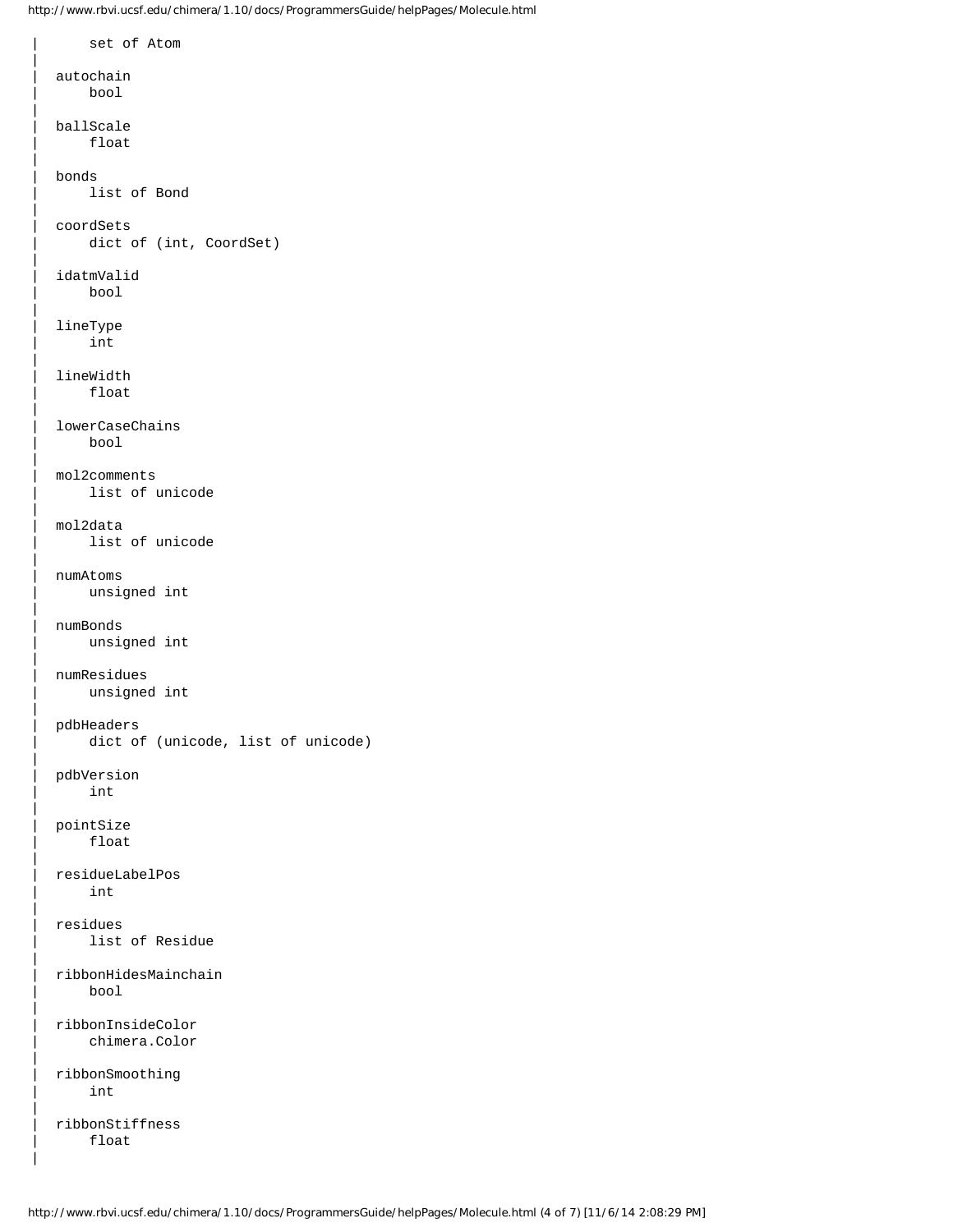http://www.rbvi.ucsf.edu/chimera/1.10/docs/ProgrammersGuide/helpPages/Molecule.html

```
 | ribbonType
          | int
\mathbb{R}showStubBonds
          | bool
\mathbb{R}stickScale
         float
\mathbb{R}structureAssigned
          | bool
\mathbb{R} | surfaceColor
          | chimera.Color
\mathbb{R}surfaceOpacity
         float
\mathbb{R}vdwDensity
         float
\mathbb{R}wireStipple
          (int, int)
\mathbb{R} | ----------------------------------------------------------------------
    Data and other attributes defined here:
\mathbb{R} | CentroidAll = 0
\mathbb{R} | CentroidBackbone = 1
\mathbb{R}Circle = 0\mathbb{R} | DefaultBondRadius = 0.20000000298023224
\mathbb{R} | DefaultOffset = -1e+99
\mathbb{R}Disk = 1\mathbb{R} | PrimaryAtom = 2
\mathbb{R} | RSM_COIL = 2
\mathbb{R} | RSM_STRAND = 1
\mathbb{R} | RT_BSPLINE = 0
\mathbb{R} | RT_CARDINAL = 1
\mathbb{R}_new_ =T. __new_(S, ...) -> a new object with type S, a subtype of T
\mathbb{R} | ----------------------------------------------------------------------
     | Methods inherited from _chimera.Model:
\mathbb{R}_{{\rm \_strut}} = _{{\rm \_label} {\rm \_} {\rm \_} } = _{{\rm \_} } labelFunc(item)
\mathbb{R} | addAssociatedModel(...)
          | addAssociatedModel(model: Model, propagateAttrs: bool = true)
\mathbb{R} | associatedModels(...)
          associatedModels() -> list of Model
\mathbb{R}bbox(...)bbox() -> bood, BBox\mathbb{R} | bsphere(...)
           | bsphere() -> bool, Sphere
```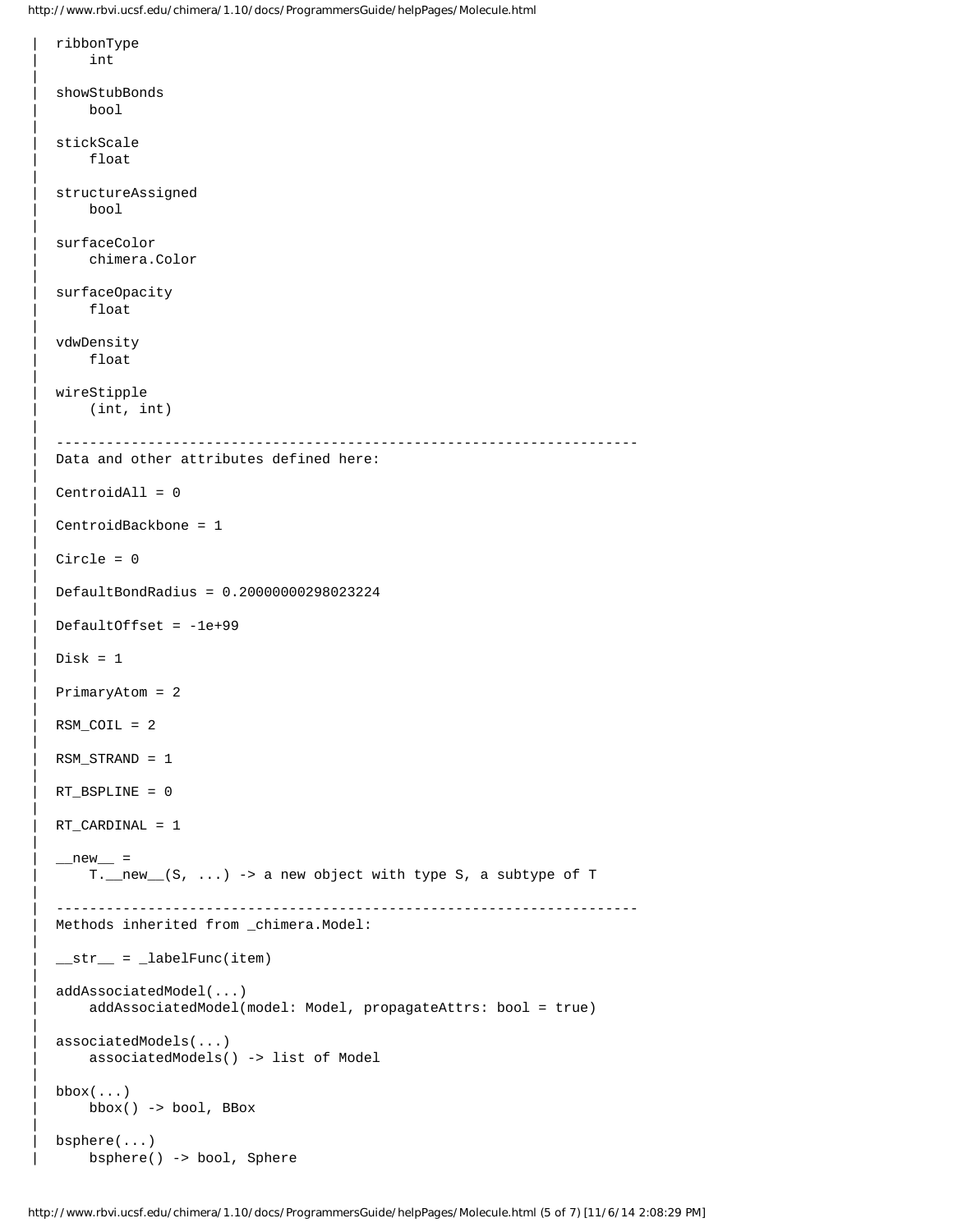```
\mathbb{R}destroy(...)destroy()
\mathbb{R} | frontPoint(...)
          | frontPoint(p1: Point, p2: Point) -> bool, float
\mathbb{R}intersects(...) | intersects(p: Plane) -> bool
\mathbb{R} | removeAssociatedModel(...)
          | removeAssociatedModel(model: Model)
\mathbb{R} | ----------------------------------------------------------------------
    Data descriptors inherited from _chimera.Model:
\mathbb{R} | clipPlane
         | Plane
\mathbb{R} | clipThickness
         float
\mathbb{R} | color
         Color
\mathbb{R}display
          | bool
\mathbb{R} | id
          | int
\mathbb{R} | name
         unicode
\mathbb{R} | openState
         | OpenState
\mathbb{R}silhouette
         | bool
\mathbb{R}subid
        int
\mathbb{R}useClipPlane
         | bool
\mathbb{R} | useClipThickness
         | bool
\mathbb{R} | ----------------------------------------------------------------------
    Data and other attributes inherited from _chimera.Model:
\mathbb{R} | selLevel = 1
\mathbb{R} | ----------------------------------------------------------------------
    Methods inherited from _chimera.Selectable:
\mathbb{R} | oslChildren(...)
          | oslChildren() -> list of Selectable
\mathbb{R} | oslIdent(...)
          | oslIdent(start: int = SelDefault, end: int = SelDefault) -> unicode
\mathbb{R} | oslLevel(...)
          | oslLevel() -> int
\mathbb{R} | oslParents(...)
          | oslParents() -> list of Selectable
```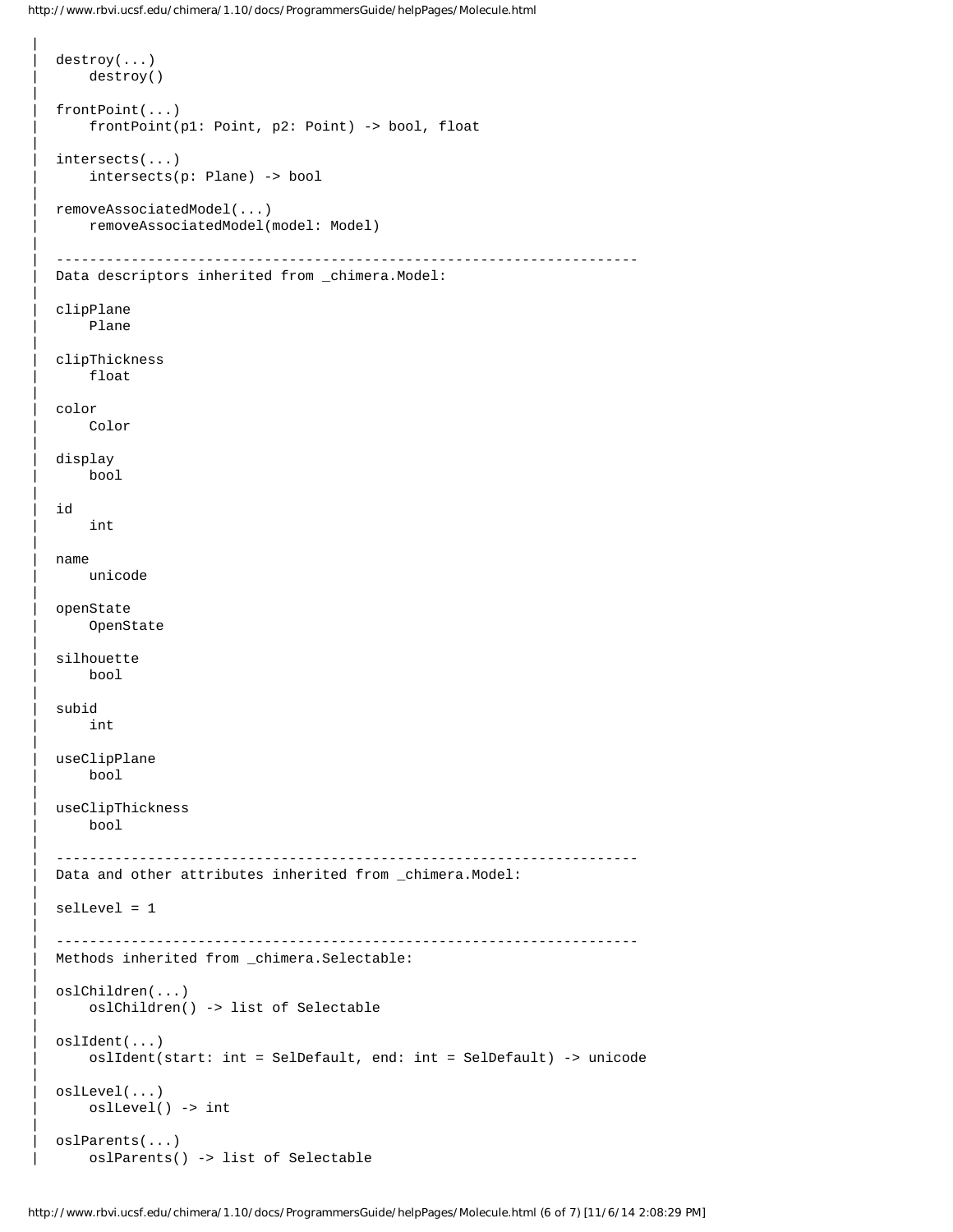```
\mathbb{R} | oslTestAbbr(...)
        | oslTestAbbr(a: OSLAbbreviation) -> bool
\mathbb{R} | ----------------------------------------------------------------------
   Static methods inherited from _chimera.Selectable:
\mathbb{R}count(\ldots)count() \rightarrow int\mathbb{R} | ----------------------------------------------------------------------
   Data descriptors inherited from libwrappy2.WrapPy:
\mathbb{R} | __destroyed__
       true if underlying C++ object has disappeared
```
http://www.rbvi.ucsf.edu/chimera/1.10/docs/ProgrammersGuide/helpPages/Molecule.html (7 of 7) [11/6/14 2:08:29 PM]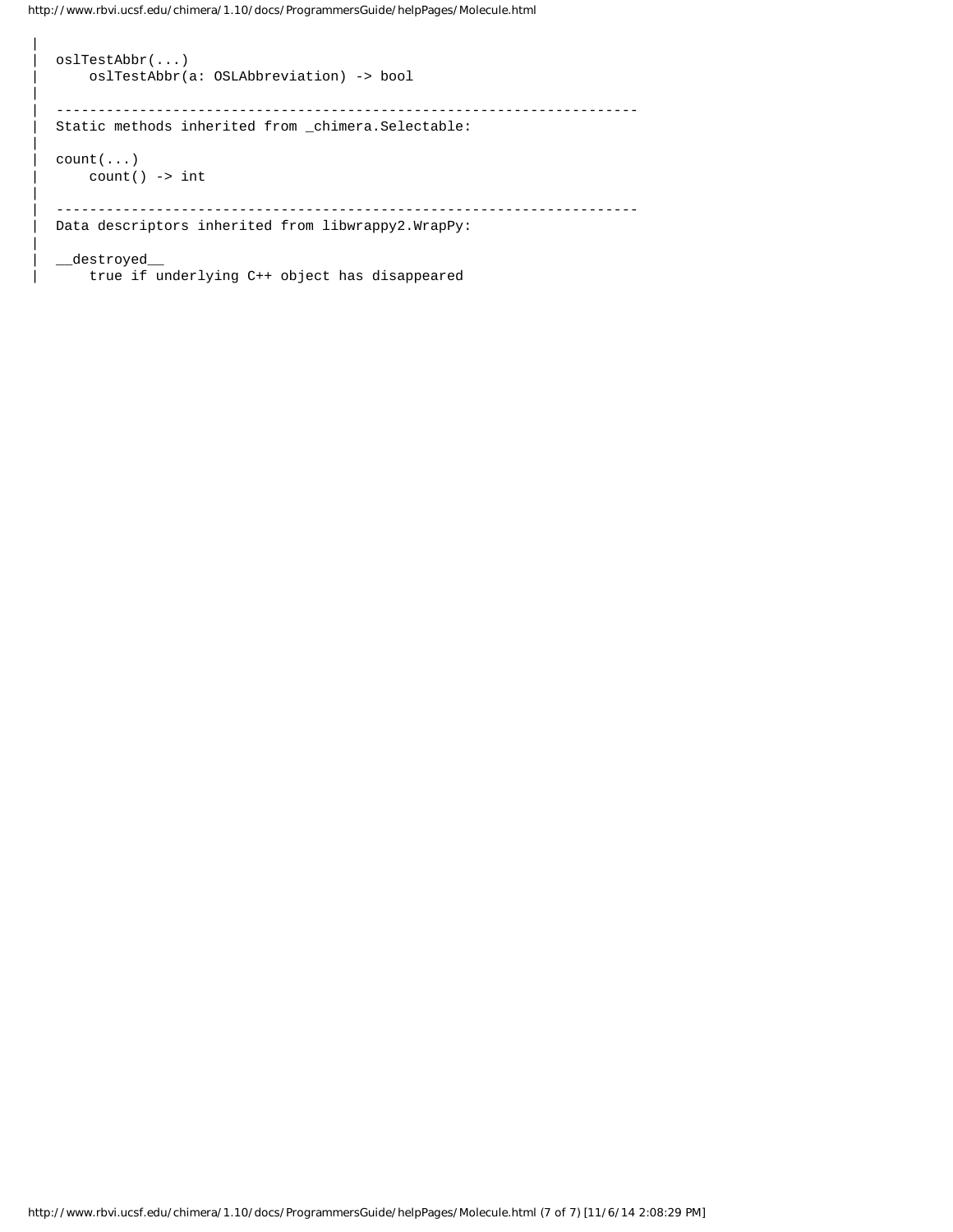```
Help on class Residue in module _molecule:
class Residue(_chimera.Selectable)
     Not instantiable from Python
\BoxMethod resolution order:
           | Residue
           | _chimera.Selectable
           | libwrappy2.WrapPy
           | __builtin__.object
\BoxMethods defined here:
\mathbb{R}\text{comp}(\dots)x. \text{comp}(y) \leq x - \text{cmp}(x, y)\Boxeq \dots)
          x. eq (y) \leq y x=y\mathbb{R}\_\{ge\_\_}( \ldots )
          x. \text{ige}(y) \leq x \leq y\mathbb{R}gt<sub>(...</sub>)
          x. \underline{\hspace{2cm}} gt \underline{\hspace{2cm}} (y) \leq x \leq y\Box\_hash_ ( \dots )x. hash () \leq y \leq -\frac{1}{2} hash(x)
\mathbb{R} | __le__(...)
          x.__le__(y) \iff x \iff y\Box_l_t = l_t ...
          x. lt (t) \leq t \times x! = y
\mathbb{R}_{{}_{\text{start}}_{\text{max}}} = _{{}_{\text{labelFunc}}(item)}\BoxaddAtom(...)addAtom(element: Atom)
\mathbb{R}atomNames(...) | atomNames() -> set of unicode
\mathbb{R}bestAltLoc(...) | bestAltLoc() -> str
\Box | bondedResidues(...)
           | bondedResidues() -> list of Residue
\mathbb{R}bondedTo(...) | bondedTo(r: Residue) -> bool
\Box | currentLabelOffset(...)
            | currentLabelOffset() -> chimera.Vector
```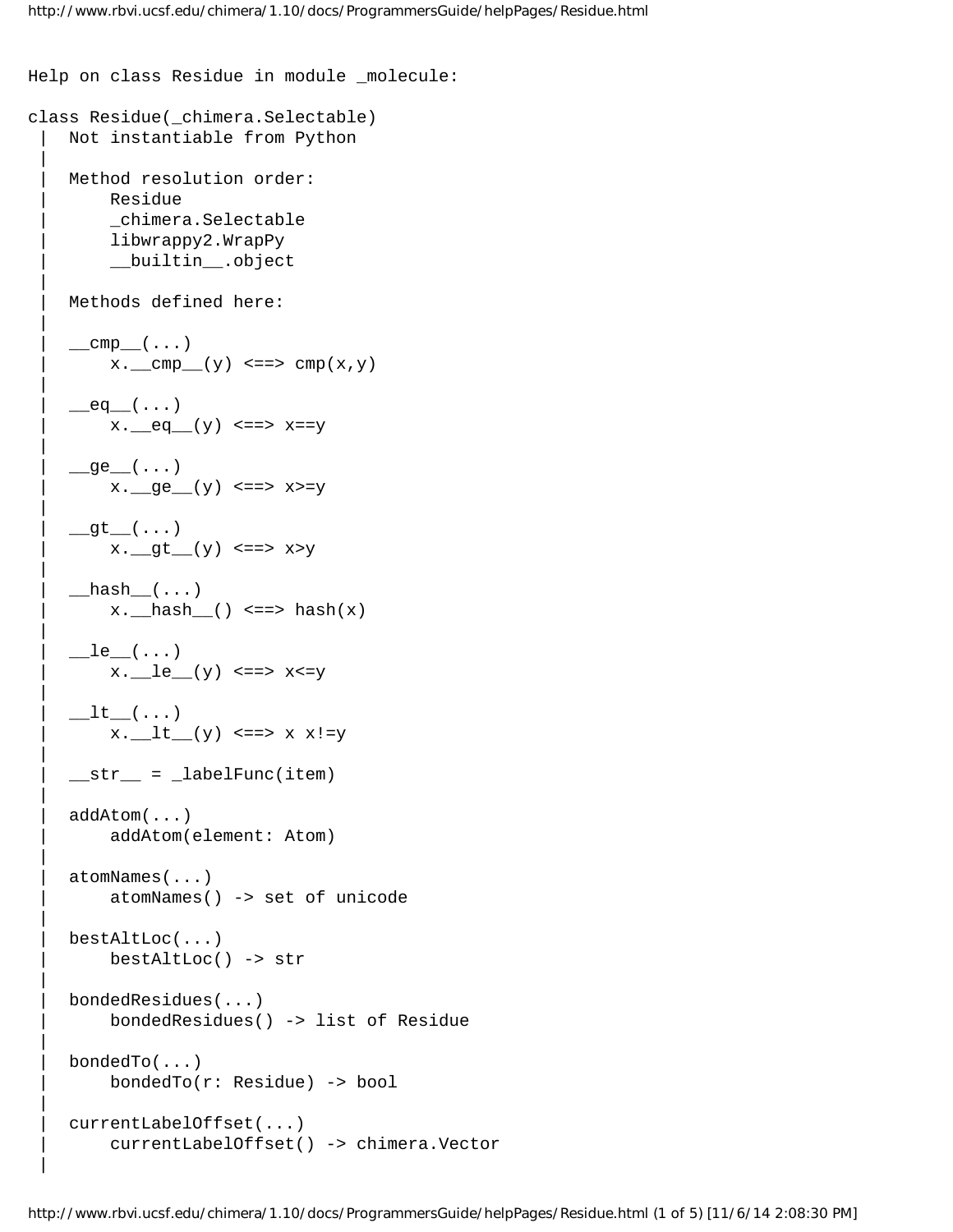```
 | findAtom(...)
          | findAtom(name: unicode) -> Atom
          | findAtom(name: unicode, altLoc: str) -> Atom
\mathbb{R} | findRangeAtoms(...)
          | findRangeAtoms(name: unicode) -> dict of (unicode, list of Atom))
\mathbb{R} | hasRibbon(...)
          | hasRibbon() -> bool
\BoxhasSurfaceCategory(...)
          | hasSurfaceCategory(category: unicode) -> bool
\mathbb{R} | labelCoord(...)
          | labelCoord() -> chimera.Point
\mathbb{R} | removeAtom(...)
          | removeAtom(element: Atom)
\mathbb{R} | ribbonBinormals(...)
          | ribbonBinormals() -> GeometryVector
\mathbb{R} | ribbonCenters(...)
          | ribbonCenters() -> GeometryVector
\Box | ribbonFindStyle(...)
          | ribbonFindStyle() -> RibbonStyle
\mathbb{R} | ribbonFindStyleType(...)
          | ribbonFindStyleType() -> int
\mathbb{R} | ribbonFindXSection(...)
          | ribbonFindXSection(mode: int) -> RibbonXSection
\Box | ribbonNormals(...)
          | ribbonNormals() -> GeometryVector
\mathbb{R} | ----------------------------------------------------------------------
    Static methods defined here:
\Box | getDefaultRibbonStyle(...)
          | getDefaultRibbonStyle(ss: int) -> RibbonStyle
\mathbb{R} | ----------------------------------------------------------------------
    Data descriptors defined here:
\mathbb{R}\_dict\_\mathbb{R}altLocs
\mathbf{I} | atoms
         list of Atom
\mathbb{R}atomsMap
         dict of (unicode, list of Atom))
```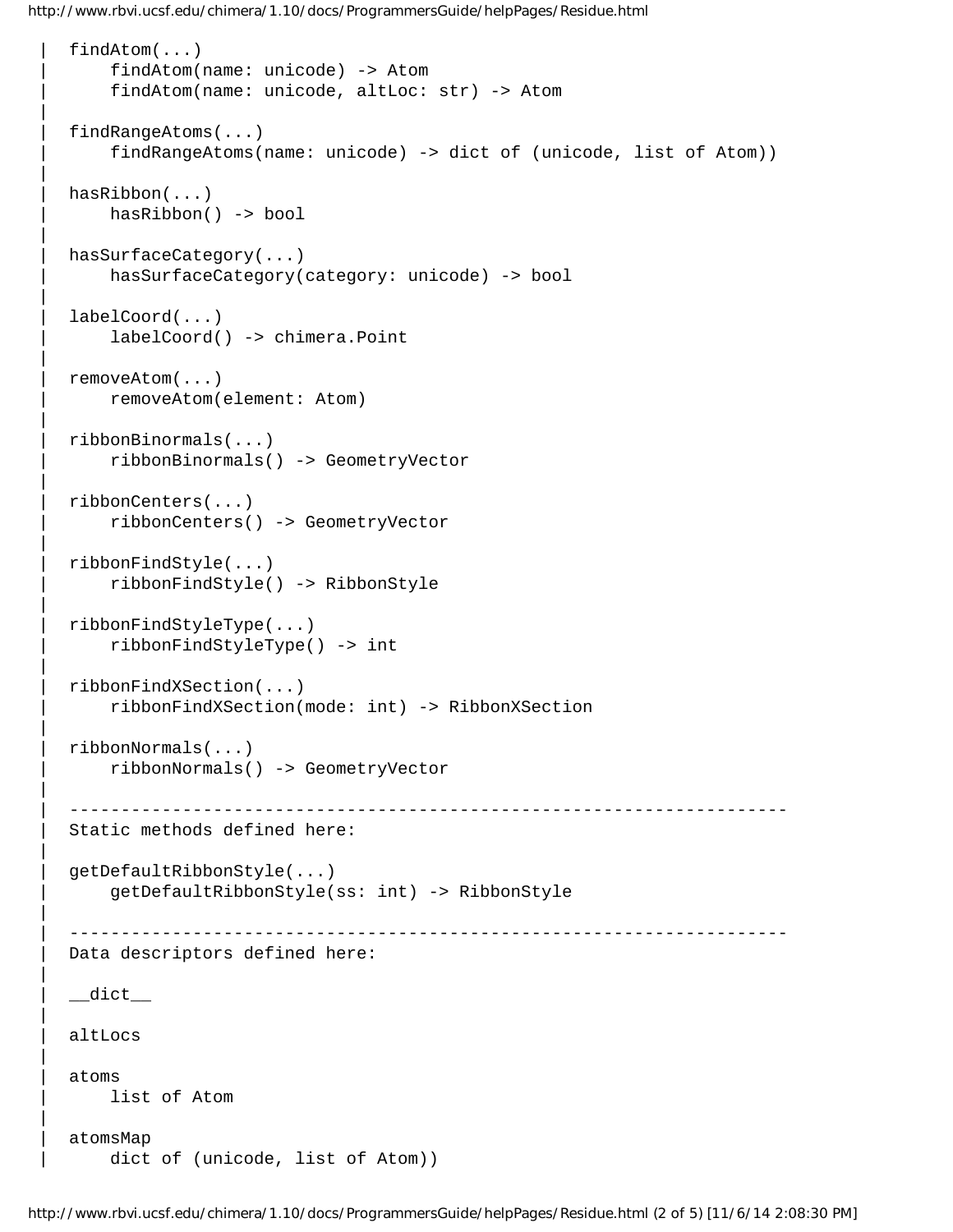```
\mathbb{R}chi1\mathbb{R} | chi2
\mathbb{R} | chi3
\mathbb{R}\chichi4
\mathbf{I}fillColor
             | chimera.Color
\mathbb{R}fillDisplay
             | bool
\mathbb{R} | fillMode
             int
\mathbb{R} | hasNucleicAcidSugar
             | bool
\mathbb{R}heavyAtomCount
             | int
\mathbf{I} | id
             | MolResId
\mathbb{R} | isHelix
             | bool
\mathbb{R} | isHet
             | bool
\mathbf{I}isIsolated
             | bool
\mathbb{R} | isMetal
             | bool
\BoxisSheet
             | bool
\mathbb{R}isStrand
             | bool
\mathbb{R} | kdHydrophobicity
             | object
\Box | label
            unicode
\mathbb{R} | labelColor
             | chimera.Color
\Box | labelOffset
```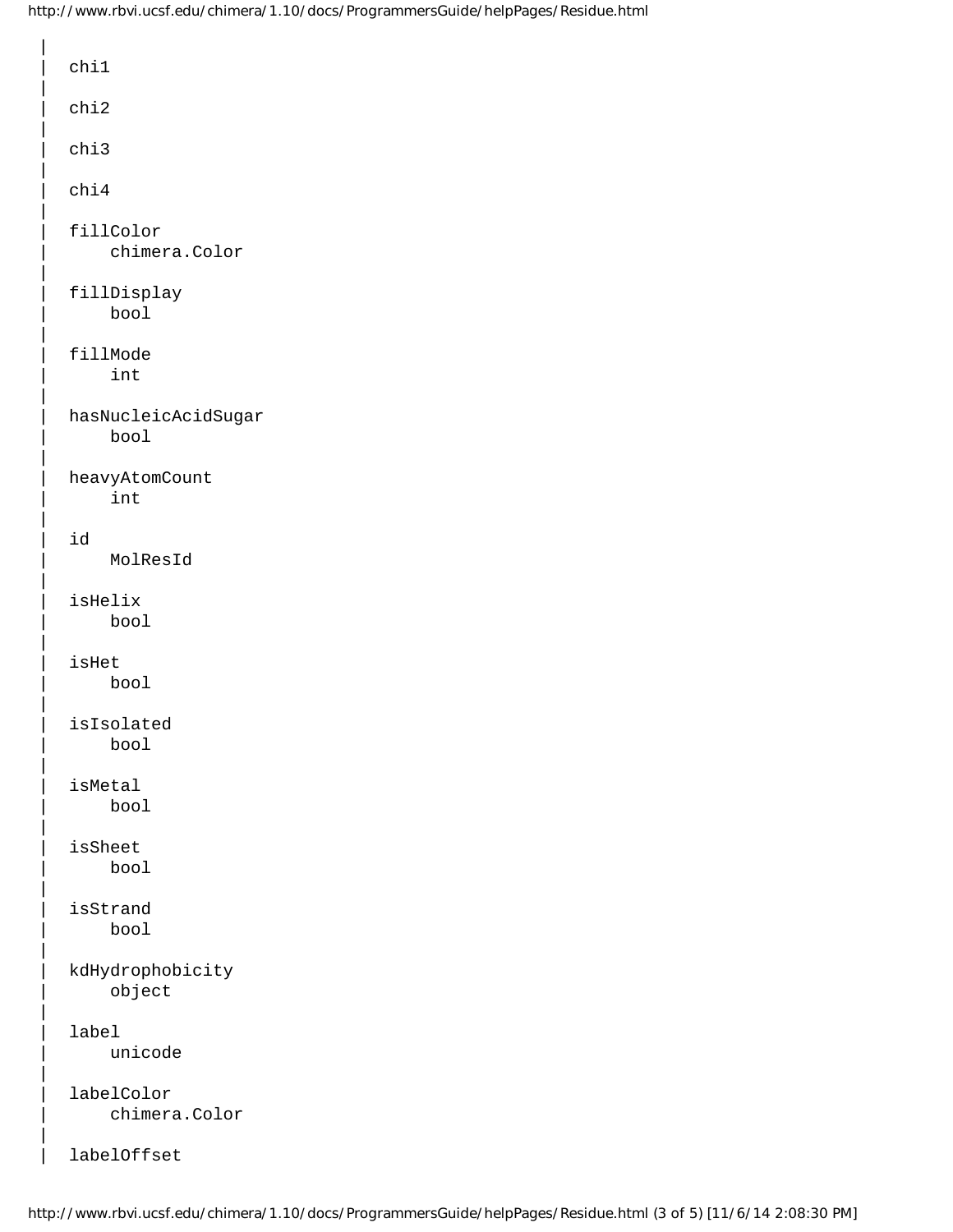```
 | returns 3-tuple (or None if not set)
          accepts 3-tuple, Vector, or None
\mathbb{R} | molecule
           | Molecule
\mathbb{R} | numAtoms
           | int
\Box | phi
\mathbb{R} | psi
\mathbb{R}ribbonColor
           | chimera.Color
\mathbb{R}ribbonData
           | RibbonData
\BoxribbonDisplay
           | bool
\mathbb{R} | ribbonDrawMode
          int
\mathbb{R} | ribbonResidueClass
           | RibbonResidueClass
\mathbf{I}ribbonStyle
          RibbonStyle
\mathbb{R}ribbonXSection
           | RibbonXSection
\mathbf{I} | ssId
           | int
\mathbb{R}type
          unicode
\mathbb{R} | uniprotIndex
\mathbb{R} | ----------------------------------------------------------------------
     Data and other attributes defined here:
\mathbb{R} | RS_ARROW = 3
\mathbb{R}RS HELIX = 1
\mathbf{I} | RS_NUCLEIC = 4
\mathbb{R}RS\_SHEET = 2\mathbf{I}RS_TURN = 0
```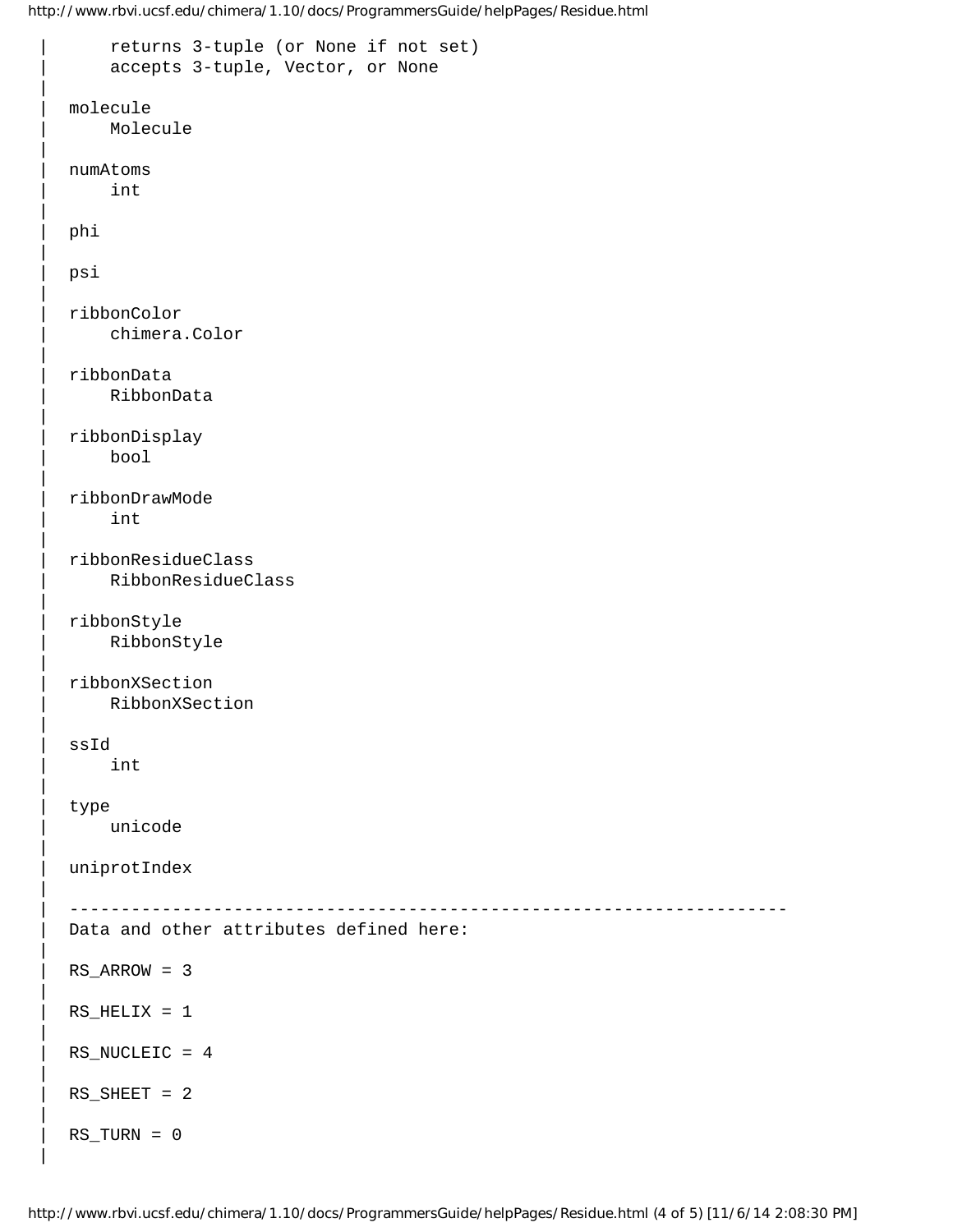```
Ribbon_2D = 0\mathbb{R} | Ribbon_Custom = 3
\mathbf{I} | Ribbon_Edged = 1
\mathbb{R} | Ribbon_Round = 2
\mathbb{R}Thick = 1\mathbb{R}Thin = 0\mathbb{R}new =
         T. new (S, \ldots) -> a new object with type S, a subtype of T
\mathbb{R} | selLevel = 2
\mathbb{R} | ----------------------------------------------------------------------
    Methods inherited from _chimera.Selectable:
\mathbb{R} | oslChildren(...)
          | oslChildren() -> list of Selectable
\mathbb{R} | oslIdent(...)
          | oslIdent(start: int = SelDefault, end: int = SelDefault) -> unicode
\mathbb{R}oslLevel( \dots ) | oslLevel() -> int
\mathbf{I} | oslParents(...)
          | oslParents() -> list of Selectable
\mathbb{R} | oslTestAbbr(...)
          | oslTestAbbr(a: OSLAbbreviation) -> bool
\mathbb{R} | ----------------------------------------------------------------------
    Static methods inherited from _chimera.Selectable:
\mathbf{I}count(\ldots)count() -> int
\mathbb{R} | ----------------------------------------------------------------------
    Data descriptors inherited from libwrappy2.WrapPy:
\mathbf{I} | __destroyed__
         true if underlying C++ object has disappeared
```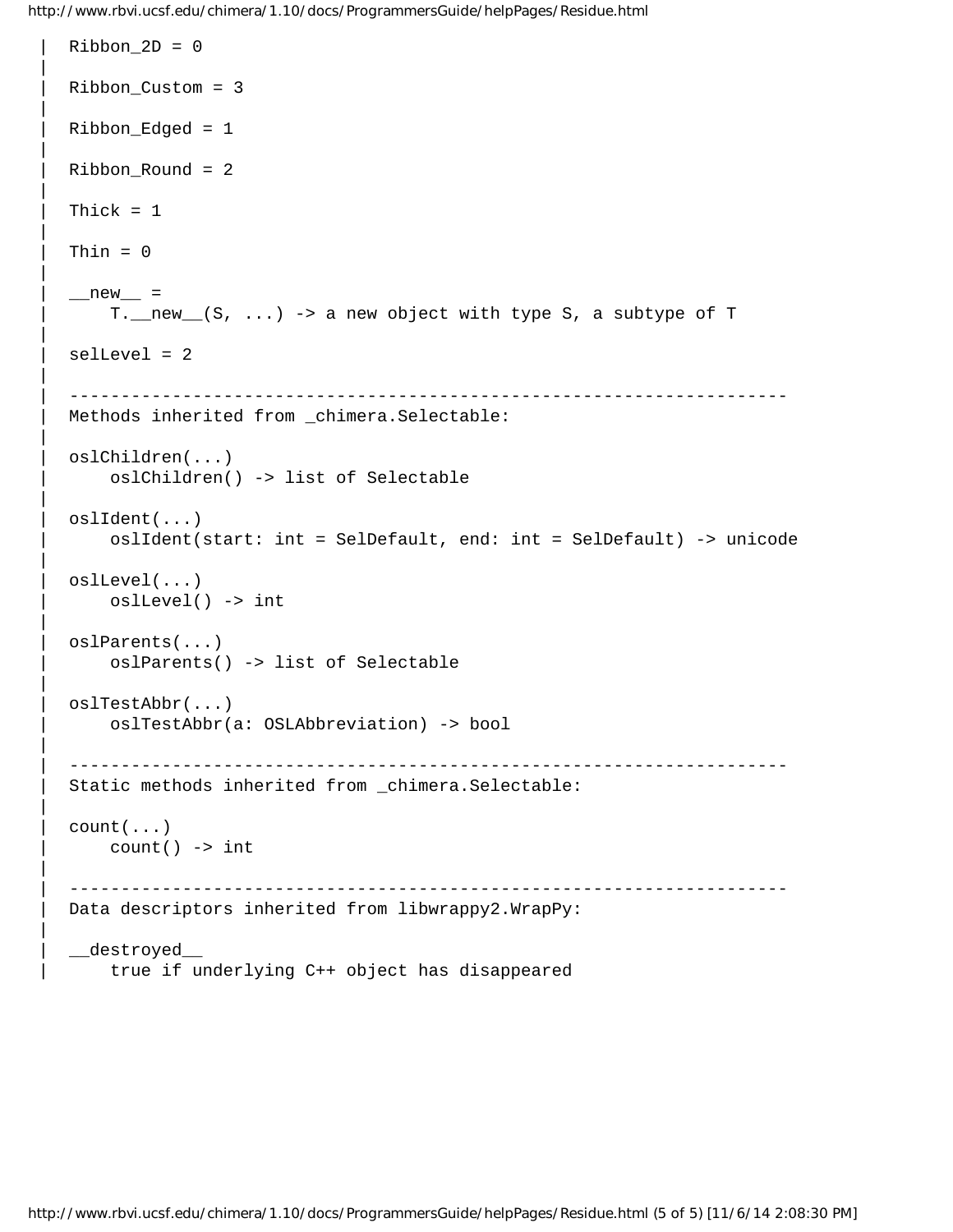```
Help on class Atom in module _molecule:
class Atom(_chimera.Selectable)
    Not instantiable from Python
\mathbb{R}Method resolution order:
          | Atom
          | _chimera.Selectable
          | libwrappy2.WrapPy
          | __builtin__.object
\mathbb{R}Methods defined here:
\mathbb{R}_{\_\_hash_{\_\_}( \ldots )x. hash ( ) \leq = > hash(x)\mathbb{R}_{{}_{\text{max}}} = _{{}_{\text{labelFunc}}(item)}\mathbb{R} | addBond(...)
          | addBond(element: Bond)
\mathbb{R} | addPseudoBond(...)
          | addPseudoBond(element: PseudoBond)
\mathbb{R}allLocations(...)
         allLocations() -> list of Atom
\mathbb{R}allRings(...) | allRings(crossResidues: bool = false, sizeThreshold: int = 0) -> list of Ring
\mathbb{R}associated(\ldots)associated(otherAtom: Atom, category: unicode) -> bool
 | 
     | associations(...)
          | associations(category: unicode, otherAtom: (Atom|None) = None) -> list of PseudoBond
\mathbb{R} | clearVdwPoints(...)
          | clearVdwPoints()
 | 
     | connectsTo(...)
          | connectsTo(a: Atom) -> Bond
\mathbb{R}coord(...) | coord() -> chimera.Point
          | coord(cs: CoordSet) -> chimera.Point
\mathbb{R} | coordination(...)
          | coordination(valueIfUnknown: int = 0) -> int
\mathbb{R} | currentLabelOffset(...)
          | currentLabelOffset() -> chimera.Vector
\mathbb{R} | findBond(...)
          | findBond(a: Atom) -> Bond
\mathbb{R} | findPseudoBond(...)
```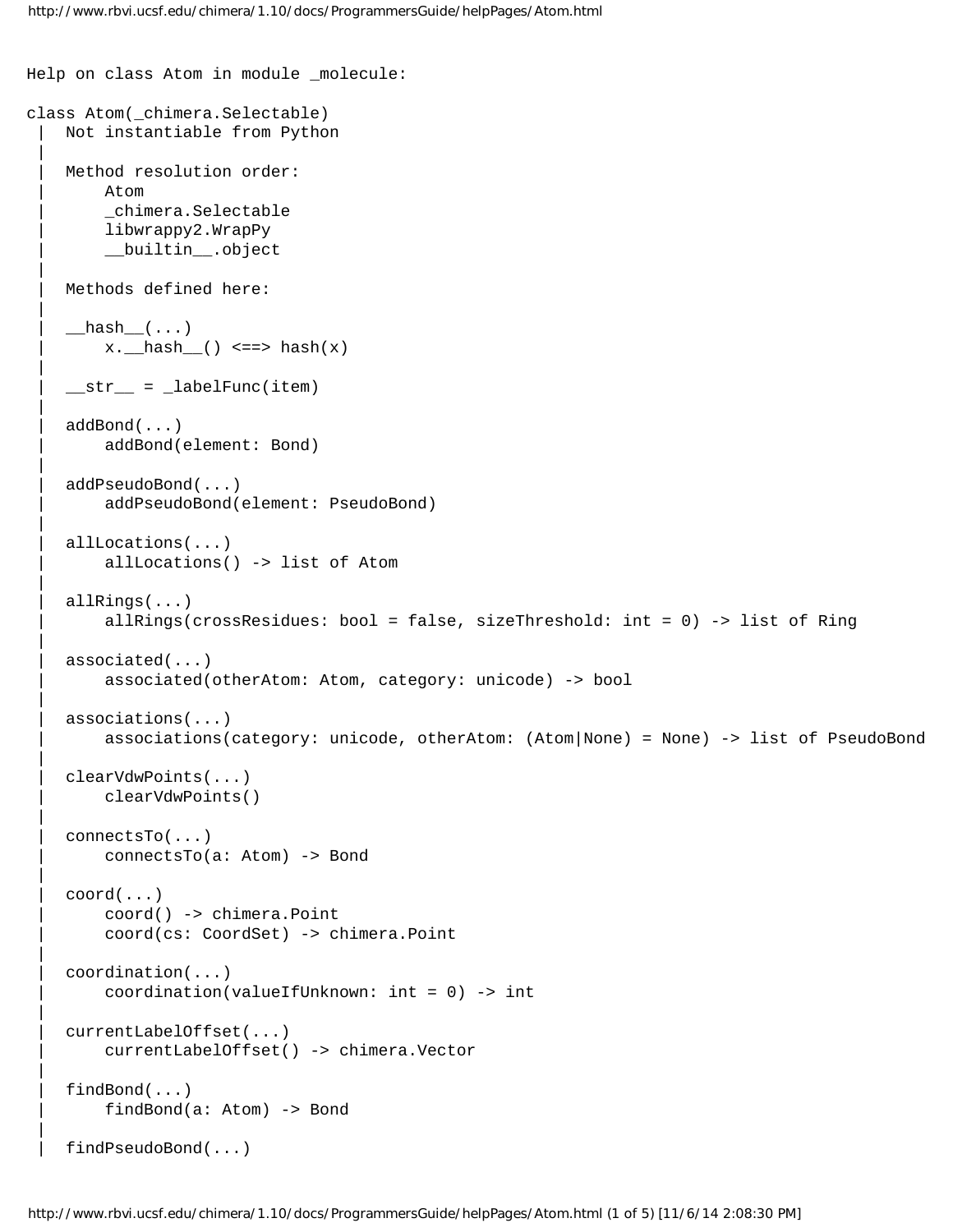```
 | findPseudoBond(i: int) -> PseudoBond
\mathbb{R}haveBfactor(...)
        haveBfactor() -> bool
 | 
    haveOccupancy(...)
         haveOccupancy() -> bool
\mathbb{R} | labelCoord(...)
          | labelCoord() -> chimera.Point
 | 
    minimumRings(...) | minimumRings(crossResidues: bool = false) -> list of Ring
\mathbb{R} | primaryBonds(...)
          | primaryBonds() -> list of Bond
\mathbb{R} | primaryNeighbors(...)
          | primaryNeighbors() -> list of Atom
\mathbb{R} | removeBond(...)
          | removeBond(element: Bond)
\mathbb{R} | removePseudoBond(...)
          | removePseudoBond(element: PseudoBond)
\mathbb{R} | revertDefaultRadius(...)
          | revertDefaultRadius()
\mathbb{R}rootAtom(...) | rootAtom(ignoreBreakPoints: bool) -> Atom
\mathbb{R}setCoord(...) | setCoord(c: chimera.Point)
         setCoord(c: chimera.Point, cs: CoordSet)
\mathbb{R}shown(\ldots)shown() -> bool
\mathbb{R}shownColor(...)shownColor() -> chimera.Color
\mathbb{R} | traverseFrom(...)
          | traverseFrom(ignoreBreakPoints: bool) -> Atom
\mathbb{R}vdwPoints(...)
          | vdwPoints() -> list of tuple(chimera.Point, chimera.Vector)
\mathbb{R} | xformCoord(...)
          | xformCoord() -> chimera.Point
          | xformCoord(cs: CoordSet) -> chimera.Point
\mathbb{R} | ----------------------------------------------------------------------
    Static methods defined here:
\mathbb{R} | getIdatmInfoMap(...)
          | getIdatmInfoMap() -> dict of (unicode, Atom.IdatmInfo)
```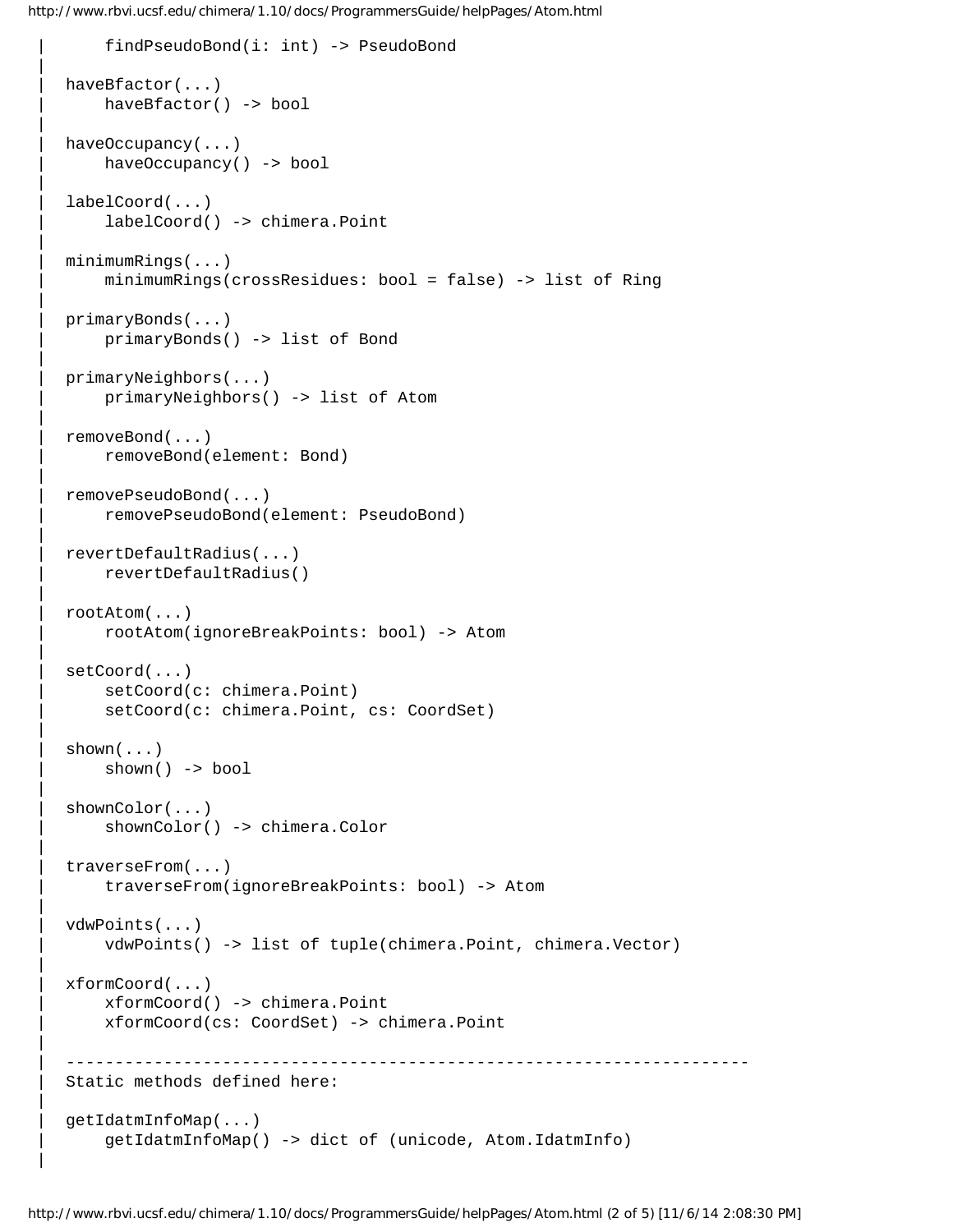```
 | ----------------------------------------------------------------------
    Data descriptors defined here:
 | 
    \_dict\_ | 
    altLoc
           | str
\mathbb{R}anisoU
           | object
 | 
     | bfactor
          float
\mathbb{R} | bonds
          list of Bond
\mathbb{R} | bondsMap
          dict of (Atom, Bond)
\mathbb{R} | color
           | chimera.Color
\mathbb{R} | coordIndex
          unsigned int
\mathbb{R}defaultRadius
          float
\mathbb{R}display
           | bool
\mathbb{R}drawMode
           | int
\mathbb{R}element
           | Element
\mathbb{R}hide
           | bool
\mathbb{R} | idatmIsExplicit
           | bool
\mathbb{R}idatmType
          unicode
\mathbb{R} | label
          unicode
\mathbb{R} | labelColor
           | chimera.Color
\mathbb{R} | labelOffset
           | returns 3-tuple (or None if not set)
          accepts 3-tuple, Vector, or None
\mathbb{R} | minimumLabelRadius
```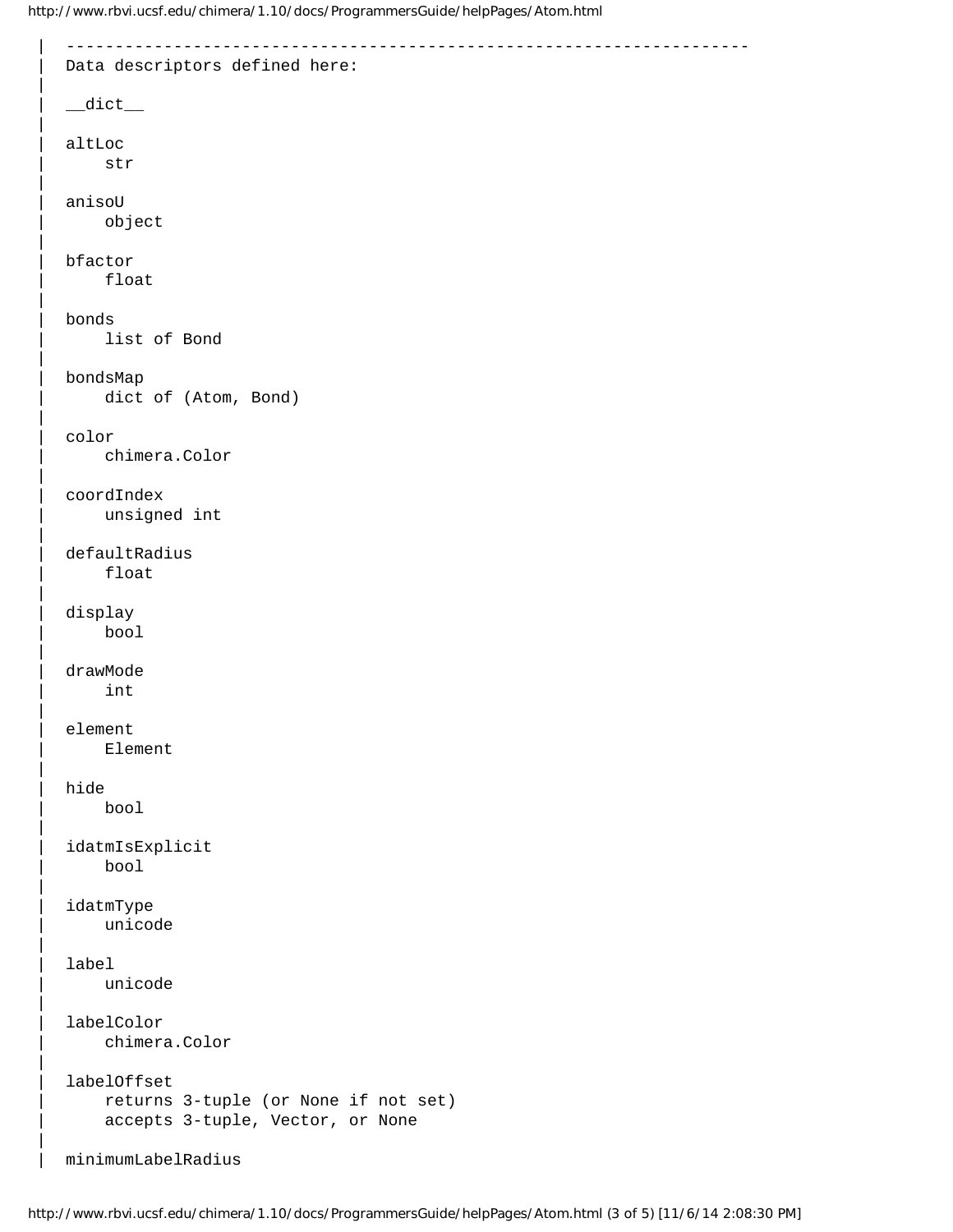$\mathbb{R}$ 

|

 $\mathbb{R}$ 

|

 $\mathbb{R}$ 

 $\mathbb{R}$ 

 $\mathbb{R}$ 

 $\mathbb{R}$ 

 $\mathbb{R}$ 

 $\mathbb{R}$ 

 $\mathbb{R}$ 

 $\mathbb{R}$ 

 $\mathbb{R}$ 

 $\mathbb{R}$ 

 $\mathbb{R}$ 

 $\mathbb{R}$ 

 $\mathbb{R}$ 

 $\mathbb{R}$ 

 $\mathbb{R}$ 

```
float
 | molecule
     | Molecule
 | name
    unicode
neighbors
    list of Atom
 | numBonds
    unsigned int
occupancy
    float
 | pseudoBonds
     | list of PseudoBond
radius
    float
residue
     | Residue
 | serialNumber
     | int
surfaceCategory
    unicode
 | surfaceColor
     | chimera.Color
surfaceDisplay
     | bool
surfaceOpacity
    float
 | vdw
     | bool
 | vdwColor
     | chimera.Color
 | ----------------------------------------------------------------------
Data and other attributes defined here:
Ball = 3Dot = 0EndCap = 2 | IdatmInfo = 
     | IdatmInfo() -> IdatmInfo
```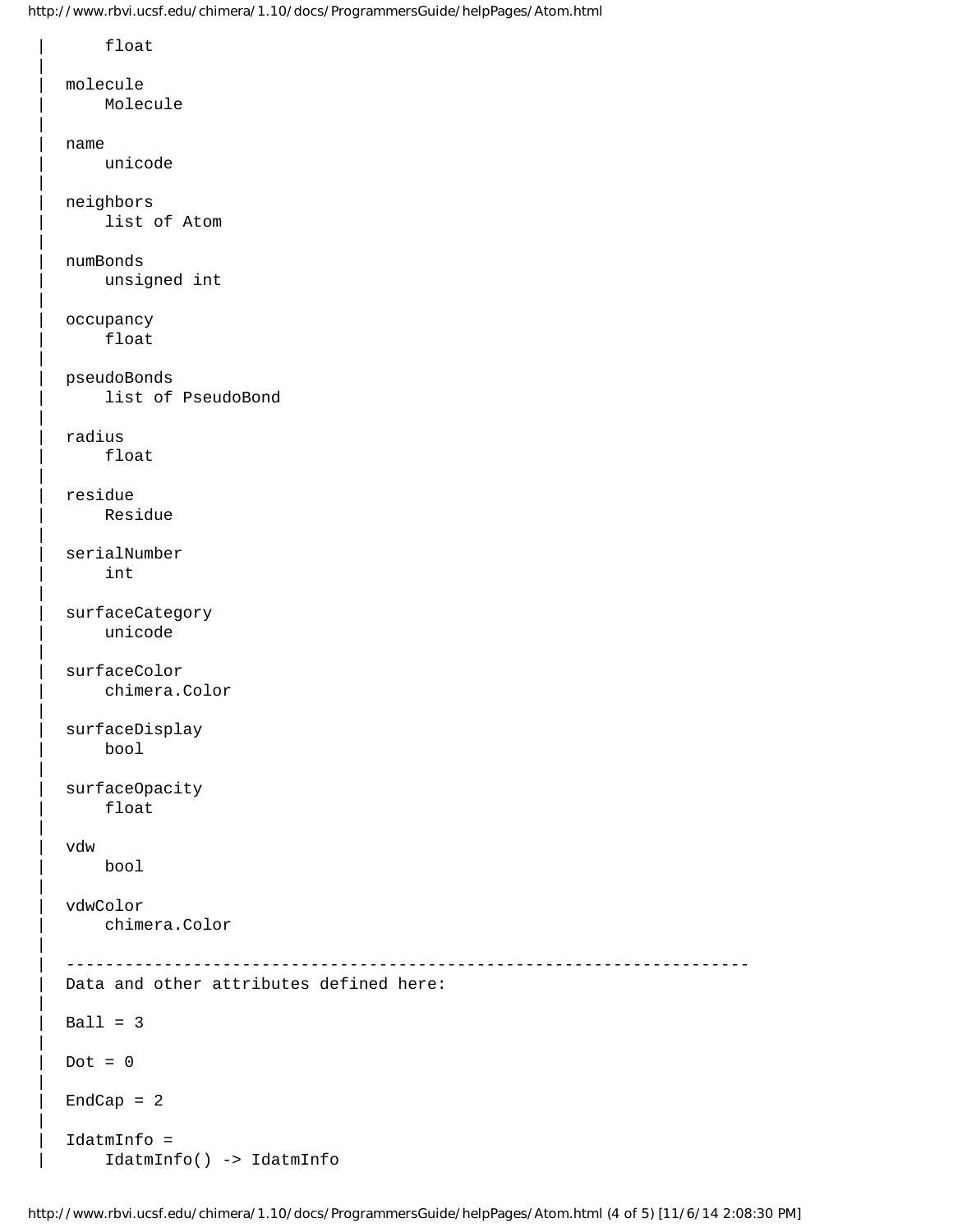| IdatmInfo(\_x: Atom.IdatmInfo) -> IdatmInfo

```
\mathbb{R}Ion = 0
\mathbb{R}Linear = 2\mathbb{R}Planar = 3\mathbb{R}Single = 1\mathbb{R}Sphere = 1\mathbb{R} | Tetrahedral = 4
\mathbb{R} | UNASSIGNED = 4294967295
\mathbb{R}_new_ =
         T. new (S, \ldots) -> a new object with type S, a subtype of T
\mathbb{R} | selLevel = 3
\mathbb{R} | ----------------------------------------------------------------------
    Methods inherited from chimera.Selectable:
\mathbb{R} | oslChildren(...)
          | oslChildren() -> list of Selectable
\mathbb{R} | oslIdent(...)
          | oslIdent(start: int = SelDefault, end: int = SelDefault) -> unicode
\mathbb{R} | oslLevel(...)
          | oslLevel() -> int
\mathbb{R} | oslParents(...)
          | oslParents() -> list of Selectable
\mathbb{R} | oslTestAbbr(...)
          | oslTestAbbr(a: OSLAbbreviation) -> bool
\mathbb{R} | ----------------------------------------------------------------------
    Static methods inherited from _chimera.Selectable:
\mathbb{R}count(...)count() \rightarrow int\mathbb{R} | ----------------------------------------------------------------------
    Data descriptors inherited from libwrappy2.WrapPy:
\mathbb{R} | __destroyed__
         true if underlying C++ object has disappeared
```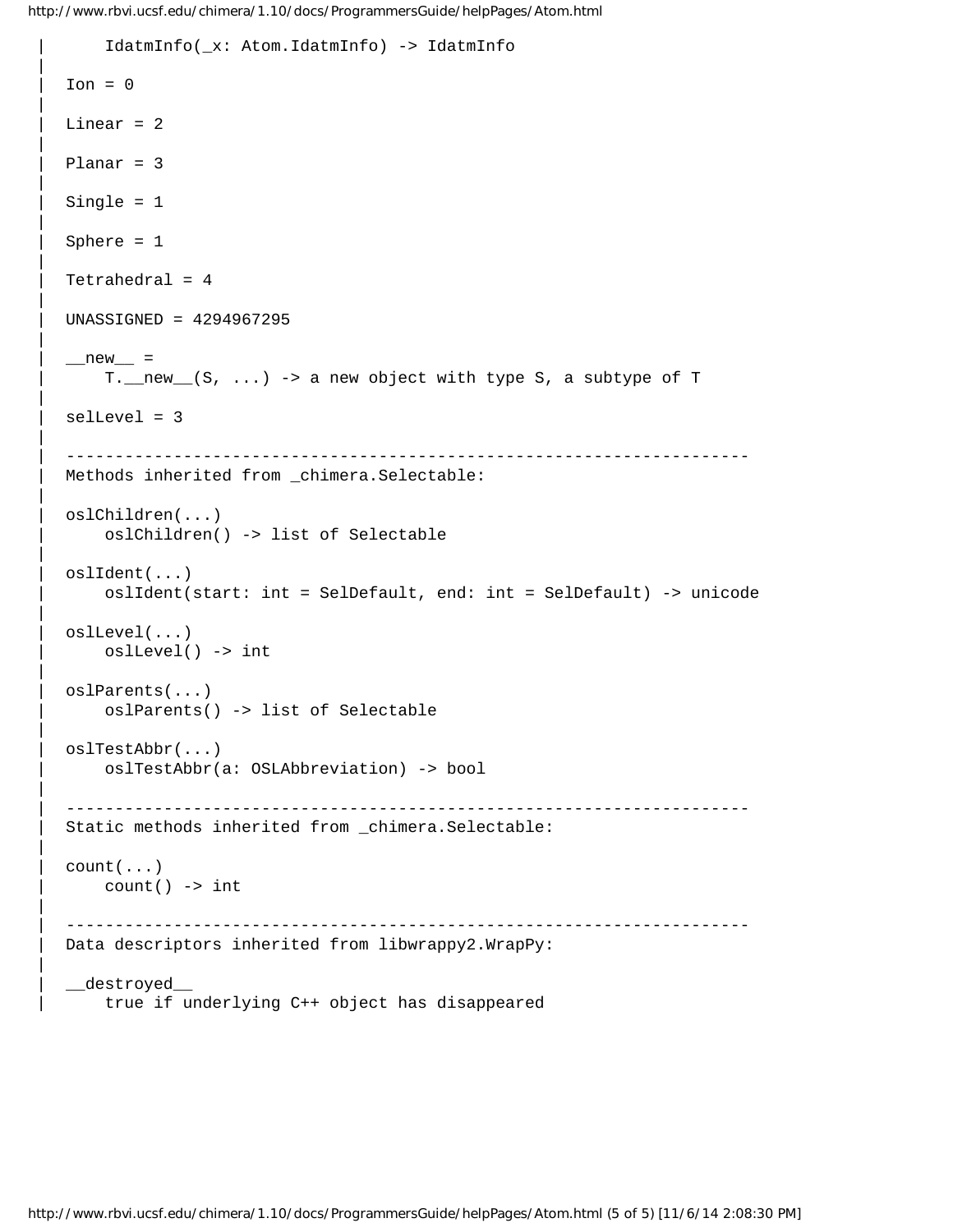```
Help on class Bond in module _molecule:
class Bond(_chimera.Selectable)
    Not instantiable from Python
\mathbf{I}Method resolution order:
          | Bond
          | _chimera.Selectable
          | libwrappy2.WrapPy
          | __builtin__.object
\BoxMethods defined here:
\mathbb{R}hash (\ldots)x.__hash__() \leq => hash(x)\Box_{{\rm \_strut}} = _{{\rm \_label} {\rm 1}} = _{{\rm \_label} {\rm 1}} abelFunc(item)
\mathbb{R}allRings(...) | allRings(crossResidues: bool = false, sizeThreshold: int = 0) -> list of Ring
\Boxcontains(\ldots) | contains(a: Atom) -> bool
\mathbb{R} | currentLabelOffset(...)
           | currentLabelOffset() -> chimera.Vector
\mathbb{R} | findAtom(...)
           | findAtom(i: int) -> Atom
\Box | labelCoord(...)
           | labelCoord() -> chimera.Point
\mathbb{R}length( \dots ) | length() -> float
\BoxminimumRings...)
          | minimumRings(crossResidues: bool = false) -> list of Ring
\mathbb{R} | otherAtom(...)
           | otherAtom(a: Atom) -> Atom
\mathbb{R}shown(\ldots)shown() -> bool
\Boxsqlength(...)sqlength() -> float
\mathbb{R} | traverseFrom(...)
           | traverseFrom(ignoreBreakPoints: bool) -> Bond
\Box | ----------------------------------------------------------------------
     Data descriptors defined here:
\mathbb{R}
```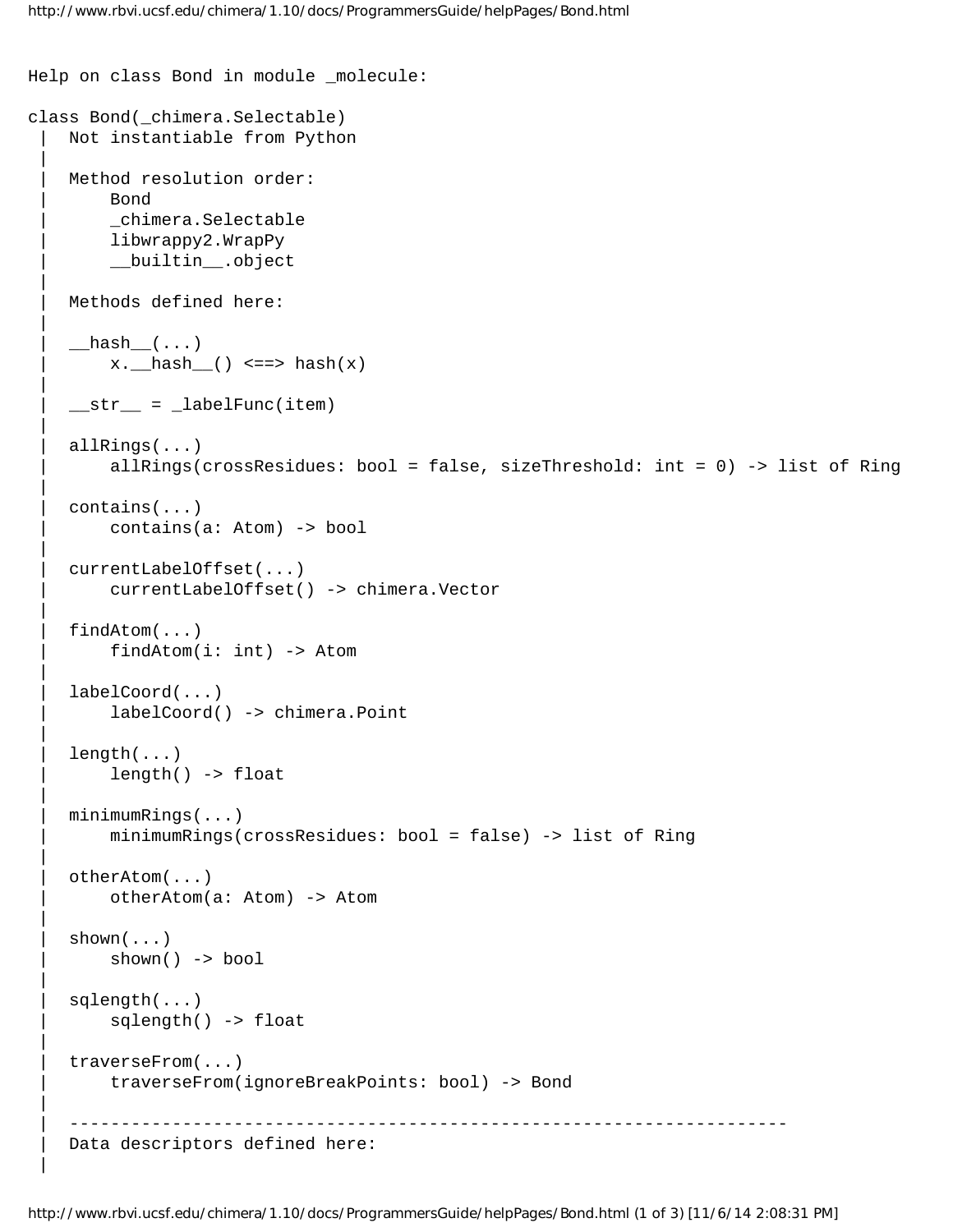http://www.rbvi.ucsf.edu/chimera/1.10/docs/ProgrammersGuide/helpPages/Bond.html

```
\_dict\mathbb{R} | atoms
           | 2-tuple of Atom
\Box | color
           | chimera.Color
\mathbb{R}display
          int
\mathbb{R}drawMode
          int
\mathbb{R}halfbond
           | bool
\mathbb{R} | label
          unicode
\Box | labelColor
           | chimera.Color
\mathbb{R} | labelOffset
           | returns 3-tuple (or None if not set)
          accepts 3-tuple, Vector, or None
\mathbb{R} | molecule
           | Molecule
\Boxradius
          float
\mathbb{R} | ----------------------------------------------------------------------
    Data and other attributes defined here:
\mathbb{R}\text{Always} = 1\mathbb{R}Never = 0\BoxSmart = 2\mathbb{R} | Spring = 2
\BoxStick = 1\mathbb{R}Wire = 0\mathbb{R}\text{new} =
          T. __new__(S, ...) -> a new object with type S, a subtype of T
\mathbb{R} | selLevel = 4
\mathbb{R} | ----------------------------------------------------------------------
    Methods inherited from _chimera.Selectable:
```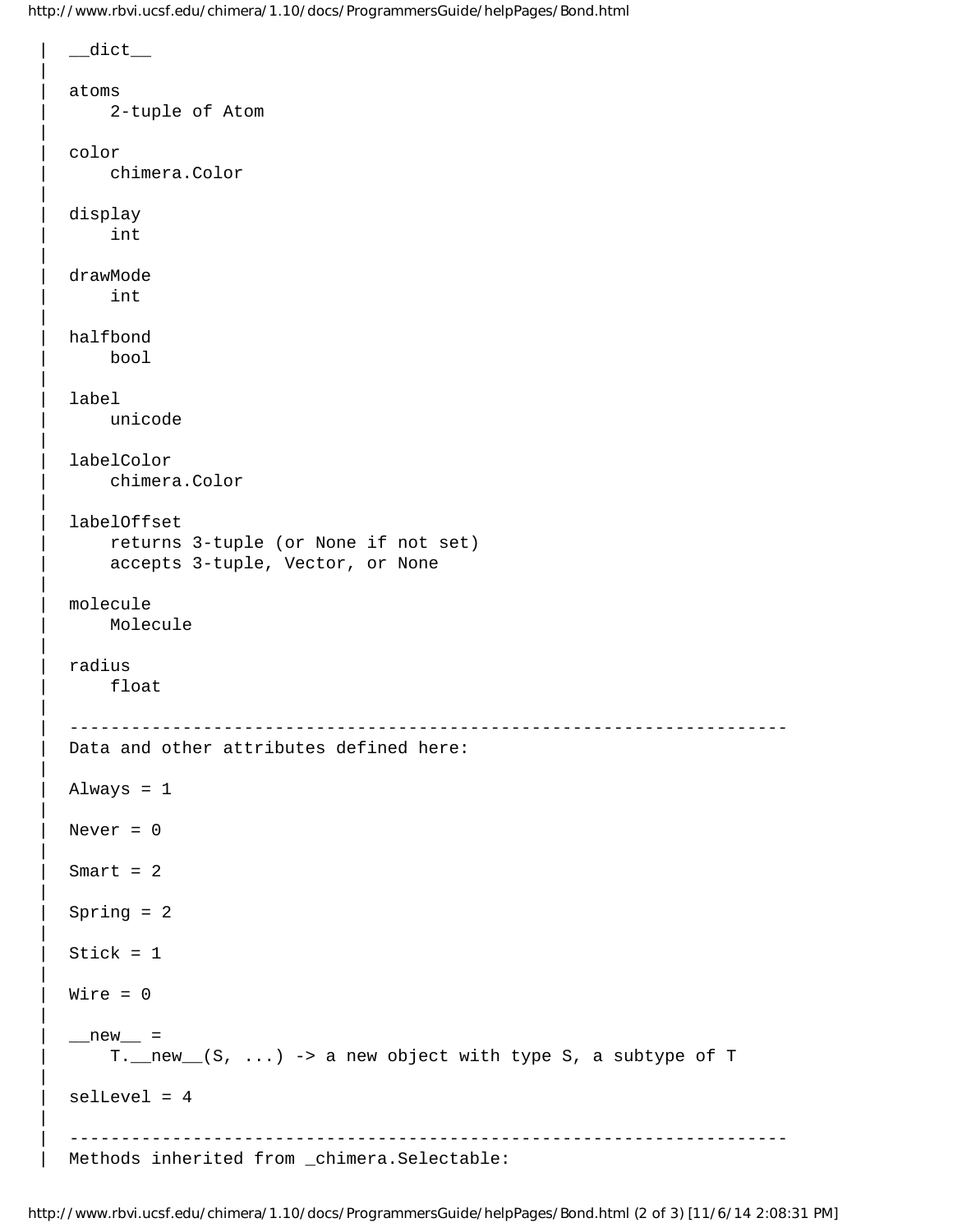```
\mathbb{R} | oslChildren(...)
         | oslChildren() -> list of Selectable
\BoxoslIdent(...) | oslIdent(start: int = SelDefault, end: int = SelDefault) -> unicode
\mathbb{R}oslLevel( \dots ) | oslLevel() -> int
\mathbb{R} | oslParents(...)
          | oslParents() -> list of Selectable
\mathbb{R} | oslTestAbbr(...)
          | oslTestAbbr(a: OSLAbbreviation) -> bool
\mathbb{R} | ----------------------------------------------------------------------
    Static methods inherited from _chimera.Selectable:
\Boxcount(\ldots)count() \rightarrow int\mathbb{R} | ----------------------------------------------------------------------
    Data descriptors inherited from libwrappy2.WrapPy:
\mathbb{R} | __destroyed__
         true if underlying C++ object has disappeared
```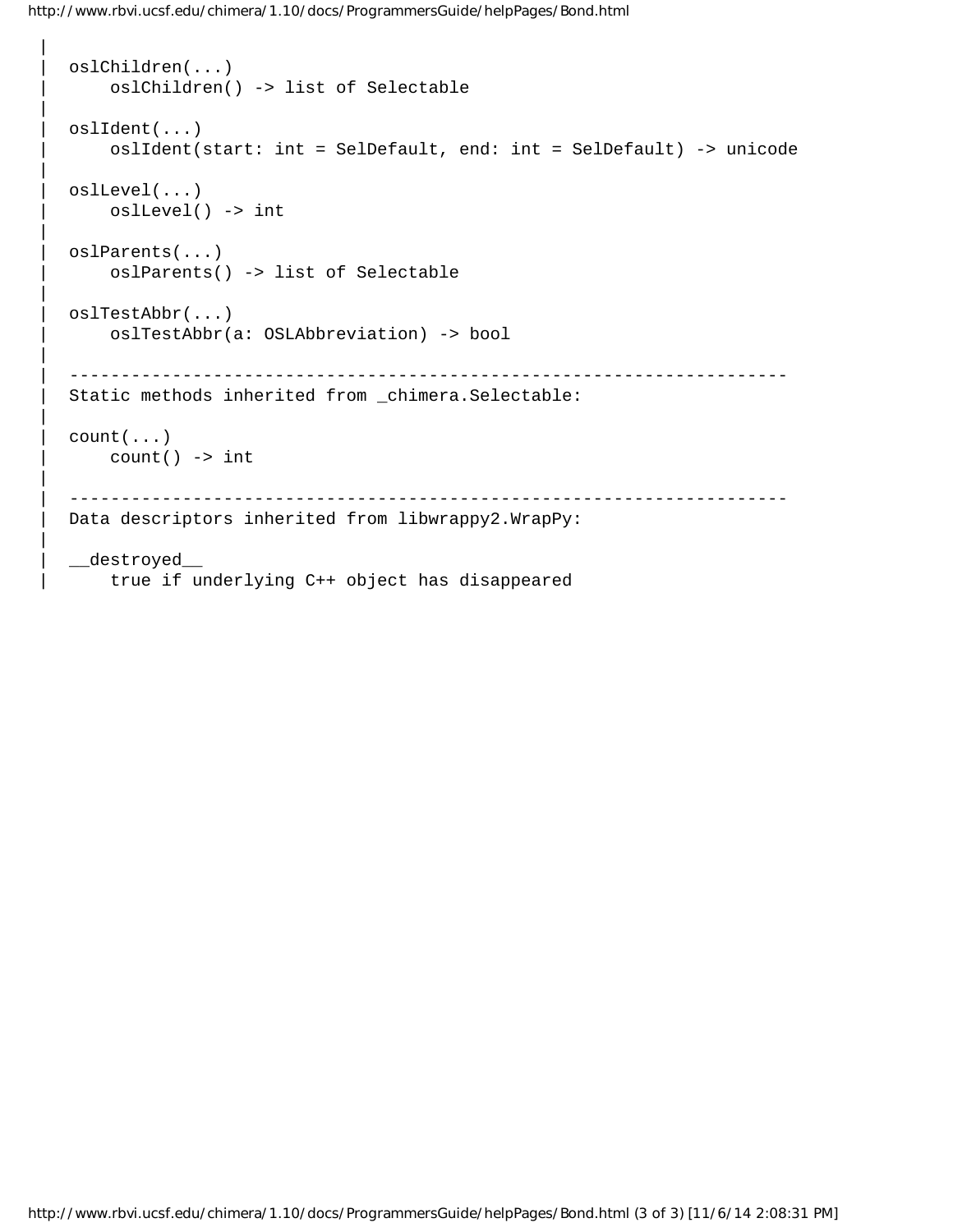## <span id="page-24-0"></span>**Chimera Programming Frequently Asked Questions**

Last updated May 10, 2010. The most recent copy of the FAQ is at [http://www.cgl.ucsf.edu/chimera/docs/](http://www.cgl.ucsf.edu/chimera/docs/ProgrammersGuide/faq.html) [ProgrammersGuide/faq.html](http://www.cgl.ucsf.edu/chimera/docs/ProgrammersGuide/faq.html)

- 1. [Where is the programming documentation?](#page-24-1)
- 2. [How to emulate command-line functionality.](#page-24-2)
- 3. [Passing arguments to scripts.](#page-25-0)
	- ❍ [Turning scripts into programs.](#page-25-1)
	- ❍ [Installing Python packages into Chimera.](#page-26-0)
- 4. [How to rotate/translate the camera.](#page-27-0)
- 5. [How to rotate/translate individual models.](#page-27-1)
- 6. [How to save the current view as an image.](#page-28-0)
- 7. [Some attributes return a copy of an object.](#page-28-1)
- 8. [Explanation of transparency for Surface\\_Model, MSMSModel and VRMLModel.](#page-28-2)
- 9. [Transparency displayed incorrectly when 2 or more models are transparent.](#page-28-3)
- 10. [Explanation of openState attribute.](#page-29-0)
- 11. [Memory leaks in scripts.](#page-29-1)
- 12. [Getting the size of a volume data set.](#page-29-2)
- 13. [How to write out a PDB file containing the crystal unit cell.](#page-29-3)
- 14. [How to access files within the Chimera app on Macs.](#page-30-0)

## <span id="page-24-1"></span>**1) Where is the programming documentation?**

The [Programming Examples](#page-3-0) are a good source of information. More information can be gleamed from the  $C_{+}$ + header files for the Chimera objects. Those header files are available in the [source code](http://www.cgl.ucsf.edu/chimera/sourcecode.html) download. Another source of object info is the help() function in the Chimera's IDLE Python shell (under General Controls). For example, help (chimera.Atom) will show (C++) methods and attributes of Atom objects. Even more information is available via chimera developer's mailing list, [chimera-dev@cgl.ucsf.edu.](mailto:chimera-dev@cgl.ucsf.edu) The archived mailing list is at [http://www.cgl.ucsf.edu/](http://www.cgl.ucsf.edu/pipermail/chimera-dev/) [pipermail/chimera-dev](http://www.cgl.ucsf.edu/pipermail/chimera-dev/).

## <span id="page-24-2"></span>**2) How to emulate command-line functionality.**

Commands available at the type-in command line are almost all implemented in the Midas module's \_\_init\_\_.py file. You can use the commands for convenience in implementing the same functionality in your extension. For example, to color iron atoms red:

```
import Midas
Midas.color('red', '@/element=Fe')
```
A few commands related to processing command text (e.ghandling files of commands) are in Midas.midas\_text. One in particular, makeCommand(), allows you to use command-line syntax directly instead of determining the proper arguments to a Midas module function. So the above example of coloring atoms red would look like this using runCommand():

```
from chimera import runCommand
runCommand("color red @/element=Fe")
```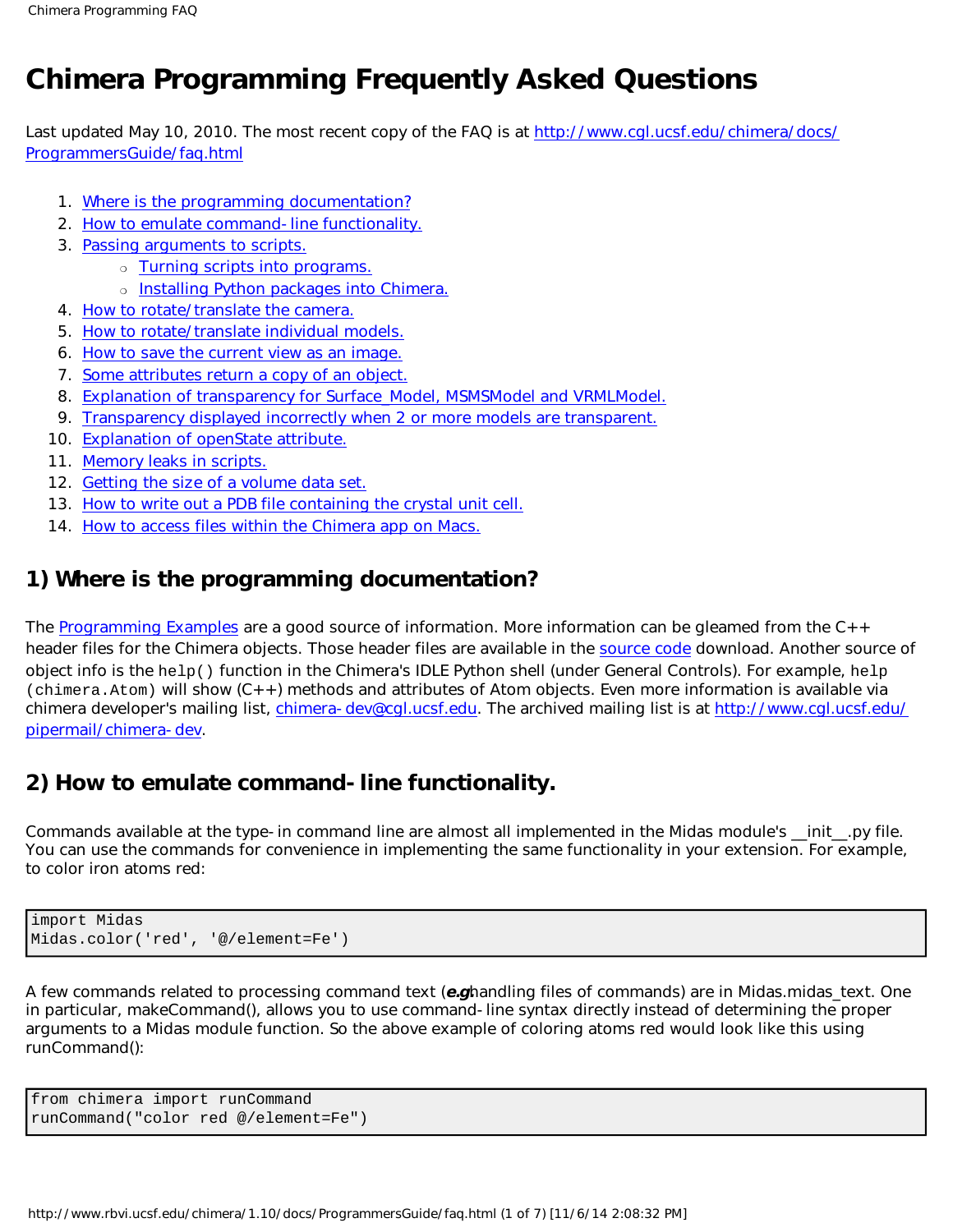Chimera Programming FAQ

Note that if the command text may contain errors (**e.g.** it is based on user input), runCommand() can raise MidasError (defined in the Midas module) so in such cases you may want to embed the runCommand() in a try/except block.

In pre-1.0 build 2107 versions of Chimera, the runCommand() convenience function doesn't exist, so you'd have to use the functionally identical makeCommand() as follows:

import Midas from Midas.midas text import makeCommand makeCommand("color red @/element=Fe")

## <span id="page-25-0"></span>**3) Passing arguments to scripts.**

Use the --script option to invoke a Python script after all of the other arguments have been processed. If more than than one script option is given, the scripts are executed in the order given. Each script is executed using the arguments enclosed along with it in quotes. Any data files specified in the shell command line are opened before the script is called. For example:

chimera --nogui --nostatus --script "script.py -r 2.3 -- -1.pdb" -- -4.pdb

Chimera would open the -4.pdb file, and invoke script.py with the <u>runscript</u> command so sys.argv would be set to  $[$ 'script.py', '-r', '2.3', '--', '-1.pdb']. The  $-$  argument terminates the options list and is only necessary if the next non-option argument has a leading dash.

#### <span id="page-25-1"></span>**3a) Turning scripts into programs.**

To make your Python script look like any other shell program, you could provide an executable shell script as shown below. The shell script accepts a subset of chimera options and options for the Python script, adds in a chimera option to show the Reply Log at startup, then packages the Python script options into a single chimera option, and invokes chimera with those options.

```
#!/bin/bash
PYSCRIPT=PATH-TO-PYTHON_SCRIPT.py
CHIMERA=PATH-TO-CHIMERA
# Parse arguments to decide which are script arguments
# and which are chimera arguments. In this case, --debug,
# --stereo, -n, --nogui, --nostatus, and --silent are chimera
# arguments. And -r, and --radius are the script arguments.
# Note that accepting --argument options in shell scripts
# depends on having a newer version of getopt.
if `getopt -T >/dev/null 2 > 1` ; [ \frac{2}{3} = 4 ]
then
         TEMP=`getopt -o nr: --long radius:,debug,stereo:,nogui,nostatus,silent -n "$0" -- "$@"`
else
         TEMP=`getopt nr: "$@"`
fi
if [ $? != 0 ]
then
         printf "Usage: %s: [-r|--radius value] args\n" $0
         exit 2
fi
eval set -- "$TEMP"
# set initial chimera arguments, in this case always show the Reply Log
```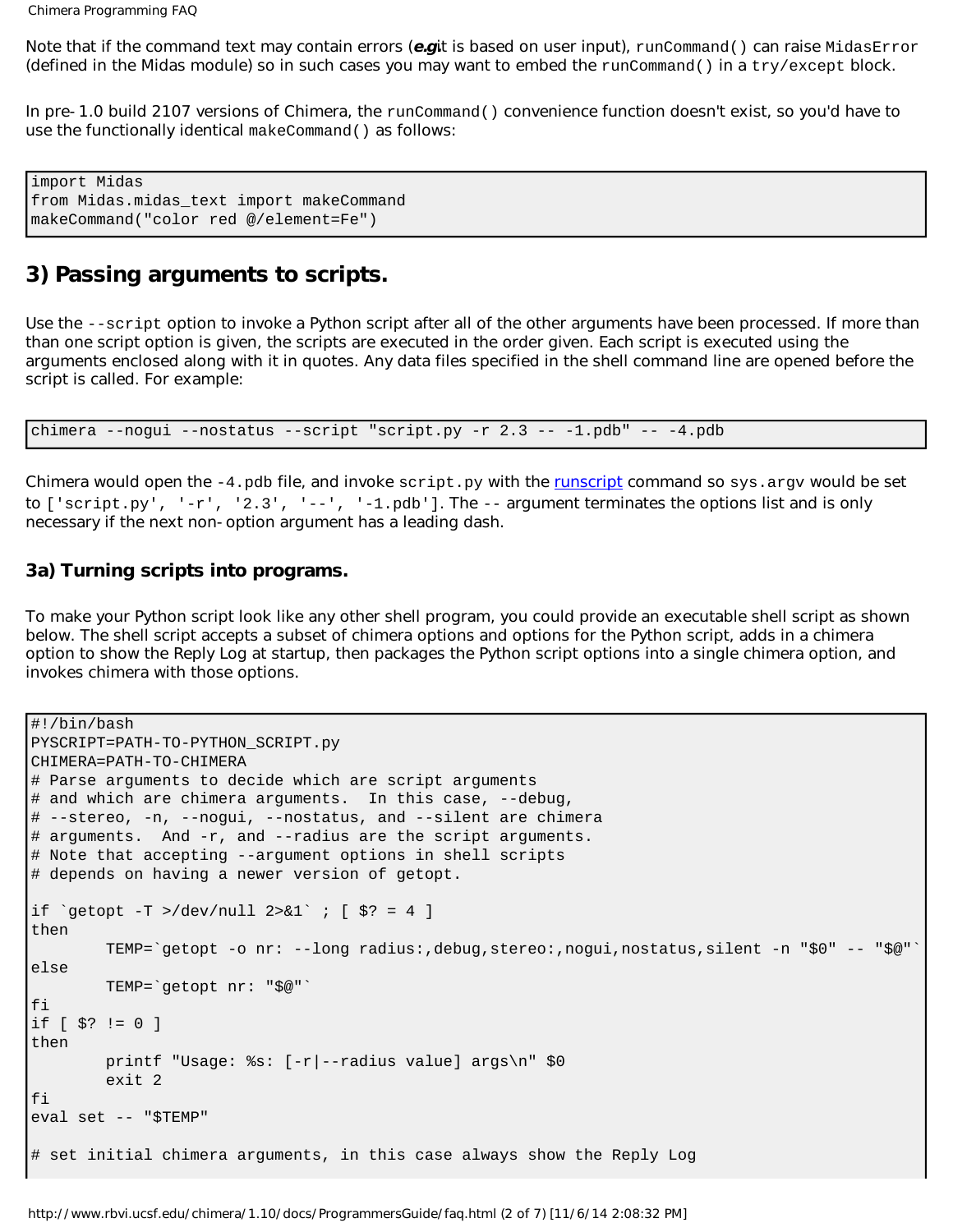Chimera Programming FAQ

```
CHARGS=(--start "Reply Log")
while [ $1 := - - ]do
         case "$1" in
        -r|--radius)
                  PYSCRIPT="$PYSCRIPT $1 '$2'"
                  shift 2;;
         -n|--debug|--nogui|--nostatus|--silent)
                  CHARGS[${#CHARGS[@]}]=$1
                  shift;;
         --stereo)
                  CHARGS[${#CHARGS[@]}]=$1
                 CHARGS[$]{\#CHARGS[@]}]="$2" shift 2;;
         esac
done
shift # skip --
$CHIMERA "${CHARGS[@]}" --script "$PYSCRIPT" "$@"
```
And the Python script would parse its arguments with:

```
import getopt
try:
        opts, args = getopt.getopt(sys.argv[1:], 'r:', ['radius='])
except getopt.error, message:
       raise chimera.NonChimeraError("%s: %s" % ( name , message))
radius = 1.0for o in opts:
         if o[0] in ("-r", "--radius"):
                radius = o[1]assert(len(args) == 0)
```
#### <span id="page-26-0"></span>**3b) Installing Python packages into Chimera.**

#### **Installing a binary distribution**

If you don't have a compiler, e.g. on Microsoft Windows, or if you want to use a binary distribution of the Python package, you will need to do the binary installation into the system Python and copy the appropriate files into Chimera's Python.

#### **Installing a source distribution**

The following assumes that (1) CHIMERA is replaced by the path to the Chimera installation, (2) you can run chimera from a shell or terminal window (Command Prompt in Microsoft Windows), (3) you have a source distribution of the Python package, (4) if the Python package has C or C++ code, you have the appropriate compiler, and (5) that the working directory is the Python package's source directory.

Chimera only includes the default Python packaging mechanisms, so Python packages should be installed using setup. py as follows:

CHIMERA/bin/chimera --nogui --silent --script "setup.py install"

Sometimes the Python package prefers to be installed with [easy\\_install](https://pypi.python.org/pypi/setuptools) or [pip.](https://pypi.python.org/pypi/pip) In those cases, you would install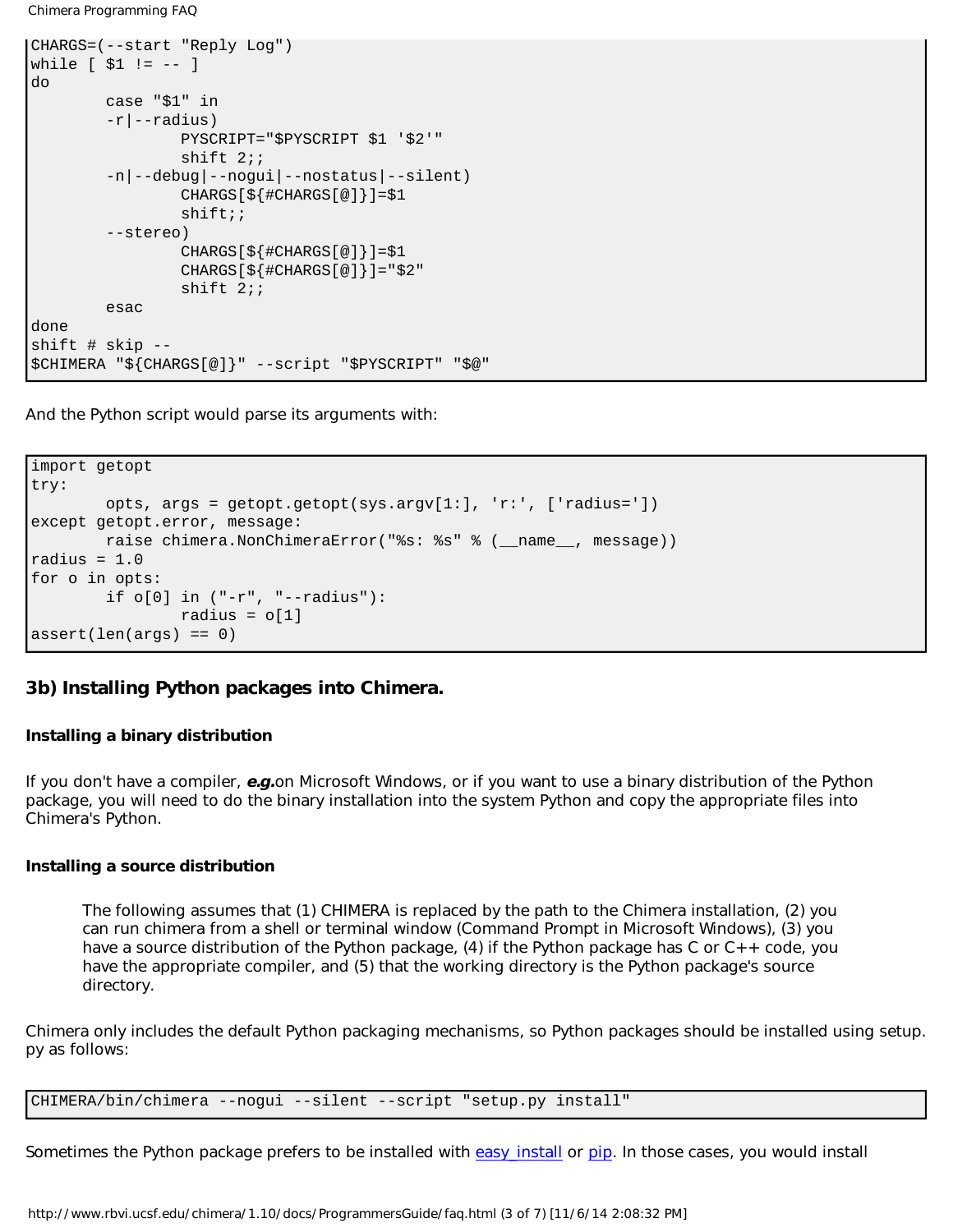easy install first by getting the source code (the setuptools-VERSION.tar.gz file, instead of one of the .egg files), and installing as shown above. Then to use easy\_install, you would:

CHIMERA/bin/chimera --nogui --silent --script "CHIMERA/bin/easy\_install install"

To install and use pip, you would first install pip with easy\_install as shown above. And then to use pip, you would analogously:

CHIMERA/bin/chimera --nogui --silent --script "CHIMERA/bin/pip install"

#### <span id="page-27-0"></span>**4) How to rotate/translate the camera.**

Camera always points in -z direction. There is no way to rotate it. Instead, rotate all of the models.

```
>>> v = chimera.viewer
\Rightarrow > \circ = v. camera
>>> print c.center
(5.9539999961853027, -2.186500072479248, 10.296500205993652)
>>> c.center = (3, 2.5, 10) # to translate camera
\Rightarrow v.scaleFactor = 1.5 # to zoom camera
```
### <span id="page-27-1"></span>**5) How to rotate/translate individual models.**

The Xform object [model.openState.xform](#page-29-0) retrieves a copy of the rotation and translation transformation for a model.

```
>>> om = chimera.openModels
\Rightarrow mlist = om.list()\Rightarrow \ge m = mlist[0]\Rightarrow \Rightarrow axis = \text{chimera}.\text{Vector}(1, 0, 0)>>> angle = 90 # degrees
>>> xf = chimera.Xform.rotation(axis, angle)
>>> print m.openState.xform # 3x3 rotation matrix
                                    # last column is translation
0.982695 0.121524 0.139793 -1.07064
0.0250348 0.660639 -0.750287 6.83425
-0.183531 0.740803 0.646164 6.35578
>>> m.openState.globalXform(xf)
```
Another method to change the transform

```
>>> curxform = m.openState.xform # get copy (not reference)
>>> xf.premultiply(curxform) # changes xf
>>> m.openState.xform = xf # set it
```
To rotate relative to model's data axes use

>>> m.openState.localXform(xf)

or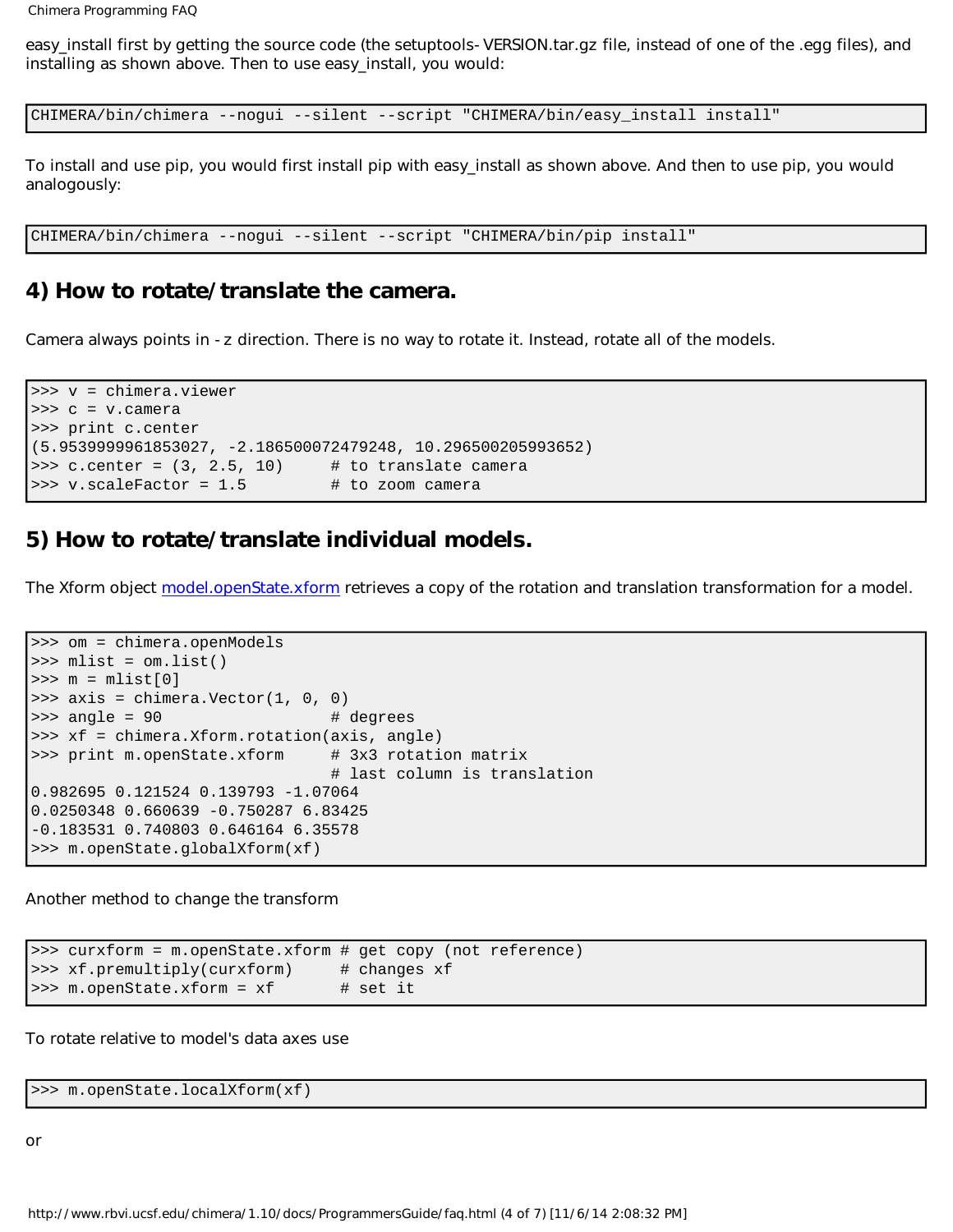Chimera Programming FAQ

>>> curxform = m.openState.xform # get copy (not reference) >>> xf.multiply(curxform) # changes xf >>> m.openState.xform = xf # set it

### <span id="page-28-0"></span>**6) How to save the current view as an image.**

```
import Midas
Midas.copy(file='/home/goddard/hoohoo.png', format='PNG')
# format can be 'PNG', 'JPEG', 'TIFF', 'PS', 'EPS'
```
## <span id="page-28-1"></span>**7) Some attributes return a copy of an object.**

```
>>> xf = model.openState.xform # xf is a copy of the model's Xform matrix.
>>> xf.zRotate(45) # This will not rotate the model.
```
>>> c = model.atoms[0].color # c is the MaterialColor object for the atom >>> c.ambientDiffuse = (1,0,0) # The Atom color changes immediately to red.

Some Chimera objects returned as attributes are always copies, some are always references to the original object. Objects that are always copied include Xform, Vector, Point, Sphere, Element, MolResId, Coord, .... Objects that are never copied include Atom, Bond, PseudoBond, CoordSet, Molecule, Residue, RibbonStyle, .... Object that can be copied have a  $\_\text{copy}$  method. In order to know if an object type is passed by value is to look at the Chimera  $C_{++}$ header files. Classes without a WrapPy base class are always copied. This base class is part of the C++ to Python interface generation.

## <span id="page-28-2"></span>**8) Explanation of transparency for Surface\_Model, MSMSModel and VRMLModel.**

Volume viewer isosurfaces are Surface\_Model objects defined by the \_surface.so C++ module. The Surface\_Model interface is given in the surfmodel.h source code file. By default these surfaces use OpenGL (1,1-alpha) blending. This means the color for a triangle is added to an image plus the transparency (= 1-alpha) times the color from triangles in back of this one. As the transparency becomes greater, the brightness of the triangle does not diminish. In fact, more shows through from behind the triangle so it appears brighter. The specular highlights stay bright even if the triangle is black and fully transparent. In Chimera 1730 a Surface\_Model attribute transparency\_blend\_mode was added to allow the more common (alpha,1-alpha) blend mode. This is like the above mode but the triangle color is multiplied by alpha before being added to the image. For highly transparent triangles alpha is close to zero, and the triangle and specular highlights become dim.

MSMS molecular surface models use (alpha, 1-alpha) blending. They also use a 2 pass algorithm which is faster than sorting all the triangles by depth, but gives the strictly correct appearance only when the viewer looks through at most 2 surface layers.

VRML models use (alpha,1) blending. That is they multiply triangle color by alpha, but add in all of the color from triangles further back without reducing it by the transparency factor. This is like complete transparency, where the triangle colors are just scaled by the alpha value. This is horrible looking unless you want complete transparency.

## <span id="page-28-3"></span>**9) Transparency displayed incorrectly when 2 or more models are transparent.**

The Chimera architecture only correctly displays transparency when at most one transparent model is shown. Any number of opaque models can also be shown. If two transparent models are shown, one will be drawn after the other. This will make one appear as if it is drawn entirely on top of another even if they in actuality intersect. The rearmost model, may in fact appear to be in front. This is because Chimera sorts the triangles by depth within a single model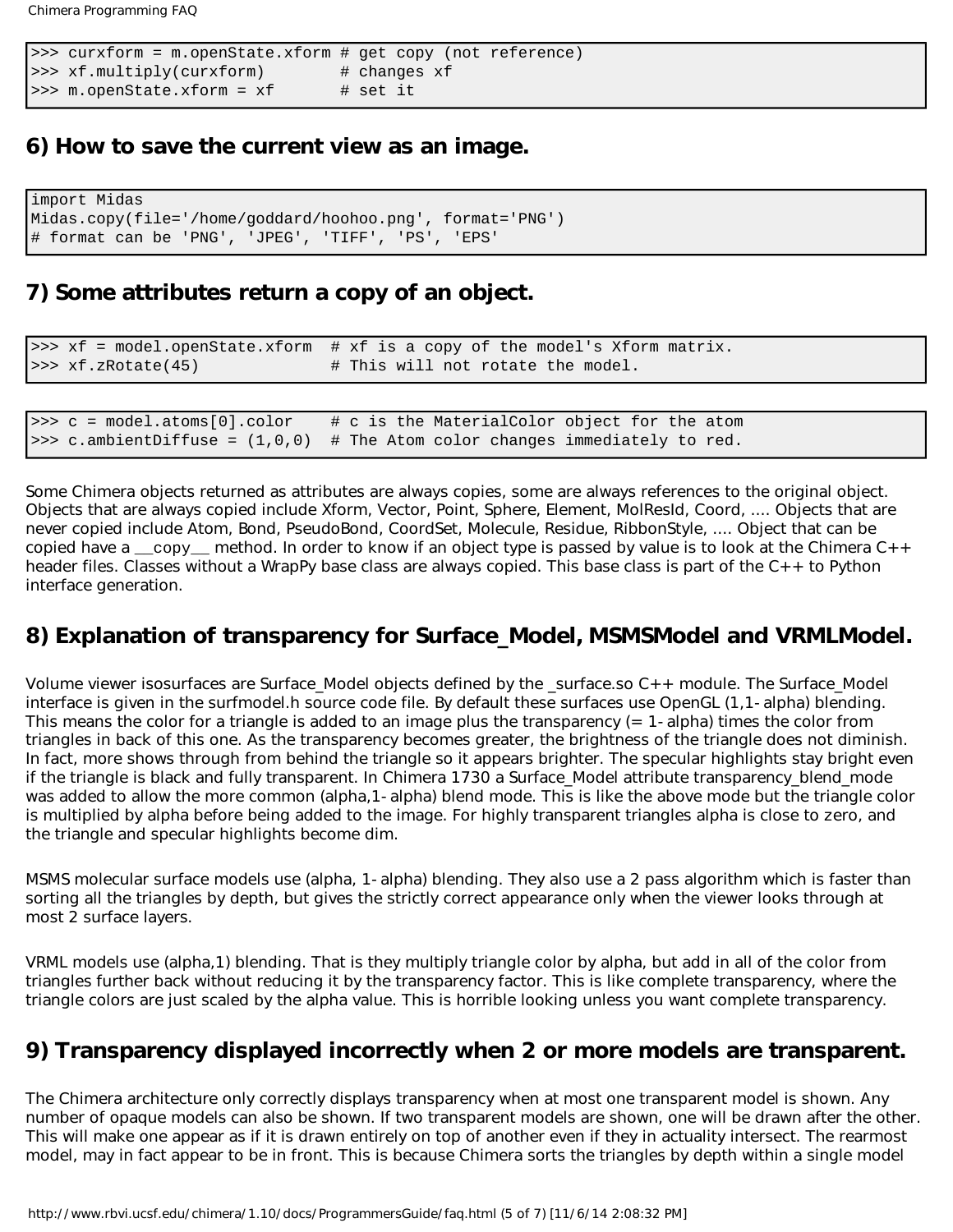as needed for rendering transparency, but is not able to sort triangles by depth across multiple models.

## <span id="page-29-0"></span>**10) Explanation of openState attribute.**

The openState attribute of a Model controls whether that model is active for motion ('.active'), and contains the model's transformation matrix ('.xform') and center of rotation ('.cofr'). Since some models must move in synchrony (**e.g.** a molecule and its surface), OpenState instances may shared among multiple models. If you create a model that needs a shared openState with another model, then when adding your model to the list of open models with chimera.openModels.add(), you should use the 'sameAs' keyword to specify that other model.

## <span id="page-29-1"></span>**11) Memory leaks in scripts.**

In the 1700 release, Chimera uses a substantial amount of memory to hold molecular data, but does not have any large memory leaks to the best of our knowledge (**i.e.** as structures are closed their memory usage will be reclaimed). However, the memory is reclaimed by a task that runs during idle times, so therefore scripts that loop through many structures, opening and closing them, will have their memory use grow continuously until the script finishes. This will often cause the script to fail as the Chimera process runs out of memory.

You can cause the memory-reclamation task to run during your script by calling:

```
chimera.update.checkForChanges()
```
You would want to call this after closing models in your script. Since the checkForChanges() routine also allows [triggers](http://www.cgl.ucsf.edu/chimera/docs/ProgrammersGuide/Examples/Main_AtomTrigger.html) to fire, you might want to also put it after any code that opens models. For example, the code that assigns surface categories to models runs from a trigger callback, so adding a molecular surface may not work as expected if checkForChanges() is not called after a molecule is opened.

In post-1700 releases and snapshots, checkForChanges() is called automatically when models are opened or closed, so you will not need to insert these calls into your code.

#### <span id="page-29-2"></span>**12) Getting the size of a volume data set.**

Here's some code to find the size of a volume data set.

```
import VolumeViewer
d = VolumeViewer.volume_dialog()
d0 = d.data_sets[0] # There may be more than one data set opened
                        # You could look at each one's name (= file name)
                        # to find the one you want.
data = d0.data # This is a Grid_Data object defined in
                        # VolumeData/griddata.py
xsize, ysize, zsize = data.size
```
## <span id="page-29-3"></span>**13) How to write out a PDB file containing the crystal unit cell.**

Here's code that creates the copies of a PDB molecule needed to fill out a crystallographic unit cell, then writes all the copies to a new PDB file. This code uses the standard Chimera 1.0 build 1892 PDBmatrices module, which uses the PDB SMTRY remarks or CRYST1 record to determine the needed transformations.

You can run it without a graphical user interface as follows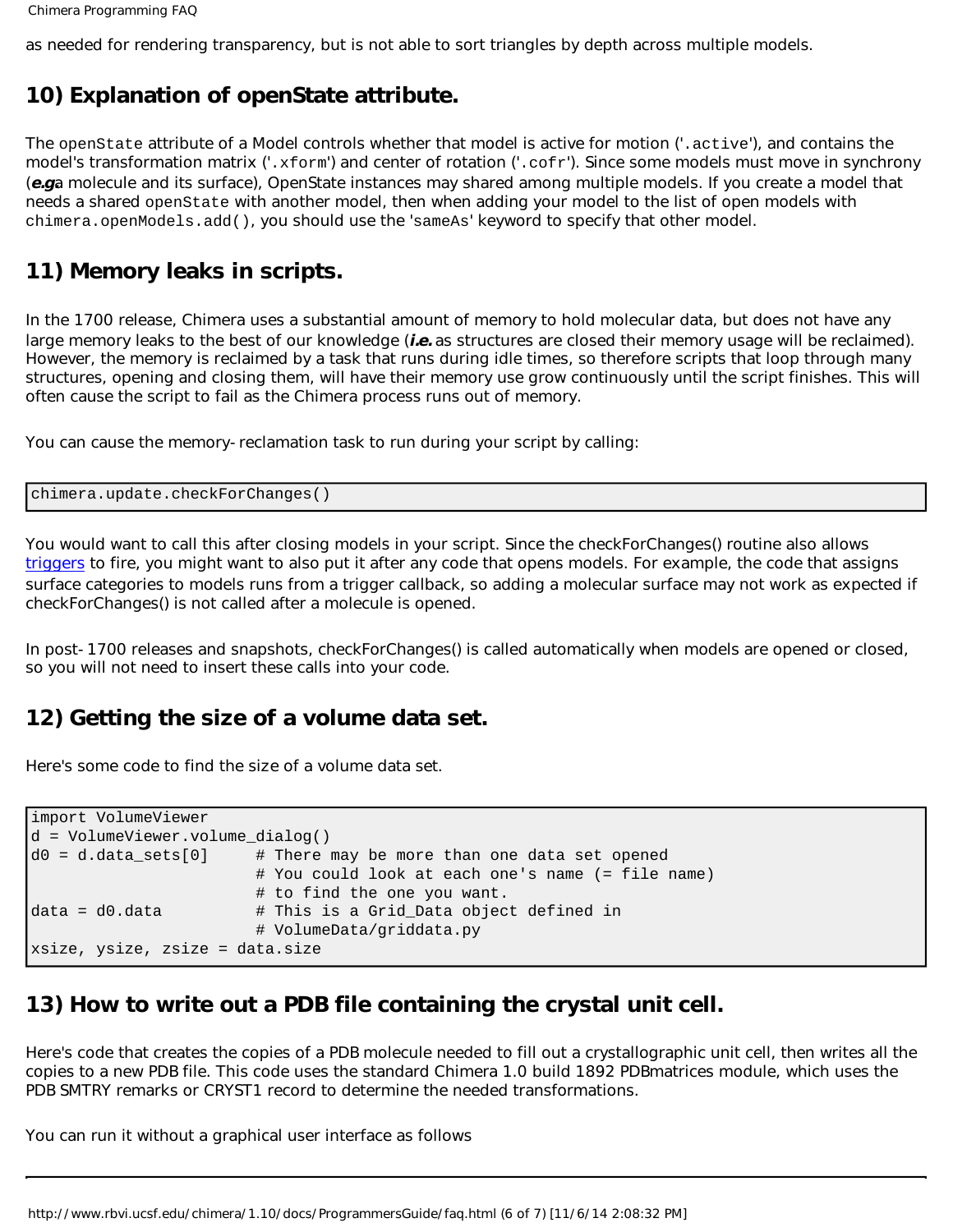Chimera Programming FAQ

% chimera --nogui myfile.pdb writeunitcell.py

where the writeunitcell.py file contains the script given below.

```
# Get the Molecule that has already been opened
import chimera
m = chimera.openModels.list()[0]
# Get the symmetry matrices
import PDBmatrices
tflist = PDBmatrices.crystal_symmetry_matrices(m.pdbHeaders)
# Get center of bounding box
import UnitCell
center = UnitCell.molecule_center(m)
# Get CRYST1 line from PDB headers
cryst1 = m.pdbHeaders['CRYST1'][0]
# Getting crystal parameters
from PDBmatrices import crystal
cp = crystal.pdb_cryst1_parameters(cryst1)
a,b,c,alpha,beta,gamma = cp[:6]# Adjust matrices to produce close packing.
cpm = PDBmatrices.close_packing_matrices(tflist, center, a, b, c, alpha, beta, gamma)
# Apply transformations to copies of Molecule
mlist = []
from PDBmatrices import matrices
path = m.openedAs[0] \qquad # Path to original PDB file
for tf in cpm:
    xf = matrices.chimera_xform(tf) # Chimera style transform matrix
    m.openState.globalXform(xf)
    mlist.append(m)
    m = chimera.openModels.open(path)[0] # Open another copy
# Write PDB file with transformed copies of molecule
import Midas
out_path = 'unitcell.pdb'
Midas.write(mlist, None, out_path)
```
## <span id="page-30-0"></span>**14) How to access files within the Chimera app on Macs.**

One way to access the Python code and other Chimera files on a Mac is to right-click on the Chimera application icon and choose "Show Package Contents" from the resulting pop-up menu. Another way is to use Terminal.app and the command "cd" to navigate into the Chimera.app directory and its subdirectories. Most files of interest can be found under Contents/Resources/share/.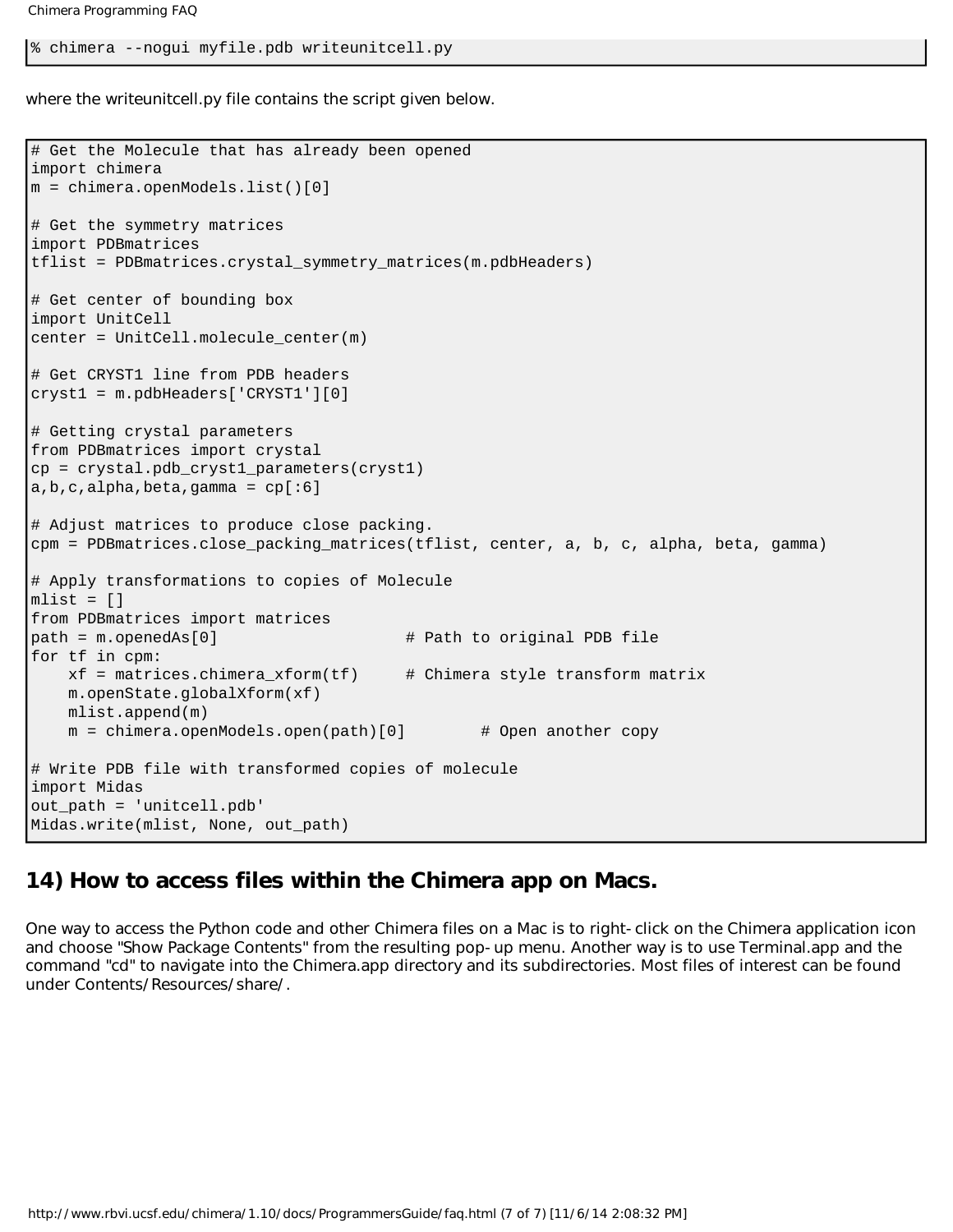## <span id="page-31-0"></span>**Description of \_surface module**

```
Chimera version 1.2540 (July 9, 2008)
```
The \_surface module is for displaying surfaces in Chimera. It was developed for displaying isosurfaces of volume data. Chimera has a second way to display surfaces: VRML models.

The \_surface module defines SurfaceModel and SurfacePiece objects that are available from Python. These objects are defined in the  $C++$  header file [surfmodel.h.](https://plato.cgl.ucsf.edu/trac/chimera/browser/trunk/contrib/_surface/surfmodel.h)

## **Surface Specification**

A surface is described as a set of triangles that are defined in two arrays. One array contains the vertex xyz positions. If there are N vertices the array is of size N by 3. The second array gives 3 indices for each triangle. These are indices into the vertex xyz position array. This method of representing the surface saves some space since each vertex is used in about 6 triangles in typical triangulated surfaces.

Here is an example that makes surface model with 2 triangles.

```
import _surface
m = _surface.SurfaceModel()
# Xyz vertex positions.
v = [(0,0,0), (1.5,0,0), (0,1.2,0), (0,0,2.3)]# Define two triangles each defined by 3 indices into vertex list.
vi = [(0,1,2), (3,0,2)]# Color specified as red, green, blue, opacity (0-1), partially transparent red.
rgba = (1, 0, 0, .5)m.addPiece(v, vi, rgba)
import chimera
chimera.openModels.add([m])
```
The vertex position array must contain floating point values. The index array must contain integer values. The arrays can be nested tuples, or lists, or numpy arrays can be used.

## **Surface Pieces**

A surface model can display several sets of triangles. The sets are called surface pieces. The SurfaceModel. addPiece() method creates a SurfacePiece. Surface pieces can be individually added and removed from a SurfaceModel. They do not share vertex xyz arrays or any other properties. Their original purpose was for showing multiple isosurfaces of volume data in a single Chimera model.

## **Surface Piece Features**

http://www.rbvi.ucsf.edu/chimera/1.10/docs/ProgrammersGuide/Reference/surface.html (1 of 3) [11/6/14 2:08:32 PM]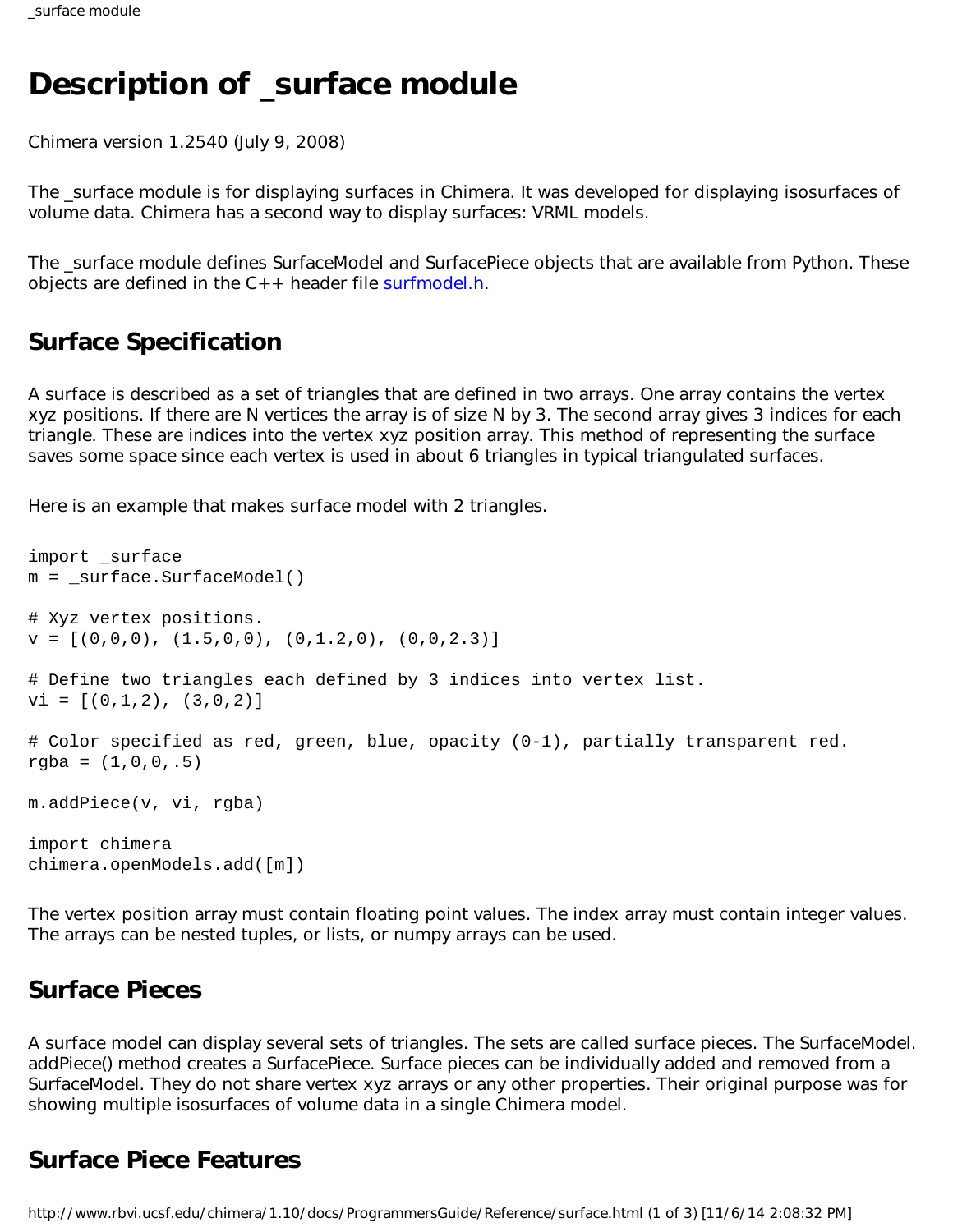A Surface\_Piece has methods from controlling its display.

- Show or hide.
- Solid (filled triangles) or Mesh (just edges of triangles) or Dot display styles.
- Single color for whole surface, or separate colors for all the vertices.
- $\cdot$  Lighting on/off.
- Two sided or one sided lighting in with Solid style. Mesh style only allows one sided lighting since that is all that OpenGL provides.
- Surface triangles can be changed.
- Save pieces in session files (Chimera 1.4 and newer).

**Caution.** When defining a triangulated surface it is important to specify the 3 triangle vertices in a consistent order, so that the normal vectors all point towards the same side of the surface. Otherwise the shading produced by lighting will not look right. For volume surfaces, the data gradient direction is used for lighting normals. In other cases surface normals can be calculated for each vertex by adding up the normals of the triangles that share that vertex, then scaling to make the sum have unit length. The orientation of the triangle normals is based on the ordering of the 3 vertices that make up a triangle, and the normal orientation surface piece attribute.

## **Example**

```
import _surface
m = _surface.SurfaceModel()
import chimera
chimera.openModels.add([m])
# For minimum memory use and maximum speed use NumPy arrays for vertices
# and triangles.
from numpy import array, single as floatc, intc
# Xyz vertex positions.
v = array(((0,0,0), (1.5,0,0), (0,1.2,0), (0,0,2.3)), floatc)# Define two triangles each defined by 3 indices into vertex list.
vi = array(((0,1,2), (3,0,2)), intc)# Color specified as red, green, blue, opacity (0-1), partially transparent red.
rgba = (1,0,0,.5)p = m.addPiece(v, vi, rgba) # This returns a Surface_Piece
p.display = False # hide the piece
p.display = True \qquad # show the piece
p.displayStyle = p.Mesh
p.displayStyle = p.Solid # defaultp.color = (0,0,1,1) # change color to blue
# Set the 4 vertices to be red, green, blue and white.
```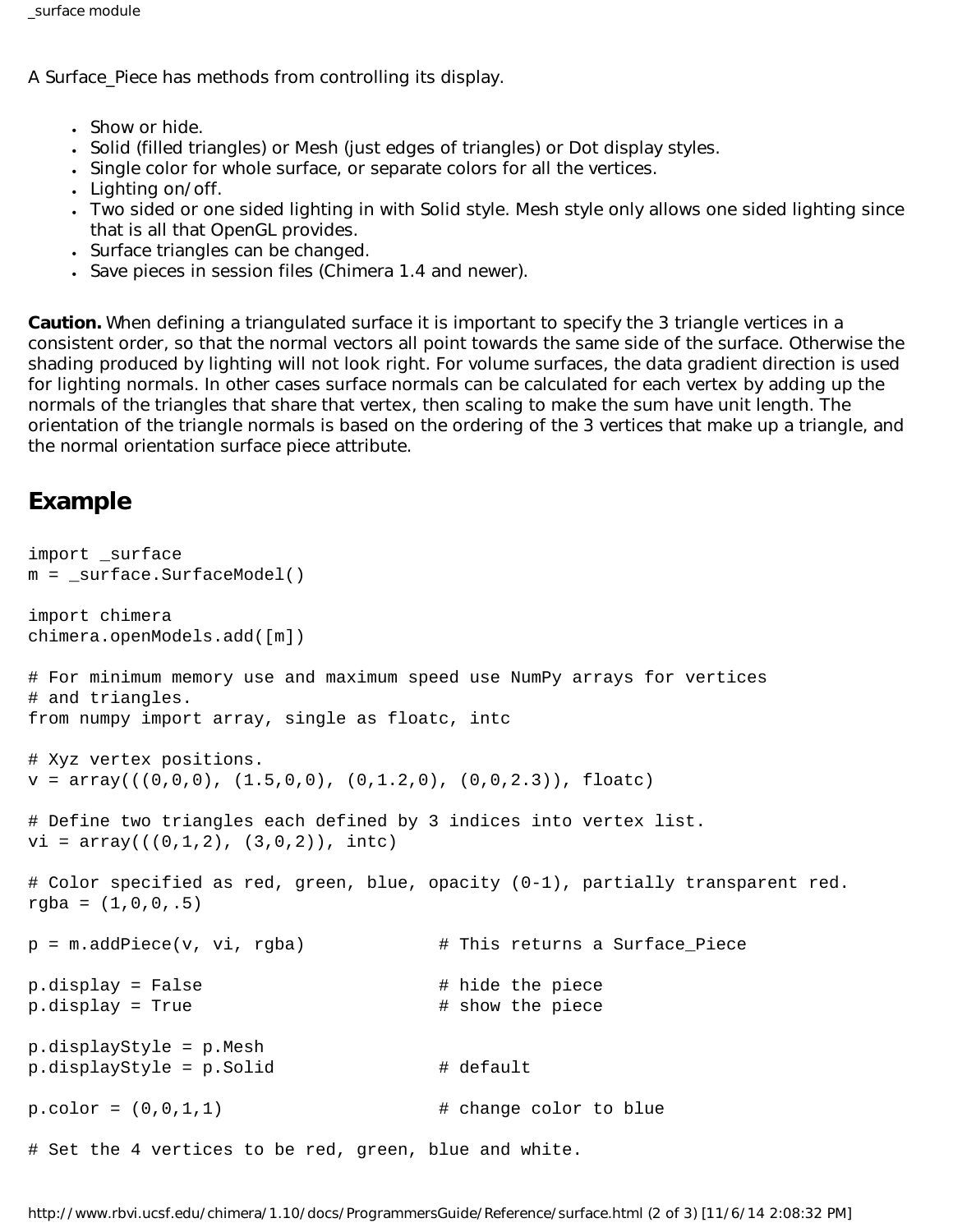\_surface module

```
# These values must be floating point.
# This overrides the previous setting of the piece to blue.
p.\text{vertexColors} = \{ (1.,0,0,1), (0,1,0,1), (0,0,1,1), (1,1,1,1,1) \}# Clear the vertex colors. Piece will be blue again.
p.vertexColors = None
p.useLighting = False # Lighting off
p.useLighting = True \qquad # Lighting on (default)
p.twoSidedLighting = False # Light one side<br>p.twoSidedLighting = True # Light both side
                               # Light both sides (default)
p.save_in_session = True # Include when saving sessions
v2 = array(((1.,0,0), (2,0,0), (0,3,0), (0,0,4)), floatc)vi2 = array(((0,1,2), (3,1,0)), intc)
p.geometry = v2, vi2 # Change the surface for this piece
v3 = array(((0.,1,2), (0,2,3), (0,5,0), (1,1,0)), floatc)vi3 = array(((1,0,2), (3,2,0)), intc)rgba3 = (1,0,1,1)p3 = m.addPiece(v3, vi3, rgba3) # Make another piece
```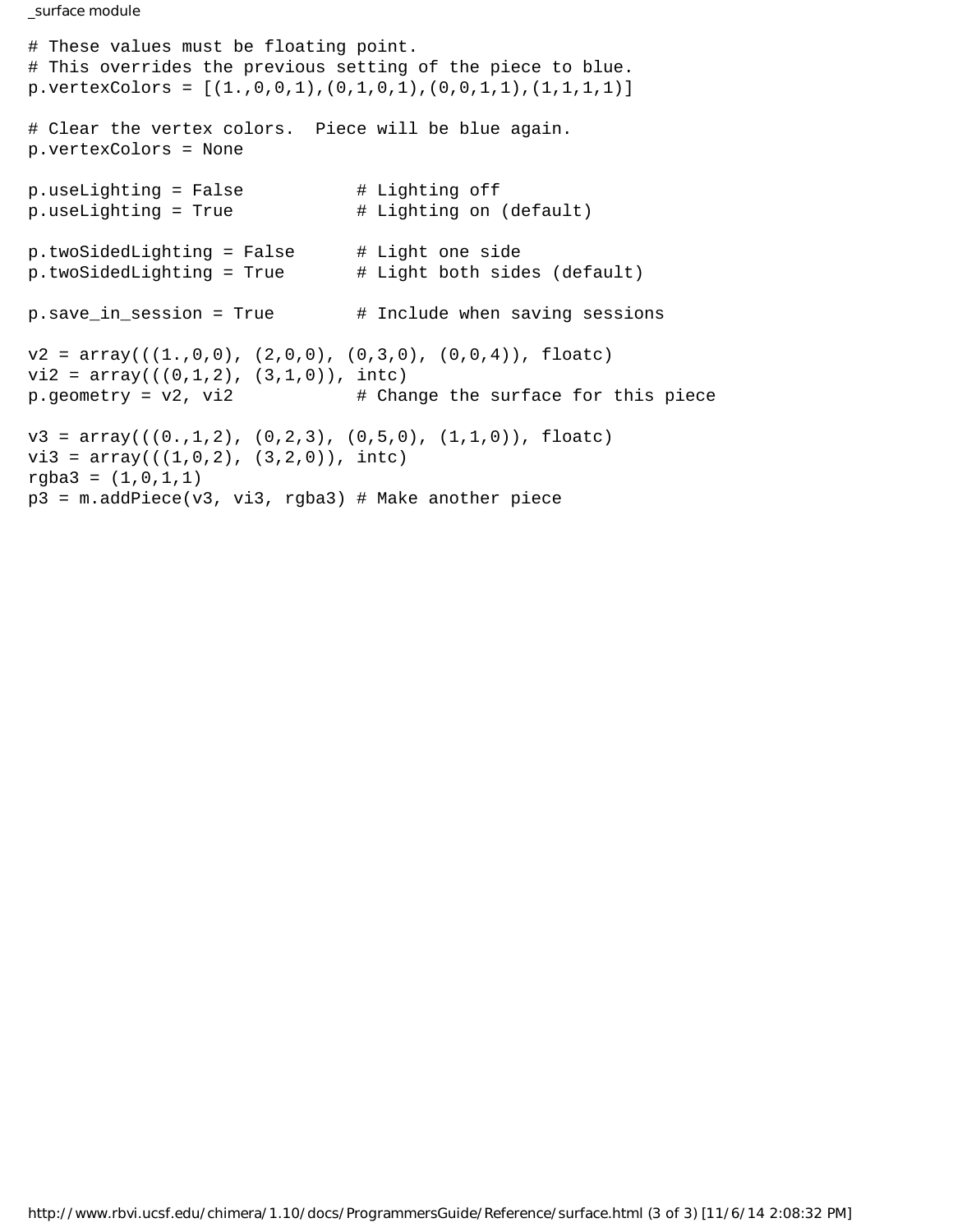## <span id="page-34-0"></span>**Making Tools Scene- and Animation-aware**

Chimera version 1.7 (November 5, 2012)

The Animate package implements both scene and animation functionality. Core attributes such as model names, residue types and atom positions are handled automatically by the Animate package. Tools are responsible for saving, restoring and animating objects and attributes that they introduce. Notification of scene and animation events happen through the standard Chimera trigger mechanism.

## **Scene Triggers**

There are two triggers associated with scenes:

chimera.SCENE\_TOOL\_SAVE

This trigger is fired when a scene is created or updated. The core attributes have already been saved. The trigger data argument to registered handlers is the scene object. chimera.SCENE\_TOOL\_RESTORE

This trigger is fired when a scene is restored (and just before an animation sequence completes, see below). The core attributes have already been restored. The trigger data argument to registered handlers is the scene object.

Each scene object has a dictionary, tool\_settings, for managing tool-specific data. Tools are responsible for creating their own keys and values for storing and accessing data in the dictionary. Singleton tools such as **2DLabels** can use fixed strings such as "2D Labels (gui)" as their keys; multiinstance tools will need to come up with unique keys and make sure that they are not overwriting data for some other tool. Typically, data is saved in SCENE\_TOOL\_SAVE and accessed in SCENE\_TOOL\_RESTORE handlers.

## **Animation Triggers**

Animate updates the graphics display during transitions. There are three types of transitions:

key frame transition

When the user plays the animation, a transition occurs between each sequential pair of timeline items. If the ending item is a key frame, then a playback transition results. To transform from the starting state to the ending key frame state, data values are interpolated over the number of steps associated with the end key frame (the value is stored in the frames attribute of the key frame). There is a static "transition" for the initial frame if it has a non-zero frames value.

#### scene transition

When the user selects a scene (either from the **Scenes** list or by double-clicking on a key frame in the time line) , a transition with default parameters is used. Currently, the "transition" is a oneframe update to the selected scene.

action transition

When an animation is played and one of the timeline items is an **action** rather than a **key frame**, an action transition results. None of the triggers listed below are fired for action transitions because the target state is unknown.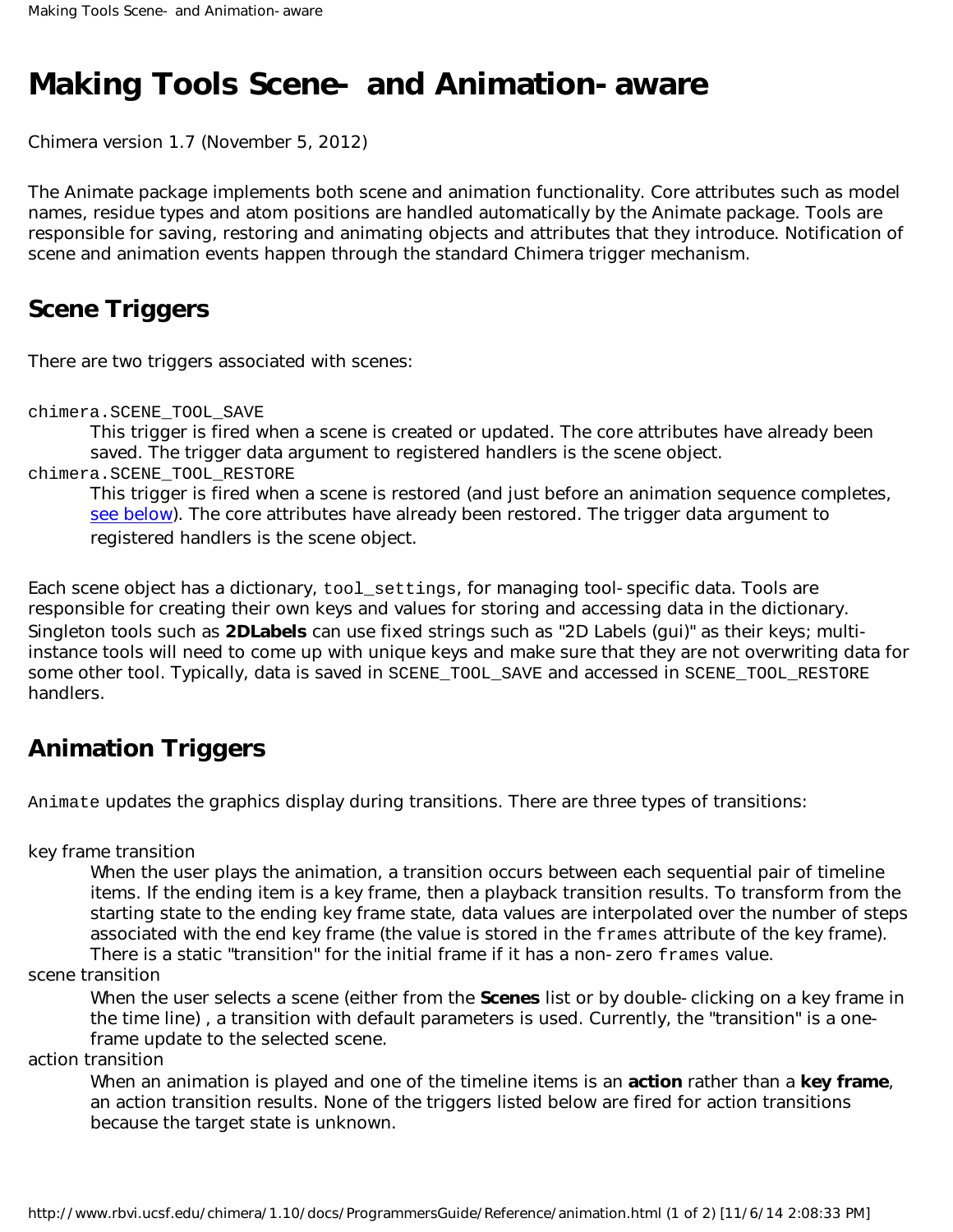Making Tools Scene- and Animation-aware

There are four triggers associated with key frame and scene transitions:

#### chimera.ANIMATION\_TRANSITION\_START

This trigger is fired when a transition from one key frame to the next starts. No core attributes have been updated yet, so Chimera data represents the initial state of the transition. The trigger data argument to registered handlers is the transition object.

chimera.ANIMATION\_TRANSITION\_STEP

This trigger is fired for each step of the transition from one key frame to the next. The core attributes have already been updated. The trigger data argument to registered handlers is the transition object.

#### chimera.ANIMATION\_TRANSITION\_FINISH

This trigger is fired after all steps of the transition from one key frame to the next have been completed. The trigger data argument to registered handlers is the transition object.

#### chimera.SCENE\_TOOL\_RESTORE

This trigger is fired just prior to the ANIMATION TRANSITION FINISH. The purpose for firing this trigger is to simplify writing tools that do not need step-by-step animation yet want to restore state when a scene state is reached. These tools can just register for the SCENE\_TOOL\_RESTORE trigger and completely ignore the ANIMATION TRANSITION \* triggers. Tools that wants to handle both step-by-step animation and scene restoration will need to avoid getting the SCENE TOOL RESTORE trigger twice by deregistering for it in ANIMATION TRANSITION START and reregistering for it in ANIMATION\_TRANSITION\_FINISH.

The transition object received by handlers has several useful attributes and methods:

#### frames

The total number of frames in this transition.

frameCount

The step number of the current frame in the transition. For ANIMATION TRANSITION START, this value should always be zero. For ANIMATION\_TRANSTION\_STEP, this value ranges from 1 to frames, inclusive. For ANIMATION\_TRANSITION\_FINISH, this value should be the same as frames.

#### target()

The end point for this transition, usually an instance of Animate.Keyframe.Keyframe for movie playback or Animate.Scene.Scene for scene restoration using the default transition.

#### scene()

The scene at the end point for this transition, or None if the target is neither a Keyframe nor a Scene.

#### tool\_settings

A dictionary for managing tool-specific data in the same manner as scene objects. Unlike the dictionary in scene objects, the tool settings in transition objects are transient. When a transition completes, the dictionary is automatically removed and any stored data will be lost.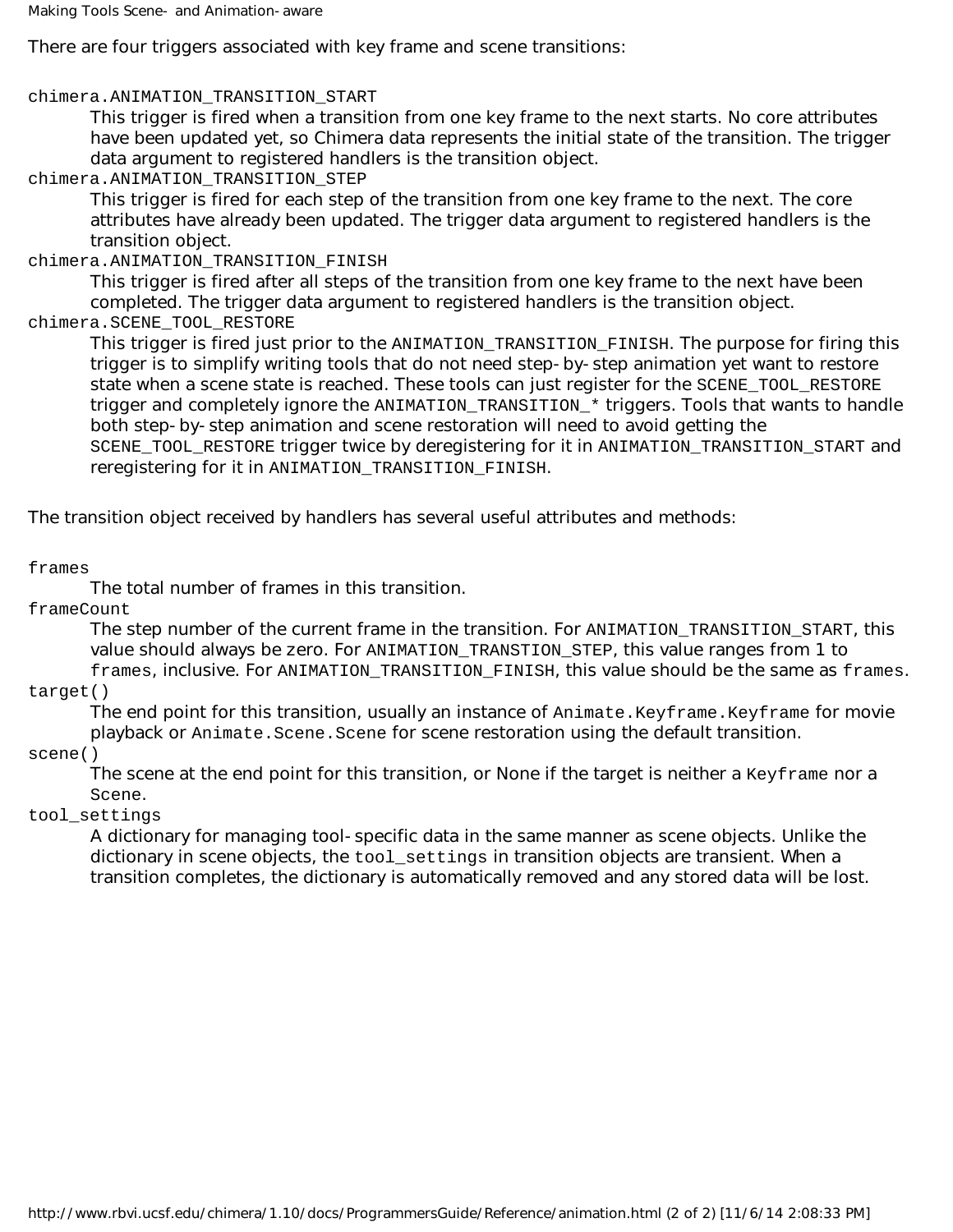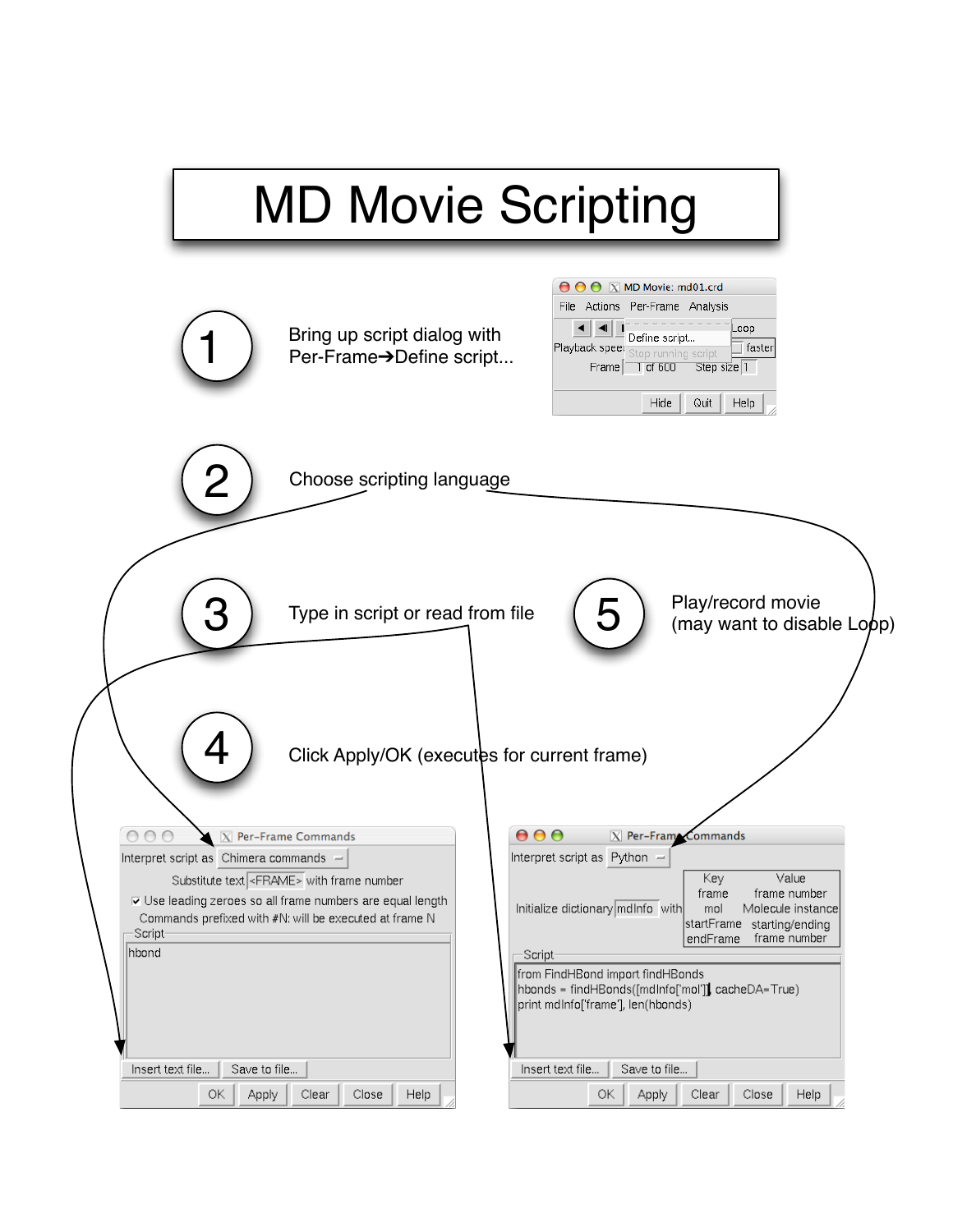# Custom MAV Headers

#### **Static Headers**

The ability to add pre-computed headers to your alignment is covered well in the MultAlign Viewer documentation.

### **Dynamic Headers**

Read MAVHeader/ChimeraExtension.py for example header definitions. You may also want to look through MultAlignViewer/HeaderSequence.py for useful methods to use/override.

Create a directory containing a ChimeraExtension.py with your header definitions. Don't put the directory inside the Chimera distribution since it will be lost if you upgrade Chimera. To get Chimera to use the headers, add the directory above the directory you created to the Locations list in the Tools preference category.

Your header class should subclass from **DynamicHeaderSequence** or **DynamicStructureHeaderSequence** (the latter if your header values depend on what structures are associated with the alignment). You use the *registerHeaderSequence* function to notify Multalign Viewer of the existence of your header class. The *defaultOn* keyword arg controls whether the header defaults to being shown initially.

The alignment sequences will be available as *self.mav.seqs* .

The one method you absolutely must define yourself is *evaluate(pos)*, which returns the value of the header at alignment position *pos* (indexing starts at zero). The value should be whatever is appropriate for the header, *e.g.* Conservation Percentage would be a number in the range 0-100.

Two methods that you most likely will want to override are *colorFunc(line, pos)* and *depictionVal(pos)*. *colorFunc* returns the color to use at *pos*. The color should be a string that Tk accepts as a color, such as any of the normal color names in Chimera or an "#rrrgggbbb" string. The *line* argument is essentially another copy of *self* and can be ignored in this context. The *depictionVal* method should return a value to use to depict the header at *pos*, either a character, a number in the range 0-1, or None. The *histInfinity* method can be useful for converting an unbounded range of numbers to the range 0-1.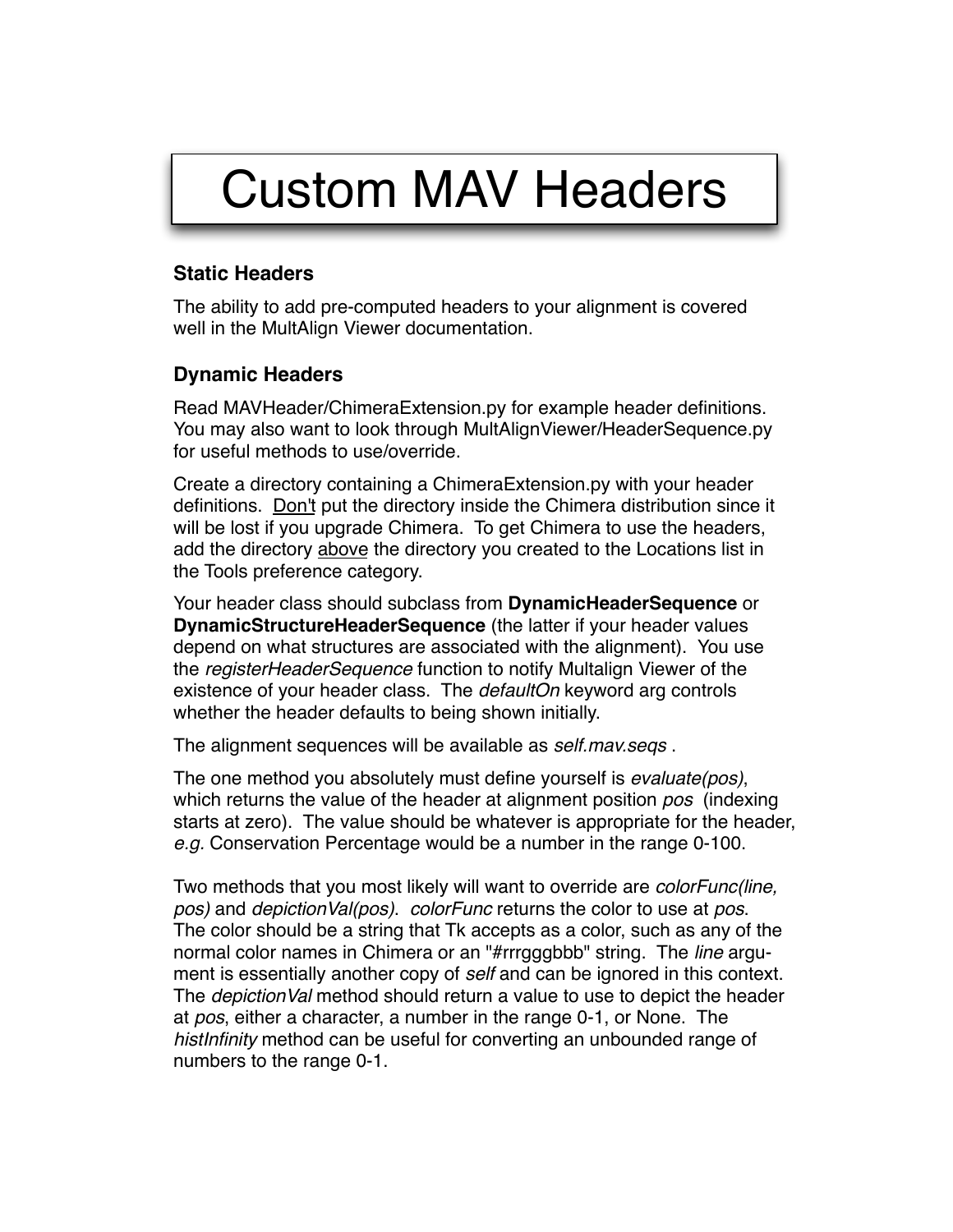### **Resources**

- Programmer's Examples (www.cgl.ucsf.edu/chimera/docs/ProgrammersGuide) - Example scripts: socrates2.cgl.ucsf.edu/trac/chimera/wiki/Scripts
- IDLE (Tools➔General Controls): help(*object*), dir(*object*)
- Python language/modules: www.python.org/doc/current/
- Numpy examples: www.scipy.org/Numpy\_Example\_List\_With\_Doc
- Chimera developer mailing list: chimera-dev@cgl.ucsf.edu
- C++ source code: browse SVN atsocrates2.cgl.ucsf.edu/trac/chimera/browser or download from www.cgl.ucsf.edu/chimera/sourcecode.html
	- ⁃ Python source code included with distribution

## **Chimera Molecular Data**

- *chimera.openModels.list()*: list of open models
	- ⁃ *modeltypes=[chimera.Molecule]*: restrict list to Molecules
- *m.residues* / *m.atoms* / *m.bonds*: a Molecule's residues / atoms / bonds

#### **Residues**

- *type*: LYS, HEM, *etc.*
- *id.position* / *id.chainId* / *id.insertionCode:* number / chain ID / insertion code
- *molecule*: parent Molecule
- *atoms*: list of atoms
- *atomsMap*: dict of atom-name ➔ list of atoms
- *isHelix* / *isStrand*: in helix / strand

#### **Atoms**

- *• name*: name
- *• coord()* / *xformCoord()*: untransformed / transformed coordinates
- *residue* / *molecule*: parent Residue / Molecule
- *bonds*: list of bonds
- *neighbors*: list of bonded atoms
- *primaryBonds()* / *primaryNeighbors()*: same as above but only primary altlocs
- *bondsMap*: dict of bonded-atom ➔ bond
- *color*: Color
- *display*: True if shown
- *drawMode*: one of chimera.Atom.X with X being Dot, Sphere, EndCap, or Ball
- *element*: chemical element (type chimera.Element, settable with string or number)
- *label*: label shown in graphics window
- *radius*: VdW radius

#### **Bonds**

- *atoms*: 2-tuple of atoms
- *• otherAtom(a)*: [*a* is one of the bond's atoms] other atom in bond
- *drawMode*: one of chimera.Bond.Y with Y being Wire or Stick
- *label*: label shown in graphics window
- *molecule*: parent Molecule
- *• length*(): length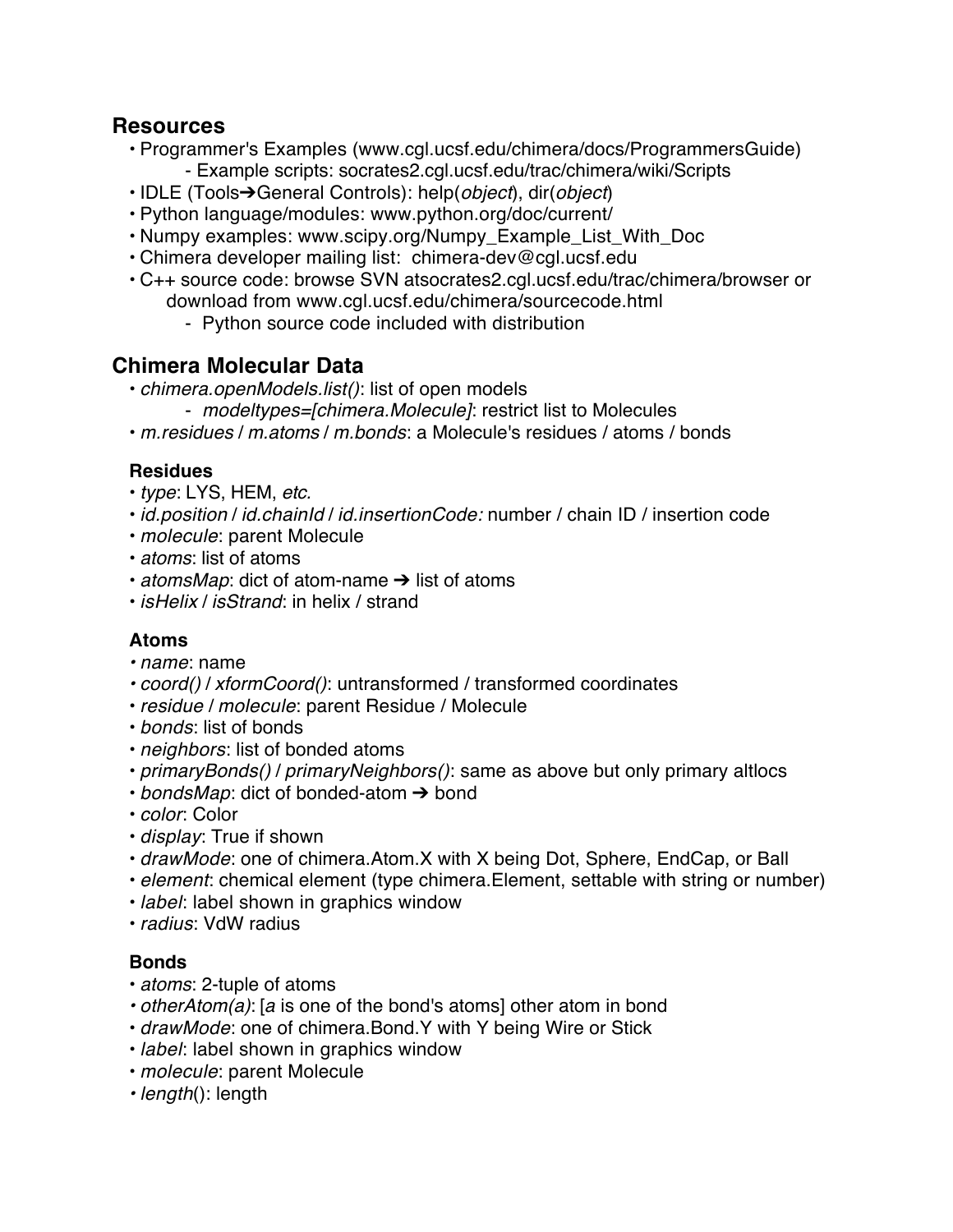# **Useful Chimera modules/functions**

#### **Molecular Measurements**

#### chimera module

functions use Points, which are returned by Atom's *coord()* or *xformCoord()* methods

- *distance* / *sqdistance*
	- ⁃ *also: a1.coord().*[*sq*]*distance(a2.coord())* [similar for *xformCoord*]
- *angle* in degrees
- *dihedral* in degrees

### **Molecular Editing**

#### chimera.molEdit module

- *addAtom* 
	- ⁃ if adding in bulk, make sure to specify optional *serialNumber* keyword
- *addBond*
- *addDihedralAtom* add atom given a bond length / angle / dihedral
- look in BuildStructure/\_\_init\_\_.py for examples of creating new Molecules and **Residues**

### **Setting/Querying The Selection**

#### chimera.selection module

- *currentAtoms* / *currentBonds* / *currentResidues* / *currentMolecules*: currently selected Atoms / Bonds / Residues / Molecules
- **E** setCurrent: set current selection to given items
- *addCurrent* / *addImpliedCurrent*: add given items to current selection
	- ⁃ the "implied" version also selects endpoint Atoms of added Bonds and connecting Bonds of added Atoms
- *removeCurrent*: remove items from current selection, if present

### **Miscellaneous**

### chimera module

▪ *runCommand*: execute any command-line command (arg is a string) ⁃ direct Python equivalent usually in Midas module

### chimera.colorTable module

- *getColorByName*: get a Color by name
- OpenSave module
- *osOpen*: open a file or HTTP URL, with or without compression chimera.extension module
- **E** *manager.instances:* running dialogs listed at end of Tools menu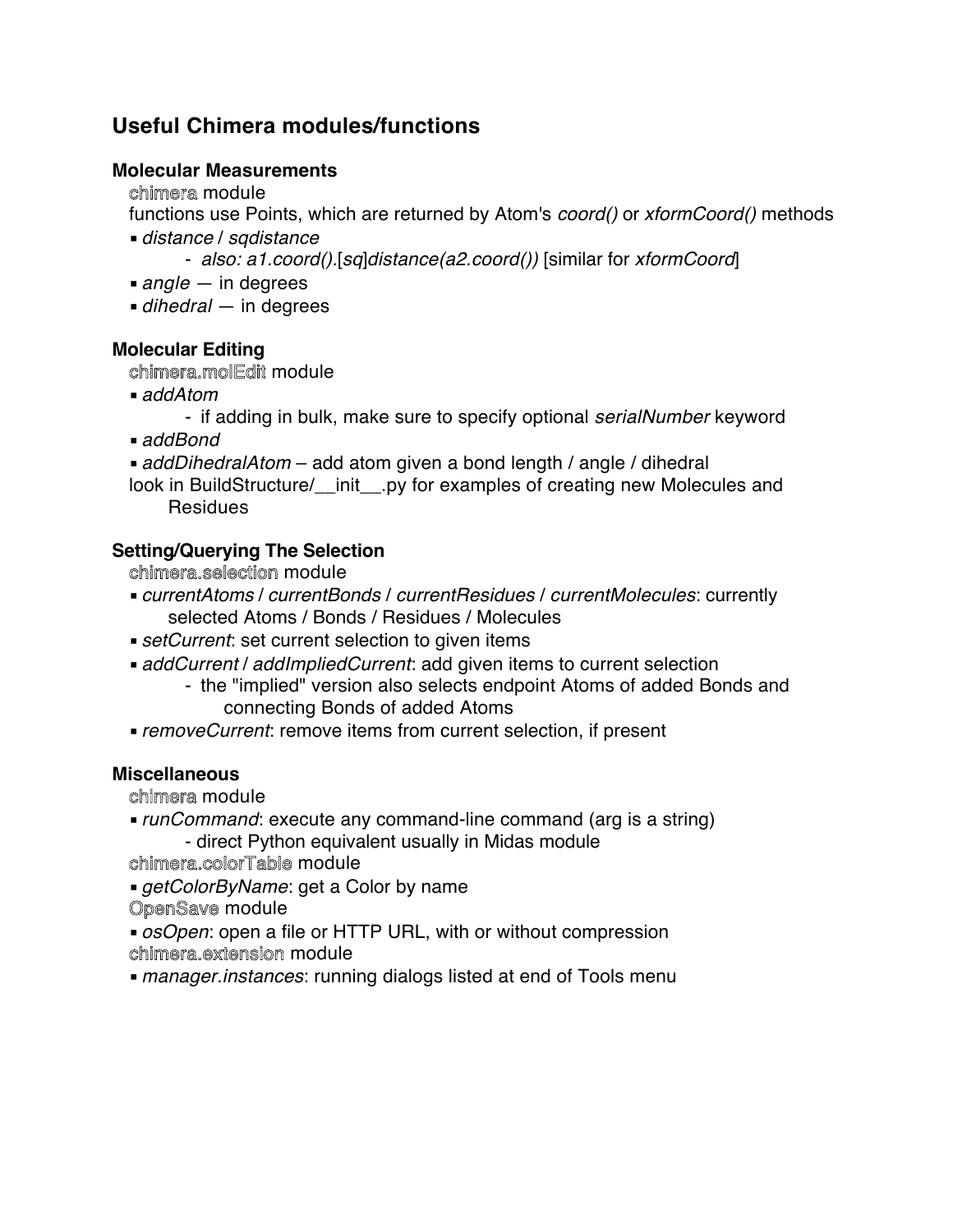#### **Chimera Menu/ Widget Text Guidelines**

I[.Goals](#page-103-0)

II. [Font](#page-103-1)

III. [Menus](#page-103-2)

- [Scheme](#page-103-2)
- [Ellipses](#page-104-0)

IV. [Widgets](#page-104-1)

# **Chimera Menu/Widget Text Guidelines**

# **I. Goals**

- to promote consistent text usage in Chimera's user interfaces
- to provide quidelines for developers and programmers
- $\cdot$  to promote awareness and discussion

### **II. Font**

The default font type and size should be used.

# **III. Menus**

### **IIIa. General Scheme**

```
Primary (one word, noun or verb, capitalized)
   Secondary (words capitalized as in a title)
     tertiary or lower (numeral or lowercase,
                         except proper nouns)
```
Proper nouns include atom types, elements, and extension (tool) names.

Examples:

```
Select
   Chemistry
     element
        other
          Fe-Hg
            Fe
             (etc.)
   Residue
     amino acid category
       aliphatic
        (etc.)
   Selection Mode (replace)
     append
     (etc.)
Actions
   Atoms/Bonds
     wire width
       1
        (etc.)
   Ribbon
     show
     (etc.)
```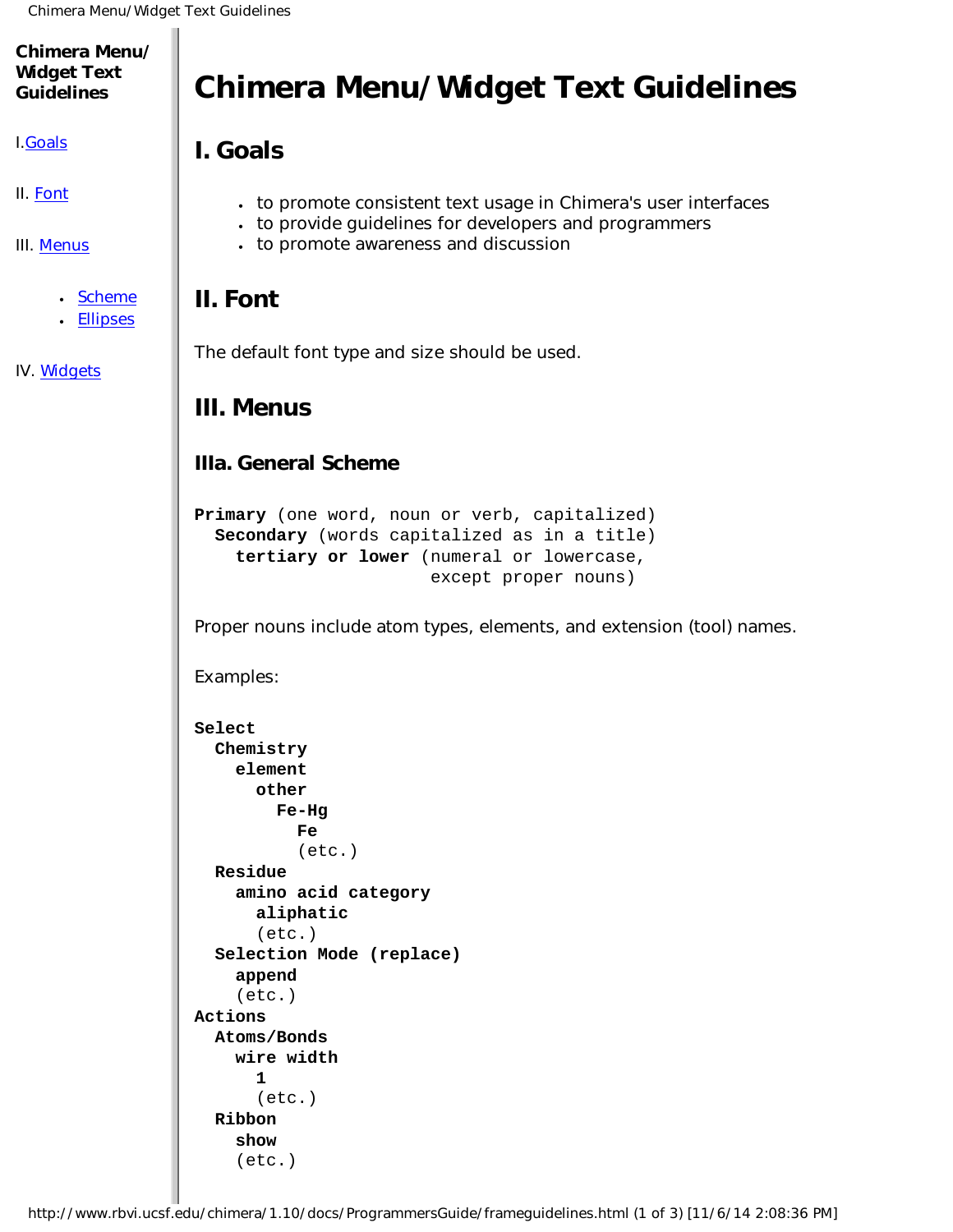```
Tools
   Utilities
     Browser Configuration
     (etc.)
```
### **IIIb. Usage of Ellipses**

The ellipsis string "..." should indicate a menu item that opens an additional interface which requires user input to accomplish the function described by its name (one-shot panels, as opposed to those intended to be left up for a series of user interactions). For now, **Tools** are exempted from this guideline.

We decided that "..." should not indicate a menu item which simply opens an additional interface, since practically all items would then require it.

There also needs to be consistency in whether "..." is preceded by a space; we recommend no space.

Finally, should "..." appear on buttons as well as menu items? If so, the same criteria should apply.

# **IV. Widgets (GUIs)**

This is the broadest grouping, and thus less amenable to standardization. It includes panels and dialog boxes generated by built-in functions as well as extensions to Chimera. General recommendations:

#### ● **Title of Widget**

- one or more words to appear on the top bar, capitalized as a title, no colon or period at the end; should be the same text as the invoking menu item or button (except sans any "...")

● **Brief Header** for a section

- capitalized as a title, optional colon at the end (but no colon when sections are treated as "index cards")

● **Longer description of a section**

- first word capitalized, subsequent words not capitalized unless proper nouns or acronyms; optional colon at the end, no period

#### ● **Instructive statement**

- first word capitalized, subsequent words not capitalized unless proper nouns or acronyms; no period

Example:

**Ctrl-click on histogram to add or delete thresholds** in the **Volume Viewer Display** panel

● **[box] Description next to a checkbox**

- first word capitalized, subsequent words not capitalized unless proper nouns or acronyms; no period or question mark

- ❍ exception: when the checkbox indicates a section to be expanded/ compacted, the text may be capitalized as a title (instead of only the first word being capitalized).
- **Item name: [blank, color well, slider, pulldown menu or checkbox list]**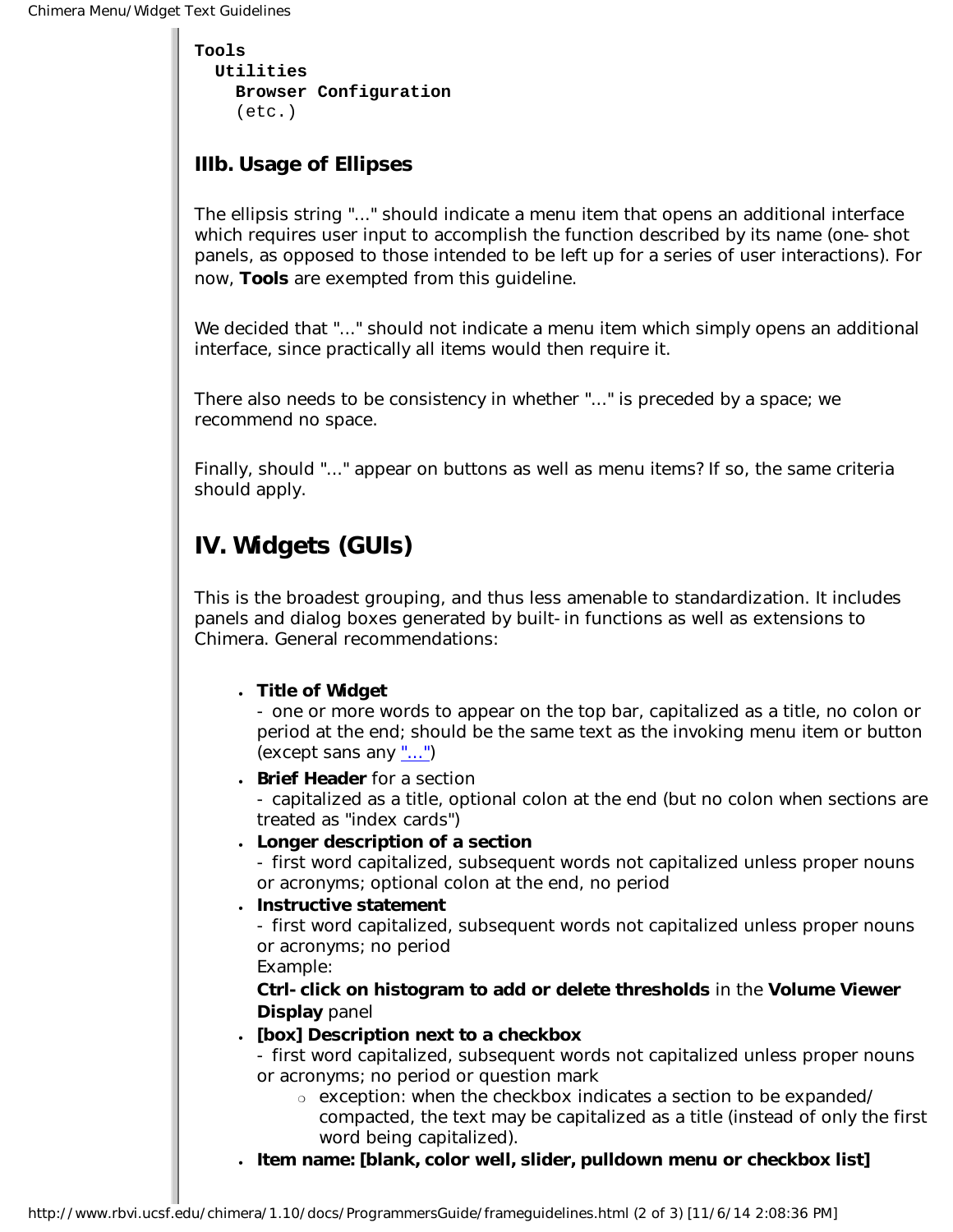**or** (especially if there are many of these in the widget)

**item name: [blank, color well, slider, pulldown menu or checkbox list]** - first word of item name optionally capitalized, subsequent words not capitalized unless proper nouns or acronyms; colon separating the item name from the value(s); options in a pulldown menu or checkbox list not capitalized unless proper nouns or acronyms

❍ exception: when the item name and pulldown option together describe a section, both should be capitalized and the colon is optional Examples:

**Inspect [Atom**/etc.] in the **Selection Inspector**

**Category: [New Molecules**/etc.] in the **Preferences Tool**

- **Phrase with [blank, color well, pulldown menu, or checkbox list] embedded** - first word capitalized, no colon, period or question mark; the blank (etc.) should not start the phrase
- **Phrase with [button] embedded**

- 1-2 words actually on the button, others trailing and/or preceding; the first word should be capitalized whether or not on the button; no colon, period or question mark; the button may start the phrase

- buttons marked **OK**, **Apply**, **Cancel**, **Help**
	- common but optional
- widget-specific buttons

- 1-2 words, each capitalized if the button brings up another panel, at least the first word capitalized otherwise; if another panel is evoked, consider using "..."

UCSF Computer Graphics Laboratory / November 2004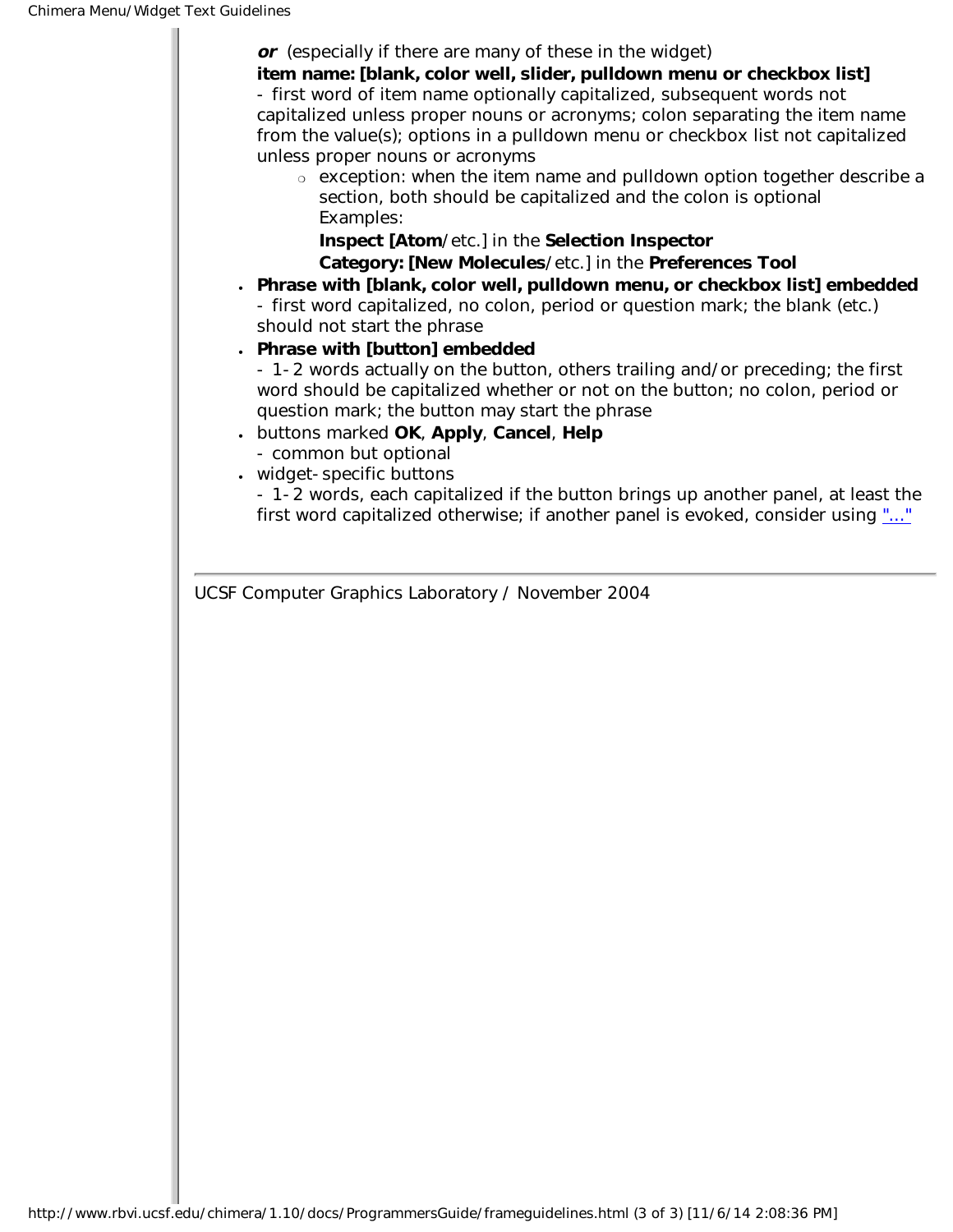import os

from chimera import runCommand as rc # use 'rc' as shorthand for runCommand from chimera import replyobj # for emitting status messages

# change to folder with data files os.chdir("/Users/pett/data")

# gather the names of .pdb files in the folder file\_names =  $[$ fn for fn in os.listdir(".") if fn.endswith(".pdb") $]$ 

# loop through the files, opening, processing, and closing each in turn for fn in file\_names:

replyobj.status("Processing " + fn)  $#$  show what file we're working on  $rc("open" + fn)$ 

rc("align ligand ~ligand") # put ligand in front of remainder of molecule

rc("focus ligand") # center/zoom ligand

rc("surf") # surface receptor

rc("preset apply publication 1") # make everything look nice

rc("surftransp 15") # make the surface a little bit see-through

# save image to a file that ends in .png rather than .pdb

 $png_name = fn[:-3] + "png"$ 

rc("copy file " + png\_name + " supersample 3")

rc("close all")

# uncommenting the line below will cause Chimera to exit when the script is done #rc("stop now")

# note that indentation is significant in Python; the fact that

# the above command is exdented means that it is executed after

# the loop completes, whereas the indented commands that

# preceded it are executed as part of the loop.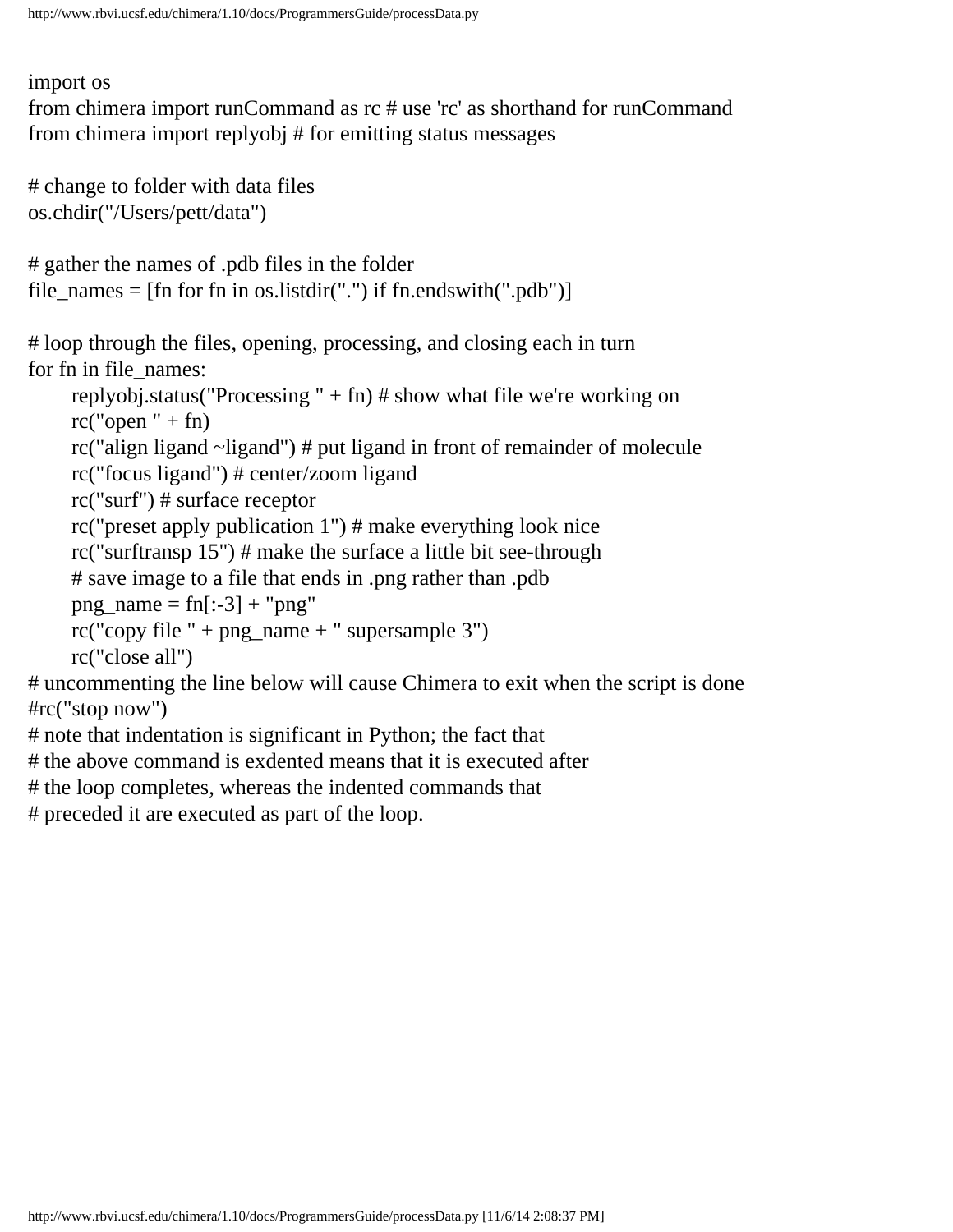# **Introduction to Examples**

The Examples section of the Chimera Programmer's Guide consists of a series of example code, with associated description, that illustrate how to use various Python interfaces exported by Chimera. The target audience for the section is users who are familiar with Python programming; users who wish to learn more about [Python](http://www.python.org/) can start with the [Python Beginner's Guide](http://wiki.python.org/moin/BeginnersGuide).

The list of examples includes:

- [Chimera's Object Model](#page-45-0)
- [Molecular Editing Using Python](#page-55-0)
- [Creating Molecules Using Python](#page-101-0)
- [Toolbar Buttons](#page-57-0)
- [Packaging an Extension](#page-59-0)
- [Working with the Chimera Extension Manager](#page-61-0)
- [Adding Command-line Commands](#page-64-0)
- [Extension-Specific User Interface](#page-69-0)
- [Colors and Color Wells](#page-75-0)
- [Trigger Notifications](#page-79-0)
- [Selections](#page-84-0)
- [Session Saving](#page-87-0)
- Preferences
- Help
- Textures and Surfaces
- Registering Selectors
- [Atomic Measurements](#page-92-0)
- [Running a Background Process](#page-96-0)
- $\cdot$  [Writing a C/C++ extension](#page-100-0)

Each example starts with a short description of the functionality that it demonstrates, followed by sample code and detailed commentary, and ends with instructions on how to execute the sample code.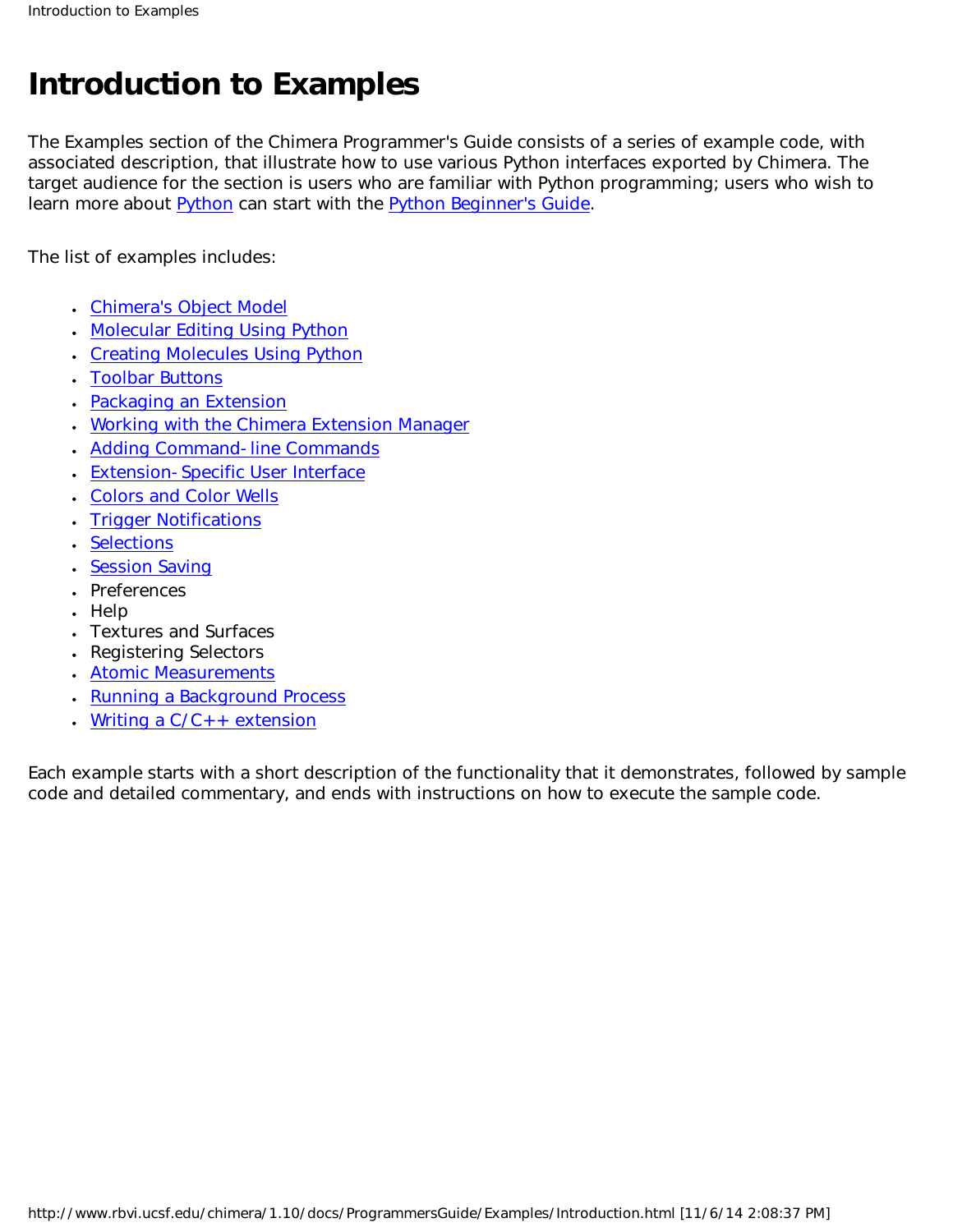# <span id="page-45-0"></span>**Purpose**

Provide an introduction to the Chimera's object model.

# **Introduction**

The first step to programming in the Chimera environment is to understand its **object model** . Chimera uses a hierarchy of objects to represent actual chemical components - atoms, bonds, residues, and so on. Most of Chimera is written in [Python,](http://www.python.org/) an easy-to-learn, strongly object-oriented scripting language. The use of Python (for flexibility) in combination with  $C++$  (for speed) has led to a highly structured, yet easily navigable, object model that simulates all the chemical components necessitated by a full-featured, intelligent molecular modeling system.

This example will provide a foundation for some of the more complicated programming examples by explaining both the makeup of Chimera's objects and their relationship to one another.



The accompanying image illustrates the general relationship between some of Chimera's fundamental objects - Atoms, Bonds, Residues, and Molecules. While this diagram shows several attributes for each object, some attributes have been left out for the sake of simplicity. Only the attributes that are discussed in this tutorial (the basics, and therefore, in some sense the most important) have been shown. You can always do a

>>>help(object)

in Chimera's [IDLE](http://www.cgl.ucsf.edu/chimera/docs/ContributedSoftware/idle/idle.html) window (essentially a Python interpreter built in to Chimera) to see documentation for **all** the contents of any Chimera object. The attributes associated with these objects can be divided into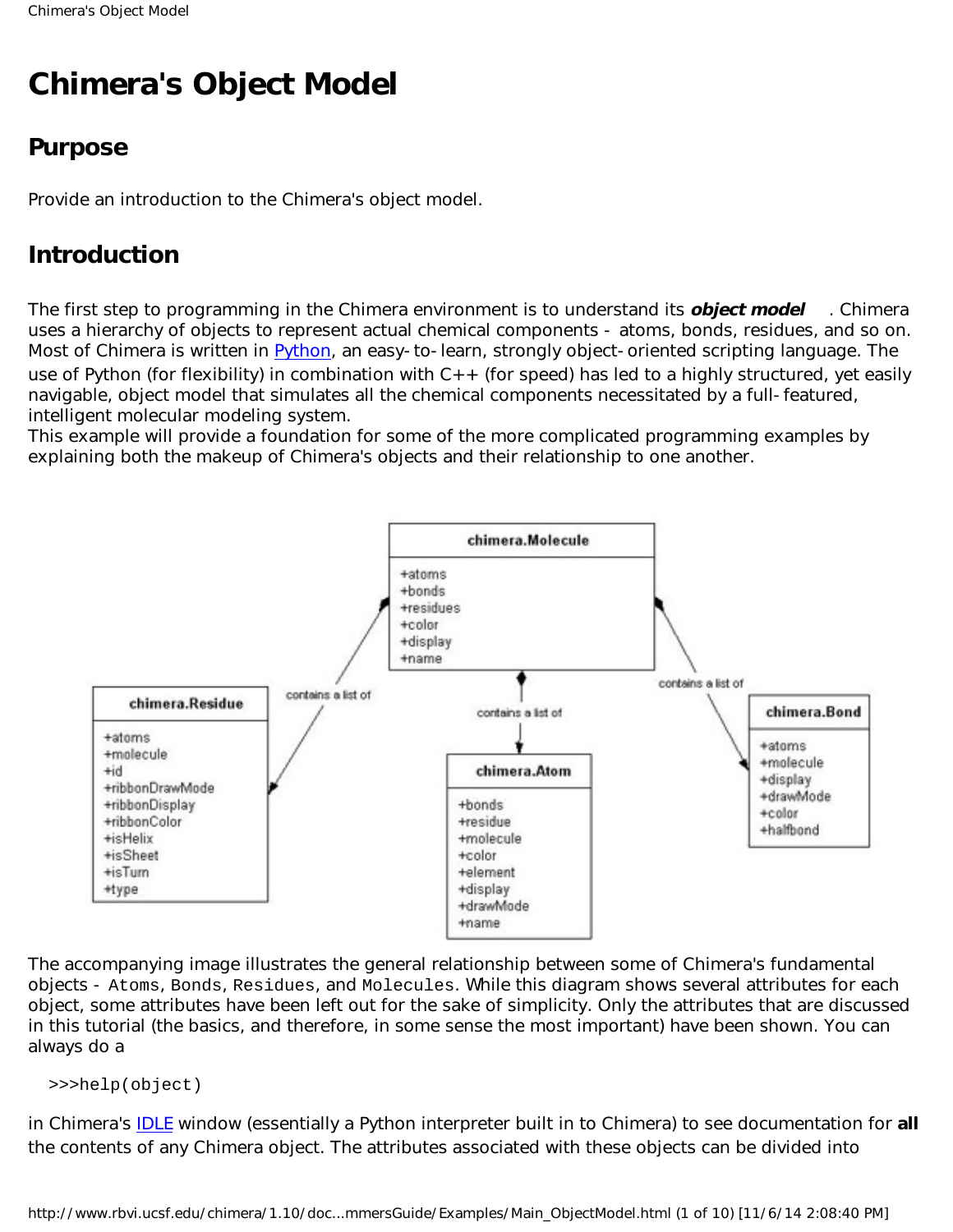roughly two categories: those that contain chemical/structural information (e.g. Molecule.atoms or Atom. idAtmType) and those that control the visual representation of the data (e.g. Molecule.color and Atom. drawMode). The following example will demonstrate the use of attributes in the first category. A discussion of those in the second category is saved for another example.

#### **Note on semantics for the following examples:**

- In general, anything written in this font (fixed width) is referring specifically to some element of code.
- There is sometimes a need to talk specifically about either an **instance** of an object, or its **class** . To distinguish between these two situations, lowercase is used to refer to an instance ("atom") and uppercase is used to refer to the class ("Atom"). If the reference to an object is **not** written in this font, then the implication is obvious enough and/or there is no need to make this distinction.
- When discussing the color of a component, there can be some confusion differentiating between the color an object appears to be (how it appears on the screen), and what is assigned to that object's color attribute (on the programmatic level). "color" will be used when referring to the former, and "color" will be used in dealing with the latter. Example: "Due to Chimera's color hierarchy, the color of an atom (the color it appears to be) may not always reflect its color attribute (the color assigned to that atom in the code)"
- Unlike Atoms and Bonds, Residues are not actually visible in and of themselves. It is only when they are drawn as ribbons that they are visible in a model. Thus, when residue color or display is mentioned in the following discussion, it is actually referring to the color/display of the ribbon portion which represents that residue.

Examples in this guide are typically laid out as a downloadable link to a Python script followed by a lineby-line explanation of the script. You may want to read through the explanation in its entirety, or look through the script and refer back to the detailed explanation for the parts you don't understand.

To execute the script, either open the script file with the File→[Open](http://www.cgl.ucsf.edu/chimera/docs/UsersGuide/opensave.html#opendialog) menu item or with the [open](http://www.cgl.ucsf.edu/chimera/docs/UsersGuide/midas/open.html) command.

# **Example [writeMol2.py](#page-106-0)**

Import Chimera modules used in this example.

import chimera

First, we'll open up a model to work with. This molecule (4fun) is very small, comprised of just a couple residues, but it is perfect for illustrating some important components of Chimera's object model. For more information on how to open/close models in Chimera, see the "Basic Model Manipulation" Example in the Programmer's Guide (coming soon). For now, just understand that this code opens up any molecules stored in the file [4fun.pdb](http://www.rbvi.ucsf.edu/chimera/1.10/docs/ProgrammersGuide/Examples/4fun.pdb) and returns a list of references to opened models. (Put 4fun.pdb on your desktop or change the path in the command below.)

opened = chimera.openModels.open('~/Desktop/4fun.pdb')

Because only one molecule was opened, opened is a list with just one element. Get a reference to that element (which is a Molecule instance) and store it in mol

 $mol = opened[0]$ 

Now that we have a molecule to work with, an excellent way of examining its data structures is to flatten it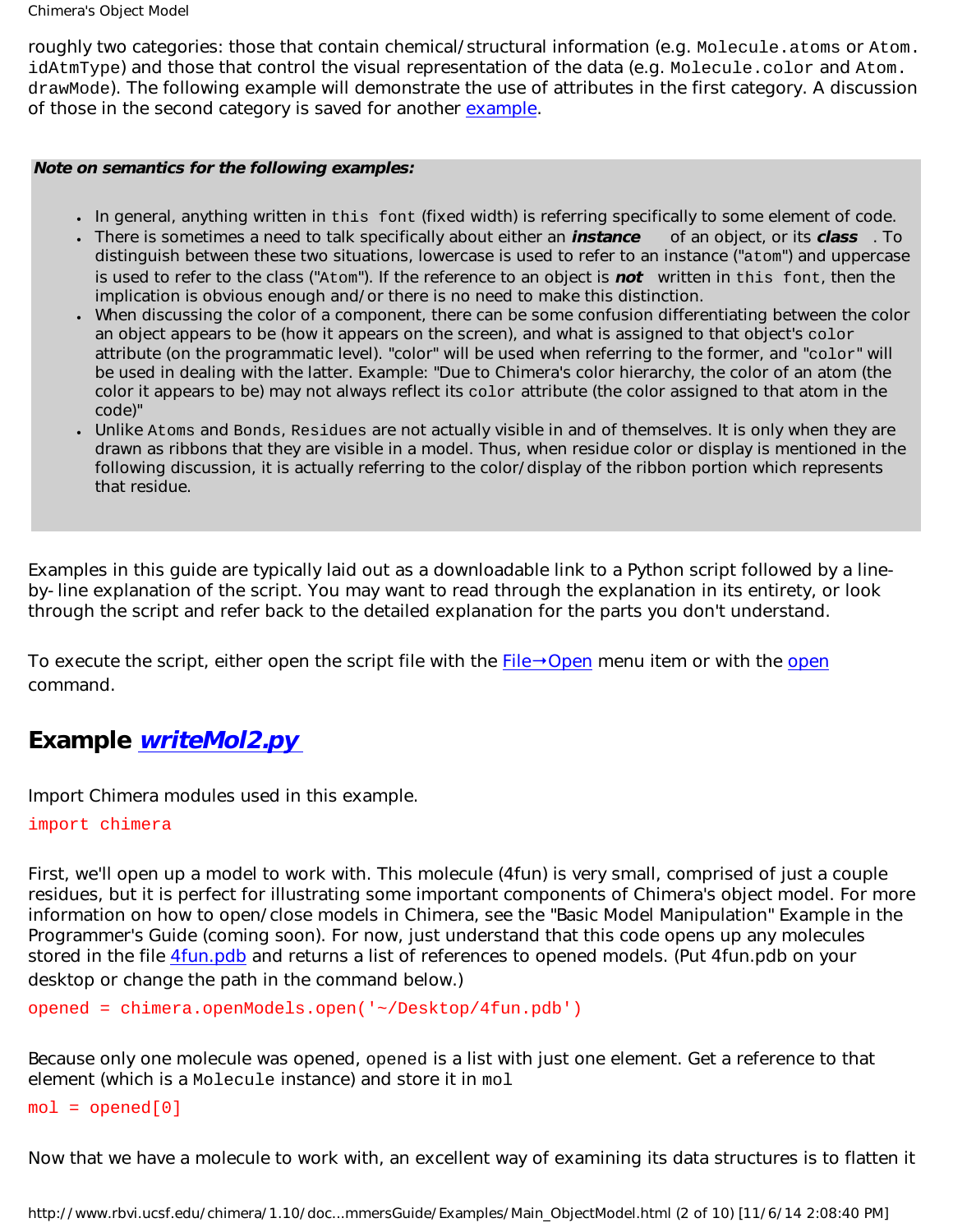out and write it to a file. We'll write this file in the mol2 format, a free-format ascii file that describes molecular structure. It is not necessary to have any prior knowledge of the mol2 format to understand this example, just a basic comprehension of file formats that use coordinate data. Check out the finished [product.](#page-111-0) It should serve as a good reference while you're going through the example. Get a reference to a file to write to:

 $f = open("4fun.mol2", 'w')$ 

mol2 uses a series of Record Type Indicators (RTI), that indicate the type of structure that will be described in the following lines. An RTI is simply an ASCII string which starts with an asterisk (@), followed by a string of characters, and is terminated by a new line. Here, we define some RTI's that we will use througout the file to describe the various parts of our model:

```
MOLECULE_HEADER = "@MOLECULE" 
ATOM_HEADER = "@ATOM" 
BOND_HEADER = "@BOND" 
SUBSTR_HEADER = "@SUBSTRUCTURE"
```
The chimera2sybyl dictionary is used to map Chimera atom types to Sybyl atom types. See section below on writing out per-atom information.

```
chimera2sybyl = \{'C3' : 'C.3', 'C2' : 'C.2', 'Car' : 'C.ar', 'Cac' : 'C.2', 
      'C1' : 'C.1', 'N3+' : 'N.4', 'N3' : 'N.3', 'N2' : 'N.2', 
      'Npl' : 'N.pl3', 'Ng+' : 'N.pl3', 'Ntr' : 'N.2', 'Nox' : 'N.4', 
      'N1+' : 'N.1', 'N1' : 'N.1', 'O3' : 'O.3', 'O2' : 'O.2', 
      'Oar' : 'O.2', 'O3-' : 'O.co2', 'O2-' : 'O.co2', 'S3+' : 'S.3', 
      'S3' : 'S.3', 'S2' : 'S.2', 'Sac' : 'S.O2', 'Son' : 'S.O2', 
      'Sxd' : 'S.O', 'Pac' : 'P.3', 'Pox' : 'P.3', 'P3+' : 'P.3', 
      'HC' : 'H', 'H' : 'H', 'DC' : 'H', 'D' : 'H', 
      'P' : 'P.3', 'S' : 'S.3', 'Sar' : 'S.2', 'N2+' : 'N.2'
```
}

#### **Writing Out per-Molecule Information**

The "<TRIPOS>MOLECULE" RTI indicates that the next couple of lines will contain information relevant to the molecule as a whole. First, write out the Record Type Indicator (RTI):

f.write("%s\n" % MOLECULE\_HEADER)

The next line contains the name of the molecule. This can be accessed through the mol.name attribute. (Remember, mol is a reference to the molecule we opened). If the model you open came from a pdb file, name will most often be the name of the file (without the .pdb extension). For this example, mol.name is "4fun".

```
f.write("%s\n" % mol.name)
```
Next, we need to write out the number of atoms, number of bonds, and number of substructures in the model (substructures can be several different things; for the sake of simplicity, the only substructures we'll worry about here are residues). This data is accessible through attributes of a molecule object: mol.atoms, mol.bonds, and mol.residues all contain lists of their respective components. We can determine how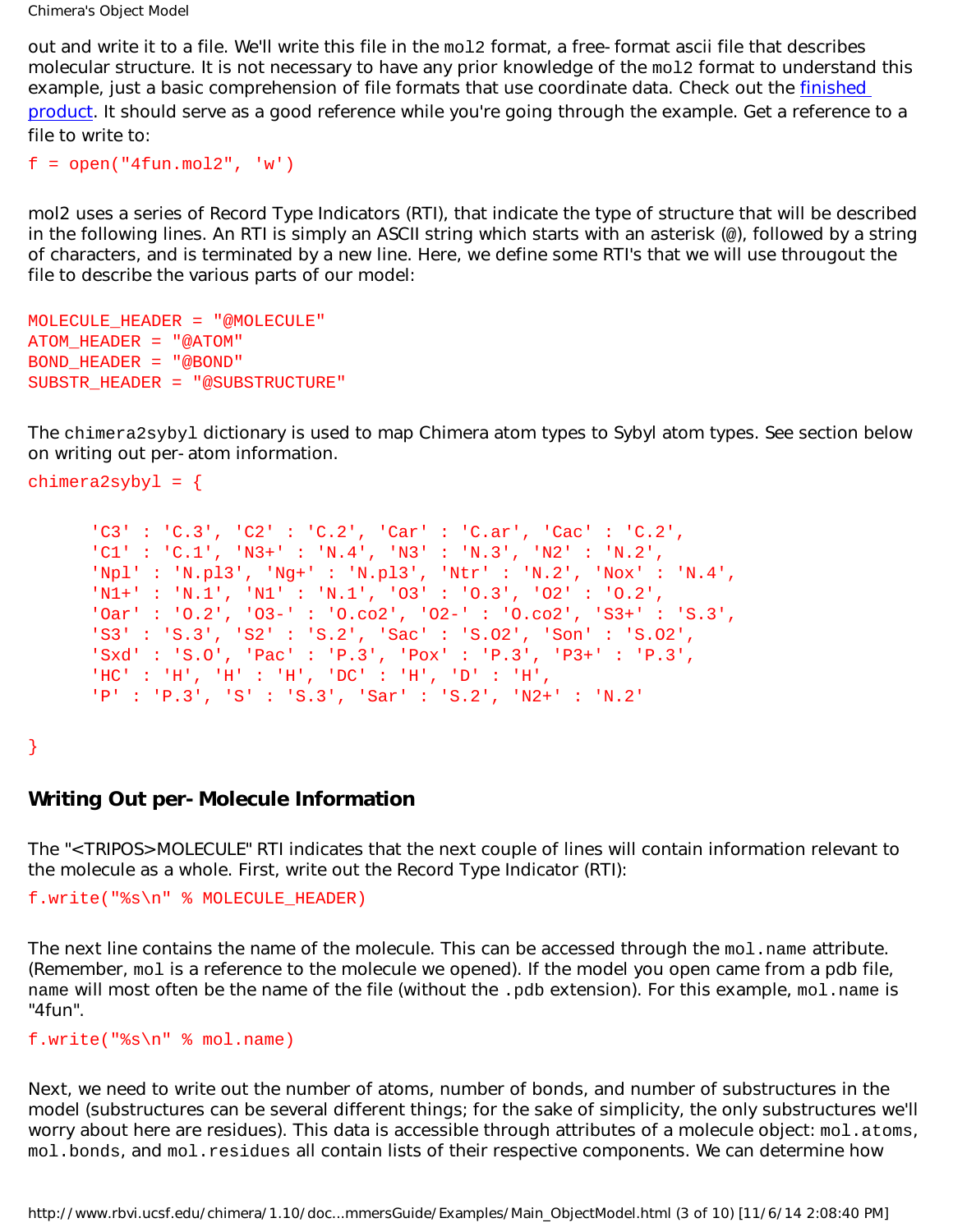many atoms, bonds, or residues this molecule has by taking the len of the appropriate list. save the list of references to all the atoms in mol:

```
ATOM_LIST = mol.atoms
```
save the list of references to all the bonds in mol:

```
BOND_LIST = mol.bonds
```
save the list of references to all the residues in mol:

```
RES_LIST = mol.residues
```
f.write("%d %d %d\n" % ( len(ATOM\_LIST), len(BOND\_LIST), len(RES\_LIST)) )

#### type of molecule

```
f.write("PROTEIN\n")
```
indicate that no charge-related information is available

```
f.write("NO_CHARGES\n")
```
f.write(" $\n\langle n \rangle$ n")

#### **Writing Out per-Atom Information**

Next, write out atom-related information. In order to indicate this, we must first write out the atom RTI: f.write("%s\n" % ATOM\_HEADER)

Each line under the ATOM RTI consists of information pertaining to a single atom. The following information about each atom is required: an arbitrary atom id number, atom name, x coordinate, y coordinate, z coordinate, atom type, id of the substructure to which the atom belongs , name of the substructure to which the atom belongs.

You can look at each atom in the molecule by looping through its atoms attribute. Remember, ATOM\_LIST is the list of atoms stored in mol.atoms. It's more efficient to get the list once, and assign it to a variable, then to repeatedly ask for mol.atoms.

#### for atom in ATOM\_LIST:

Now that we have a reference to an atom, we can write out all the necessary information to the file. The first field is an arbitrary id number. We'll just use that atom's index within the mol.atoms list.

```
f.write("%d " % ATOM_LIST.index(atom) )
```
Next, we need the name of the atom, which is accessible via the name attribute.

```
f.write("%s " % atom.name)
```
Now for the x, y, and z coordinate data. Get the atom's xformCoord object. This is essentially a wrapper that holds information about the coordinate position  $(x,y,z)$  of that atom.  $xf \circ r \circ \circ \circ ct.x$ , xformCoord.y, and xformCoord.z store the x, y, and z coordinates, respectively, as floating point integers. This information comes from the coordinates given for each atom specification in the input file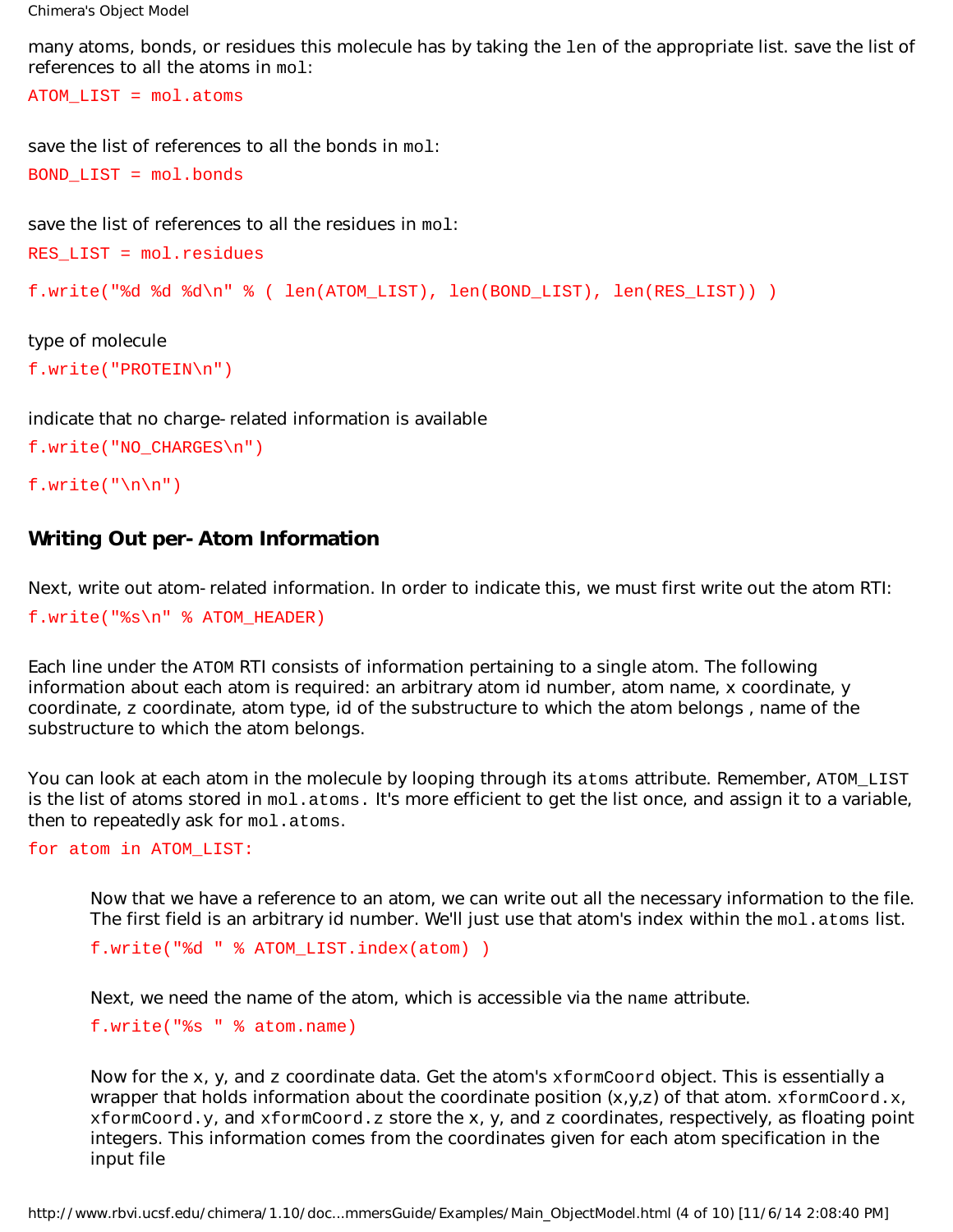```
coord = atom.xformCoord() 
f.write("%g %g %g " % (coord.x, coord.y, coord.z) )
```
The next field in this atom entry is the atom type. This is a string which stores information about the chemical properties of the atom. It is accessible through the idatmType attribute of an atom object. Because Chimera uses slightly different atom types than SYBYL (the modeling program for which .mol2 is the primary input format), use a dictionary called chimera2sybyl (defined above) that converts Chimera's atom types to the corresponding SYBYL version of the atom's type.

```
f.write("%s " % chimera2sybyl[atom.idatmType])
```
The last two fields in an atom entry pertain to any substructures to which the atom may belong. As previously noted, we are only interested in residues for this example. Every atom object has a residue attribute, which is a reference to the residue to which that atom belongs.

```
res = atom.residue
```
Here, we'll use res.id for the substructure id field. res.id is a string which represents a unique id for that residue (a string representation of a number, i.e. "1" , which are sequential, for all the residues in a molecule).

f.write("%s " % res.id)

The last field to write is substructure name. Here, we'll use the type attribute of res. the type attribute contains a string representation of the residue type (e.g. "HIS", "PHE", "SER"...). Concatenate onto this the residue's id to make a unique name for this substructure (because it is possible, and probable, to have more than one "HIS" residue in a molecule. This way, the substructure name will be "HIS6" or "HIS28")

```
f.write("%s%s\n" % (res.type, res.id) )
```
#### f.write(" $\n\t\frac{\n}{\n}$ ")

#### **Writing Out per-Bond Information**

Now for the bonds. The bond RTI says that the following lines will contain information about bonds.

```
f.write("%s\n" % BOND_HEADER)
```
Each line after the bond RTI contains information about one bond in the molecule. As noted earlier, you can access all the bonds in a molecule through the bonds attribute, which contains a list of bonds.

```
for bond in BOND_LIST:
```
each bond object has an atoms attribute, which is list of length 2, where each item in the list is a reference to one of the atoms to which the bond connects.

```
a1, a2 = bond.atoms
```
The first field in a mol2 bond entry is an arbitrary bond id. Once again, we'll just use that bond's index in the mol.bonds list

```
f.write("%d " % BOND_LIST.index(bond) )
```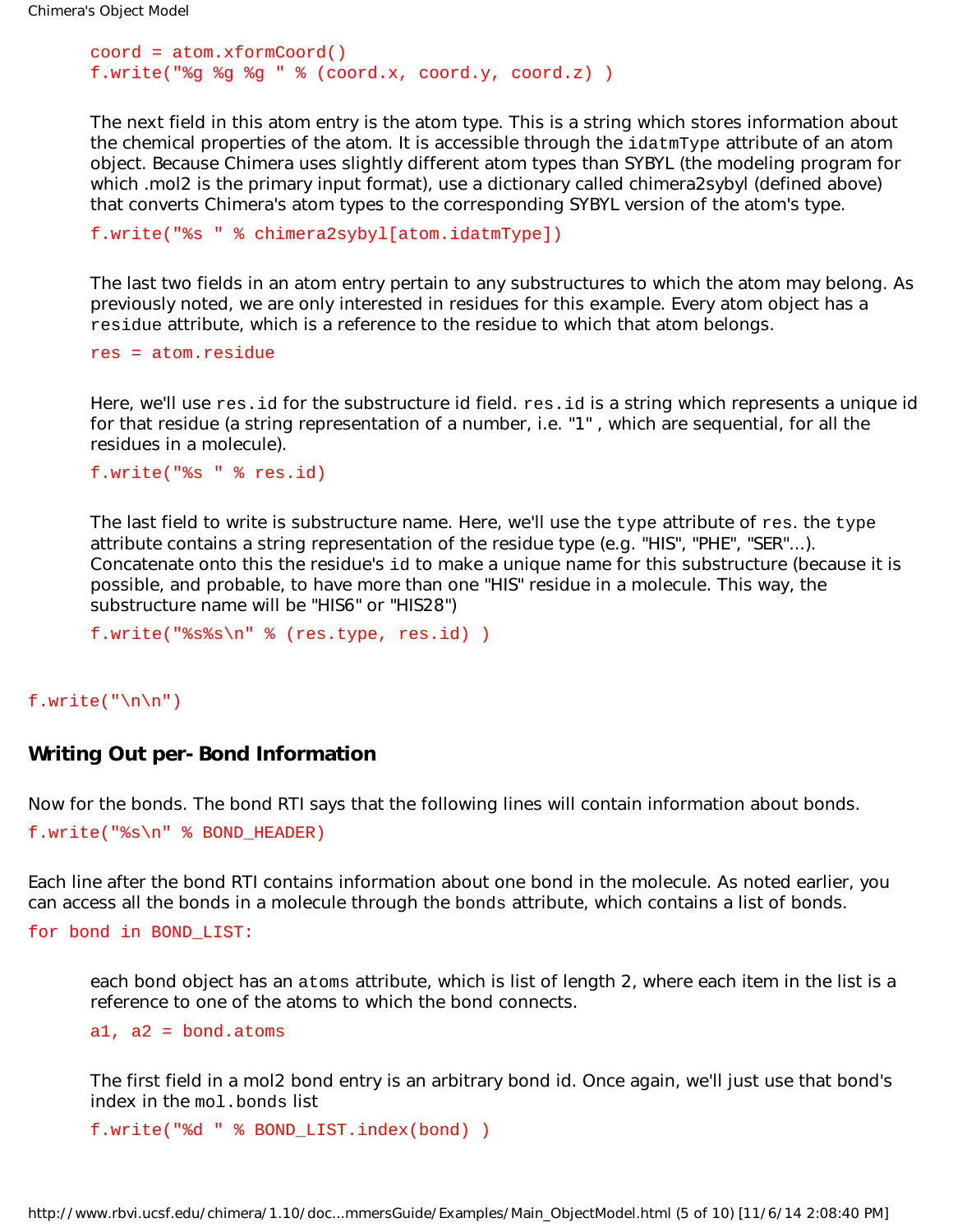The next two fields are the ids of the atoms which the bond connects. Since we have a reference to both these atoms (stored in a1 and a2), we can just get the index of those objects in the mol. atoms list:

f.write("%s %s " % (ATOM\_LIST.index(a1), ATOM\_LIST.index(a2)) )

The last field in this bond entry is the bond order. Chimera doesn't currently calcuate bond orders, but for our educational purposes here, this won't be a problem. The mol2 format expects bond order as a string: "1" (first-order), "2" (second-order), etc., so just write out "1" here (even though this may not be correct).

f.write( $"\,1\$ n")

f.write(" $\n\times$ ")

#### **Writing Out per-Residue Information**

Almost done!!! The last section contains information about the substructures (i.e. residues for this example) You know the drill:

```
f.write("%s\n" % SUBSTR_HEADER)
```
We've already covered some of these items (see above):

```
for res in RES_LIST:
```
residue id field f.write("%s " % res.id )

residue name field

f.write("%s%s " % (res.type, res.id) )

the next field specifies the id of the root atom of the substructure. For the case of residues, we'll use the alpha-carbon as the root. Each residue has an atomsMap attribute which is a dictionary. The keys in this dictionary are atom names (e.g. C, N, CA), and the values are lists of references to atoms in the residue that have that name. So, to get the alpha-carbon of this residue:

```
alpha_carbon = res.atomsMap['CA'][0]
```
and get the id of alpha carbon from the mol.atoms list f.write("%d " % ATOM\_LIST.index(alpha\_carbon) )

The final field of this substructure entry is a string which specifies what type of substructure it is: f.write("RESIDUE\n")

```
f.write("\n\t\frac{\n}{\n}")
f.close()
```
And that's it! Don't worry if you didn't quite understand all the ins and outs of the mol2 file format. The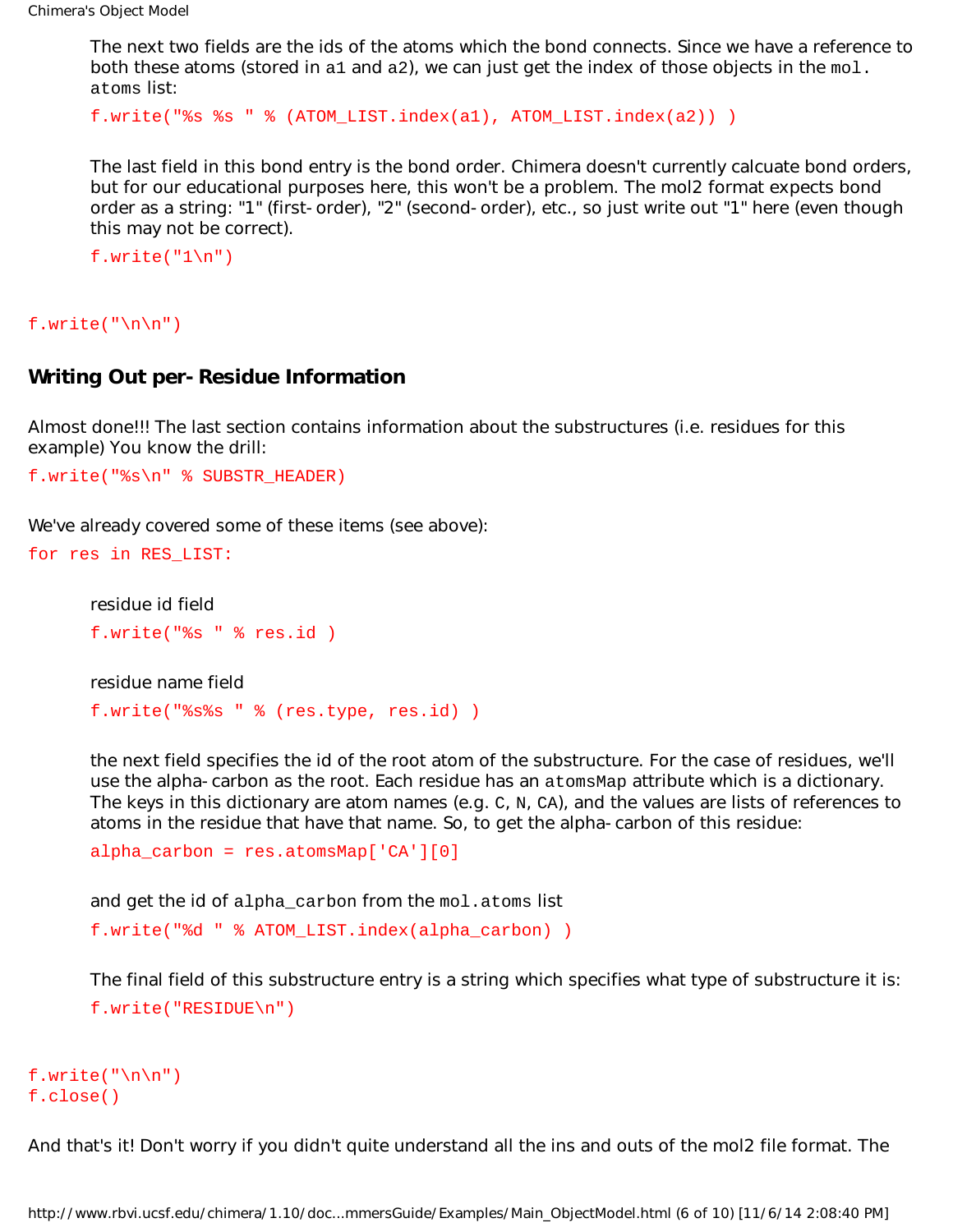purpose of this exercise was to familiarize yourself with Chimera's object model; writing out a mol2 file was just a convenient way to do that. The important thing was to gain an understanding of how Chimera's atoms, bonds, residues, and molecules all fit together.

# **Display Properties**

The goal of any molecular modeling system is to enable researchers to visualize their data. Equally important as the attributes that describe chemical structure, are those that control how the structures are actually represented on-screen. In fact, an extensive object model is worthless unless the objects can be represented in a suitable manner! The display of Chimera's core objects is governed by a few key concepts:

#### **Color Hierarchy**

Chimera uses a hierarchical system to color fundamental chemical components. This hierarchy is composed of two levels: 1) individual atoms/bonds/residues and 2) the model as a whole. The color assigned to an individual atom/bond/residue will be visible over the color assigned to the model as a whole. When a model is initially opened, each atom/bond/residue color is set to None, and the modellevel color is determined by a [configurable preference](http://www.cgl.ucsf.edu/chimera/docs/UsersGuide/preferences.html#New%20Molecules) (by default, Chimera automatically assigns a unique model-level color to each new molecule that is opened). Because all the components' (atoms/ bonds/residues) color attributes are initially set to None, they (visually) inherit their color from the modellevel color. However, setting any particular atom's color, or issuing a command such as 'color blue' (which is the same as setting each individual atom's color to blue) will result in the model appearing blue (because either of those actions affect an individual atoms' color, which takes visual precedence over the model-level color). See [here](http://www.cgl.ucsf.edu/chimera/docs/UsersGuide/hierarchy.html) for more information.

#### **Display Hierarchy**

Each of Chimera's objects has an attribute which determines if it is displayed (visible) or not. For atoms, bonds, and molecules this is called display, while residues have a ribbonDisplay attribute (residues are represented visually as ribbons). A value of True means that the component is displayed, while False means it is not displayed. An atom/bond/residue will only be displayed if the model to which it belongs is displayed. This means that even if an atom/bond/residue's respective display attribute is set to True, if the molecule to which that atom belongs is undisplayed (i.e. the molecule's display is set to False), then that atom/bond/residue will still not be visible. See [here](http://www.cgl.ucsf.edu/chimera/docs/UsersGuide/hierarchy.html#displevels) for more information.

#### **Draw Modes**

Each Chimera object can be drawn in one of several representations ('draw modes'), specific to that object. atoms and bonds each have an attribute named drawMode that controls this characteristic, while residues' (because they are represented as ribbons) corresponding attribute is called ribbonDrawMode. The value of this attribute is a constant which corresponds to a certain type of representation specific to that object. For example, chimera.Atom.Dot, chimera.Atom.Sphere, chimera.Atom.EndCap and chimera.Atom.Ball are constants that each define a different draw mode for atoms. There is a different set of constants that define draw modes for bonds and residues (see below for more information).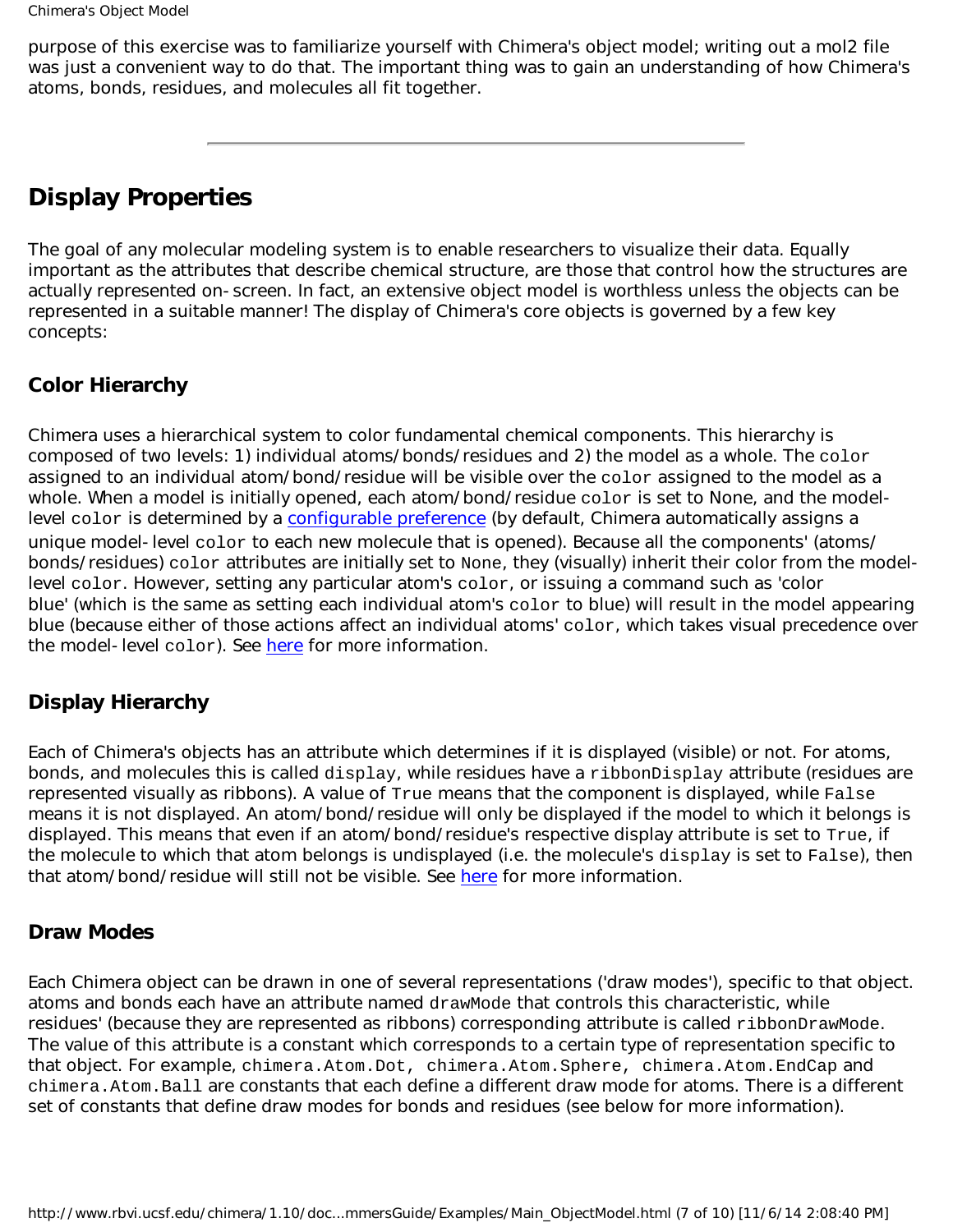**Example [displayProp.py](#page-114-0)**

import chimera

open up a molecule to work with:

```
opened = chimera.openModels.open('3fx2', type="PDB") 
mol = opened[0]
```
#### **Molecule Display Properties**

the color attribute represents the model-level color. This color can be controlled by the midas command modelcolor. The color assigned to a newly opened model is determined by a configurable preference (see discussion above). Programmatically, the model color can be changed by simply assigning a MaterialColor to molecule.color. Molecules also have a display attribute, where a value of True corresponds to being displayed, and a value of False means the molecule is not displayed. So to make sure the molecule is shown (it is by default when first opened):

mol.display = True

To color the molecule red, get a reference to Chimera's notion of the color red (returns a MaterialColor object)

```
from chimera.colorTable import getColorByName 
red = getColorByName('red')
```
and assign it to mol.color.

mol.color = red

Note that the model will appear red at this point because all the atoms/bonds/residues color attributes are set to None

#### **Atom Display Properties**

Each atom in a molecule has its own individual color, accessible by the color attribute. Upon opening a molecule, each atom's color is set to None; it can be changed by assigning a new MaterialColor to atom.color. So, if we wanted to color all the alpha-carbon atoms blue, and all the rest yellow, get references to the colors:

```
blue = getColorByName('blue') 
yellow = getColorByName('yellow')
```
get a list of all the atoms in the molecule

```
ATOMS = mol.atoms 
for at in ATOMS:
```
check to see if this atom is an alpha-carbon

```
if at.name == 'CA':
```
at.color = yellow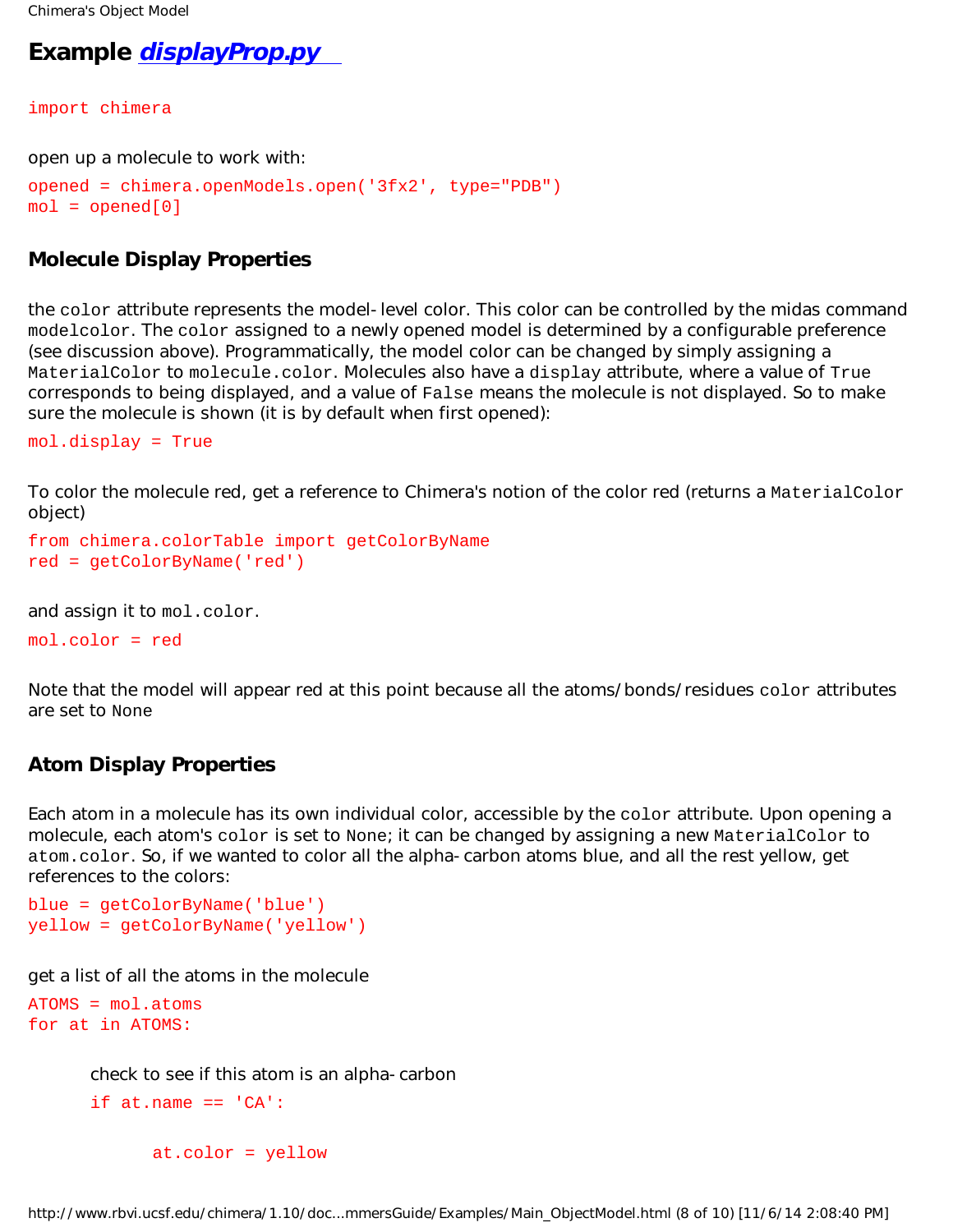```
else:
```
at.color = blue

Now, even though mol.color is set to red, the molecule will appear to be blue and yellow. This is because each individual atom's color is visible over mol.color.

Like molecules, atoms also have a display attribute that controls whether or not the atom is shown. While atom.display controls whether the atom can be seen at all, atom.drawMode controls its visual representation. The value of drawMode can be one of four constants, defined in the Atom class. Acceptable values for drawMode are chimera.Atom.Dot (dot representation), chimera.Atom.Sphere (sphere representation), chimera.Atom.EndCap (endcap representation), or chimera.Atom.Ball (ball representation). So, to represent all the atoms in the molecule as "balls":

for at in ATOMS:

at.drawMode = chimera.Atom.Ball

#### **Bond Display Properties**

Bonds also contain color, and drawMode attributes. They serve the same purposes here as they do in atoms (color is the color specific to that bond, and drawMode dictates how the bond is represented). drawMode for bonds can be either chimera.Bond.Wire (wire representation) or chimera.Bond.Stick (stick representation). The bond.display attribute accepts slightly different values than that of other objects. While other objects' display can be set to either False (not displayed) or True (displayed), bond. display can be assigned a value of chimera.Bond.Never (same as False - bond is not displayed), chimera.Bond.Always (same as True - bond is displayed), or chimera.Bond.Smart which means that the bond will only be displayed if both the atoms it connects to are displayed. If not, the bond will not be displayed. The heuristic that determines bond color is also a little more complicated than for atoms. Bonds have an attribute called halfbond that determines the source of the bond's color. If halfbond is set to True, then the bond derives its color from the atoms which it connects, and ignores whatever bond.color is. If both those atoms are the same color (blue, for instance), then the bond will appear blue. If the bonds atoms are different colors, then each half of the bond will correspond to the color of the atom on that side. However, if bond.halfbond is set to False, then that bond's color will be be derived from its color attribute, regardless of the colors of the atoms which it connects (except in the case bond.color is None, the bond will derive its color from one of the atoms to which it connects). To set each bond's display mode to "smart", represent it as a stick, and turn halfbond mode on, get a list of all bonds in the molecule

```
BONDS = mol.bonds 
for b in BONDS: 
      b.display = chimera.Bond.Smart 
      b.drawMode = chimera.Bond.Stick 
      b.halfbond = True
```
#### **Residue Display Properties**

Residues are not "displayed" in the same manner that atoms and bonds are. When residues are displayed, they are in the form of ribbons, and the attributes that control the visual details of the residues are named accordingly: ribbonDisplay, ribbonColor, ribbonDrawMode. The values for ribbonDrawMode can be chimera.Residue.Ribbon\_2D (flat ribbon), chimera.Residue.Ribbon\_Edged (sharp ribbon), or chimera.Residue.Ribbon\_Round (round/smooth ribbon). If a residue's ribbonDisplay value is set to False, it doesn't matter what ribbonDrawMode is - the ribbon still won't be displayed! Residues have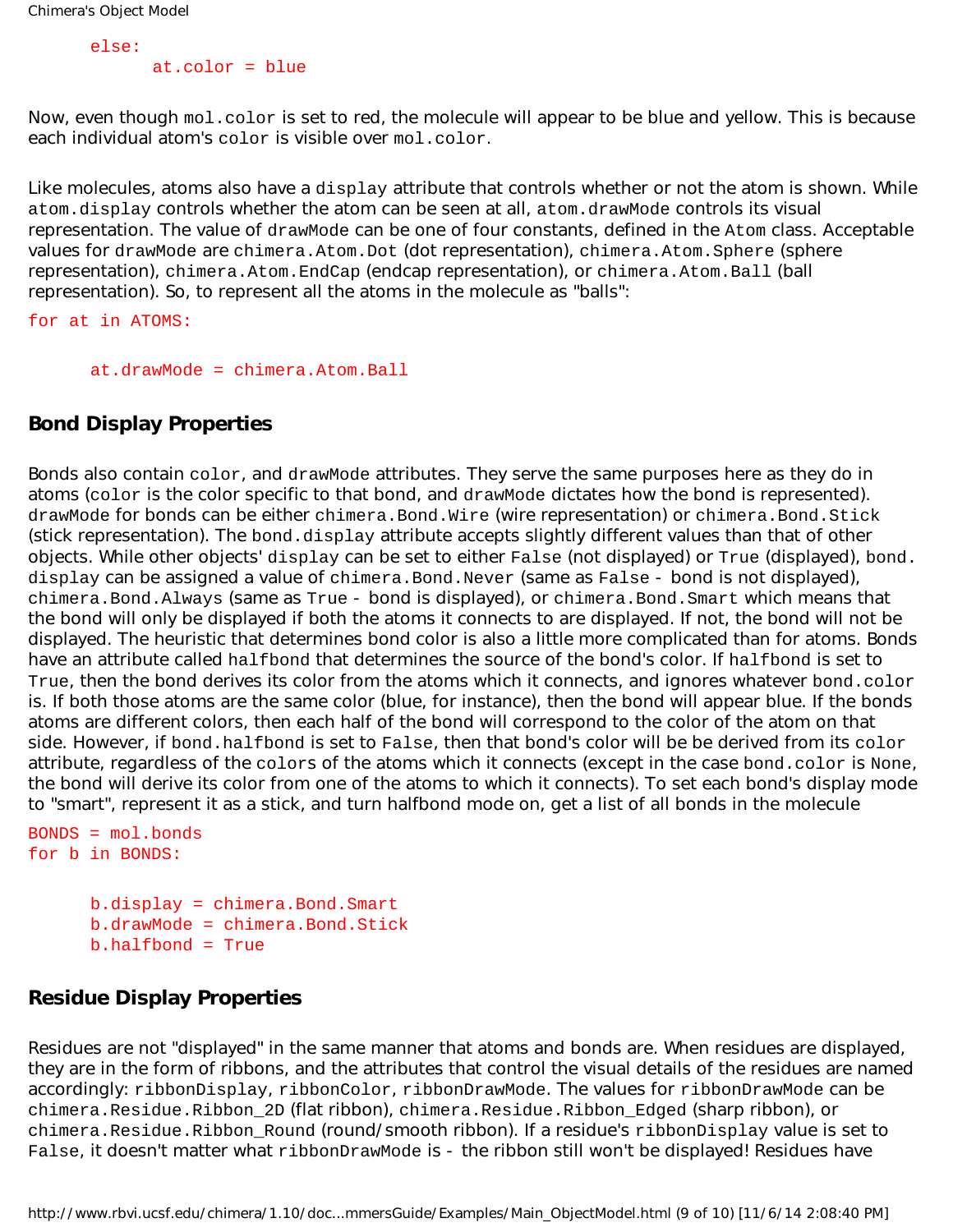three attributes that control how the ribbon is drawn. isTurn, isHelix, and isSheet (same as isStrand) are set to either True or False based on secondary structure information contained in the source file (if available). For any residue, only one of these can be set to True. So, to display only the residues which are part of an alpha-helix, as a smooth ribbon, get a list of all the residues in the molecule

```
RESIDUES = mol.residues 
for r in RESIDUES:
```
only for residues that are part of an alpha-helix

```
if r.isHelix: 
      r.ribbonDisplay = True 
      r.ribbonDrawMode = chimera.Residue.Ribbon_Round
```
This leaves us with a very colorful (if a little scientifically useless) model!!

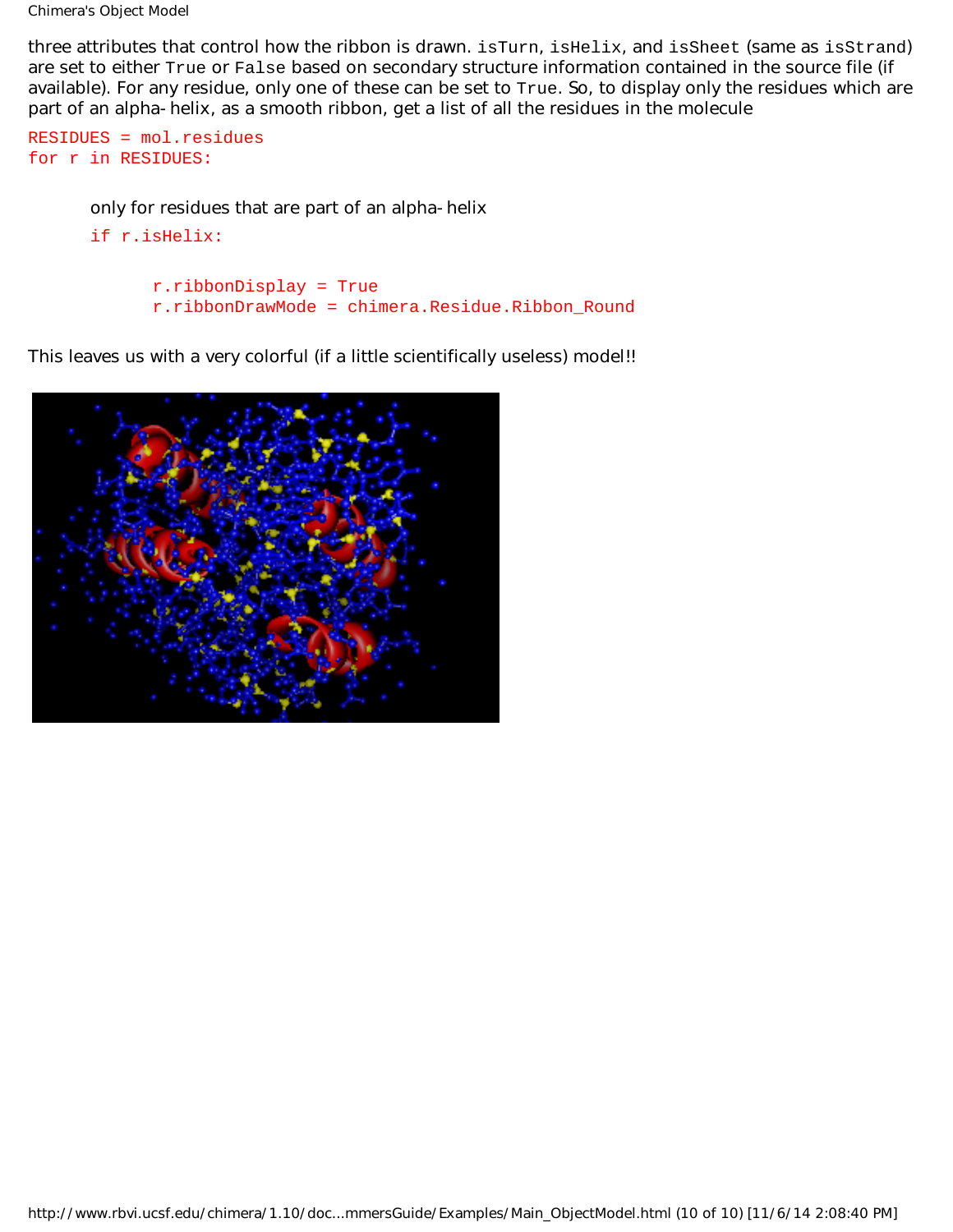# <span id="page-55-0"></span>**Molecular Editing Using Python**

Nearly all data in a Chimera session may be accessed using the Python interface. In particular, molecular data is arranged as instances of **Atom**, **Bond** , **Residue** and **Molecule** classes in the **chimera** module. Instance attributes may be modified and the changes are automatically reflected in the main graphical window.

The code below illustrates how to show protein backbone while hiding all other atoms and bonds. The graphical window renders atoms (and associated bonds) whose display attribute is set to true. Thus, all that is needed to show or hide atoms (and bonds) is to set the display attribute to true or false, respectively.

# **Example [MolecularEditing.py](#page-117-0)**

Import system modules used in this example.

import re

Import Chimera modules used in this example.

import chimera

Define a regular expression for matching the names of protein backbone atoms (we do not include the carbonyl oxygens because they tend to clutter up the graphics display without adding much information).

MAINCHAIN = re.compile(" $(N|CA|C)$ \$", re.I)

Do the actual work of setting the display status of atoms and bonds. The following for statement iterates over molecules. The function call chimera.openModels.list(modelTypes=[chimera.Molecule]) returns a list of all open molecules; non-molecular models such as surfaces and graphics objects will not appear in the list. The loop variable m refers to each model successively.

for m in chimera.openModels.list(modelTypes=[chimera.Molecule]):

The following for statement iterates over atoms. The attribute reference m.atoms returns a list of all atoms in model m, in no particular order. The loop variable a refers to each atom successively.

for a in m.atoms:

Set the display status of atom a. First, we match the atom name,  $a$ . name, against the backbone atom name regular expression, MAINCHAIN. The function call MAINCHAIN.match (a.name) returns an re.Match object if the atom name matches the regular expression or None otherwise. The display status of the atom is set to true if there is a match (return value is not None) and false otherwise.

a.display = MAINCHAIN.match(a.name) != None

By default, bonds are displayed if and only if both endpoint atoms are displayed, so therefore we don't have to explicitly set bond display modes; they will automatically "work right".

# **Code Notes**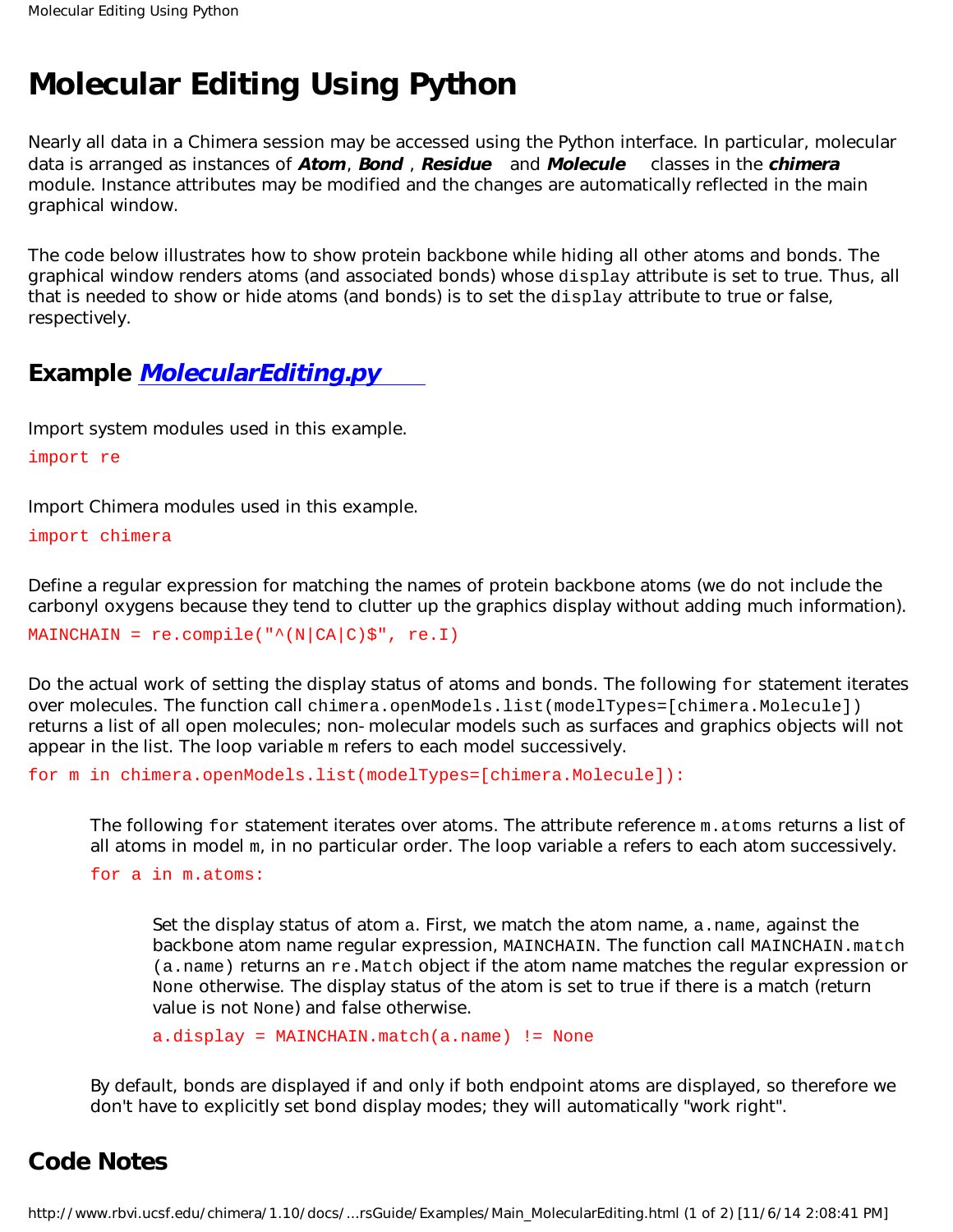The code indiscriminately hides atoms whose names do not match protein backbone atom names, so any non-protein molecules will be completely hidden.

# **Running the Example**

You can execute the example code by downloading the linked Python script and opening it with the File→[Open](http://www.cgl.ucsf.edu/chimera/docs/UsersGuide/opensave.html#opendialog) menu item or with the [open](http://www.cgl.ucsf.edu/chimera/docs/UsersGuide/midas/open.html) command. Note that the *pyextension is required for the open* dialog/command to recognize that the file is a Python script.

You could also execute the example code by typing it in, line by line, into the main window of the Python **I**nteractive **D**eve**L**opment **E**nvironment extension (IDLE, for short). To display the IDLE window, activate the Tools menu and roll over the General Controls submenu to select IDLE. Alternatively, the example code may be saved in a disk file, e.g. ~/Desktop/backbone.py.pysuffix still required) and executed from Chimera's Python command line by typing:

```
execfile("~/Desktop/backbone.py")
```
Note that the code in **backbone.py** could also have been executed via the import statement (**e.g.**import backbone), but only if the directory containing **backbone.py** is on your Python path. Also, since modules are only imported once, the code could not have been executed again if desired. Using execfile allows multiple executions.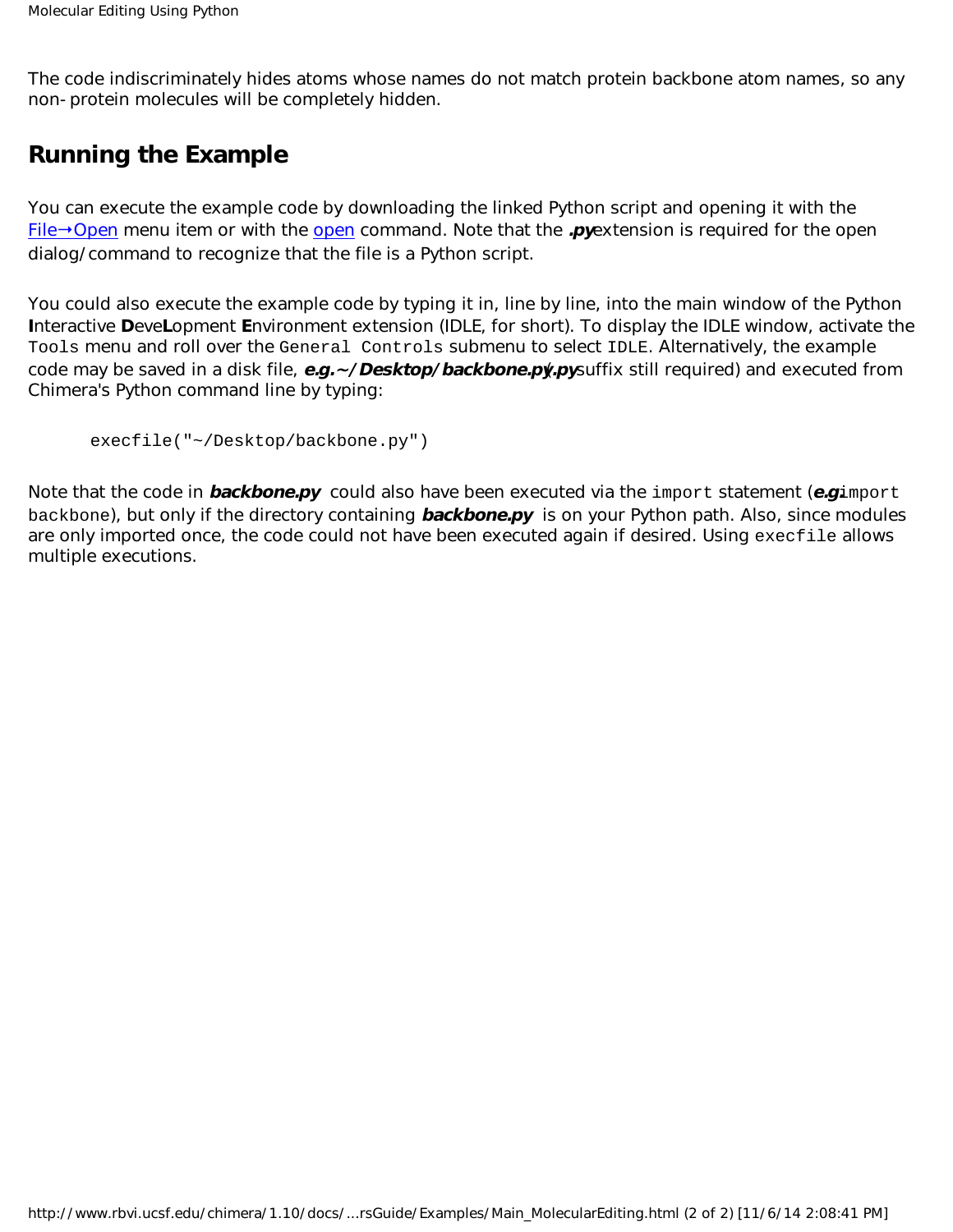# <span id="page-57-0"></span>**Toolbar Buttons**

The toolbar is a user interface component that appears in the main Chimera window, typically on the lefthand side. The purpose of the toolbar is to hold buttons that invoke commonly used functionality (**e.g.**, displaying protein backbone) and sets of buttons that comprise the entire interface to an extension (**e.g.**, playing molecular dynamics movies).

There are four items associated with the button: an icon,, a Python function, a short description, and an URL to a full description. The icon is displayed in the button, and determines the size of the button. The Python function is called when the button is pressed. The description appears as balloon help text. The full description is displayed when context help is invoked.

The code below illustrates how to a button on the toolbar. The code **must** be executed from a file (**i.e.**, it cannot be typed in via the Python command line in the main Chimera window). The icon associated with the button is an image file named **ToolbarButton.tiff** in the same directory as the Python source code. The short description is ``Show Main Chain''. The Python function displays protein backbone and hides all other atoms and bonds, and the code in the body of the function is explained in greater detail in [Molecular Editing Using Python.](#page-55-0)

# **Example [ToolbarButton.py](#page-118-0)**

Function mainchain sets the display status of atoms and requires no arguments. The body of the function is identical to the example described in [Molecular Editing Using Python](#page-120-0).

def mainchain():

Note that due to a fairly arcane Python behavior, we need to import modules used by a (script) function inside the function itself (the local scope) rather than outside the function (the global scope). This is because Chimera executes scripts in a temporary module so that names defined by the script don't conflict with those in Chimera's main namespace. When the temporary module is deleted, Python sets all names in the module's global namespace to None. Therefore, by the time this function is executed (by the toolbar button callback) any modules imported in the global namespace would have the value None instead of being a module object.

The regular expression module, re, is used for matching atom names.

import re

Import the object that tracks open models and the Molecule class from the chimera module.

```
from chimera import openModels, Molecule
```

```
mainChain = re.compile("^(N|CA|C);", re.I)
for m in openModels.list(modelTypes=[Molecule]):
```

```
for a in m.atoms: 
      a.display = mainChain.match(a.name) != None
```
Need to import the chimera module to access the function to add the icon to the toolbar.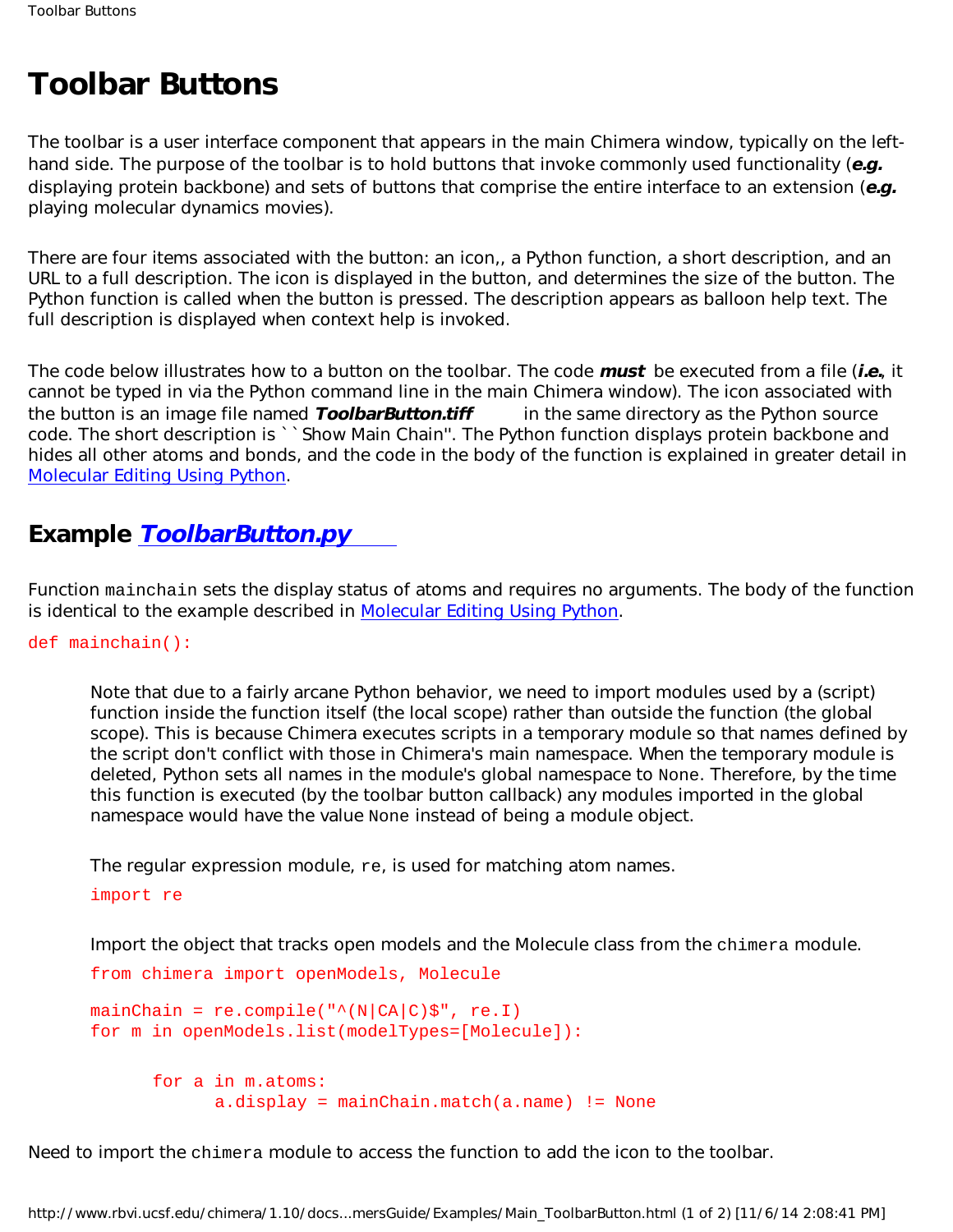import chimera

Create a button in the toolbar. The first argument to chimera.tkgui.app.toolbar.add is the icon, which is either the path to an image file, or the name of a standard Chimera icon (which is the base name of an image file found in the "share/chimera/images" directory in the Chimera installation directory). In this case, since ToolbarButton.tiff is not an absolute path, the icon will be looked for under that name in both the current directory and in the Chimera images directory. The second argument is the Python function to be called when the button is pressed (a.k.a., the "callback function"). The third argument is a short description of what the button does (used typically as balloon help). The fourth argument is the URL to a full description. For this example the icon name is ToolbarButton.tiff; the Python function is mainchain; the short description is "Show Main Chain"; and there is no URL for context help.

chimera.tkgui.app.toolbar.add('ToolbarButton.tiff', mainchain, 'Show Main Chain', None)

# **Code Notes**

The code in this example consists of two portions: defining the actual functionality in function mainchain and presenting an user interface to the functionality. While the example is presented as a single Python source file, there are good reasons for dividing the code into multiple source files and using a Python package instead. The advantages of the latter approach is illustrated in [Packaging an Extension](#page-59-0).

# **Running the Example**

You can execute the example code by downloading the linked Python script and opening it with the File→[Open](http://www.cgl.ucsf.edu/chimera/docs/UsersGuide/opensave.html#opendialog) menu item or with the [open](http://www.cgl.ucsf.edu/chimera/docs/UsersGuide/midas/open.html) command. Note that the *pyextension* is required for the open dialog/command to recognize that the file is a Python script. The *icon tiff file* must be saved to a file named 'ToolbarButton.tiff' in the same directory as the script.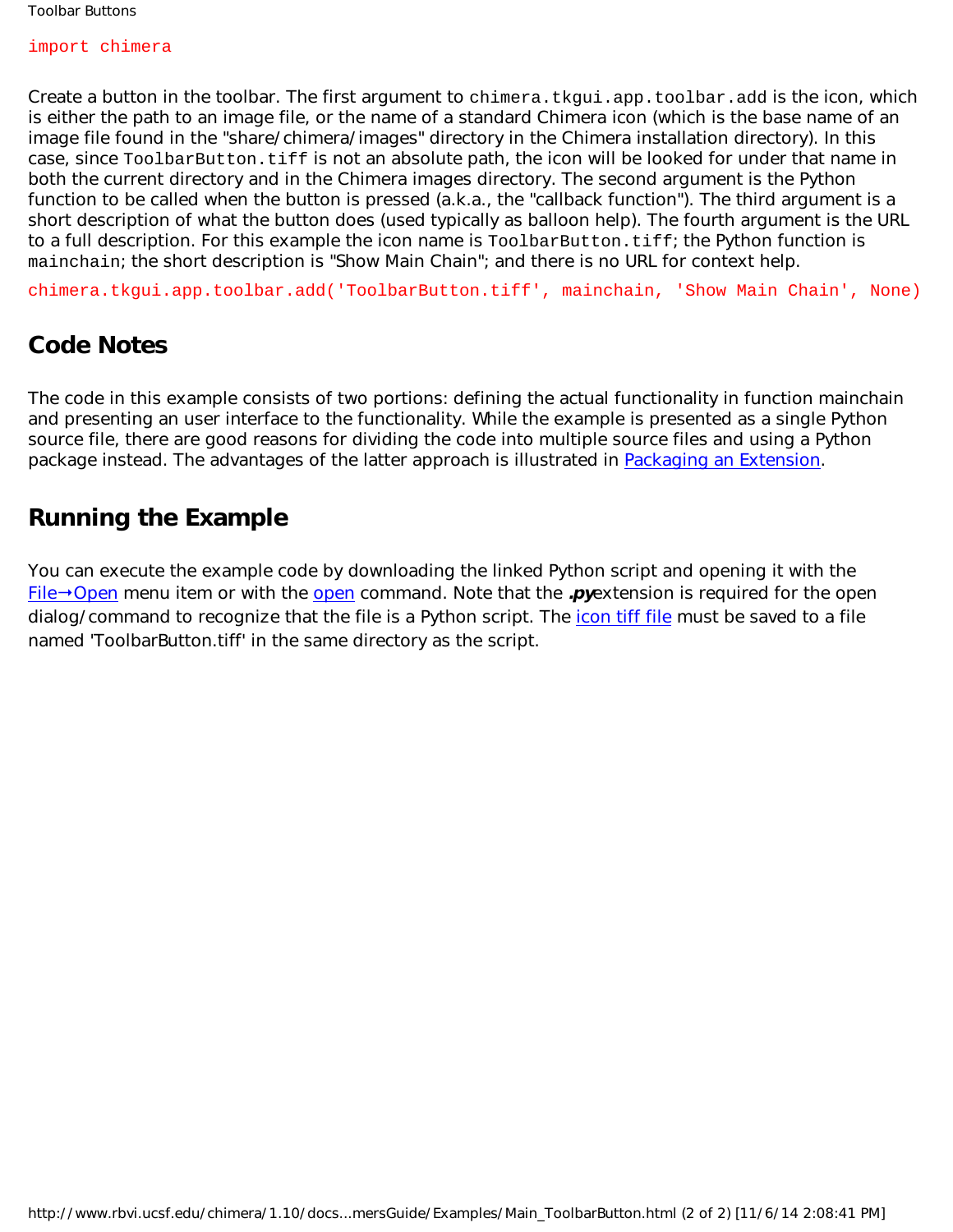# <span id="page-59-0"></span>**Packaging an Extension**

Chimera extensions typically can be divided into two parts: data manipulation and user interface. For example, the code in [Toolbar Buttons](#page-57-0) defines a function which changes the display status of some atoms (the data manipulation code) and then creates a toolbar button that invokes the function when pressed (the user interface code). The data manipulation code often may be reused when building a new extension, but the user interface code typically is not needed. Separating the parts into multiple source files simplifies reusing the data manipulation code, but complicates managing the extension code as a unit. Fortunately, Python supports the **package** concept for just such a situation.

A Python package consists of a set of modules (*.py* files) stored in the same directory in the file system. One of the modules must be named **\_\_init\_\_.py** , which is the initialization module that is automatically executed when the package is imported. By convention, Chimera extension packages implement the data manipulation code in **\_\_init\_\_.py** and the user interface code in a module named *gui.py* Implementors of new functionality can access the data manipulation code by:

import *extension*

and end users can display the user interface by:

import *extension*.gui

def mainchain():

where *extension* is the name of the package. The code in [Toolbar Buttons](#page-57-0) is divided in such a manner below:

```
Example ToolbarButtonPackage/__init__.py
```
The contents of ToolbarButtonPackage/\_init\_.py is identical to the first section of code in Toolbar [Buttons.](#page-122-0)

```
import re 
from chimera import openModels, Molecule 
mainChain = re.compile("^(N|CA|C);", re.I)
for m in openModels.list(modelTypes=[Molecule]): 
      for a in m.atoms: 
            a.display = mainChain.match(a.name) != None
```
# **Example [ToolbarButtonPackage/gui.py](#page-123-0)**

The contents of [ToolbarButtonPackage/gui.py](#page-123-0) is similar to the last section of code in [Toolbar Buttons](#page-122-0), with the exception that the mainchain function is now referenced as ToolbarButtonPackage.mainchain. The reason for the change is that  $qui.py$  is a submodule, while the mainchain function is in the main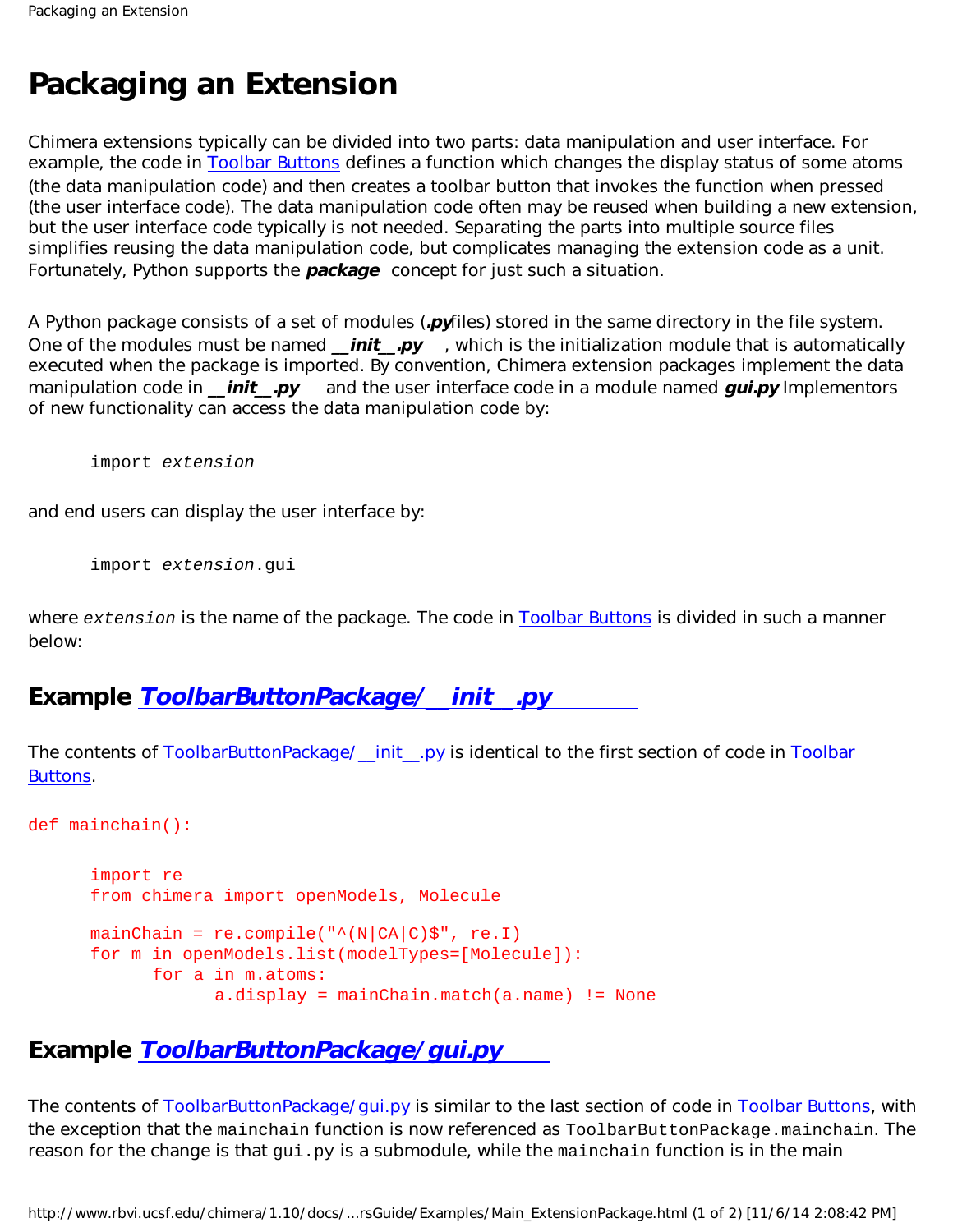Packaging an Extension

package. Since a submodule cannot directly access items defined in the main package, gui.py must first import the package import ToolbarButtonPackage and refer to the function by prepending the package name (ToolbarButtonPackage.mainchain in the call to chimera.tkgui.app.toolbar.add).

```
import chimera 
import ToolbarButtonPackage 
chimera.tkgui.app.toolbar.add('ToolbarButton.tiff', ToolbarButtonPackage.mainchain, 
'Show Main Chain', None)
```
# **Running the Example**

The example code files must be saved in a directory named *ToolbarButtonPackage*. To run the example, start **chimera** , bring up the Tools preference category (via the Preferences entry in the Favorites menu; then choosing the "Tools" preference category) and use the Add button to add the directory above the *ToolbarButtonPackage* directory. Then type the following command into the [IDLE](http://www.rbvi.ucsf.edu/chimera/1.10/docs/ContributedSoftware/idle/idle.html) command line:

```
import ToolbarButtonPackage.gui
```
The effect should be identical to running the [Toolbar Buttons](#page-57-0) example.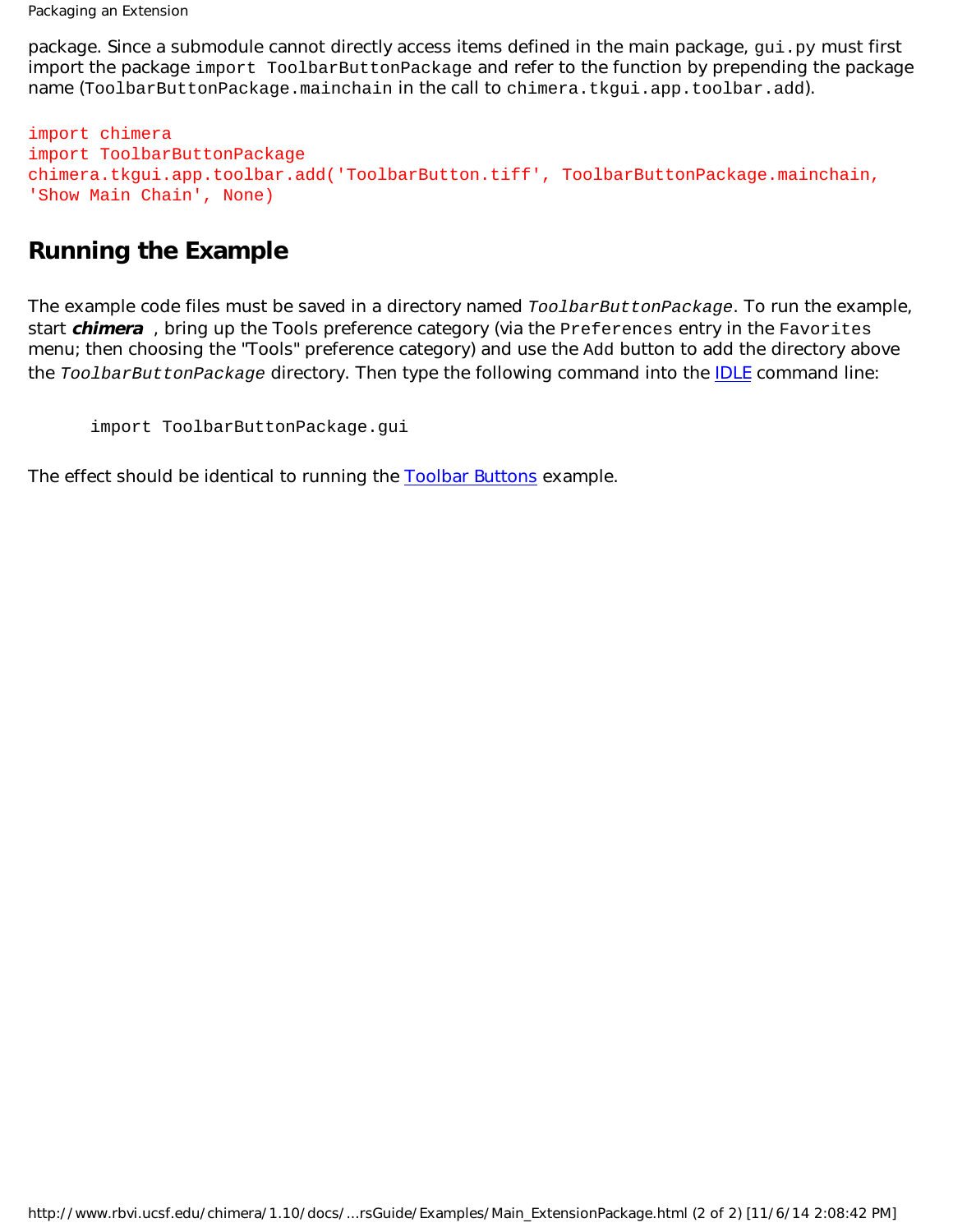# <span id="page-61-0"></span>**Working with the Chimera Extension Manager**

Chimera extensions typically can be divided into two parts: data manipulation and user interface. For example, the code in [Toolbar Buttons](#page-57-0) defines a function which changes the display status of some atoms. This is the data manipulation part of that extension. The code also creates a toolbar button that invokes the function when pressed. This is the user interface part of the extension.

Data manipulation code may often be reused when building a new extension, but user interface code typically is not. Separating the parts into multiple source files simplifies reusing the data manipulation code, but complicates managing the extension as a unit. Fortunately, Python supports the **package** concept for just this purpose.

A Python package consists of a set of modules (*.py* files) stored in the same directory in the file system. One of the modules must be named **\_\_init\_\_.py** , which is the initialization module that is automatically executed when the package is imported. By convention, Chimera extension packages implement the data manipulation code in **\_\_init\_\_.py** . Implementors of new functionality can access the data manipulation code by:

import *extension*

where *extension* is the name of the package.

The package integrates its functionality into the Chimera extension manager by including a special module named **ChimeraExtension.py** in the package, and following a particular protocol within that module. Namely, for each separate function the package wants to offer through the extension manager, a class derived from chimera.extension.EMO (Extension Management Object) must be defined in the module and an instance registered with the extension manager.

The code in [Toolbar Buttons](#page-57-0) is organized in such a manner below:

```
Example ToolbarButtonExtension/__init__.py
```
The contents of [Toolbar](#page-122-0)ButtonExtension/\_init\_.py is identical to the first section of code in Toolbar [Buttons,](#page-122-0) with the exception that module os is not imported.

```
import re 
import chimera 
def mainchain(): 
      MAINCHAIN = re.compile("^(N|CA|C)\", re.I)
      for m in chimera.openModels.list(modelTypes=[chimera.Molecule]): 
            for a in m.atoms: 
                  a.display = MAINCHAIN.match(a.name) != None
```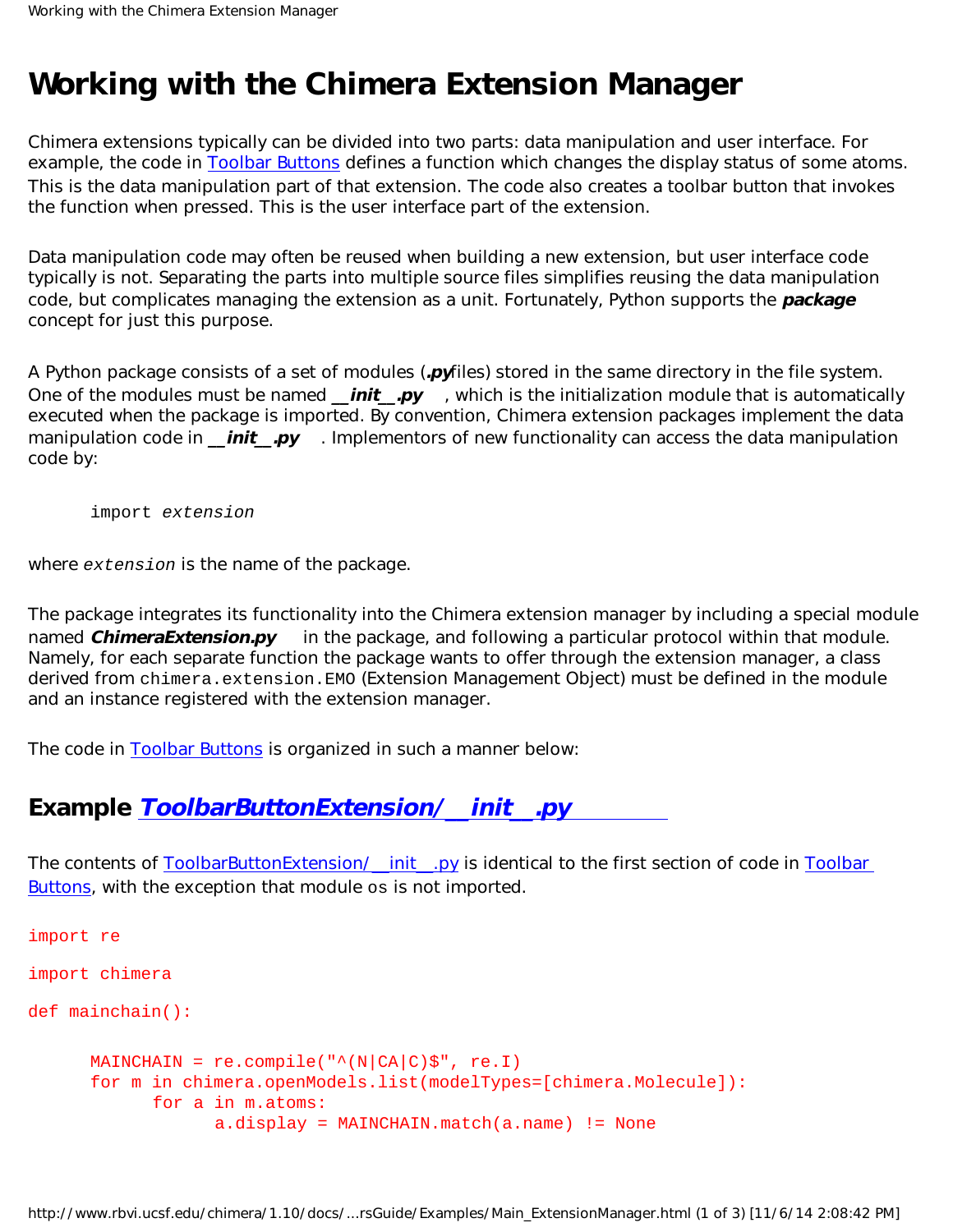# **Example [ToolbarButtonExtension/ChimeraExtension.py](#page-125-0)**

[ChimeraExtension.py](#page-125-0) derives a class from chimera.extension.EMO to define how functionality defined in [\\_\\_init\\_\\_.py](#page-124-0) may be invoked by the Chimera extension manager.

import chimera.extension

Class MainChainEMO is the derived class.

```
class MainChainEMO(chimera.extension.EMO):
```
Return the actual name of the extension.

```
def name(self):
```
return 'Backbone'

Return the short description that typically appears as balloon help or in the Tools preference category.

```
def description(self):
```
return 'display only protein backbone'

Return the categories in which this extension should appear. It is either a list or a dictionary. If it is a dictionary then the keys are the category names and the values are category-specific descriptions (and the description() method above is ignored).

```
def categories(self):
```

```
return ['Utilities']
```
Return the name of a file containing an icon that may be used on the tool bar to provide a shortcut for launching the extension.

```
def icon(self):
```
return self.path('mainchain.tiff')

Invoke the extension. Note that when this method is called, the content of "\_\_init\_\_.py" is not available. To simplify calling functions, the EMO provides a module method that locates modules in the extension package by name; if no name is supplied, the "\_init\_\_.py" module is returned.

```
def activate(self):
```
Call the mainchain function in the "\_\_init\_\_.py" module.

```
self.module().mainchain()
```
Register an instance of MainChainEMO with the Chimera extension manager.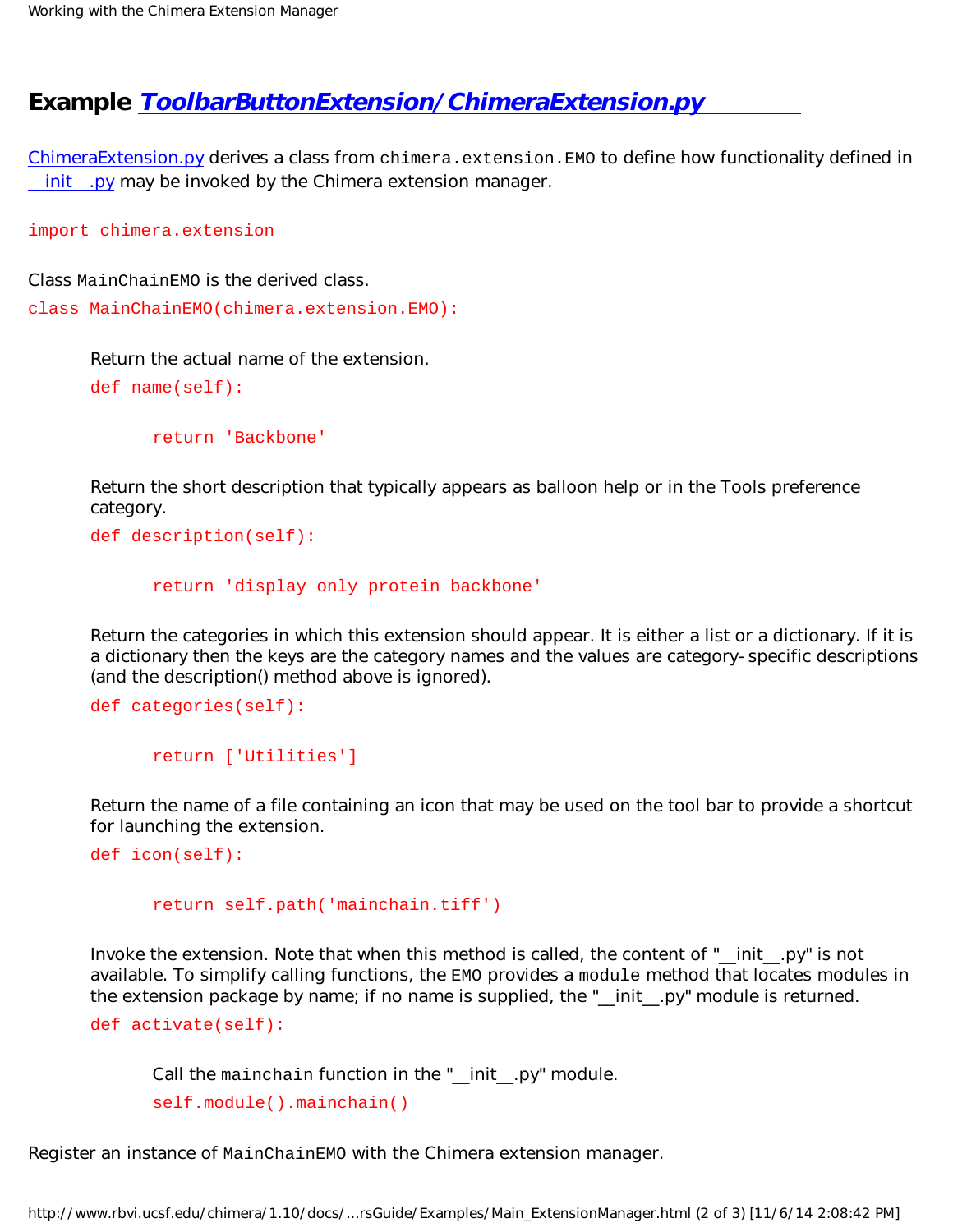Working with the Chimera Extension Manager

chimera.extension.manager.registerExtension(MainChainEMO(\_\_file\_\_))

# **Running the Example**

The example code files and [ToolbarButton.tiff](http://www.rbvi.ucsf.edu/chimera/1.10/docs/ProgrammersGuide/Examples/ToolbarButtonExtension/ToolbarButton.tiff) must be saved in a directory named

*ToolbarButtonExtension*. To run the example, start **chimera** , bring up the Tools preference category (via the Preferences entry in the Favorites menu; then choosing the "Tools" preference category), use the Add button to add the directory above the *ToolbarButtonExtension* directory. A MainChain entry should appear under the Utilities tools category.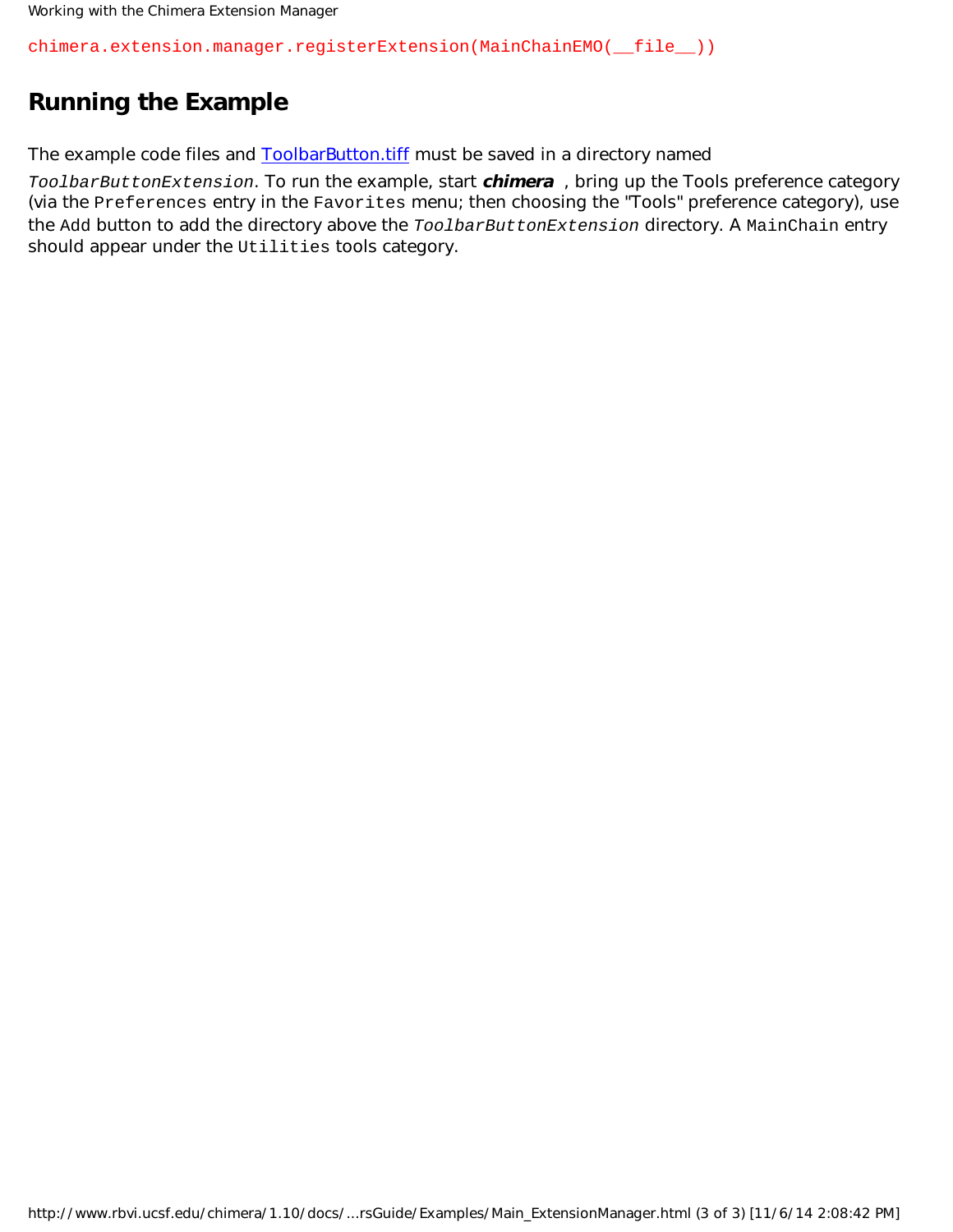# <span id="page-64-0"></span>**Adding New Typed Commands**

Just as menu commands are added in an extension's **ChimeraExtension.py** file, so are typed commands. This is for two reasons:

- 1. The command becomes available early, before command scripts might run.
- 2. The module itself doesn't have to be imported (which would slow startup).

# **The addCommand Function**

Typed commands are added using **Midas.midas\_text** 's addCommand function. addCommand has two mandatory arguments:

- 1. A string containing the typed command name. The user will be able to shorten the name to the shortest unique prefix.
- 2. The function to call when the command is invoked. Explained further in the **Callback Function** section below.

and it has three keyword arguments:

revFunc

Specifies a function to call when ~**command** is typed. If omitted, ~**command** will raise an error.

help

Specifies where help for the command is found. Commands whose help is provided with the Chimera documentation itself will set **help** to True. If **help** is a string, it is interpreted as an URL that will be brought up in a browser to display help. If **help** is a tuple, it should be a (**path** , **package** ) 2-tuple, where **path** specifies a file relative to **package** 's **helpdir** subdirectory. The file will be displayed in a browser as help. Note that though **package** can be an actual imported package, importing the package would defeat the purpose of avoiding importing the module early, so **package** can just be a string specifying the module name instead. If the **help** keyword is omitted, no help will be provided.

changesDisplay

A boolean that specifies if the command changes the display in the main graphics window (default: True). This is important for script processing so that Chimera knows if the display needs to update once a command has executing (and to avoid spurious extra frames during script execution - important if recording animations).

# **Callback Function**

The callback function you register with addCommand will be invoked with two arguments:

- 1. A string containing the name of the command as registered with addCommand.
- 2. The arguments to the command as typed by the user (a string).

The parsing of the typed arguments and calling of the function that actually performs the command work is typically handled through **Midas.midas\_text** 's doExtensionFunc function. This is discussed in detail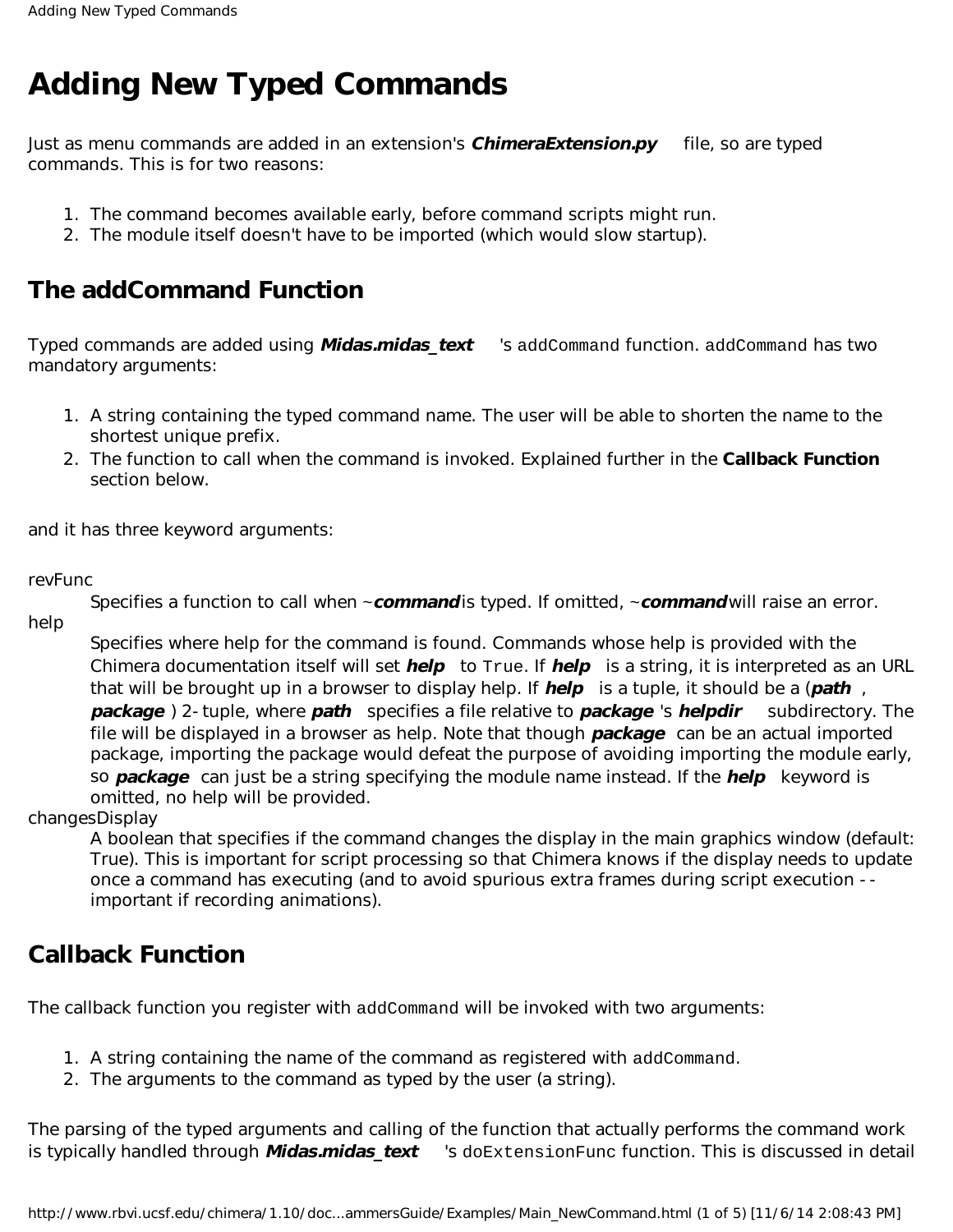Adding New Typed Commands

below in **The doExtensionFunc Function**. Before getting into that, we know enough at this point that we can look at a brief example.

# **An Example**

Here is the code from the **ChimeraExtension.py** file of the **Define Attribute** extension that implements adding the defattr command to the command line module:

```
def cmdAddAttr(cmdName, args):
         from AddAttr import addAttributes
         from Midas.midas_text import doExtensionFunc
         doExtensionFunc(addAttributes, args,
                                 specInfo=[("spec", "models", "molecules")])
from Midas.midas_text import addCommand
```
addCommand("defattr", cmdAddAttr, help=True)

First, a callback function named cmdAddAttr is defined that will later be registered with addCommand. The callback imports a "workhorse" function (addAttributes) from the main module and doExtensionFunc from **Midas.midas\_text** and then calls doExtensionFunc to process the typed arguments and call addAttributes appropriately. Note that addAttributes is imported **inside** the cmdAddAttr definition. If it were outside, then the whole module would be imported during Chimera startup, which we are trying to avoid.

After the cmdAddAttr function is defined, **Midas.midas\_text** 's addCommand is called to add the defattr command to the command interpreter. Since the help for the defattr command is shipped with Chimera, the **help** keyword argument is set to True.

# **The doExtensionFunc Function**

As seen in the **An Example** section above, doExtensionFunc has two mandatory arguments: the "workhorse" function that actually carries out the operation requested by the user, and a string containing the command arguments that the user typed. doExtensionFunc introspects the workhorse function to determine how many mandatory arguments it expects and what keyword arguments it accepts. The initial arguments in the typed string are assumed to correspond to the mandatory arguments, and the remainder of the typed string is assumed to specify valid keyword/value pairs (space separated rather than "=" separated). Keywords will be matched regardless of case, and the user need only type enough characters to distinguish keywords.

doExtensionFunc has two keyword arguments:

invalid

A list of keyword arguments that cannot be used from the command line. doExtensionFunc will behave as if the workhorse function did not have these keywords.

specInfo

If the workhorse function has argument(s) whose value should be a list of Atoms, Residues, **etc.** , for which the user needs to type an atom specifier, that information is given here. **specInfo** is a list of 3-tuples. The first component of the 3-tuple is the keyword the user should type or, if this is a positional argument, the name that the argument should be assumed to have for type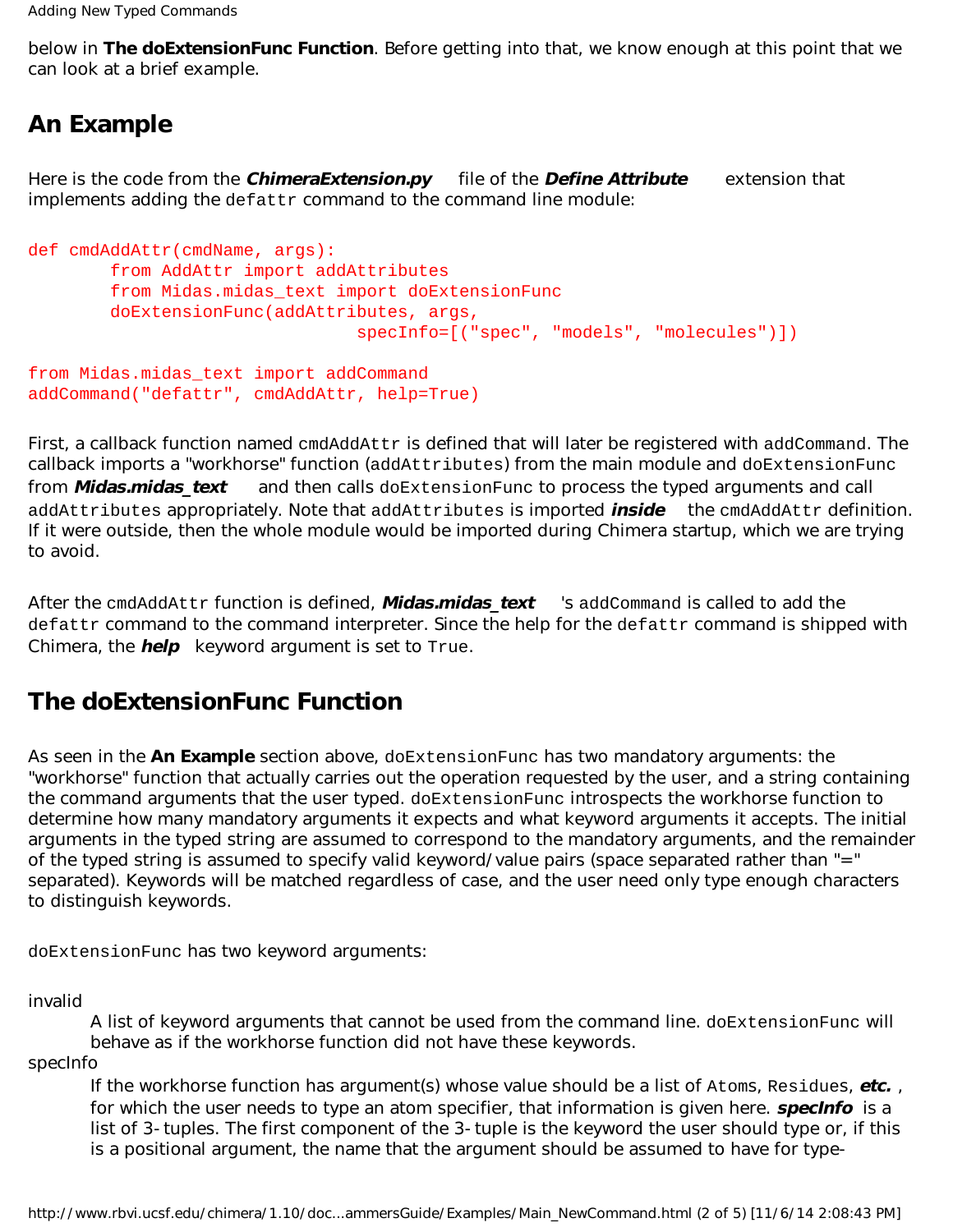guessing purposes (in either case it needs to end in "spec"). The next component is the real argument name that the function uses (it will automatically be added to **invalid** ). The final component is the method name to apply to the selection generated by the atom spec in order to extract the desired list (typically "atoms", "residues", "molecules", or "models"). If the method name is None, then the selection itself will be returned.

Typed arguments are processed using some heuristic rules to convert them to their most "natural" type. However, the argument name used by the workhorse function can influence how the typed argument is processed. In particular, if the argument name (ignoring case) ends in...

color

The typed argument is treated as a color name and is converted to a MaterialColor.

spec

The typed argument is assumed to be an atom specifier and is converted to a Selection.

file

The typed argument is a file name. If the user types "browse" or "browser" then a file selection dialog is displayed for choosing the file. If the workhorse argument name ends in **savefile** , then a save-style browser will be used.

Furthermore, if the user provides a keyword argument multiple times, the value provided to the workhorse function will be a list of the individual values.

In some cases it may be desirable to provide a "shim" function between the doExtensionFunc "workhorse" function and the module's true workhorse function in order to provide more user-friendly argument names or default values than those of the normal module API.

# **MidasError**

If you want to have errors from your command-line function handled the same was as other commandline errors (**i.e.** shown as red text in the status line rather than raising an error dialog), then you need to have the function you register with addCommand raise **MidasError** in those cases instead of other error types. This may involve embedding your use of doExtensionFunc in a try/ except block and re-raising caught errors as **MidasError** . **MidasError** is defined in the **Midas** module.

# **A Second Example**

# **Example [ToolbarButtonCommand/ChimeraExtension.py](#page-127-0)**

The initial code is the same as for the ToolbarButtonExtension example

import chimera.extension

class MainChainEMO(chimera.extension.EMO):

```
def name(self): 
      return 'Backbone' 
def description(self): 
      return 'display only protein backbone'
```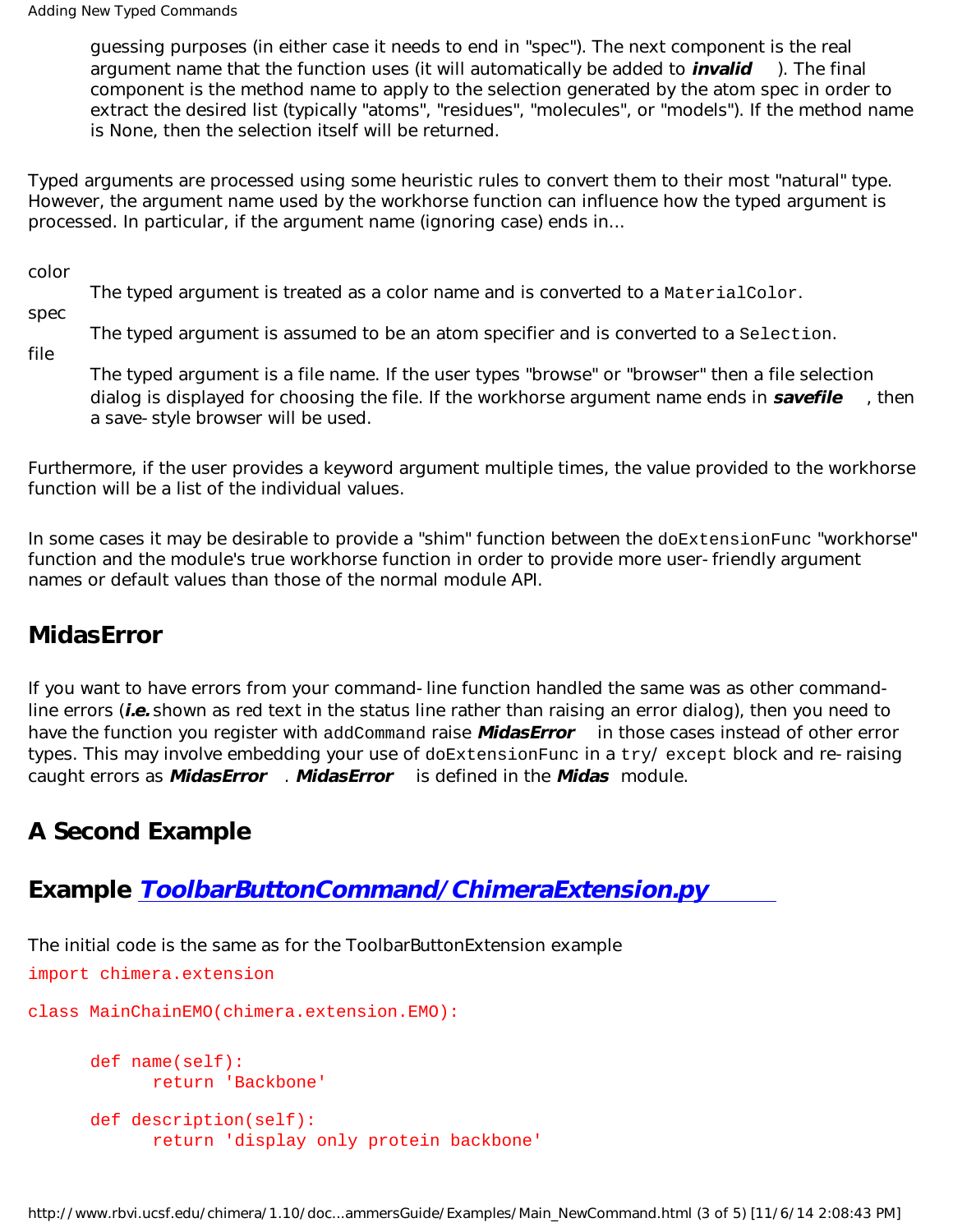Adding New Typed Commands

```
def categories(self): 
      return ['Utilities'] 
def icon(self): 
      return self.path('mainchain.tiff') 
def activate(self): 
      self.module().mainchain()
```
chimera.extension.manager.registerExtension(MainChainEMO(\_\_file\_\_))

Here we define two functions, one to handle the "mainchain" command, and one to handle the "~mainchain" command.

def mainchainCmd(cmdName, args):

Import the module's workhorse function. It is imported inside the function definition so that it does not slow down Chimera startup with extra imports in the main scope.

from ToolbarButtonCommand import mainchain

Import and use the Midas.midas\_text doExtensionFunc procedure to process typed arguments and call the mainchain() function appropriately. For a simple function like mainchain(), which takes no arguments, using doExtensionFunc is probably overkill. One could instead use the approach applied in the revMainchainCmd function below and simply test for the presence of any arguments (raising MidasError if any are found) and directly calling the mainchain() function otherwise. As implemented here, using doExtensionFunc, if the user does provide arguments then doExtensionFunc will raise an error complaining that there were unknown keyword arguments supplied.

from Midas.midas\_text import doExtensionFunc doExtensionFunc(mainchain, args)

The function for "~mainchain"

def revMainchainCmd(cmdName, args):

We are going to implement ~mainchain as a synonym for "display", so we import runCommand which simplifies doing that.

```
from chimera import runCommand 
from Midas import MidasError 
if args:
```
Raising MidasError will cause the error message to show up in the status line as red text

raise MidasError("~mainchain takes no arguments")

runCommand takes any legal command-line command and executes it.

runCommand("display")

Now actually register the "mainchain" command with the command interpreter by using addCommand(). The first argument is the command name and the second is the callback function for doing the work. The revFunc keyword specifies the function to implement "~mainchain". The help keyword has been omitted,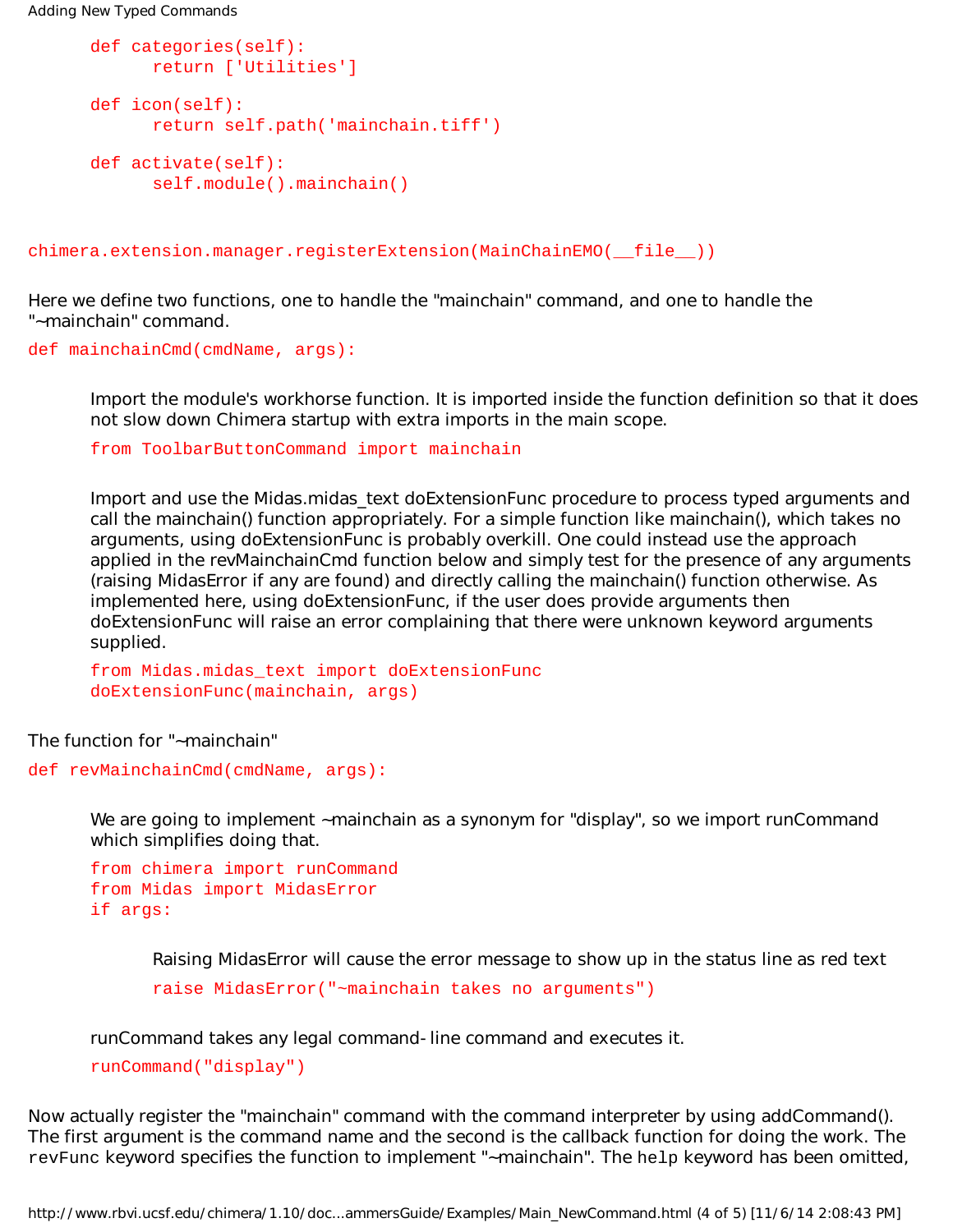Adding New Typed Commands

therefore no help will be provided.

from Midas.midas\_text import addCommand addCommand("mainchain", mainchainCmd, revFunc=revMainchainCmd)

# **Running the Example**

The example files [\(ChimeraExtension.py](#page-127-0), \_init\_.py, and [ToolbarButton.tiff\)](http://www.rbvi.ucsf.edu/chimera/1.10/docs/ProgrammersGuide/Examples/ToolbarButtonCommand/ToolbarButton.tiff) must be saved in a directory named *ToolbarButtonCommand*. To run the example, start **chimera** , bring up the Tools preference category (via the **Preferences** entry in the **Favorites** menu; then choosing the "Tools" preference category), use the **Add** button to add the directory above the *ToolbarButtonCommand* directory. You should then be able to type "mainchain" to the Chimera command line (start the command line from the Favorites menu if necessary).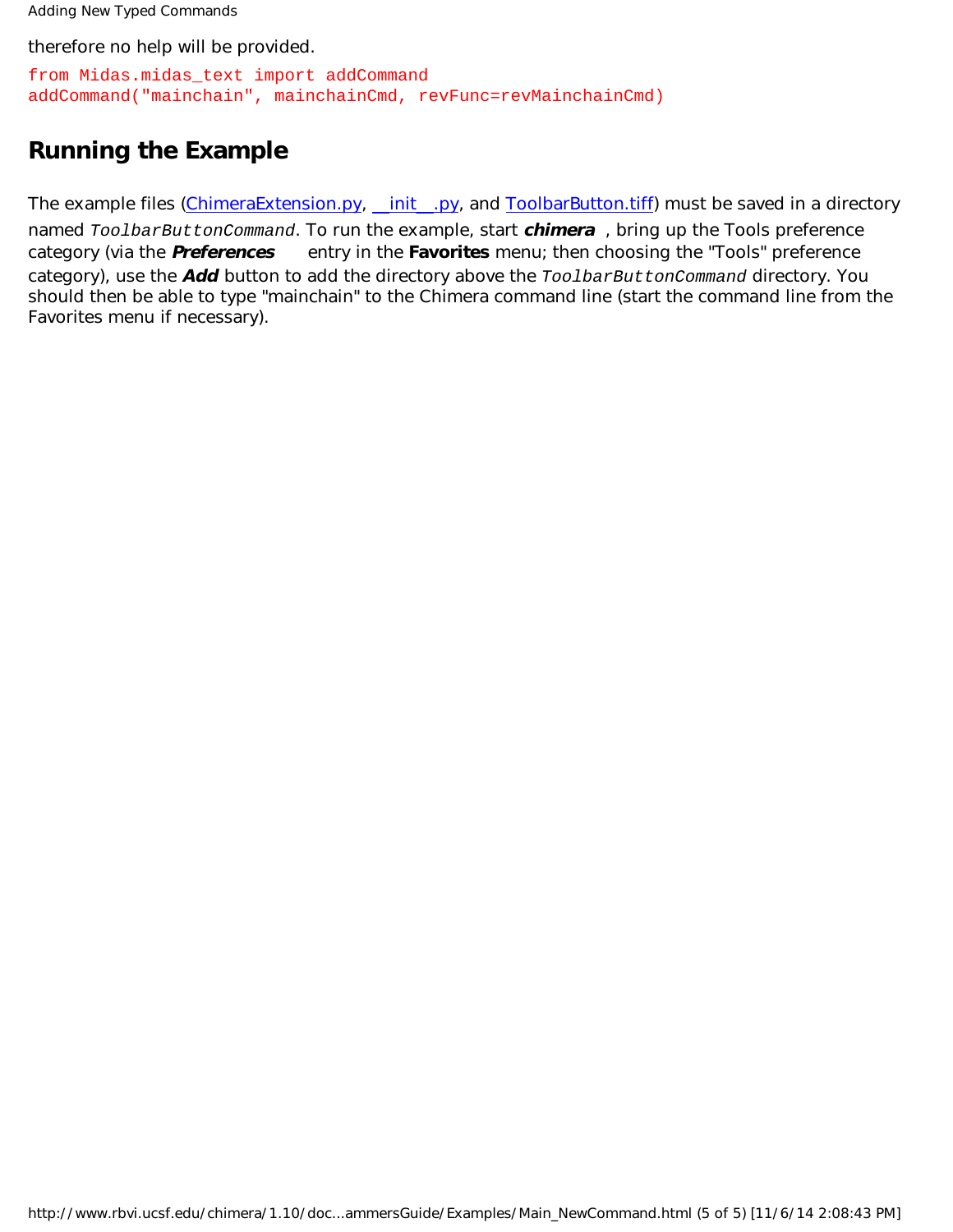# <span id="page-69-0"></span>**Extension-Specific User Interface**

Chimera implements its graphical user interface (GUI) using a Python interface [\(Tkinter](http://www.pythonware.com/library/) module) to the [Tcl/](http://www.scriptics.com/) [Tk](http://www.scriptics.com/) toolkit. Since Chimera extensions are also written in Python, they can extend the user interface using the same mechanism. Any extension that requires user input will need to present a GUI. This example assumes that the reader is familiar with Tkinter and does not describe the Tkinter-specific code in detail.

The code below demonstrates how to change the display mode of protein backbone to a user-selected representation. The graphical window renders atoms and bonds according to their drawMode attribute. Thus, all that the example code in the main package, **\_\_init\_\_.py** , does is to change the attribute values of backbone atoms and bonds. The example code in the graphical user interface submodule, **gui.py**, adds a button to the Chimera toolbar. When the user clicks the toolbar button, the window below is displayed.



The user can select the desired display representation for atoms and bonds using the option menus, and then set the backbone atom and bond representations by clicking the Apply button.

# **Example [ExtensionUI/\\_\\_init\\_\\_.py](#page-129-0)**

Import the standard modules used in this example.

import re

Import the Chimera modules used in this example.

import chimera

Define a regular expression for matching the names of protein backbone atoms (we do not include the carbonyl oxygens because they tend to clutter up the graphics display without adding much information).

```
MAINCHAIN = re.compile("^N(N|CA|C) ; re.I)
```
Define mainchain function for setting the display representation of protein backbone atoms and bonds. See [Molecular Editing](#page-120-0) for a more detailed example on changing molecular attributes.

```
def mainchain(atomMode, bondMode): 
      for m in chimera.openModels.list(modelTypes=[chimera.Molecule]): 
            for a in m.atoms: 
                   if MAINCHAIN.match(a.name):
```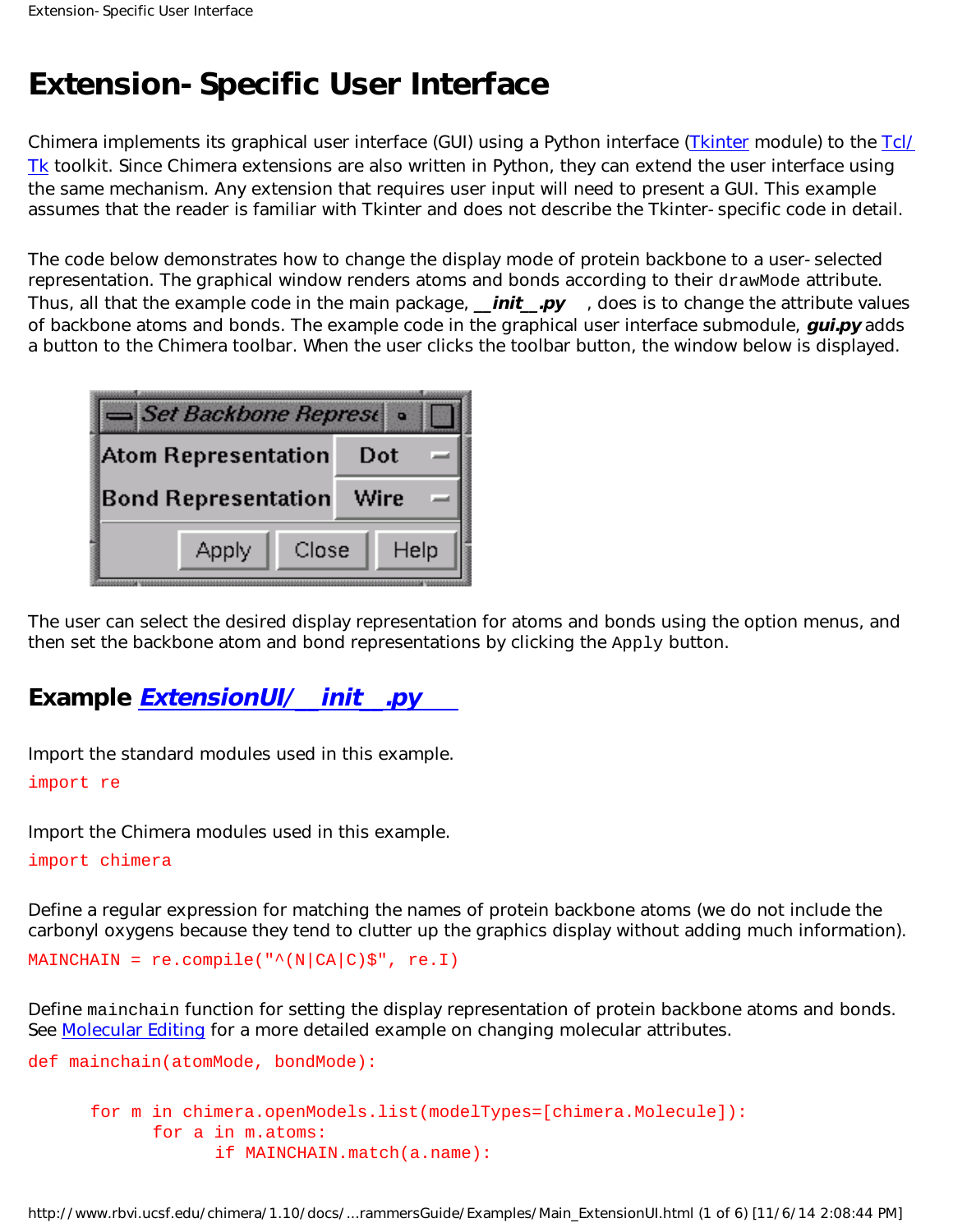Extension-Specific User Interface

```
a.drawMode = atomMode 
for b in m.bonds: 
      ends = b.atoms 
      if MAINCHAIN.match(ends[0].name) \
      and MAINCHAIN.match(ends[1].name):
            b.drawMode = bondMode
```
# **Example [ExtensionUI/gui.py](#page-130-0)**

Import the standard modules used by this example.

```
import os 
import Tkinter
```
Import the Chimera modules and classes used by this example.

```
import chimera 
from chimera.baseDialog import ModelessDialog
```
Import the package for which the graphical user interface is designed. In this case, the package is named ExtensionUI.

```
import ExtensionUI
```
Define two module variables: atomMode and bondMode are Tk variables that keep track of the last selected display representations. These variables are initialized to be None, and are set to usable values when the GUI is created.

```
atomMode = None 
bondMode = None
```
Define two dictionaries that map string names into Chimera enumerated constant values. The two variables atomMode and bondMode keep track of the representations as strings because they are displayed directly in the user interface. However, the mainchain function in the main package expects Chimera constants as its arguments. The dictionaries atomModeMap and bondModeMap provides the translation from string to enumerated constants.

```
atomModelMap = \{'Dot': chimera.Atom.Dot, 
      'Sphere': chimera.Atom.Sphere, 
      'EndCap': chimera.Atom.EndCap, 
      'Ball': chimera.Atom.Ball 
} 
bondModeMap = { 
      'Wire': chimera.Bond.Wire, 
      'Stick': chimera.Bond.Stick 
}
```
Chimera offers two base classes to somewhat simplify the task of creating user interfaces: ModalDialog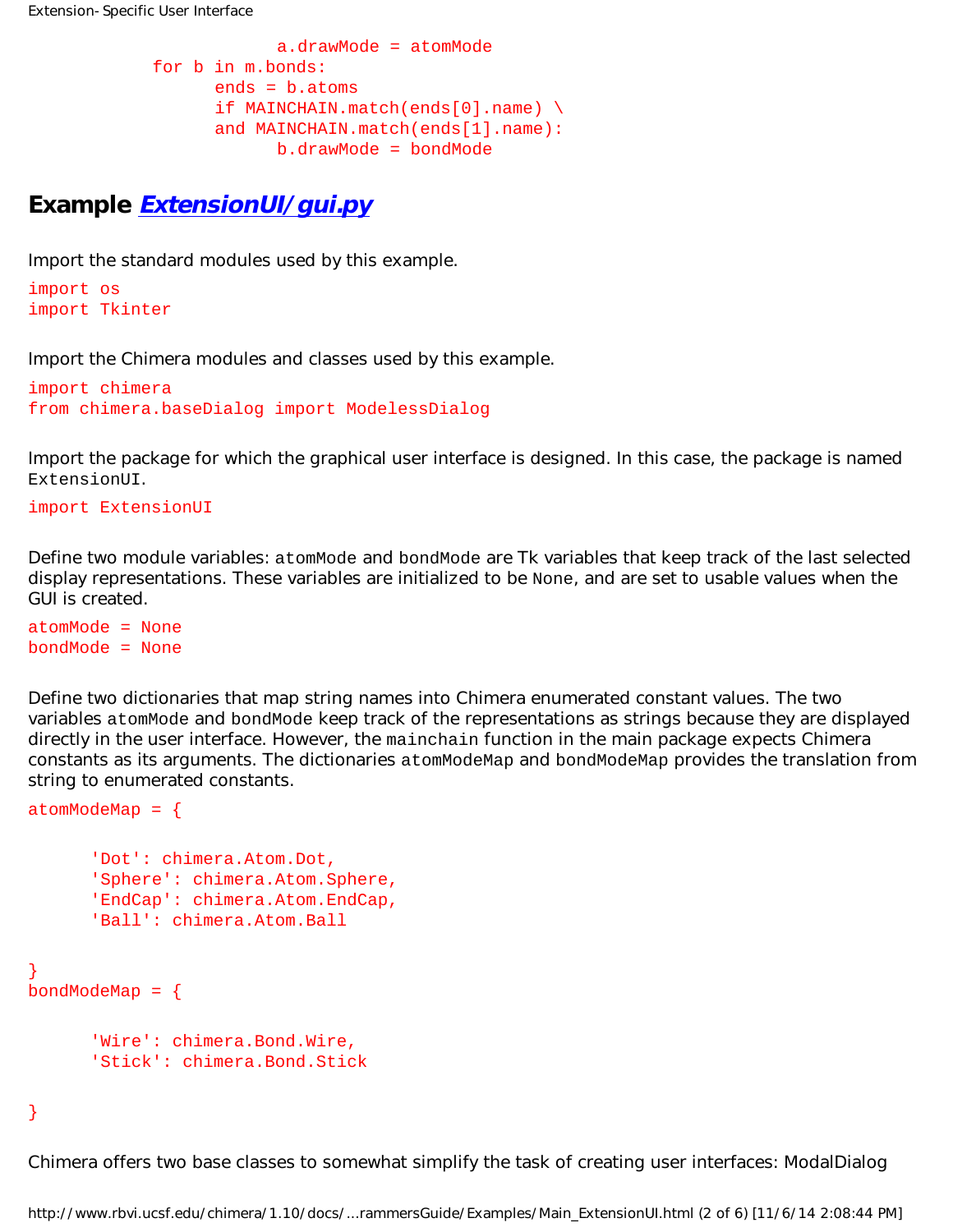Extension-Specific User Interface

and ModelessDialog. The former is designed for situations when information or response is required of the user immediately; the dialog stays in front of other Chimera windows until dismissed and prevents input from going to other Chimera windows. The latter dialog type is designed for "ongoing" interfaces; it allows input focus to go to other windows, and other windows can obscure it.

Here we declare a class that derives from ModelessDialog and customize it for the specific needs of this extension.

class MainchainDialog(ModelessDialog):

Chimera dialogs can either be **named** or **nameless** . Named dialogs are displayed using the display(name) function of the chimera.dialogs module. The **name** that should be used as an argument to the display function is given by the class variable name. Using a named dialog is appropriate when it might be desirable to invoke the dialog from other extensions or from Chimera itself.

A nameless dialog is intended for use only in the extension that defines the dialog. A nameless dialog is typically created and displayed by calling its constructor. Once created, a nameless dialog can be redisplayed (if it was withdrawn by clicking its Cancel button for example) by calling its enter() method.

For demonstration purposes, we use a named dialog here. A nameless dialog is used in the [Color](#page-75-0)  [and Color Wells](#page-75-0) example.

name = "extension ui"

The buttons displayed at the bottom of the dialog are given in the class variable buttons. For modeless dialogs, a help button will automatically be added to the button list (the help button will be grayed out if no help information is provided). For buttons other than  $He1p$ , clicking on them will invoke a class method of the same name.

Both dialog base classes provide appropriate methods for Close, so we won't provide a Close method in this subclass. The ModelessDialog base class also provides a stub method for Apply, but we will override it with our own Apply method later in the class definition.

buttons = ("Apply", "Close")

A help file or URL can be specified with the help class variable. A URL would be specified as a string (typically starting with "http://..."). A file would be specified as a 2-tuple of file name followed by a package. The file would then be looked for in the helpdir subdirectory of the package. A dialog of Chimera itself (rather than of an imported package) might only give a filename as the class help variable. That file would be looked for in /usr/local/chimera/share/ chimera/helpdir.

help = ("ExtensionUI.html", ExtensionUI)

The title displayed in the dialog window's title bar is set via the class variable title.

```
title = "Set Backbone Representation"
```
Both ModelessDialog and ModalDialog, in their \_\_init\_\_ functions, set up the standard parts of the dialog interface (top-level window, bottom-row buttons, etc.) and then call a function named fillInUI so that the subclass can fill in the parts of the interface specific to the dialog. As an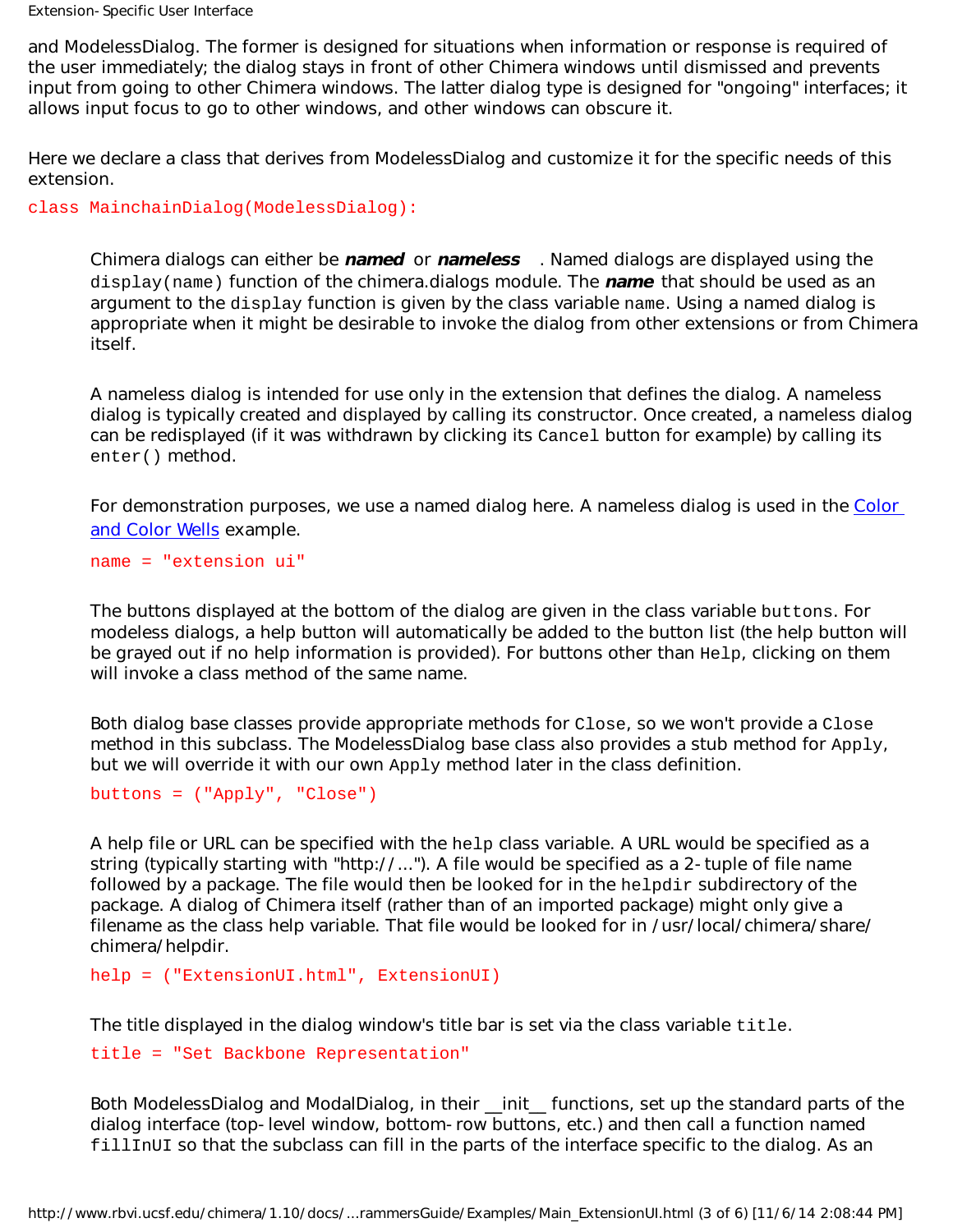argument to the function, a Tkinter Frame is provided that should be the parent to the subclassprovided interface elements.

def fillInUI(self, parent):

Declare that, in fillInUI, the names atomMode and bondMode refer to the global variables defined above.

global atomMode, bondMode

Create and initialize atomMode and bondMode, the two global Tk string variables that keep track of the currently selected display representation.

```
atomMode = Tkinter.StringVar(parent) 
atomMode.set('Dot') 
bondMode = Tkinter.StringVar(parent) 
bondMode.set('Wire')
```
Create the label and option menu for selecting atom display representation. First create the label Atom Representation and place it on the left-hand side of the top row in the GUI window.

```
atomLabel = Tkinter.Label(parent, text='Atom Representation') 
atomLabel.grid(column=0, row=0)
```
Create the menu button and the option menu that it brings up.

```
atomButton = Tkinter.Menubutton(parent, indicatoron=1,
```

```
textvariable=atomMode, width=6, 
      relief=Tkinter.RAISED, borderwidth=2) 
atomButton.grid(column=1, row=0) 
atomMenu = Tkinter.Menu(atomButton, tearoff=0)
```
Add radio buttons for all possible choices to the menu. The list of choices is obtained from the keys of the string-to-enumeration dictionary, and the radio button for each choice is programmed to update the atomMode variable when selected.

for mode in atomModeMap.keys():

atomMenu.add\_radiobutton(label=mode, variable=atomMode, value=mode)

Assigns the option menu to the menu button.

atomButton['menu'] = atomMenu

The lines below do the same thing for bond representation as the lines above do for atom representation.

```
bondLabel = Tkinter.Label(parent, text='Bond Representation') 
bondLabel.grid(column=0, row=1) 
bondButton = Tkinter.Menubutton(parent, indicatoron=1,
```

```
textvariable=bondMode, width=6, 
      relief=Tkinter.RAISED, borderwidth=2) 
bondButton.grid(column=1, row=1)
```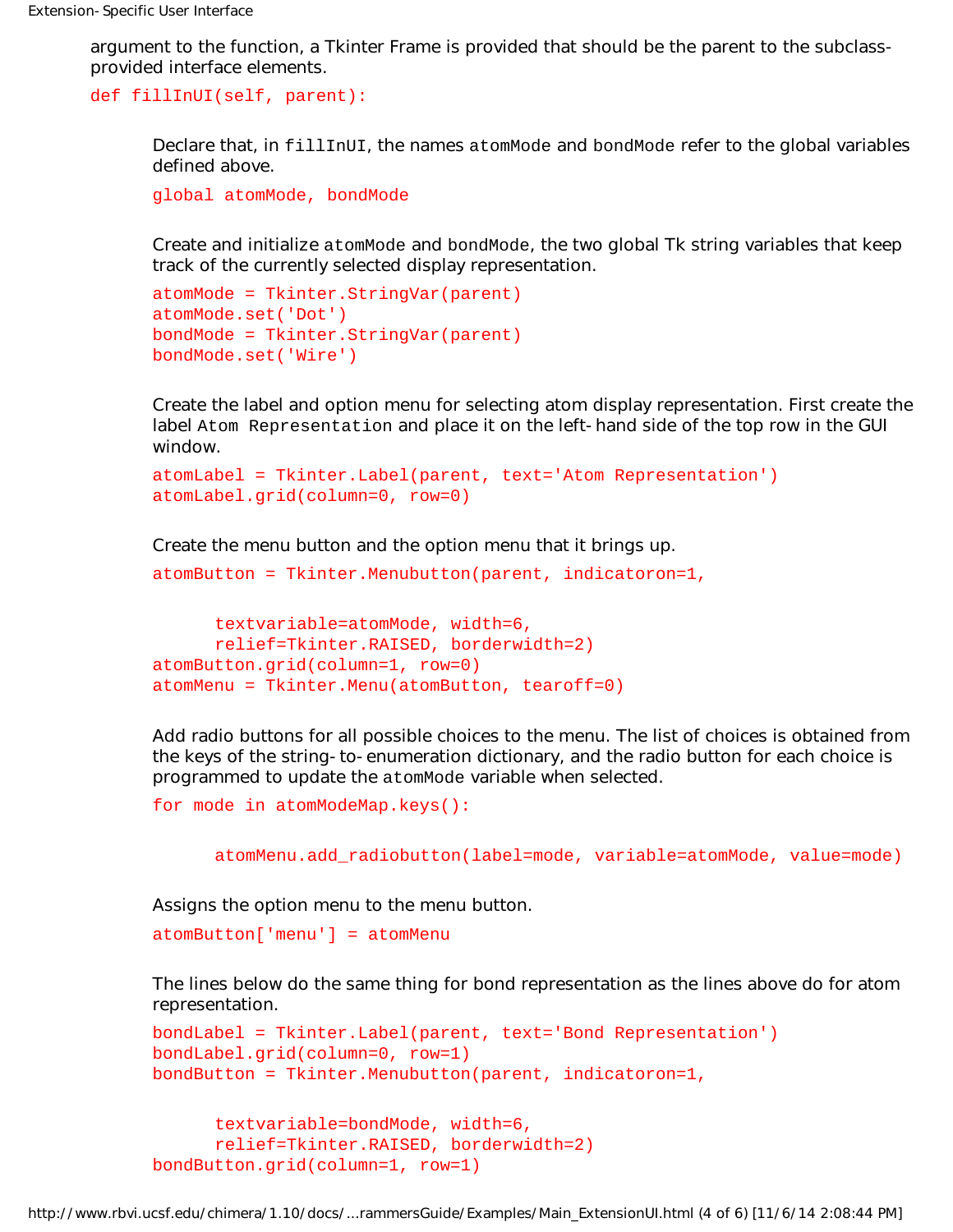Extension-Specific User Interface

```
bondMenu = Tkinter.Menu(bondButton, tearoff=0) 
for mode in bondModeMap.keys(): 
      bondMenu.add_radiobutton(label=mode, variable=bondMode, value=mode) 
bondButton['menu'] = bondMenu
```
Define the method that is invoked when the Apply button is clicked. The function simply converts the currently selected representations from strings to enumerated constants, using the atomModeMap and bondModeMap dictionaries, and invokes the main package function mainchain.

```
def Apply(self):
```

```
ExtensionUI.mainchain(atomModeMap[atomMode.get()], 
      bondModeMap[bondMode.get()])
```
Now we register the above dialog with Chimera, so that it may be invoked via the display(name) method of the chimera.dialogs module. Here the class itself is registered, but since it is a named dialog deriving from ModalDialog/ModelessDialog, the instance will automatically reregister itself when first created. This allows the dialogs.find() function to return the instance instead of the class.

chimera.dialogs.register(MainchainDialog.name, MainchainDialog)

Create the Chimera toolbar button that displays the dialog when pressed. Note that since the package is not normally searched for icons, we have to prepend the path of this package to the icon's file name.

```
dir, file = os.path.split(\_file)icon = os.path.join(dir, 'ExtensionUI.tiff') 
chimera.tkgui.app.toolbar.add(icon, lambda d=chimera.dialogs.display, 
n=MainchainDialog.name: d(n), 'Set Main Chain Representation', None)
```
# **Code Notes**

The example above requires the user to first select the desired representation, then apply the selection to the protein backbone. An alternative interface style is to apply user selections immediately. The appropriate choice of style depends on the extension application. The reason for choosing the "Apply" style for this example is that the user is expected to change both atom and bond representations, and there is no need to edit and display intermediate representations.

If your extension brings up several instances of the same dialog, one per data set (e.gone Multalign Viewer dialog for each sequence alignment file), then you should register each dialog with the extension manager so that the user can raise a particular dialog instance should it get buried behind other windows. You do this by calling chimera.extension.manager.registerInstance(self) in either your \_\_init\_\_ or fillInUI methods and deregister by calling chimera.extension.manager.deregisterInstance(self) in your destroy method (don't forget to call the parent class destroy() from your destroy().

The ratio of 13 lines of functionality code to 34 lines of user interface code is fairly typical. Doing things is easy; figuring out what a user wants to do, that's hard.

For extensions based on the ModalDialog class, a different approach is typically used. The dialog is not registered (no call to chimera.dialogs.register). The function associated with the toolbar icon (the second argument to chimera.tkgui.app.toolbar.add) creates the modal dialog, calls the dialog's run () method, and uses that method's return value as appropriate (None is returned by a user-initiated Cancel of the dialog). When writing dialog methods, the return value is kept in the self.returnValue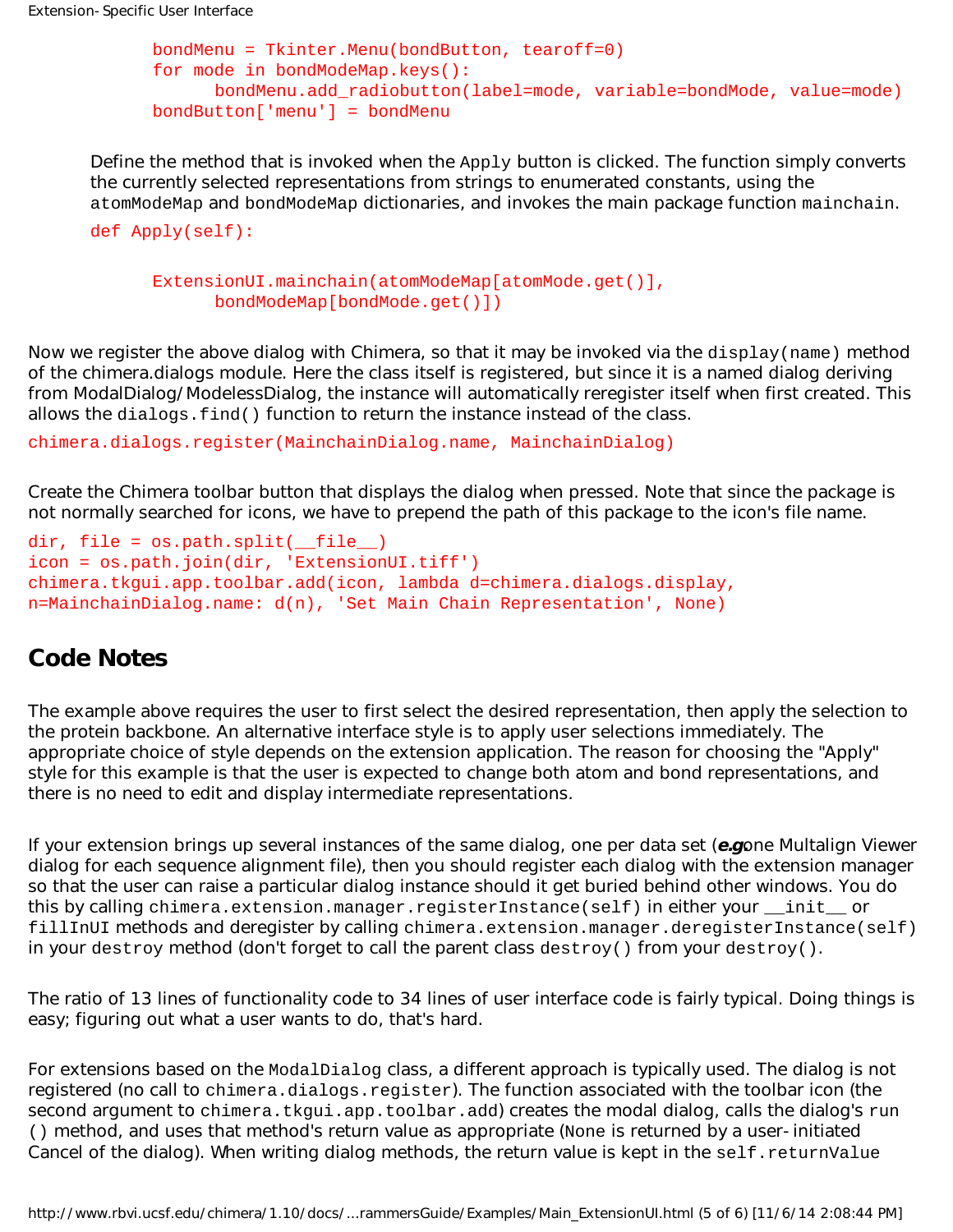Extension-Specific User Interface

attribute of the dialog. The dialog is destroyed when the toolbar function runs out of scope.

# **Running the Example**

The example code files and [toolbar icon](http://www.rbvi.ucsf.edu/chimera/1.10/docs/ProgrammersGuide/Examples/ExtensionUI/ExtensionUI.tiff) must be saved in a directory named *ExtensionUI*. To run the example, start **chimera** , bring up the Tools preference category (via the Preferences entry in the Favorites menu; then choosing the "Tools" preference category) and use the Add button to add the directory above the *ExtensionUI* directory. Then type the following command into the [IDLE](http://www.rbvi.ucsf.edu/chimera/1.10/docs/ContributedSoftware/idle/idle.html) command line:

```
import ExtensionUI.gui
```
This should display a button on the Chimera toolbar. Clicking the button should bring up a window similar to the one shown above.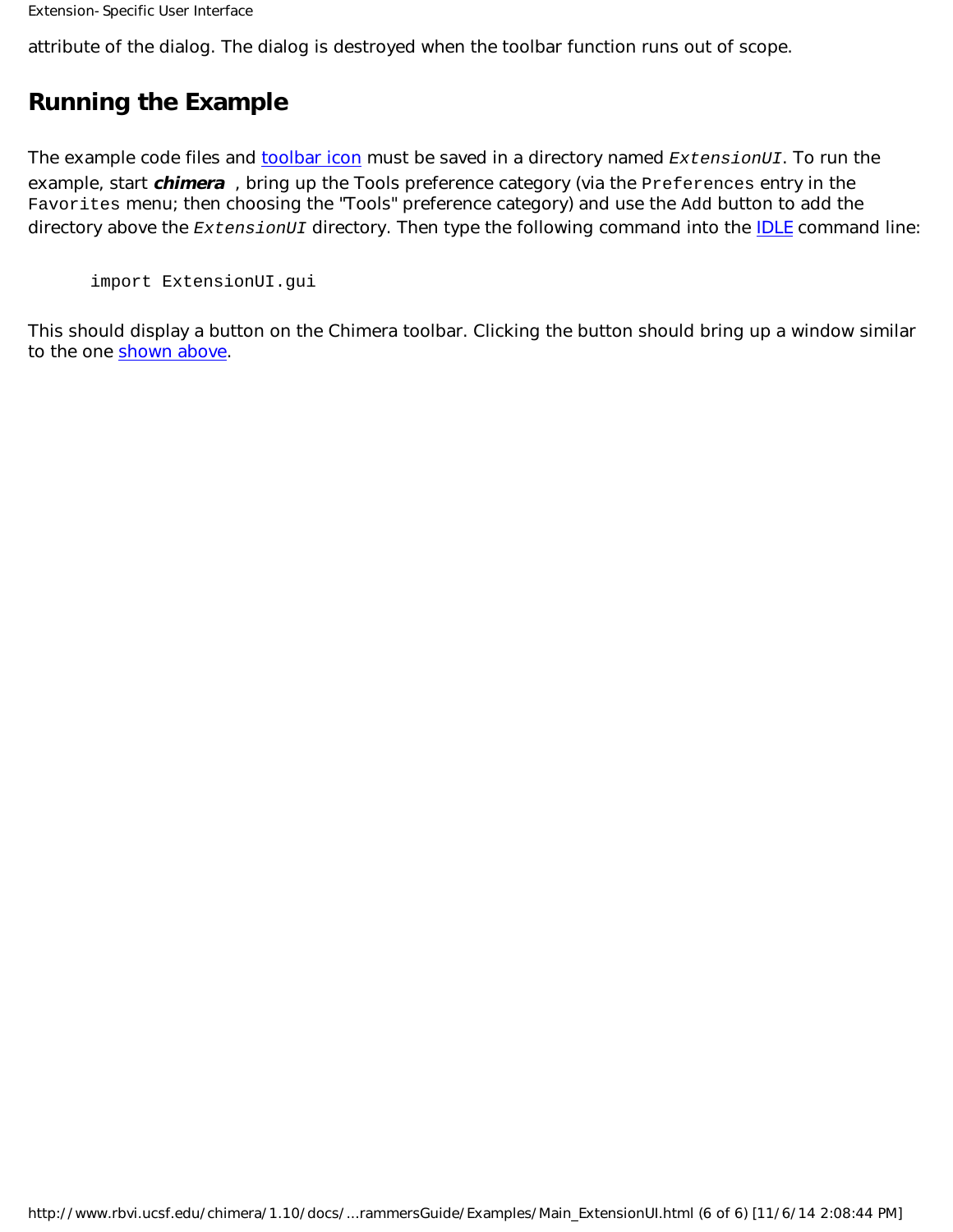# <span id="page-75-0"></span>**Colors and Color Wells**

The color editor and color wells used in Chimera are not Chimera-specific interface components. They handle colors as simple [red/green/blue/alpha tuples,](#page-134-0) whereas Chimera color objects have additional attributes (such as shininess). Since translating between the two representations of colors would be tedious, a ColorOption class is provided that encapsulates the use of a color well so that the programmer need only deal with Chimera color objects.

The example below demonstrates how to display a color well, and how to update the color of protein backbone atoms when the color of the well changes. The code in the graphical user interface submodule, **gui.py**, adds a button to the Chimera toolbar. When the user clicks the toolbar button, a window containing a color well is displayed. When the user changes the color in the well, the color of protein backbone atoms changes to match.

## **Example [ColorWellUI/\\_\\_init\\_\\_.py](#page-135-0)**

This code is analogous to the code found in the "\_init\_\_.py" modules in the [Packaging an Extension](#page-59-0) and [Extension-Specific User Interface](#page-69-0) examples. See [Molecular Editing](#page-120-0) for a more detailed example on changing molecular attributes. Note that the mainchain function is expecting a color **object** as its argument (because the color is used to set an atomic attribute).

```
import chimera 
import re 
MAINCHAIN = re.compile("N|CA|C)$", re.I)
def mainchain(color): 
      for m in chimera.openModels.list(modelTypes=[chimera.Molecule]): 
            for a in m.atoms: 
                  if MAINCHAIN.match(a.name): 
                         a.color = color
```
# **Example [ColorWellUI/gui.py](#page-136-0)**

Import the standard Python modules used by the example code.

import os import Tkinter

Import the additional modules and classes needed. The ColorOption class facilitates interoperation between Chimera colors and color wells (which use rgba colors).

```
import chimera 
from chimera.baseDialog import ModelessDialog 
from chimera.tkoptions import ColorOption 
import ColorWellUI
```

```
class ColorWellDialog(ModelessDialog):
```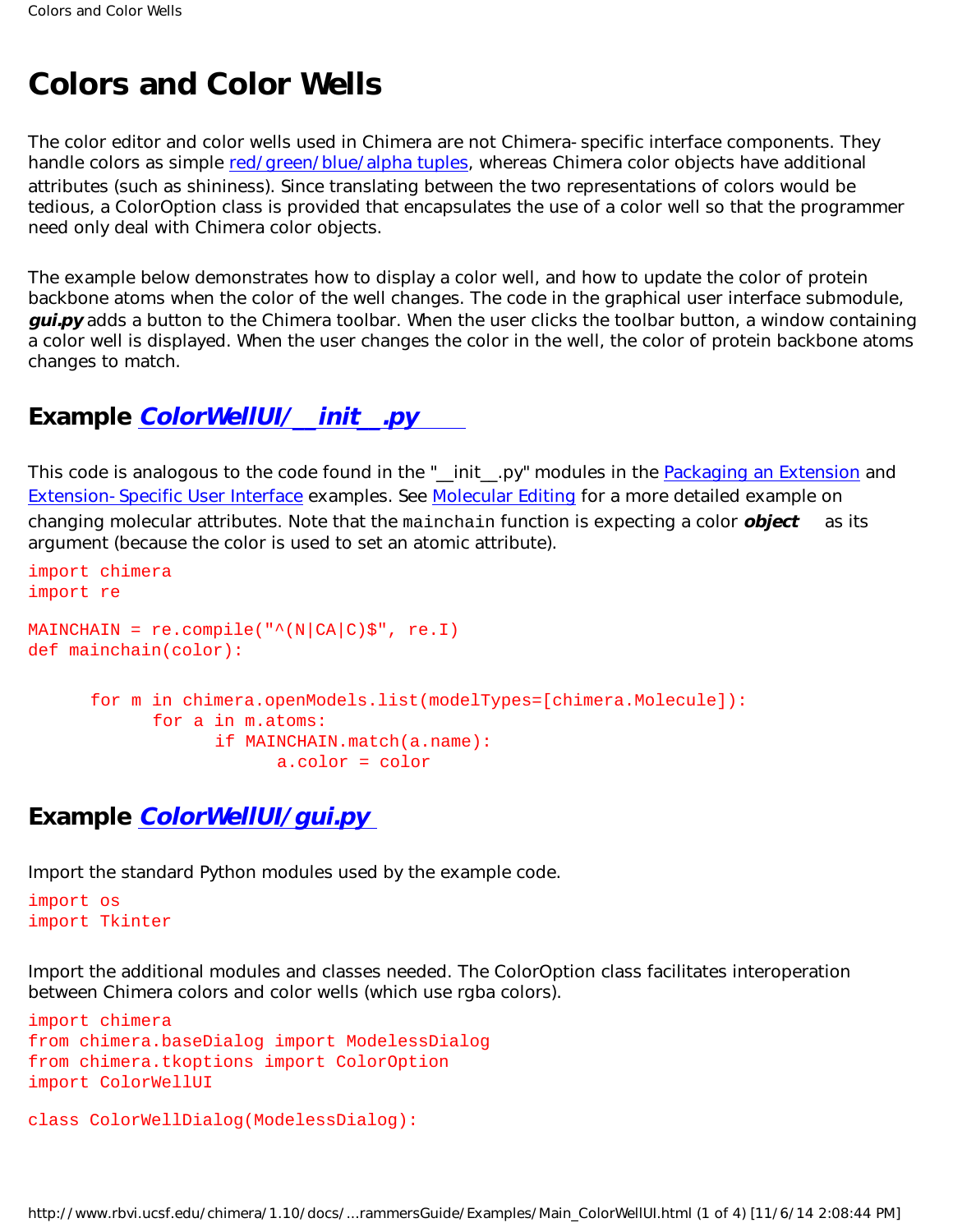ColorWellDialog is a "nameless" dialog. See the [Extension-Specific User Interface](#page-69-0) example for a more detailed explanation of Chimera dialogs.

Set the title bar of the dialog to display Set Backbone Color.

```
title = 'Set Backbone Color'
```

```
def fillInUI(self, master):
```
-

-

Create a ColorOption instance. The ColorOption will contain a descriptive label and a color well. The arguments to the ColorOption constructor are:

- master widget row number to use when griding the ColorOption into the master widget. The default column is 0. The tkoptions module contains other options besides ColorOption (e.g. StringOption), which are generally intended to be put in vertical lists, and therefore a row number is specified in the constructor. In this example we are only using one option however. option label. This will be positioned to the left of the color well and a ":" will be appended. - The default value for this option.
	- A callback function to call when the option is set by the user (e.g. a color dragged to the well, or the well color edited in the color editor)

An optional ballon-help message

```
coloropt = ColorOption(master, 0, 'Backbone Color', None, self.
_setBackboneColor, balloon='Protein backbone color')
```
Call \_updateBackboneColor to make the color displayed in the color well reflect the current color of protein backbone atoms. While not strictly necessary, keeping the color in the well consistent with the color in the molecules enhances the extension usability.

```
self._updateBackboneColor(coloropt)
```
Define updateBackboneColor, which is used to make the color of a well reflect the color of protein backbone atoms.

```
def _updateBackboneColor(self, coloroption):
```
Loop through all atoms in all molecules, looking for protein backbone atoms. When one is found, its color is compared against the last color seen, theColor. The first time this comparison is made, theColor does not exist yet and a NameError exception is raised; this exception is caught, and theColor is assigned the color of the atom. All subsequent times, the comparison between atom color and theColor should work as expected. If the two colors are different, the color well is set to show that multiple colors are present and execution returns to the caller. If the two colors are the same, the next atom is examined. If only one color is found among all protein backbone atoms (or zero if no molecules are present), then execution continues.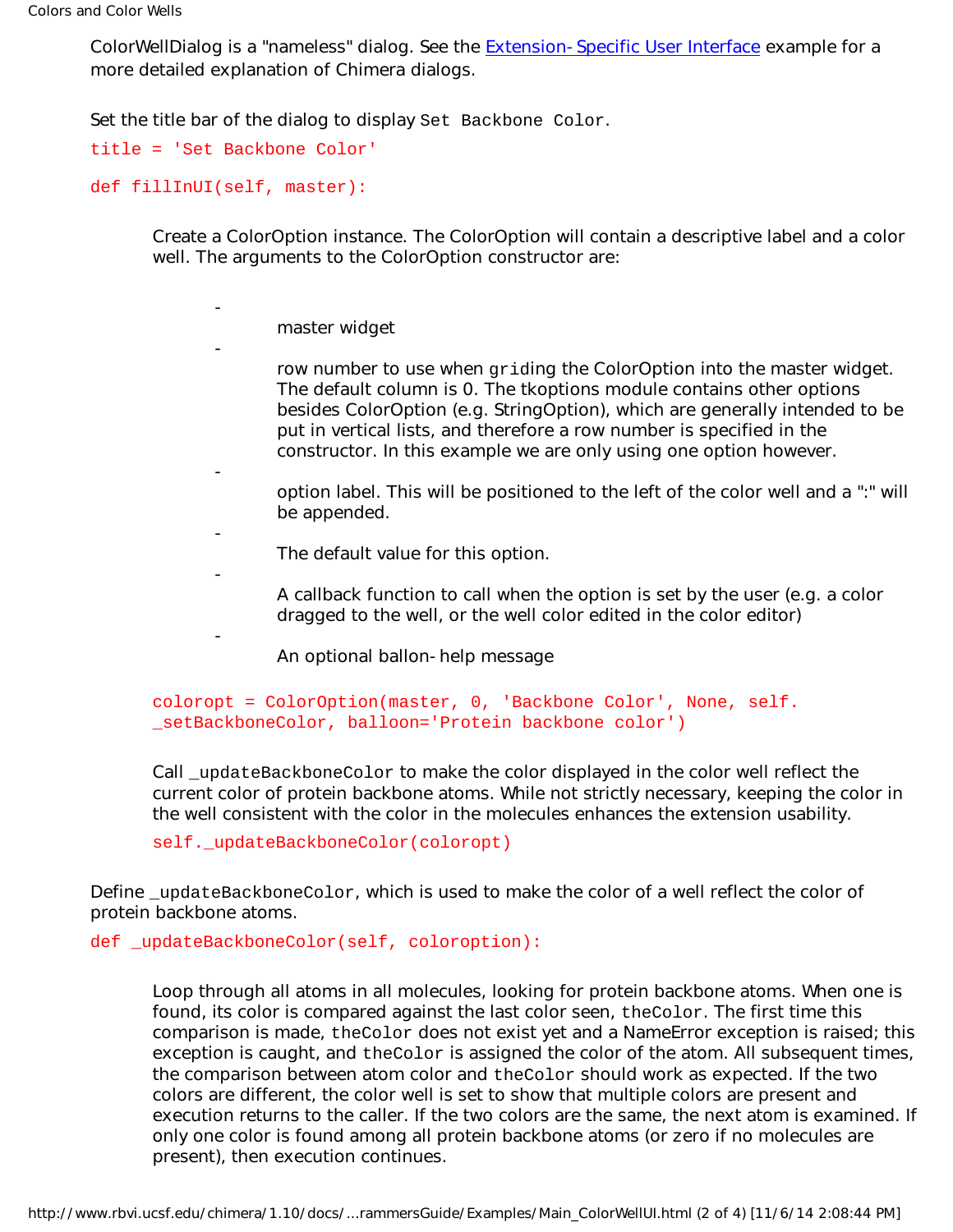Colors and Color Wells

```
for m in chimera.openModels.list(modelTypes=[chimera.Molecule]):
```

```
for a in m.atoms: 
      if ColorWellUI.MAINCHAIN.match(a.name): 
            try: 
                   if a.color != theColor: 
                        coloroption.setMultiple() 
                         return 
            except NameError: 
                  theColor = a.color
```
Set the color of the well to match the Color. There are two possible cases:

1 theColor is not set (because there are no molecules), 2 theColor is None or a color object.

The set function will not result in a callback to \_setBackboneColor.

try:

Handle case 2. Set the color well to the proper color

```
coloroption.set(theColor) 
except NameError:
```
Handle case 1. Set the color well to show that no color is present coloroption.set(None)

Define setBackboneColor, which is invoked each time the color in the well changes. When called by the ColorOption, \_setBackboneColor receives a single argument coloropt, which is the ColorOption instance.

def \_setBackboneColor(self, coloroption):

Call the mainchain function in the main package, with the color object corresponding to the color well color as its argument (which will be None if No Color is the current selection in the well), to set the color of backbone atoms.

ColorWellUI.mainchain(coloroption.get())

Define the module variable dialog, which keeps track of the dialog window containing the color well. It is initialized to None, and is assigned a usable value when the dialog is created.

dialog = None

Define showColorWellUI, which is invoked when the Chimera toolbar button is pressed.

def showColorWellUI():

Declare that the name dialog refers to the global variable defined above.

global dialog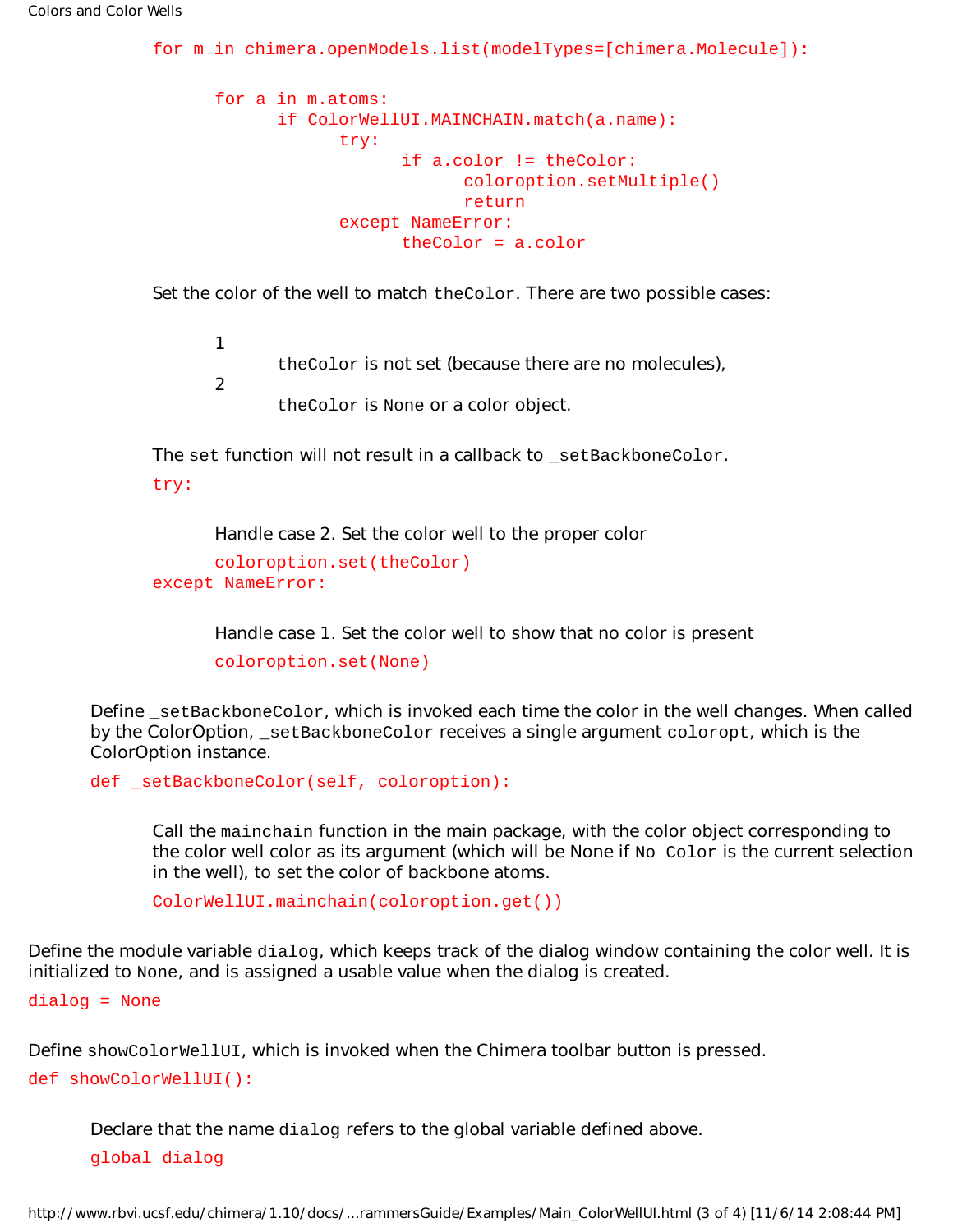Check whether the dialog has already been created. If so, the dialog window is displayed by calling it's enter() function, and then the rest of the function is skipped by returning.

```
if dialog is not None:
```

```
dialog.enter() 
return
```
Otherwise, create the dialog.

dialog = ColorWellDialog()

Create the Chimera toolbar button that invokes the showColorWellUI

```
dir, file = os.path.split(\_file)icon = os.path.join(dir, 'ColorWellUI.tiff') 
chimera.tkgui.app.toolbar.add(icon, showColorWellUI, 'Set Main Chain Color', None)
```
## **Code Notes**

This example registers a callback with the color well, so that any color change in the well results in the colors of protein backbone atoms being updated. An alternative style interface, similar to the one used in [Extension-Specific User Interface,](#page-69-0) may be used by not registering the callback and adding an Apply button, which would invoke a function that fetches the color from the well and calls setBackboneColor. For this example, since only one atomic attribute is being set, the immediate feedback seems more appropriate.

Note that there was no explicit mention of the color panel. Invocation of and interaction with the color panel is handled automatically by the color well.

The \_updateBackboneColor function is used to synchronize the color displayed in the well with the color of the atoms. However, if the color of the atoms are altered through another agency (e.g. a different extension), then the well color and backbone color no longer match. The [Trigger Notifications](#page-79-0) example shows how to keep the well color up-to-date.

## **Running the Example**

The example code files must be saved in a directory named *ColorWellUI*. To run the example, start **chimera** , bring up the Tools preference category (via the Preferences entry in the Favorites menu; then choosing the "Tools" preference category) and use the Add button to add the directory above the *ColorWellUI* directory. Then type the following command into the [IDLE](http://www.rbvi.ucsf.edu/chimera/1.10/docs/ContributedSoftware/idle/idle.html) command line:

```
import ColorWellUI.gui
```
This should display a button on the Chimera toolbar. Clicking the button should bring up a window with a color well inside. The color well may be used to manipulate the color of all protein backbone atoms.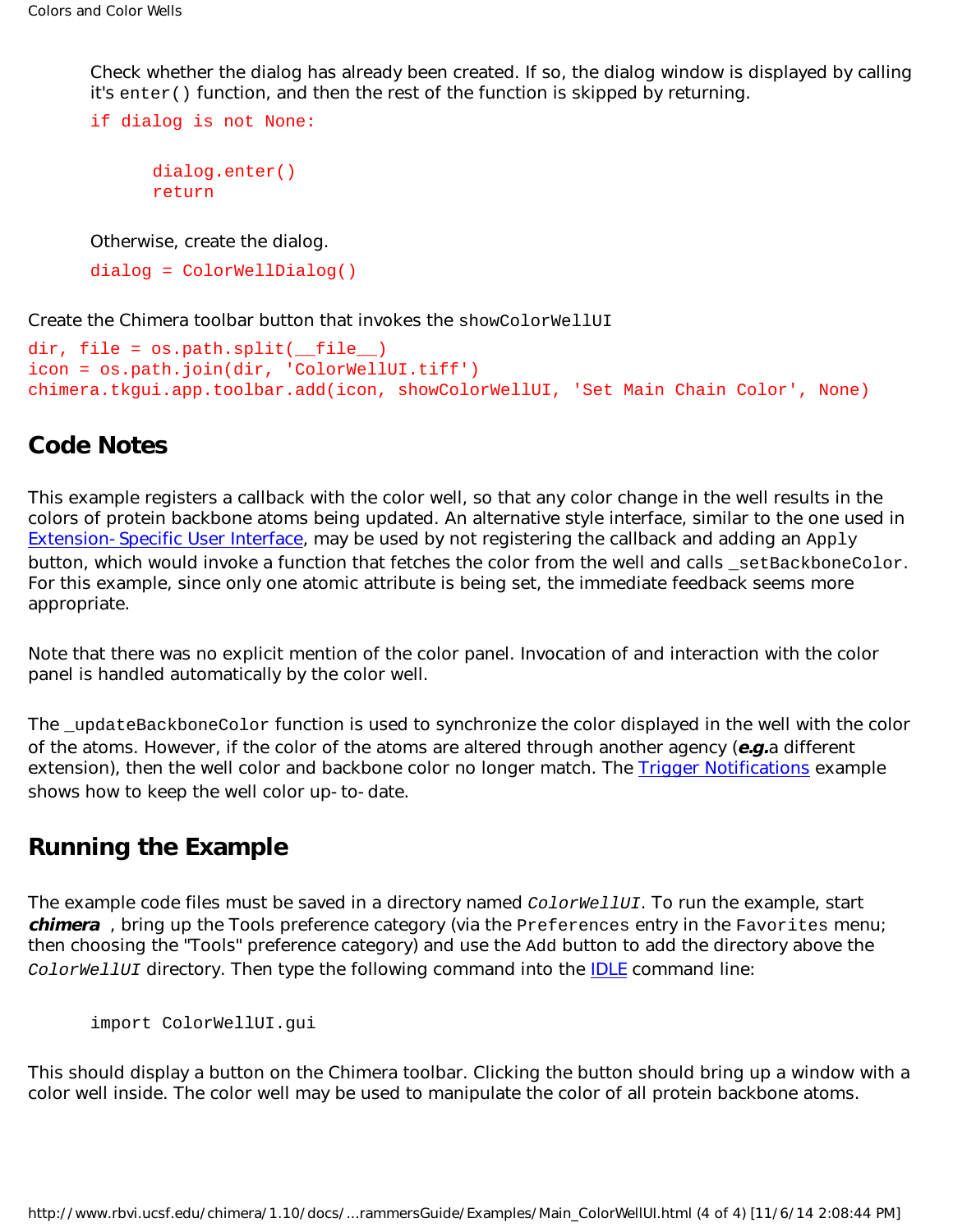<span id="page-79-0"></span>An extension often needs to respond to changes in data caused by other extensions. For instance, in the [Colors and Color Wells](#page-75-0) example, a color well is used to control the color of protein backbone atoms; if another extension (e.g., Midas emulator) changes the color of some backbone atoms, the color in the well should change accordingly as well

Chimera provides the trigger mechanism for notifying interested parties of spontaneous changes in data. A **trigger** is an object which monitors changes for a set of data; an extension can register a **handler** to be invoked whenever the trigger detects data modification. A standard set of triggers is defined in chimera.triggers. In particular, there are triggers for objects of common classes; e.g., there is a trigger monitoring all Atom objects. Thus, tracking changes of standard objects is very straightforward. Besides standard object triggers, there are a few other triggers of general interest:

selection changed

This trigger fires whenever the selection in the main graphics window is changed. Functions in chimera.selection are used to query and manipulate the selection.

chimera.APPQUIT

This trigger fires when Chimera is quitting.

chimera.MOTION\_START

One or more models have started moving.

chimera.MOTION\_STOP

All models have stopped moving for at least a second. Useful for starting heavy-weight calculations/updates based on model positioning.

chimera.CLOSE\_SESSION

The user has selected the Close Session menu item.

Also, chimera.openModels maintains two triggers that fire when models are added to or removed from the list of open models. To register for these triggers use the chimera.openModels.addAddHandler and chimera.openModels.addRemoveHandler functions respectively. They each expect two arguments: a callback function and user data. They return a handler ID. The callback function will be invoked with two arguments: the added/removed models and the provided user data. You can deregister from these triggers with chimera.openModels.deleteAddHandler and chimera.openModels. deleteRemoveHandler respectively. These latter two functions expect the handler ID as an argument.

The example below derives from the code in [Colors and Color Wells,](#page-75-0) and the code description assumes that the reader is familiar with that code. While the [Colors and Color Wells](#page-75-0) code only synchronizes the color well with backbone atom colors when the graphical user interface is first created, the example below registers a handler with the Atom trigger and updates the color well whenever a backbone atom is changed. Note that changes in atom data may have nothing to do with colors; the Atom trigger invokes registered handlers whenever any change is made. However, it is computationally cheaper to recompute the well color on **any** change than to keep track of atom colors and only update the well color on **color** changes.

# **Example [AtomTrigger/\\_\\_init\\_\\_.py](#page-139-0)**

This file is identical to the ColorWellUI/\_init\_.py in the [Colors and Color Wells](#page-75-0) example.

import chimera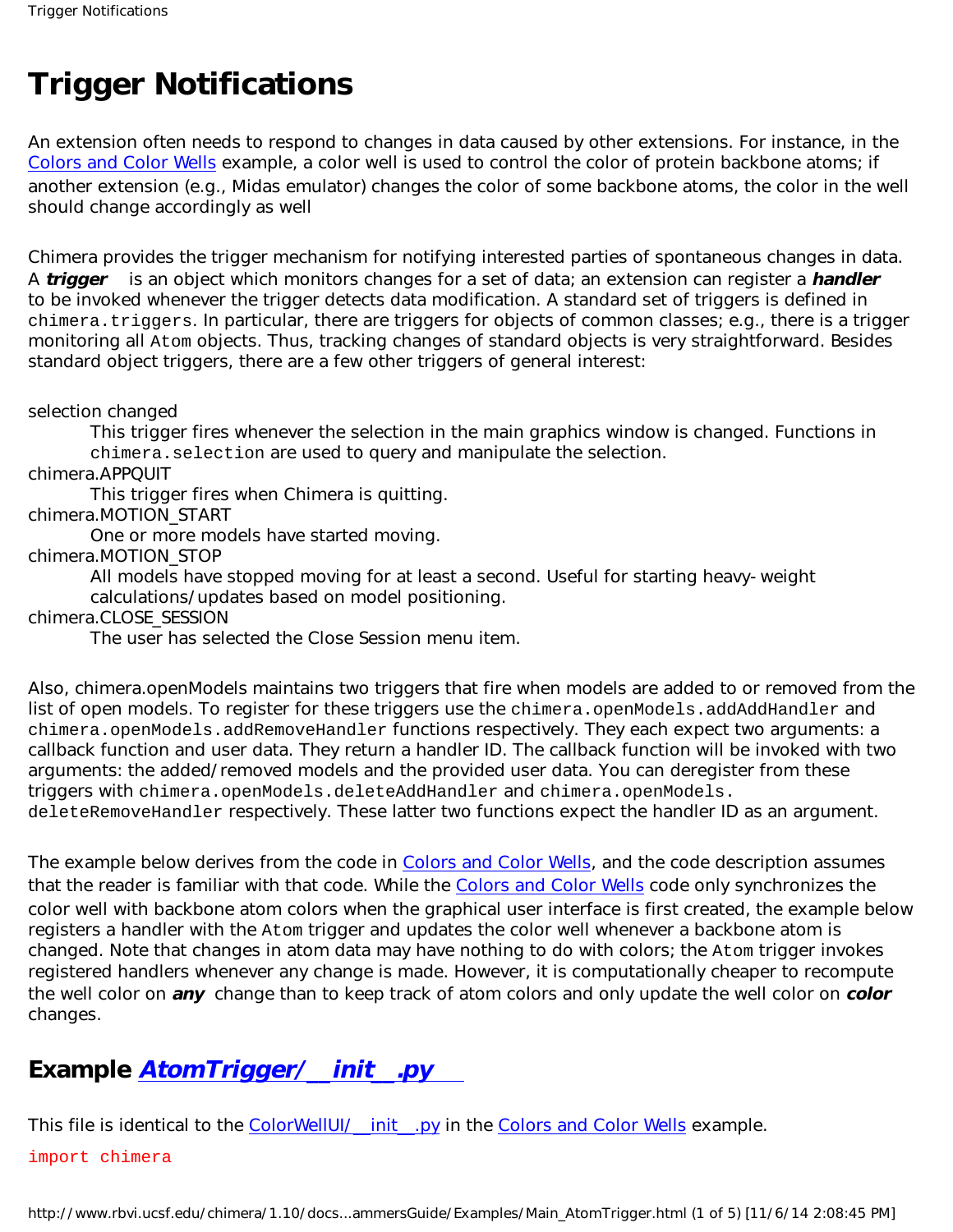```
import re 
MAINCHAIN = re.compile("^*(N|CA|C)\", re.I)
def mainchain(color): 
      for m in chimera.openModels.list(modelTypes=[chimera.Molecule]): 
            for a in m.atoms: 
                   if MAINCHAIN.match(a.name): 
                         a.color = color
```
## **Example [AtomTrigger/gui.py](#page-140-0)**

The code here is very similar to the code in [Colors and Color Wells](#page-75-0) and only differences from that code will be described.

```
import os 
import Tkinter 
import chimera 
from chimera.baseDialog import ModelessDialog 
from chimera.tkoptions import ColorOption 
import ColorWellUI 
class ColorWellDialog(ModelessDialog):
```
title = 'Set Backbone Color'

Need to override \_\_init\_\_ to initialize our extra state.

```
def __init_(self, *args, **kw):
```
Whereas in the [Colors and Color Wells](#page-75-0) example coloropt was a local variable, here the coloropt variable is stored in the instance because the trigger handler (which has access to the instance) needs to update the color well contained in the ColorOption. A new variable, handlerId, is created to keep track of whether a handler is currently registered. The handler is only created when needed. See map and unmap below. (Note that the instance variables must be set before calling the base \_\_init\_\_ method since the dialog may be mapped during initialization, depending on which window system is used.)

```
self.colorOpt = None 
self.handlerId = None
```

```
Call the parent-class __init__.
apply(ModelessDialog.__init__, (self,) + args, kw)
```
def fillInUI(self, master):

Save ColorOption in instance.

```
self.coloropt = ColorOption(master, 0, 'Backbone Color', None, self.
_setBackboneColor, balloon='Protein backbone color')
```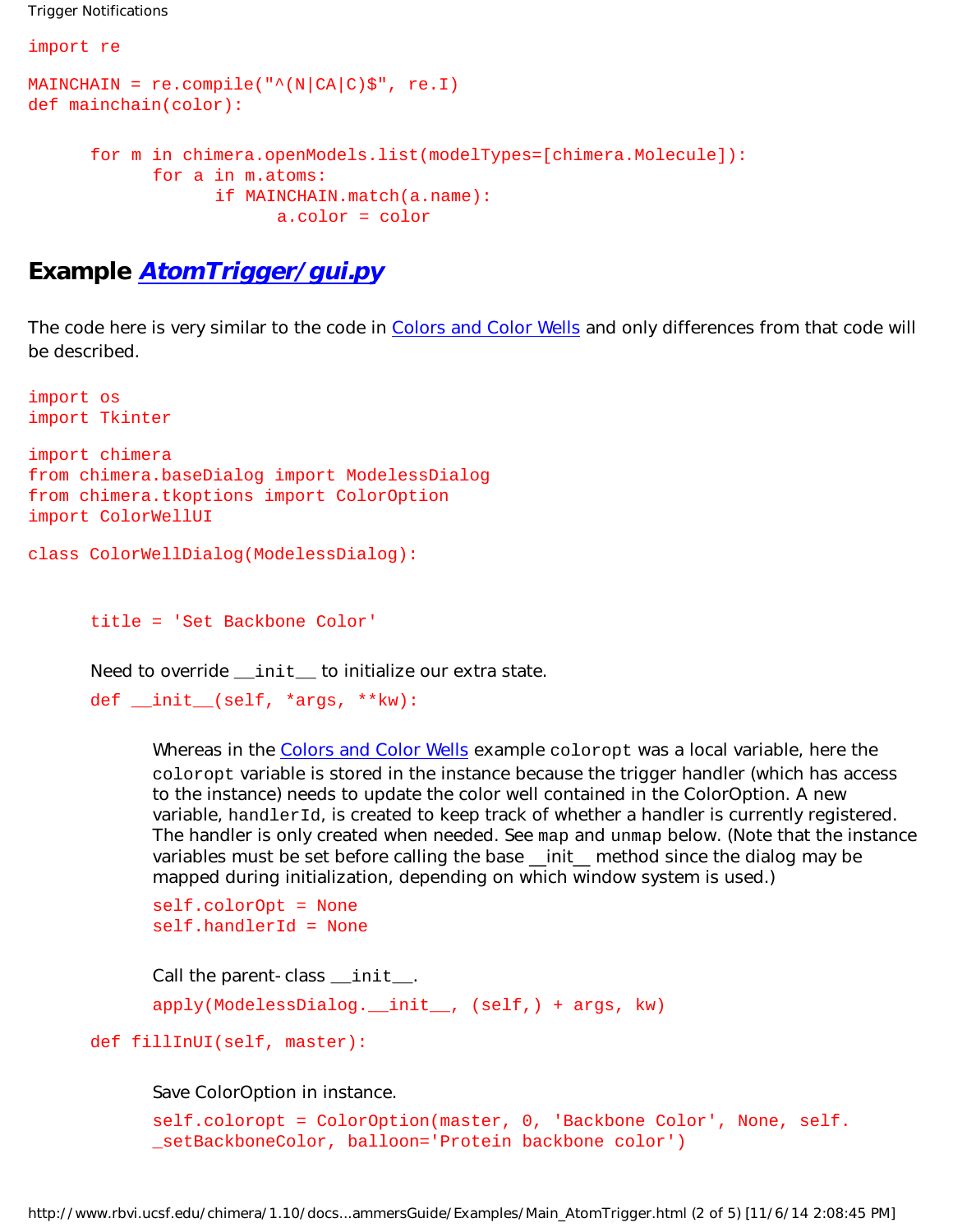```
self._updateBackboneColor() 
def _updateBackboneColor(self): 
      for m in chimera.openModels.list(modelTypes=[chimera.Molecule]): 
            for a in m.atoms: 
                   if ColorWellUI.MAINCHAIN.match(a.name): 
                         try: 
                                if a.color != theColor: 
                                      self.coloropt.setMultiple() 
                                      return 
                         except NameError: 
                                theColor = a.color 
      try: 
            self.coloropt.set(theColor) 
      except NameError: 
            self.coloropt.set(None) 
def _setBackboneColor(self, coloroption): 
      ColorWellUI.mainchain(coloroption.get())
```
Register a trigger handler to monitor changes in the backbone atom list when we're make visible. We ignore the event argument.

def map(self, \*ignore):

Synchronize with well color.

self.\_updateBackboneColor()

If no handler is currently registered, register one.

```
if self.handlerId is None:
```
-

-

-

Registration occurs when the chimera.triggers object is requested to add a handler. **Registration requires three arguments** :

- the name of the trigger,
- the handler function to be invoked when the trigger fires, and
	- an additional argument to be passed to the handler function when it is invoked.

In this case, the trigger name is the same as the name of the class of objects being monitored, "Atom". The handler function is \_handler, defined below. And the additional argument is empty (None) -- it could have been the ColorOption instance (coloropt) but that is accessible via the instance. The return value from the registration is a unique handler identifier for the handler/argument combination. This identifier is required for deregistering the handler.

#### **The handler function is always invoked by the trigger with three arguments** :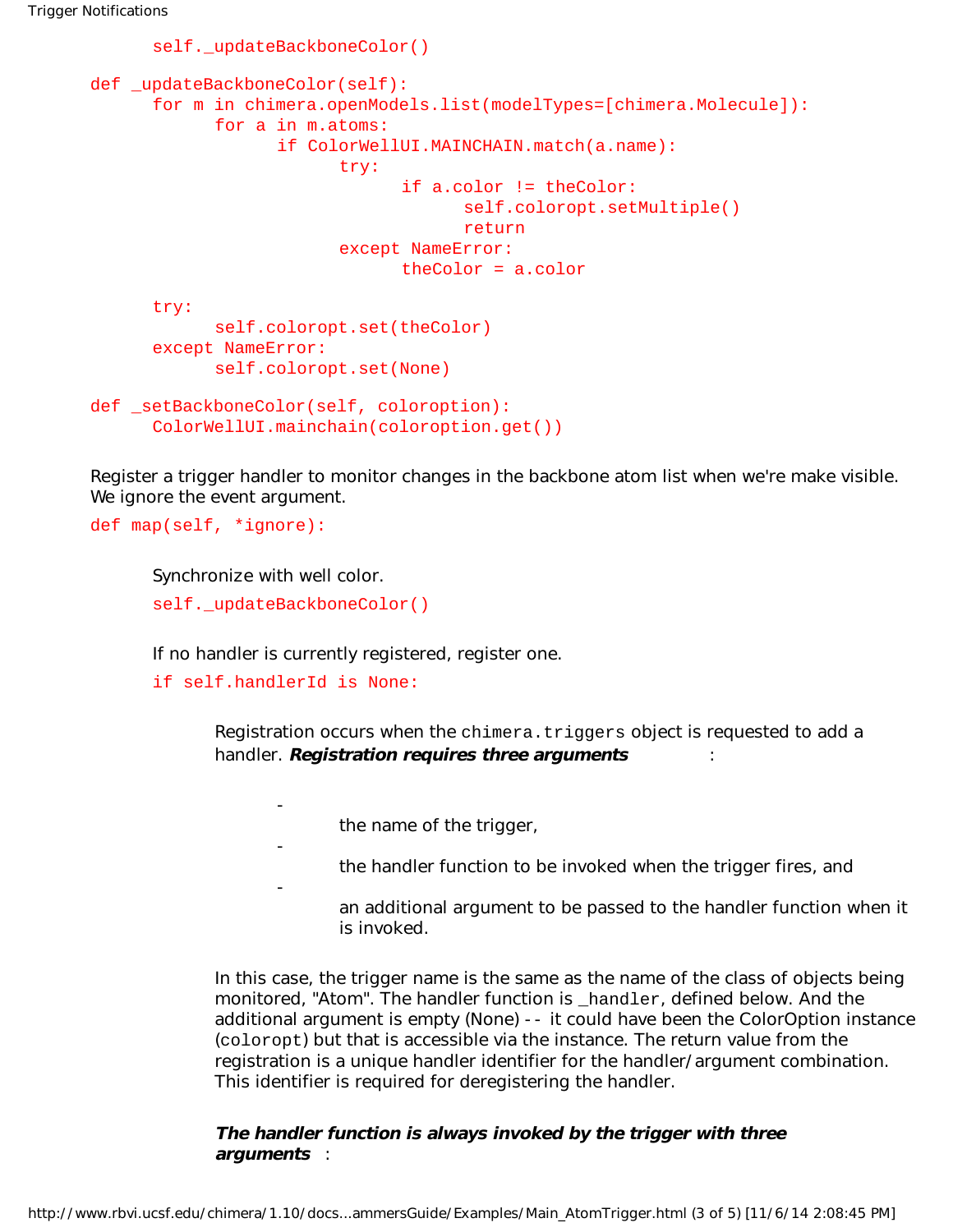- the name of the trigger,
- the additional argument passed in at registration time, and

an instance with three attributes

- created: set of created objects
- deleted: set of deleted objects
	- modified: set of modified objects

Note that with a newly opened model, objects will just appear in both the created set and not in the modified set, even though the newly created objects will normally have various of their default attributes modified by later code sections.

self.handlerId = chimera.triggers.addHandler('Atom', self.\_handler, None)

The \_handler function is the trigger handler invoked when attributes of Atom instances change.

def \_handler(self, trigger, additional, atomChanges):

Check through modified atoms for backbone atoms.

for a in atomChanges.modified:

-

-

-

-

-

-

If any of the changed atoms is a backbone atom, call \_updateBackboneColor to synchronize the well color with backbone atom colors.

if ColorWellUI.MAINCHAIN.match(a.name):

```
self._updateBackboneColor() 
return
```
unmap is called when the dialog disappears. We ignore the event argument.

def unmap(self, \*ignore):

Check whether a handler is currently registered (**i.e.**, the handler identifier, handlerId, is not None) and deregister it if necessary.

if self.handlerId is not None:

Deregistration requires two arguments: the name of the trigger and the unique handler identifier returned by the registration call.

chimera.triggers.deleteHandler('Atom', self.handlerId)

Set the unique handler identifier to None to indicate that no handler is currently registered.

self.handlerId = None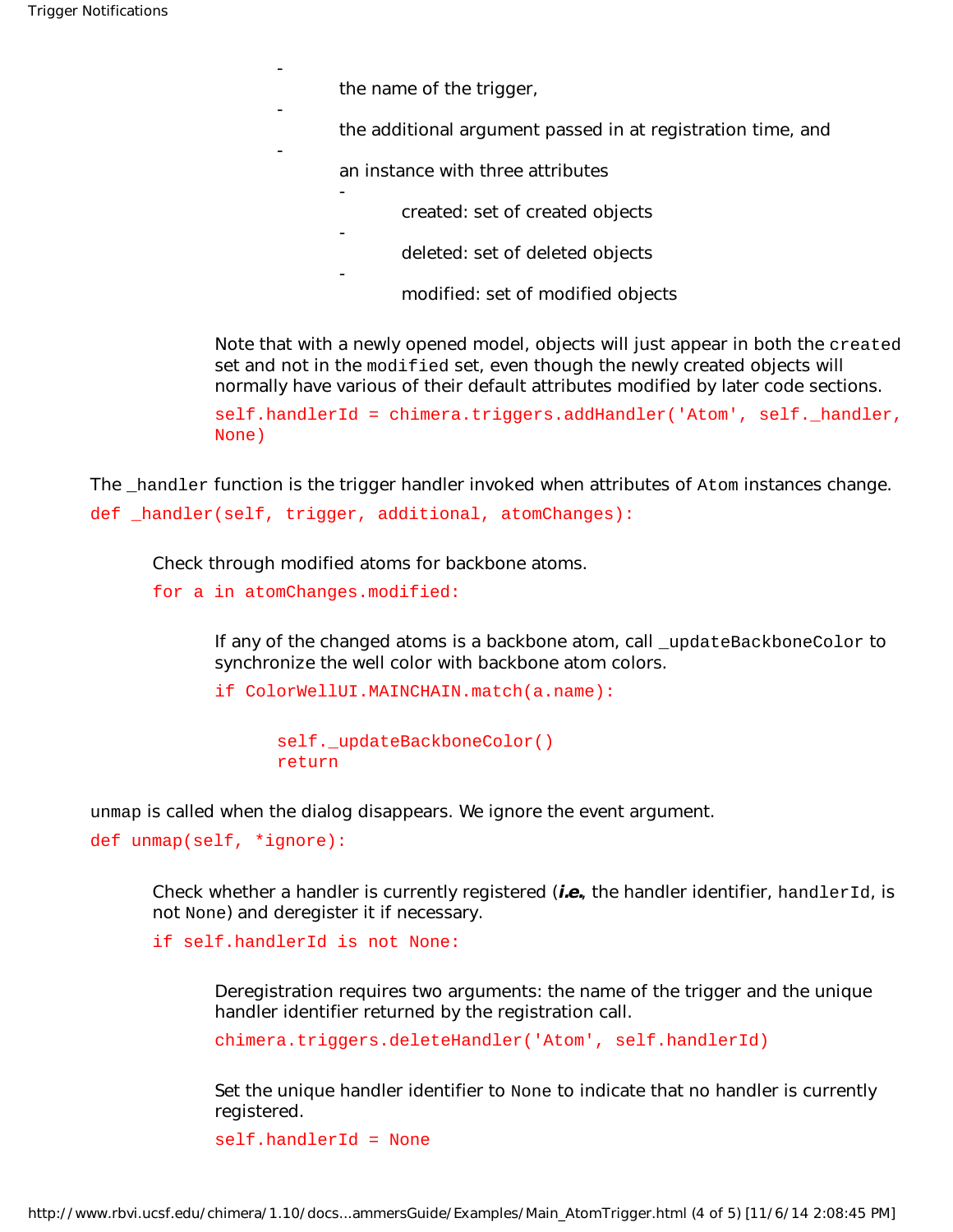Define the module variable dialog, which tracks the dialog instance. It is initialized to None, and is assigned a usable value when the dialog is created.

dialog = None

Define showColorWellUI, which is invoked when the Chimera toolbar button is pressed.

```
def showColorWellUI(): 
      global dialog 
      if dialog is not None: 
            dialog.enter() 
            return 
      dialog = ColorWellDialog() 
dir, file = os.path.split(\_file)icon = os.path.join(dir, 'AtomTrigger.tiff') 
chimera.tkgui.app.toolbar.add(icon, showColorWellUI, 'Set Main Chain Color', None)
```
## **Code Notes**

Monitoring changes in atoms can result in many handler invocations. In an attempt to reduce computation, the example above deregisters its handler when the user interface is not being displayed.

## **Running the Example**

The example code files must be saved in a directory named *AtomTrigger*. To run the example, start **chimera** , bring up the Tools preference category (via the Preferences entry in the Favorites menu; then choosing the "Tools" preference category) and use the Add button to add the directory above the *AtomTrigger* directory. Then type the following command into the [IDLE](http://www.rbvi.ucsf.edu/chimera/1.10/docs/ContributedSoftware/idle/idle.html) command line:

import AtomTrigger.gui

This should display a button on the Chimera toolbar. Clicking the button should bring up a window with a color well inside. The color well may be used to manipulate the color of all protein backbone atoms. Changing atom colors through another mechanism, **e.g.**, the Midas emulator, should result in appropriate color changes in the color well.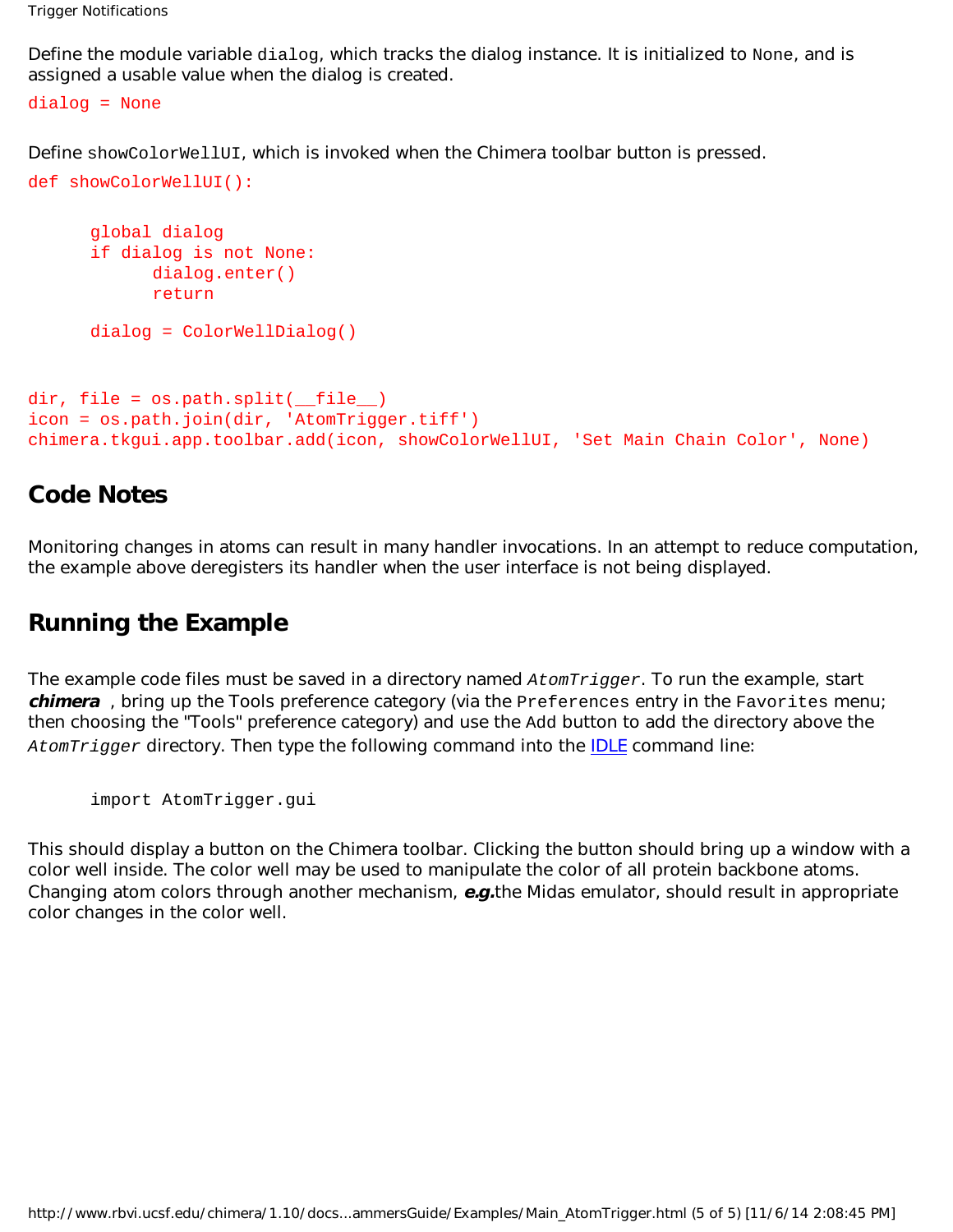# **Selections**

The Selection class (and its subclasses) is used to manage collections of items derived from class Selectable. Molecules, Residues, Atoms, and Bonds are all derived from Selectable. The examples given will use these common Selectables for simplicity, but one should keep in mind that classes such as Model and PseudoBond are also Selectables and can be managed with Selections.

An important thing to understand is that a Selection is not necessarily a fixed set of Selectables. It may encapsulate an algorithm for choosing particular Selectables. For example, a Selection may be used to hold "all bonds/atoms in aromatic rings in all models". This Selection, when its contents are queried, would return differing results as models are opened/closed.

Every Selectable has an associated **selection level** :

- SelGraph (**e.g.**Molecule)
- SelSubgraph (**e.g.**Residue)
- SelVertex (**e.g.**Atom)
- SelEdge (**e.g.**Bond)

Any Selectable's selection level is returned by its [osl](#page-143-0)Level() member function.

Selections typically only explicitly hold vertices and edges. Higher-level Selectables' (graphs/subgraphs) membership in a Selection is computed from member vertices/edges. Selection methods that enumerate graphs can do so based on that graph's vertices/edges either being completely or partially present in the selection, as desired. Inclusion of graphs that have no vertex or edge sub-components (such as VRML models) is explicity tracked in a selection.

Since a Selection may encapsulate an algorithm for choosing Selectables, or instead may hold a specific set of Selectables, there is no method in the class Selection for specifying the items held in the Selection. Therefore, Selection is only used as a base class and all actual selections use subclasses. The basic subclasses Chimera defines in chimera.selection are the following:

**ItemizedSelection**: holds a fixed set of Selectables. However, Selectables **will** be deleted from the selection when the model(s) containing those Selectables are closed. Therefore, sometimes it is convenient to use an ItemizedSelection to track atoms, **etc.** , just to avoid having to write trigger-handling code yourself.

**OrderedSelection**: subclass of ItemizedSelection. Used in the infrequent case where the ordering of the Selectables is important (e.gstructure matching). Ordering is only maintained relative to Selectables at the same selection level.

**OSLSelection**: holds Selectables based on an OSL string. "OSL" stands for Object Selection Language, and a rundown of OSL syntax can be found [here](#page-144-0). Whenever Selectables are requested from an OSLSelection, the OSL string will be re-evaluated to obtain the matching Selectables. Therefore, if the string contains an attribute test, it may return different Selectables at different times.

**CodeSelection**: uses a Python code string to determine what is selected. The code is expected to apply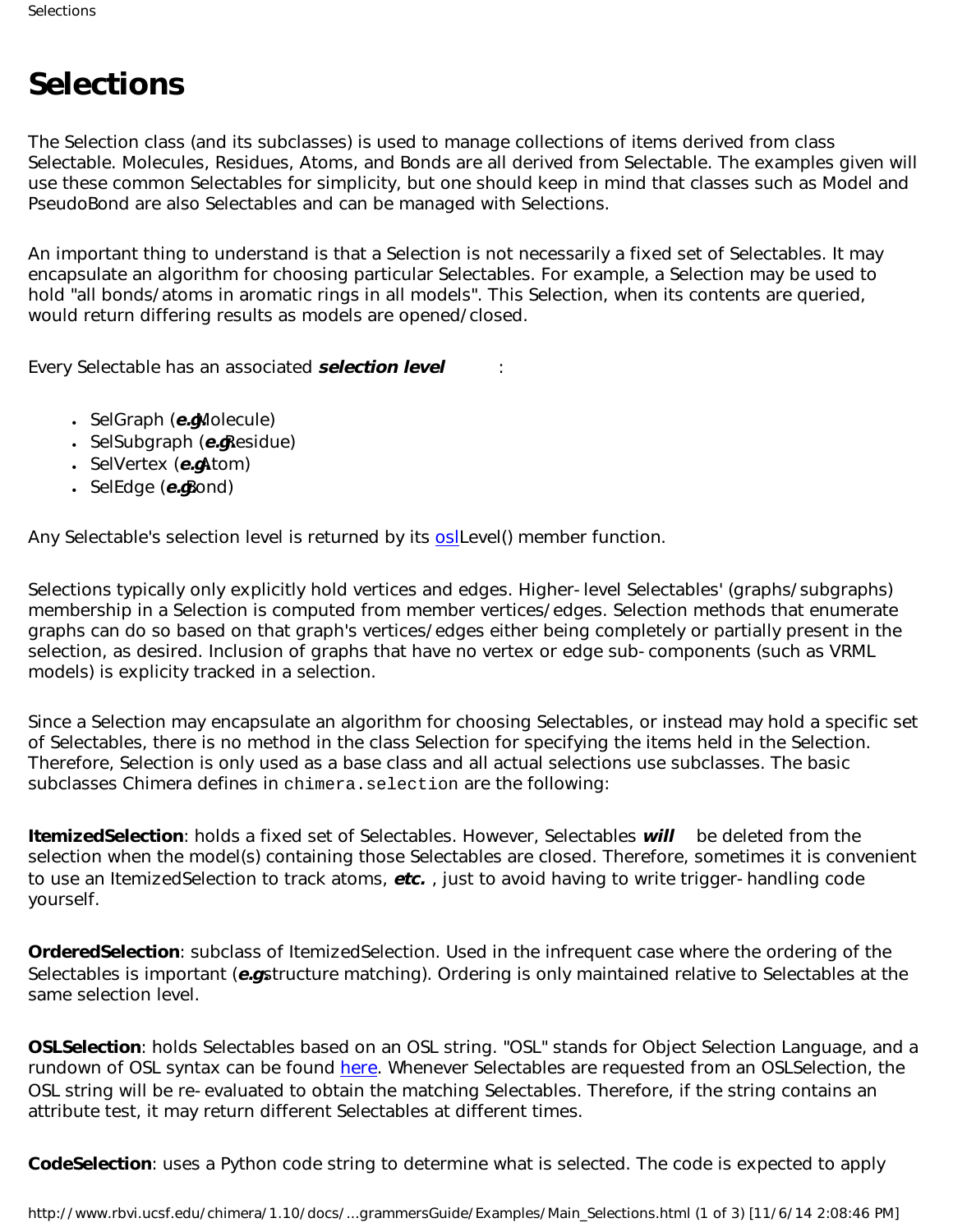**Selections** 

functions (provided as local variables) to selected objects.

In addition to these classes, chimera.selection has many functions for manipulating the current selection shown in the Chimera graphics display. help(chimera.selection) in the IDLE shell will display information about them.

The code below demonstrates how to use a selection to hold the atoms/bonds of the protein mainchain, and then highlight them in the main Chimera graphics window.

# **Example [BackboneSel/\\_\\_init\\_\\_.py](#page-145-0)**

Import the standard modules used in this example.

import re

Import the Chimera modules used in this example.

```
import chimera 
from chimera import selection
```
Define a function that will select protein backbone atoms in the main Chimera graphics window

```
def selBackbone(op=None):
```
Define a regular expression for matching the names of protein backbone atoms (we do not include the carbonyl oxygens because they tend to clutter up the graphics display without adding much information).

```
MAINCHAIN = re.compile("^(N|CA|C)$", re.I)
```
The list method of chimera.openModels will return a list of currently open models, and takes several optional keyword arguments to restrict this list to models matching certain criteria. When called with no arguments, this method will return a list of all visible models, essentially models that were created by the user. Internally managed (hidden) models, such as the distance monitor pseudobondgroup, do not show up in this list. A list of hidden models can be obtained by setting the optional keyword argument hidden to True. The all argument (True/False) can be used to return a list of all open models (including both hidden and visible). Other optional arguments include:

id and subid, which restrict the returned list to models with the given id and subid, respectively, while modelTypes (a list of model types, i.e. [chimera.Molecule]) will restrict the returned list to models of a particular type.

```
bbAtoms = []for m in chimera.openModels.list(modelTypes=[chimera.Molecule]): 
      for a in m.atoms: 
            if MAINCHAIN.match(a.name): 
                  bbAtoms.append(a)
```
Create a selection instance that we can use to hold the protein backbone atoms. We could have added the atoms one by one to the selection while we were in the above loop, but it is more efficient to add items in bulk to selections if possible.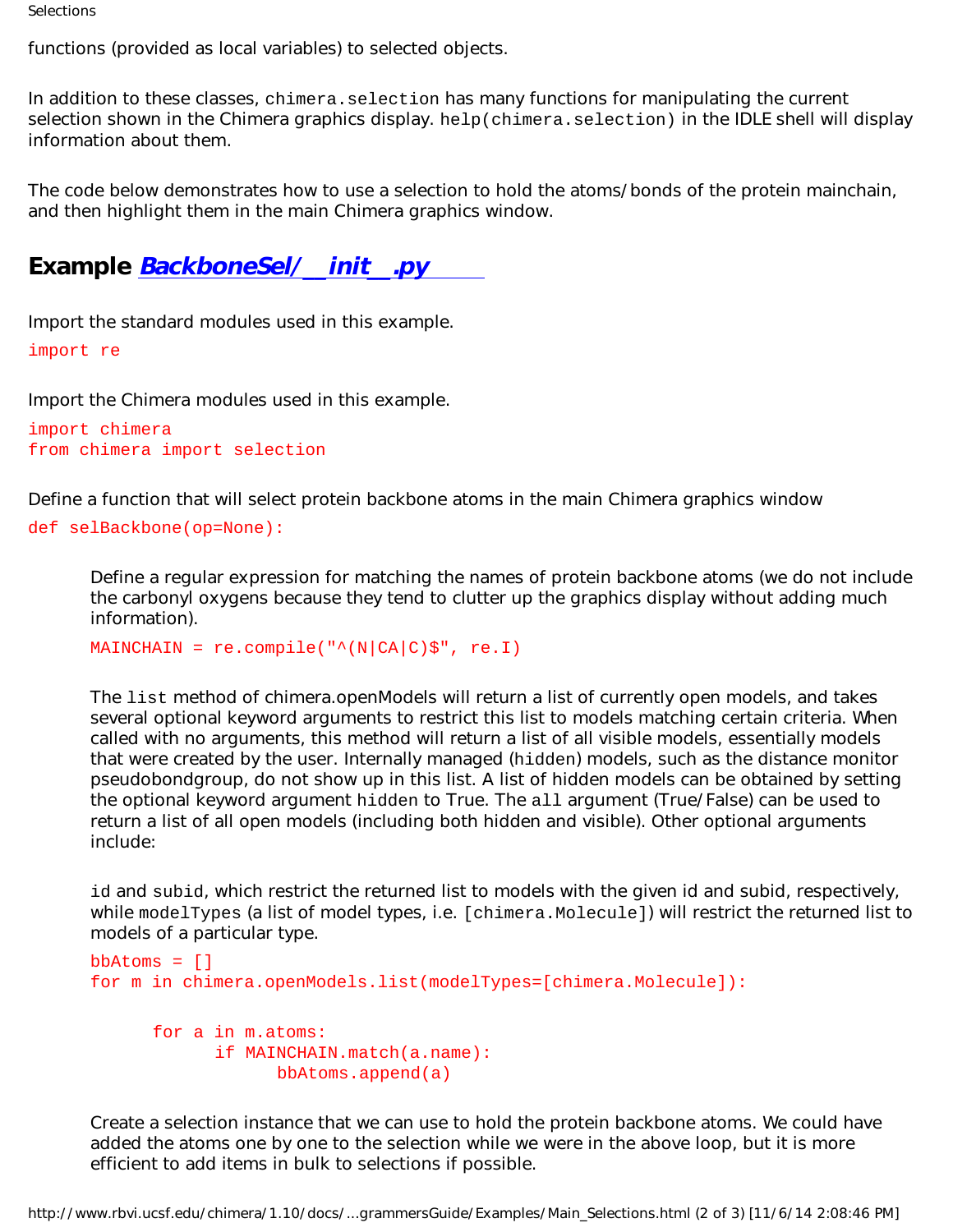```
backboneSel = selection.ItemizedSelection() 
backboneSel.add(bbAtoms)
```
Add the connecting bonds to the selection. The addImplied method of Selection adds bonds if both bond endpoint atoms are in the selection, and adds atoms if any of the atom's bonds are in the selection. We use that method here to add the connecting bonds.

backboneSel.addImplied()

Change the selection in the main Chimera window in the manner indicated by this function's op keyword argument. If op is None, then use whatever method is indicated by the Selection Mode item in Chimera's Select menu. Otherwise, op should be one of: selection. REPLACE, selection. INTERSECT, selection.EXTEND or selection.REMOVE.

REPLACE causes the Chimera selection to be replaced with backboneSel.

- INTERSECT causes the Chimera selecion to be intersected with backboneSel.
- EXTEND causes backboneSel to be appended to the Chimera selection.

REMOVE causes backboneSel to be unselected in the Chimera window.

```
if op is None: 
      chimera.tkgui.selectionOperation(backboneSel) 
else: 
      selection.mergeCurrent(op, backboneSel)
```
### **Code Notes**

See the [Registering Selectors](#page-147-0) example for how to make the "selBackbone" function available from the Chimera Select menu.

## **Running the Example**

-

-

The example code files must be saved in a directory named *BackboneSel*. To run the example, start **chimera** , bring up the Tools preference category (via the Preferences entry in the Favorites menu; then choosing the "Tools" preference category) and use the Add button to add the directory above the *BackboneSel* directory. Then type the following command into the [IDLE](http://www.rbvi.ucsf.edu/chimera/1.10/docs/ContributedSoftware/idle/idle.html) command line:

import BackboneSel

```
BackboneSel.selBackbone()
```
This will cause the selection state of all protein backbone atoms to change, depending on the Selection Mode chosen in the Chimera Select menu. If the mode is the default ("replace"), then the protein backbone will become selected and all other atoms/bonds will become deselected.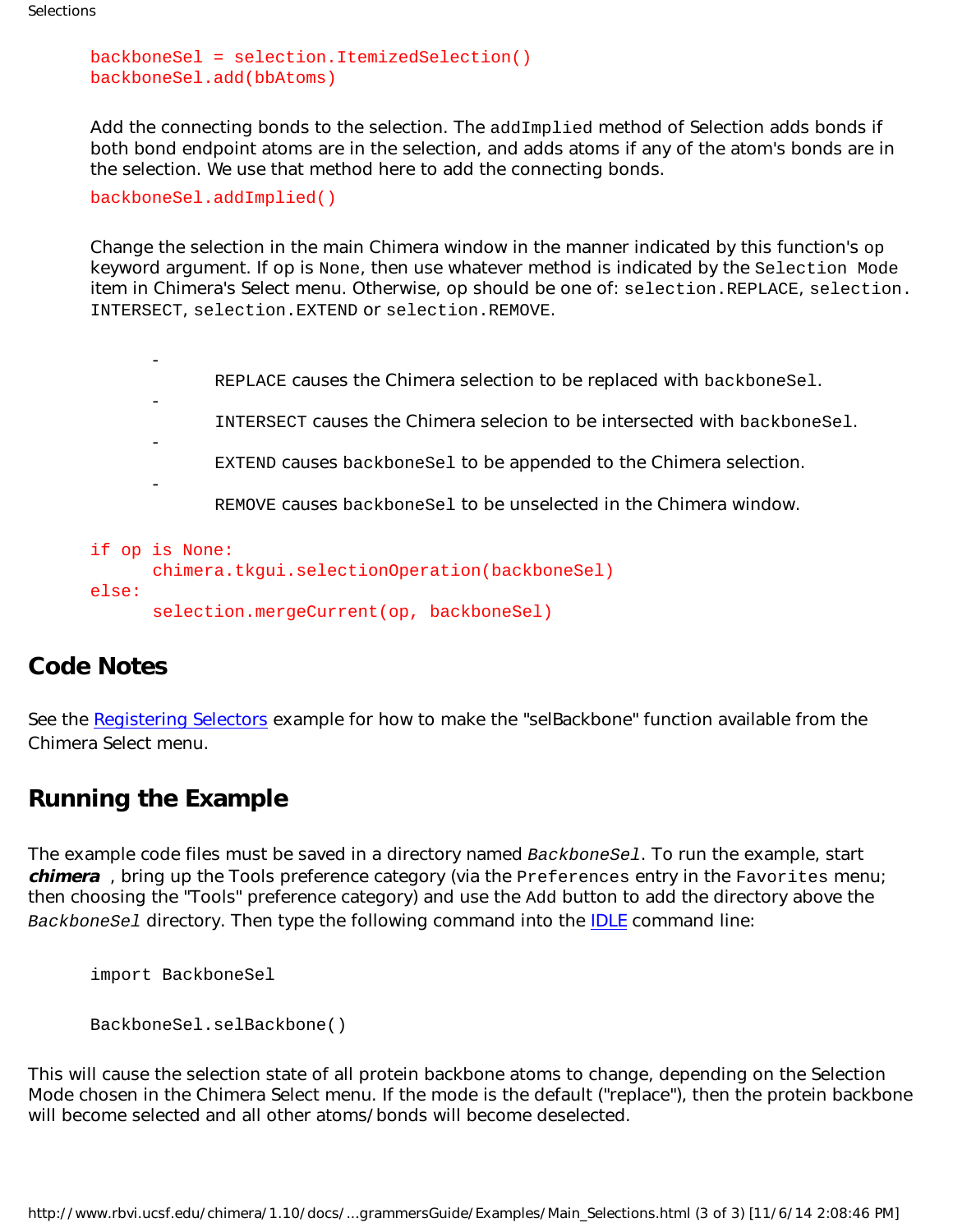# **Saving Extension State in a Session File**

This example shows how an extension can save its state in a Chimera session file. A session file is Python code that is executed by Chimera to restore the state information. The SimpleSession module saves the core Chimera state such as opened molecules and the camera settings. It then invokes a SAVE\_SESSION trigger that extensions can receive to save their state.

## **Example SessionSaveExample.py**

The code below saves state variables "some\_path" and "some\_number" in a session file when the Save Session menu entry is used.

```
some path = '/home/smith/tralala.data'
some number = 3def restoreState(path, number):
   global some_path, some_number
  some path = path some_number = number
def saveSession(trigger, x, file):
 restoring_code = \setminus"'' ""
def restoreSessionSaveExample():
   import SessionSaveExample
   SessionSaveExample.restoreState(%s,%s)
try:
   restoreSessionSaveExample()
except:
   reportRestoreError('Error restoring SessionSaveExample')
"""
   state = (repr(some_path), repr(some_number))
   file.write(restoring_code % state)
import chimera
import SimpleSession
chimera.triggers.addHandler(SimpleSession.SAVE_SESSION, saveSession, None)
```
The last line registers the saveSession routine to be called when the SAVE\_SESSION trigger is invoked. This happens when the user saves the session from the Chimera file menu. The saveSession routine writes Python code to the session file that will restore the state of the some\_path and some\_number global variables.

#### **Large Data Structures**

If you need to save data structures whose  $rep<sub>f</sub>()$  would be hundreds or thousands of characters long, you should use SimpleSession's sesRepr() function instead which will insert newlines periodically. The resulting session has a better chance of being user-editable and passing through various mailer programs without corruption.

# **Session File Format**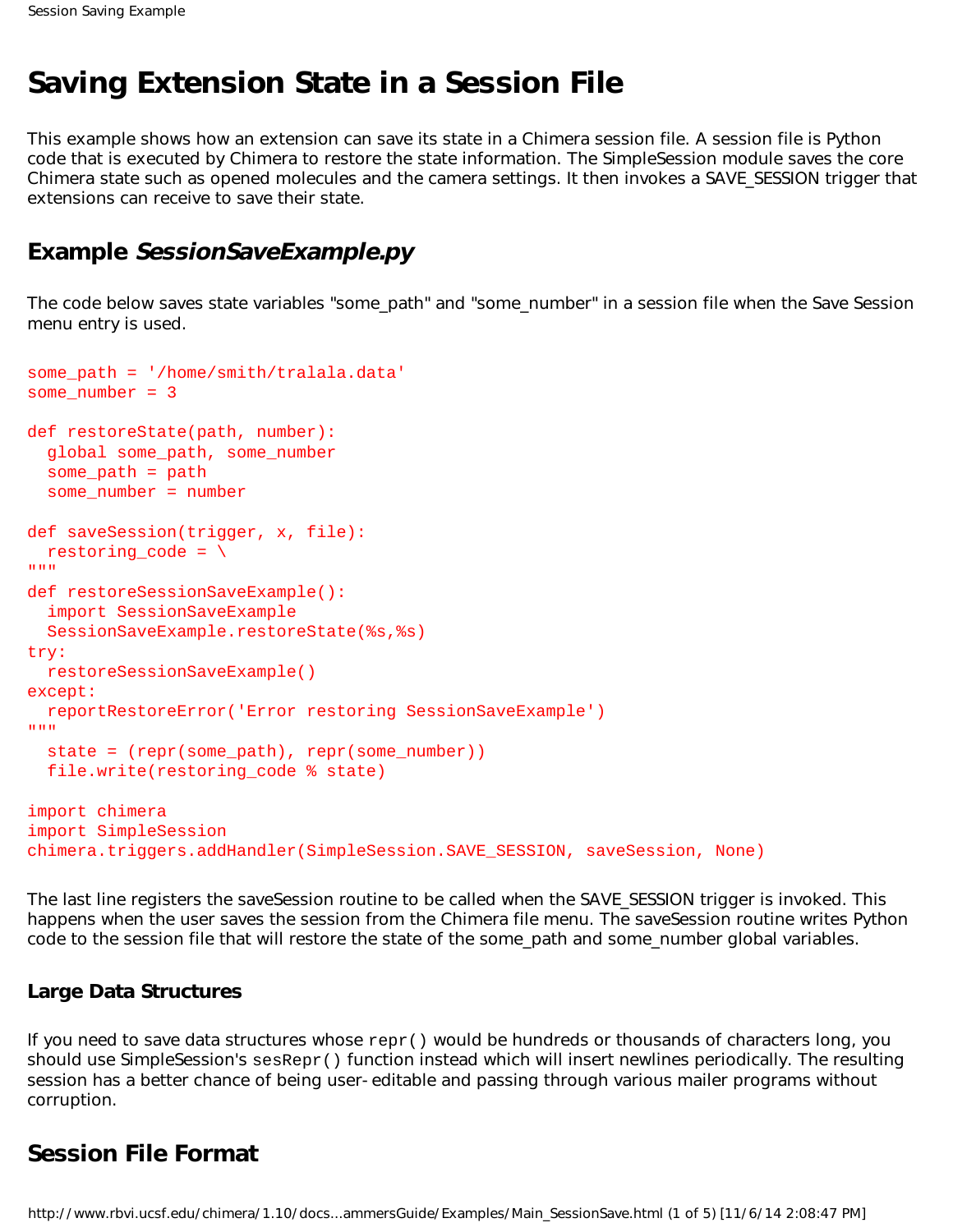Session Saving Example

Here is the code written to the session file by the above example.

```
def restoreSessionSaveExample():
   import SessionSaveExample
   SessionSaveExample.restoreState('/home/smith/tralala.data','3')
try:
   restoreSessionSaveExample()
except:
   reportRestoreError('Error restoring SessionSaveExample')
```
Code written by other extensions will appear before and after this code. The restoreSessionSaveExample function is defined to keep extra names out of the global namespace of the session file. This is to avoid name conflicts. The restoreSessionSaveExample routine is called within a try statement so that if an error occurs it won't prevent code later in the session file from being called. The reportRestoreError routine is defined at the top of the session file by SimpleSession.

# **Saving Complex Data**

The SessionUtil module helps writing and reading the state data for extensions that have alot of state. It can convert class instances to dictionaries so they can be written to a file. This is similar to the standard Python pickle module but provides better human readable formatted output. It can handle a tree of data structures. Look at the ScaleBar extension code to see how to use SessionUtil.

# **Restoring References to Molecular Data**

You can save references to molecules, residues, atom, bonds, pseudobonds, VRML models, and MSMS surfaces by calling SimpleSession's sessionID() function with the item to save as the only argument. The repr() of the return value can then be written into the session file. During the restore, the written session ID value should be given to SimpleSession's idLookup() function, which will return the corresponding molecular data item.

#### **Custom Molecular Attributes**

If you add non-standard attributes to Molecules/Residues/Bonds/Atoms that you want preserved in restored sessions, use SimpleSession's registerAttribute() function, **e.g,**:

```
 import chimera
 from SimpleSession import registerAttribute
 registerAttribute(chimera.Molecule, "qsarVal")
```
Note that the Define Attribute tool automatically does this registration, so it's only attributes that you add directly from your own Python code that need to be registered as above. Also, only attributes whose values are recoverable from their  $r_{\text{epr}}(x)$  can be saved by this mechanism, so values that are  $C_{+}$ + types (Atoms, MaterialColors, **etc.** ) could not be preserved this way.

# **Restoring and Referring to Special Models**

Non-molecular models cannot be located with the sessionID()/ idLookup() mechanism. Instead, SimpleSession has a modelMap dictionary that can be used to map between a id/subid tuple for a saved model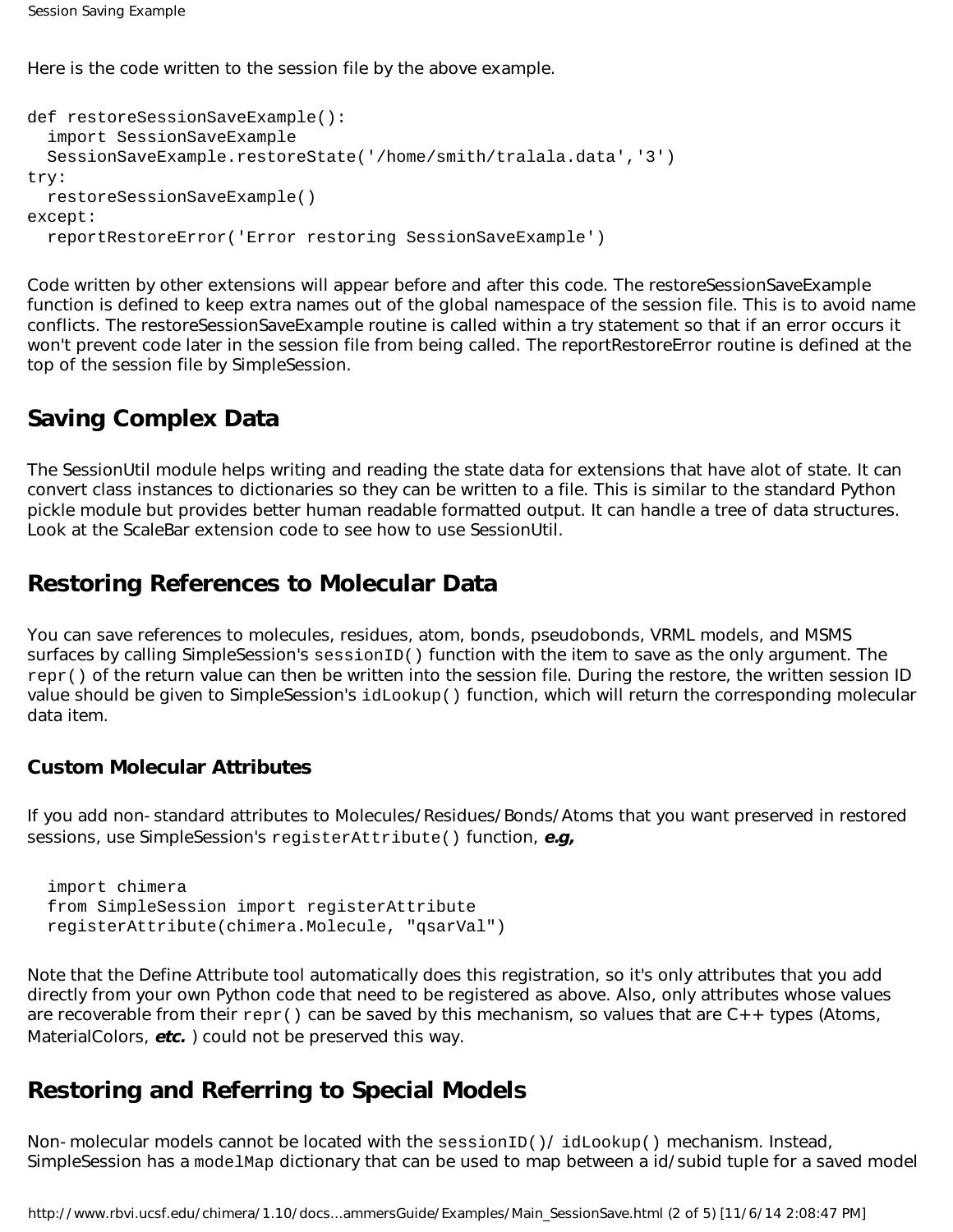Session Saving Example

and the actual restored model. So, during a session save, you would get the tuple to save from a model with code like:

```
 refToSave = (model.id, model.subid)
```
The values in modelMap are actually lists of models with those particular id/subid values, since multiple models may have the same id/subid (*e.ga* molecule and its surface). So if you are restoring a special model and want to update modelMap, you would use code like this:

```
 import SimpleSession
 SimpleSession.modelMap.setdefault(refToSave, []).append(restoredModel)
```
Keep in mind that the id/subid of the saved model may not be the same as the restored model, particularly if sessions are being merged. The key used by modelMap is always the id/subid of the saved model.

If you are trying to refer to a non-molecular model using modelMap, and that non-molecular model is of class X you would use code like this:

```
 import SimpleSession
 restoredModel = filter(lambda m: isinstance(m, X), SimpleSession.modelMap[refToSave])[0]
```
#### **Session Merging**

If you are restoring your own models, you should try to restore them into their original ids/subids if possible so that scripts and so forth will continue to work across session saves. In the case of sessions being merged, this of course could be problematic. SimpleSession has a variable modelOffset (**i.e.** SimpleSession. modelOffset) which should be added to your model's id to avoid conflicts during session merges. modelOffset is zero during a non-merging session restore.

#### **Special Molecular/VRML Models**

Some extensions may create their own Molecule or VRML instances that need to be restored by the extension itself rather than by the automatic save/restore for Molecules/VRML provided by SimpleSession. In order to prevent SimpleSession from attempting to save the instance, use the noAutoRestore() function once the instance has been created, like this:

```
 import SimpleSession
 SimpleSession.noAutoRestore(instance)
```
Your extension is responsible for restoring all aspects of the instance, including selection state.

### **Post-Model Restore**

If restoring code should be called only after all models have been restored then the SimpleSession. registerAfterModelsCB routine should be used.

```
 def afterModelsRestoredCB(arg):
   # do some state restoration now that models have been created
```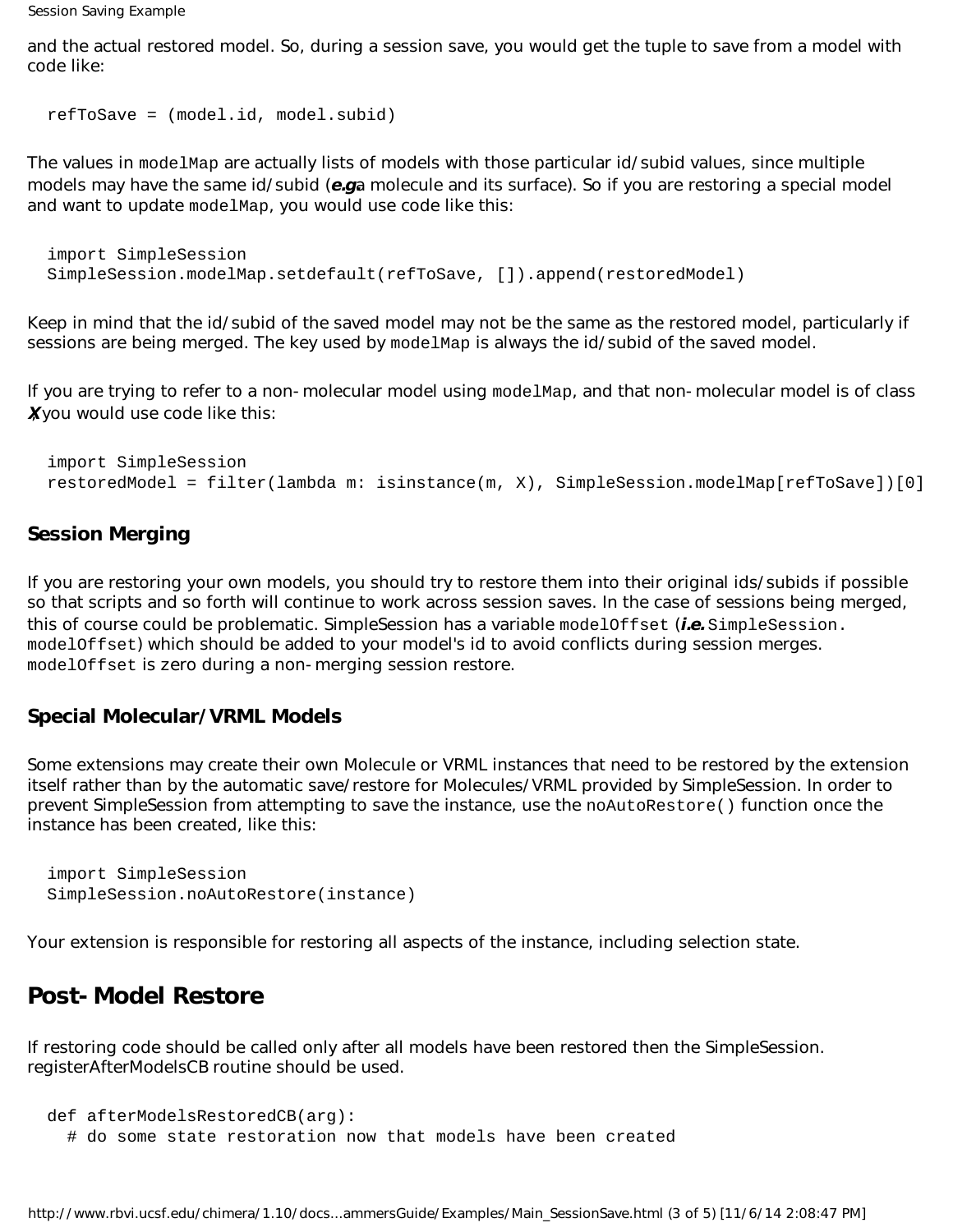Session Saving Example

```
 import SimpleSession
 SimpleSession.registerAfterModelsCB(afterModelsRestoredCB, arg)
```
The 'arg' can be omitted in both the registration and callback functions.

## **Saving Colors**

Similar to sessionID for molecular data, there is colorID function that returns a value whose repr() can be saved into a session file. During a restore, that value can be given to SimpleSession's getColor function to get a Color object back.

## **Closing a Session**

The Close Session entry in the Chimera file menu is meant to reset the state of Chimera, unloading all currently loaded data. Extensions can reset their state when the session is closed by handling the CLOSE\_SESSION trigger as illustrated below.

```
def closeSession(trigger, al, a2):
   default_path = '/default/path'
   default_number = 1
   restoreState(default_path, default_number)
import chimera
chimera.triggers.addHandler(chimera.CLOSE_SESSION, closeSession, None)
```
## **Changing Behavior During a Session Restore**

If an extension needs to behave differently during a session restore than at other times (*e. g*react differently to newly opened models), then it can register for the BEGIN\_RESTORE\_SESSION and END\_RESTORE\_SESSION triggers, in an analogous manner to the CLOSE\_SESSION trigger in the preceding section.

## **Running the Example**

To try the example, save the above sections of code shown in red as file **SessionSaveExample.py** . Use the Chimera Favorites/Preferences/Tools/Locations interface to add the directory where you have placed the file to the extension search path. Show the Python shell window using the Tools/Programming/IDLE menu entry and type the following command.

```
>>> import SessionSaveExample
```
Now save the session with the File/Save Session As... menu entry and take a look at the session file in an editor. You should be able to find the restoreSessionSaveExample code in the file. The current value of the some\_path variable can be inspected as follows.

```
>>> SessionSaveExample.some_path
'/home/smith/tralala.data'
```
Now close the session with the File/Close Session menu entry and see that the some\_path variable has been reset to the default value.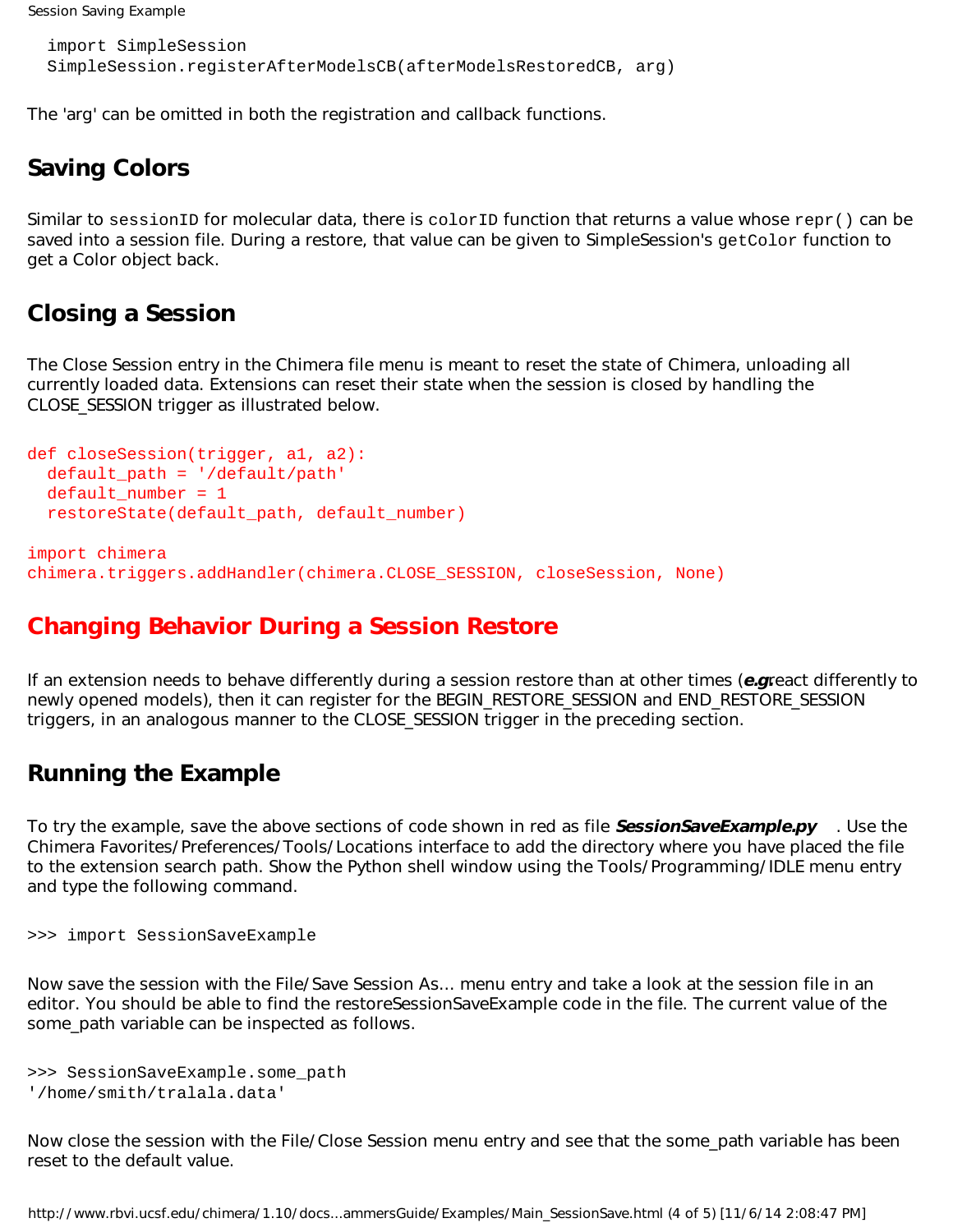```
>>> SessionSaveExample.some_path
'/default/path'
```
Now reload the session with the File/Open Session menu entry and see that the some\_path variable has been restored.

>>> SessionSaveExample.some\_path '/home/smith/tralala.data'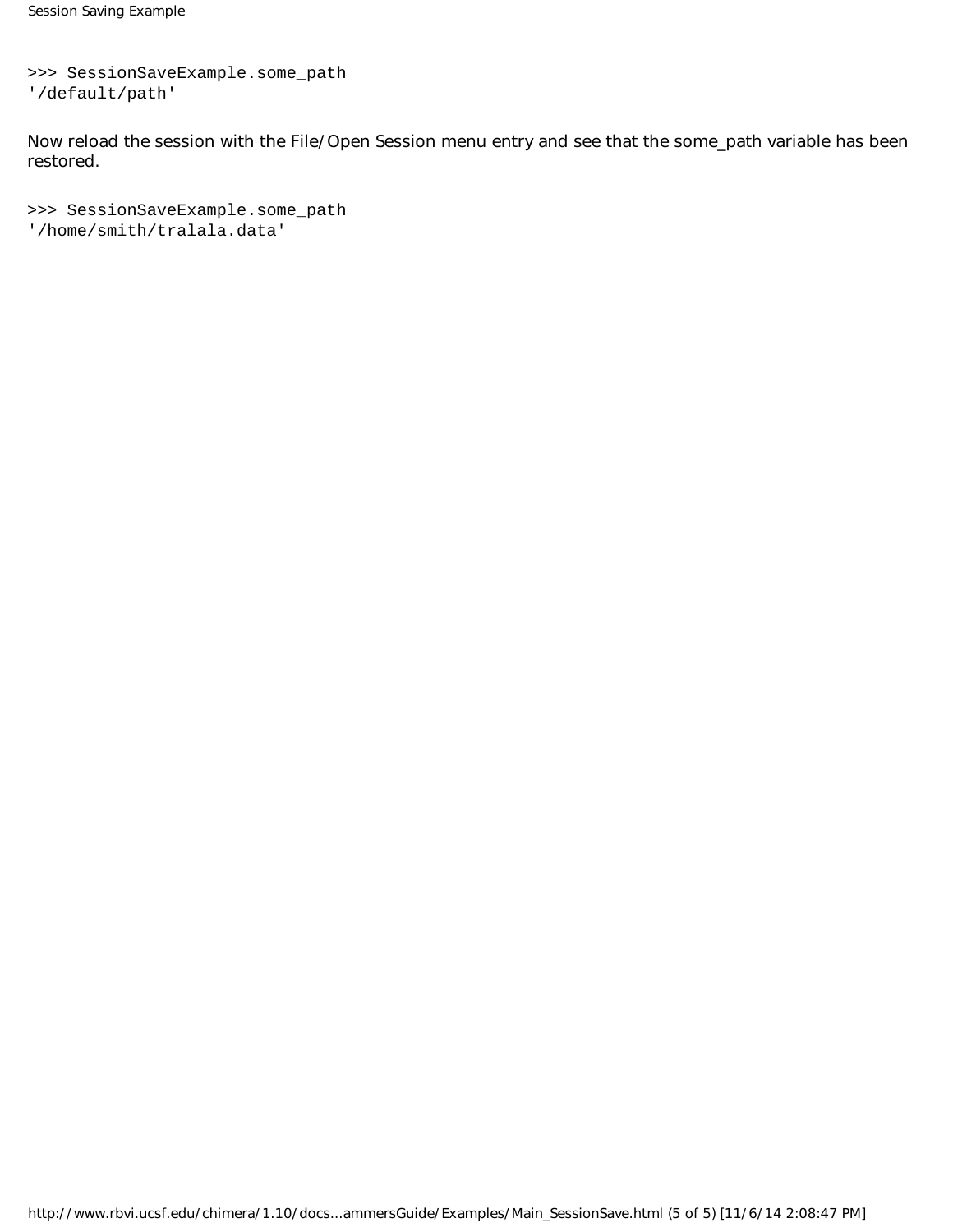# **Measure Atomic-Level Quantities**

This example shows how to measure atomic-level (rather than volumetric) quantities such and angles, RMSDs, surface areas, and so forth.

## **Atomic Coordinates in Chimera**

The first concept to understand is that when models are moved in Chimera, the atomic coordinates are not changed. Instead, a "transformation" matrix is updated that transforms the model's original coordinates into "world" coordinates (**i.e.** into the overall coordinate system). Consequently, there are two methods for obtaining a coordinate from a chimera.Atom object: coord(), which returns the Atom's original coordinate, and xformCoord(), which returns the transformed coordinate. Note that some structureediting activities in Chimera will change the original coordinates (e.gchanging a torsion angle).

Therefore, if you are measuring quantities that might involve multiple models, you should use the xformCoord() method. If your measurements are completely intra-model you can instead use the very slightly faster coord() method.

## **Getting Atoms, Bonds, Residues**

The "[Chimera's Object Model](#page-45-0)" example discusses how to access various Chimera objects in detail, but here's an executive summary for the  $t$ , dr crowd:

#### **Getting a list of open chimera.Molecule models**

```
from chimera import OpenModels, Molecule
mols = OpenModels.list(modelTypes=[Molecule])
```
#### **Getting lists of chimera.Atoms/Bonds/Residues from a chimera.Molecule object**

The Atoms/Bonds/Residues in a chimera.Molecule object are contained in that object's atoms/bonds/ residues attributes, respectively.

#### **Getting Atoms/Bonds/Residues from the current selection**

To get the Atoms/Bonds/Residues in the current selection (perhaps set by the user or earlier in the code via the [runCommand\(\)](#page-24-0) function), use the currentAtoms/currentBonds/currentResidues functions in the chimera.selection module, **e.g.**:

```
from chimera.selection import currentAtoms
```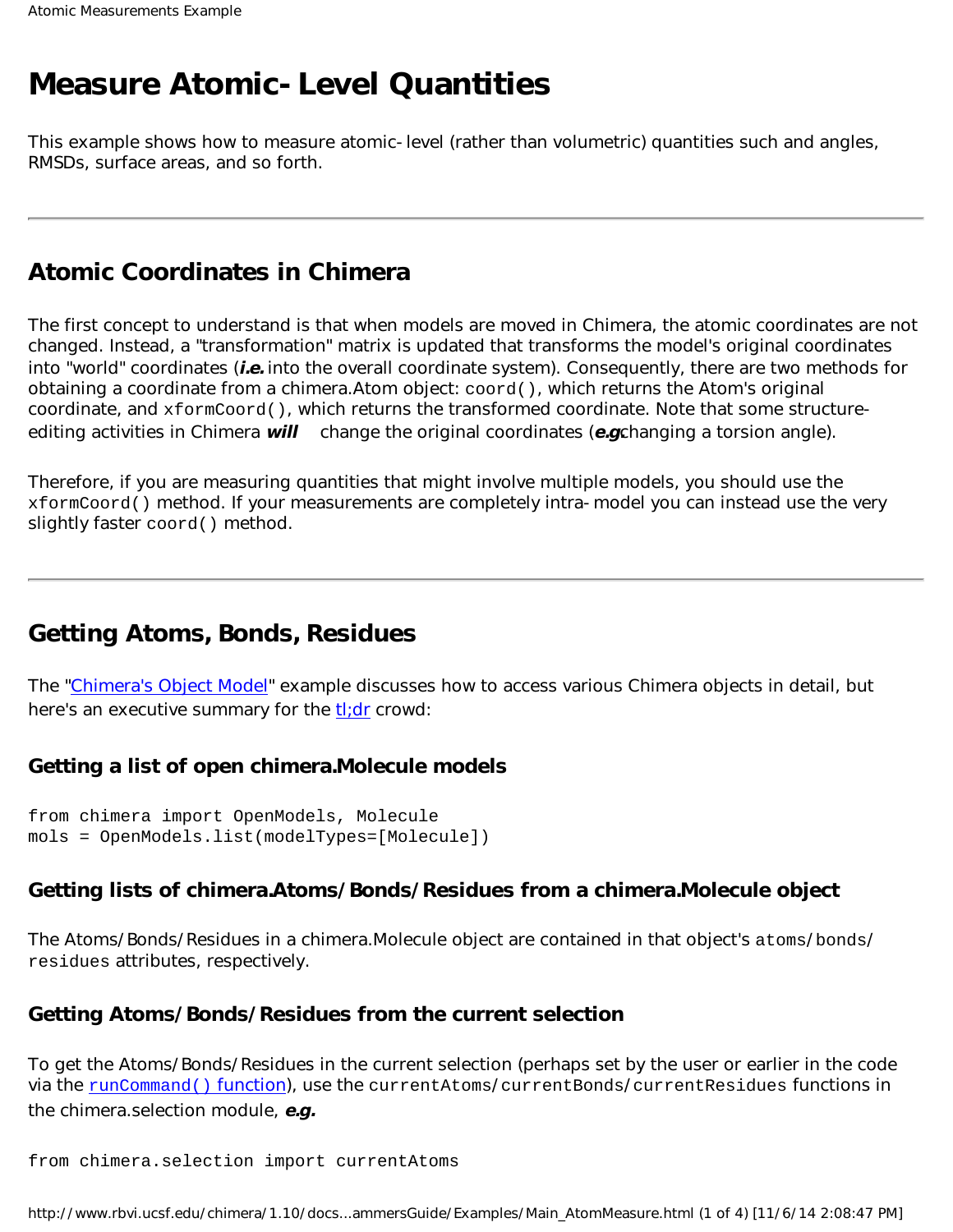sel atoms = currentAtoms()

#### **Getting Atoms/Bonds/Residues/Molecules from related Atoms/Bonds/Residues**

Here are some import methods/attributes for accessing Atoms/Bonds/Residues related to other Atoms/ Bonds/Residues:

**Atom**.neighbors

**Atom**.primaryNeighbors()

Returns a list of the Atoms bonded to the given Atom. Some high-resolution structures can have multiple positions for a single atom, and in those cases primaryNeighbors() will only return one Atom among those positions whereas neighbors will return all of them.

- **Atom**.bonds
- **Atom**.primaryBonds()

Returns a list of the Bonds the Atom is involved in. primaryBonds() is analogous to **Atom**. primaryNeighbors().

**Atom**.bondsMap

Returns a dictionary whose keys are Atoms the given Atom is bonded to, and the values are the corresponding Bonds.

**Atom**.residue

Returns the Residue the Atom is in.

**Atom**.molecule

Returns the Molecule model the Atom is in.

**Bond** .atoms

Returns a list of the two Atoms forming the Bond.

**Residue** .atoms

Returns a list of the Atoms in the Residue.

**Residue** .atomsMap

Returns a dictionary whose keys are atom names. The values are **lists** of Atoms with the corresponding name. The values are lists because in some structure formats (**e.g.** Mol2, XYZ) small molecules atoms are not given unique names (for example, all carbons are named "C"). Also, PDB files where an atom has alternate locations will produce multiple Atoms with the same name in a Residue.

**Residue** .molecule

Returns the Molecule model the Residue is in.

## **Point objects**

Both the **Atom**.coord() and **Atom**.xformCoord() methods return chimera.Point objects. Point objects have the following built-in measurement methods:

**Point** .distance(**Point** )

Returns the distance in angstroms between the two Points.

**Point** .sqdistance(**Point** )

Returns the square of the distance in angstroms between the two Points. Taking square roots is slow, so this method is faster than the distance() method. Therefore in code where speed is important, when possible you should work with squares of distances rather than the distances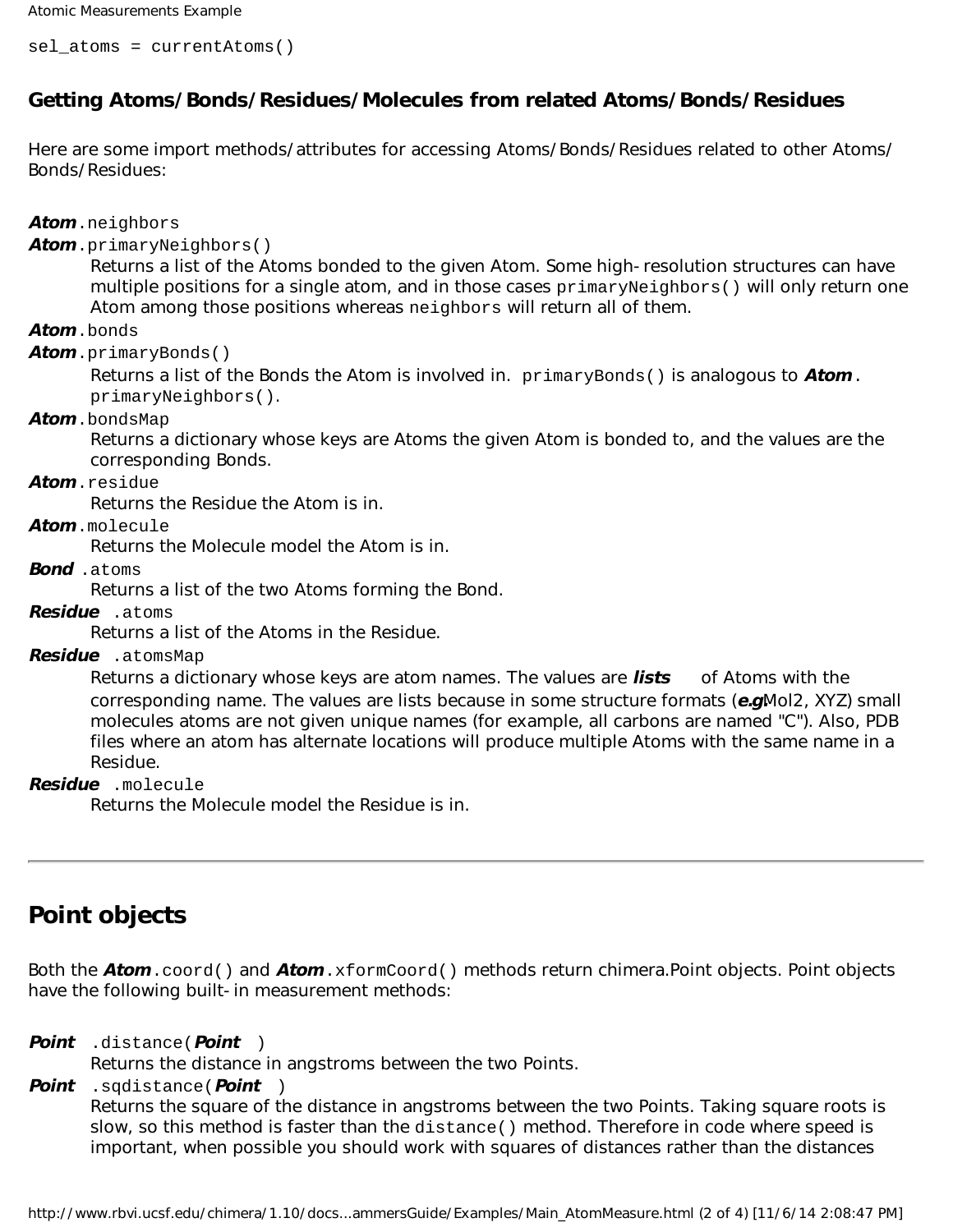themselves (e.gwhen comparing a distance to a cutoff value, compare the squares instead [and make sure to only compute the square of the cutoff once!]).

### **Basic Measurement Functions**

The chimera module offers several basic measurement functions:

```
chimera.distance(Point , Point )
```
chimera.sqdistance(**Point** , **Point** )

Returns the distance (or distance squared) in angstroms between the two Points. Functionally identical to **Point** .distance(**Point** ) and **Point** .sqdistance(**Point** ) methods respectively. chimera.angle(**Point** , **Point** , **Point** )

Returns the angle in degrees formed by the points. The angle value ranges from 0 to 180. chimera.dihedral(**Point** , **Point** , **Point** , **Point** )

Returns the dihedral angle in degrees formed by the points. The angle value ranges from -180 to 180. Note that Residues have **phi** , **psi** , and **chi1** through **chi4** attributes that can be queried for the corresponding values (value will be **None** if the Residue lacks that kind of angle). In fact, those attributes can be set and the structure will be adjusted appropriately!

Here's a simple code snippet for finding the angle between three atoms (a1, a**2** hab may not all be in the same model (and therefore need to have the xformCoord() method used to fetch their coordinates):

```
import chimera
angle = chimera.angle(a1.xformCoord(), a2.xformCoord(), a3.xformCoord())
```
Alternatively, if the three atoms are in a list (**atoms** ), you can use slightly fancier Python:

```
import chimera
angle = chimera.angle(*[a.xformCoord() for a in atoms])
```
## **Axes, Planes, Centroids**

#### **Preliminaries**

The centroid, axis, and plane functions described below utilize chimera.Point, chimera.Vector, and chimera.Plane objects for some of their return values. A chimera.Point object, described previously, abstracts a point in Cartesian 3-space. A chimera.Vector objects abstracts a direction vector in 3-space with finite length (**i.e.** it is not infinite and has an associated length). A chimera.Plane object abstracts an infinite plane in 3-space. Each of these objects has useful member functions that you can learn about by using the **help** Python function in the IDLE tool (e.ghelp(chimera.Plane)). For instance, if p is a Plane and **pt** is a Point, then **p**.distance(**pt** ) is the distance from the Point **pt** to the Plane **p**.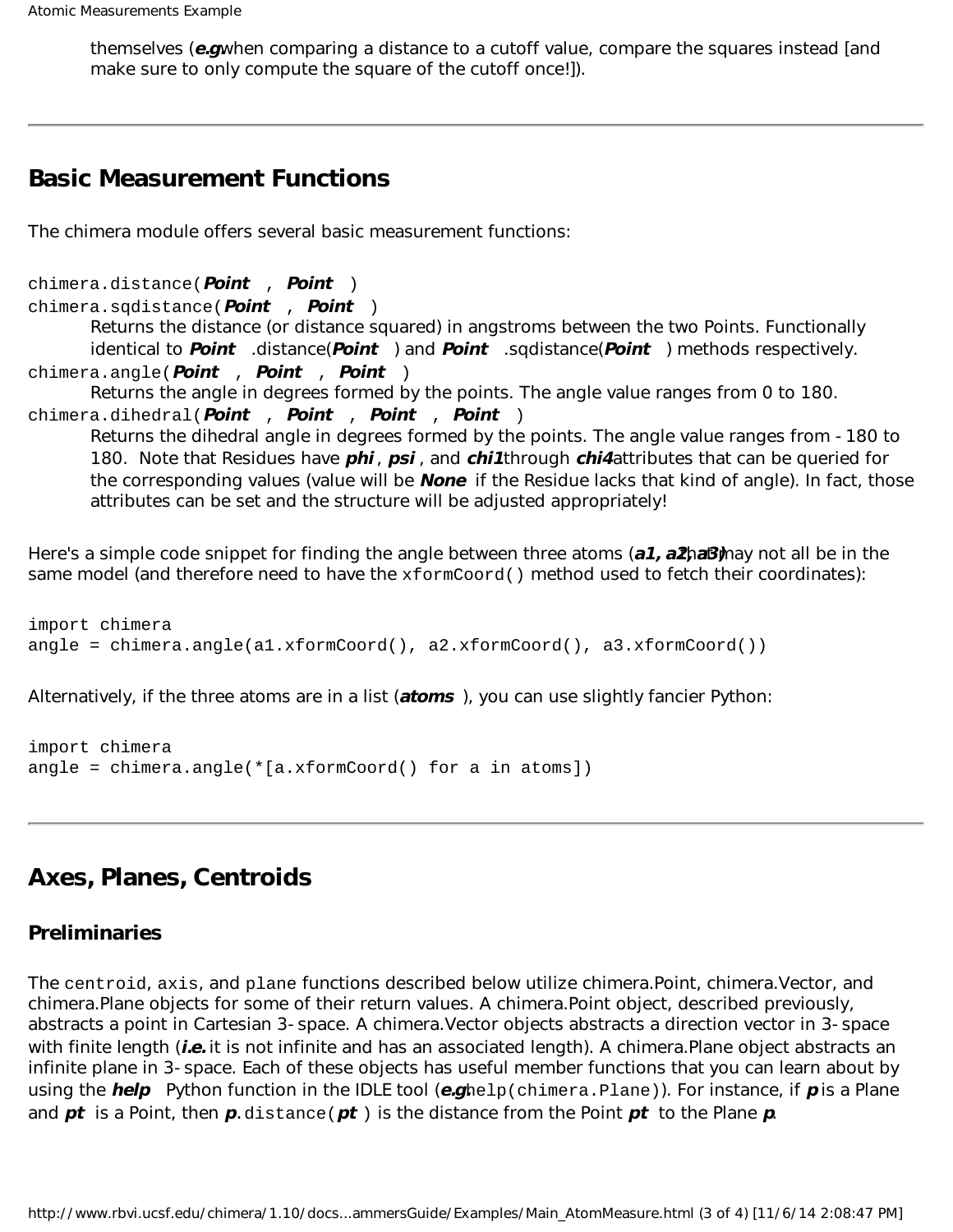The axis and plane functions take an **<sup>n</sup>** -by-3 numpy array as one of their input arguments. The easiest way to generate such an array from Atom coordinates is to use the numpyArrayFromAtoms function from the **chimera** module (**i.e.** chimera.numpyArrayFromAtoms(**Atoms** ) or, if transformed coordinates are required, chimera.numpyArrayFromAtoms(**Atoms** , xformed=True)).

### **The Functions**

The **StructMeasure** module has three convenient functions for finding the best-fitting axis, centroid, or plane through a set of points. They are:

StructMeasure.centroid(**points** , weights=None)

Returns a chimera.Point object. **points** is a sequence of chimera.Point objects. weights is an optional sequence of corresponding numeric weights to give those Points when computing the centroid. weights is most frequently used when mass weighting is desired. To that end, it is useful to know that the mass of atom **a** is given by **<sup>a</sup>** .element.mass.

StructMeasure.axis(**xyzs**, findBounds=False, findRadius=False, iterate=True, weights=None) Returns a chimera.Point and chimera.Vector. The Point is the center of the axis, and the Vector indicates the direction of the axis (and is of unit length). As discussed in **Preliminaries**, **xyzs** is an **<sup>n</sup>** -by-3 numpy array. If findBounds is True, two floating point numbers are appended to the return values, indicating the scaling values needed for the Vector to reach the approximate end of the axis given the input coordinates. One of the scaling values will be negative. If findRadius is True, a floating point number, indicating the approximate radius of the axis given the input coordinates, will be appended to the return values. If iterate is True, the best-fitting axis as determined by principal-component analysis will be iteratively tweaked to try to get the axis as equidistant as possible from the points determining the axis. For helical sets of atoms, the principal-component axis will tend to tilt towards the final atoms of the helix. The tilt is more pronounced the shorter the helix, and iterate attempts to correct the tilt. weights is the same as in the centroid function.

StructMeasure.plane(**xyzs**, findBounds=False)

Returns a chimera.Plane whose origin is the centroid of **xyzs**. As discussed in **Preliminaries**, **xyzs** is an  $n$ -by-3 numpy array. If findBounds is True, a Point, which represents the furthest **xyz** from the origin when projected onto the Plane, is appended to the return value.

# **Surface Areas**

Once a surface has been computed for a model, all Atoms and Residues of that model will have an areaSAS attribute (solvent accessible surface area) and an areaSES attribute (solvent excluded surface area). One possible way to get a surface computed for a model is to call the **[surface](http://www.rbvi.ucsf.edu/chimera/1.10/docs/UsersGuide/midas/surface.html)** command via the [runCommand\(\)](#page-24-0) function.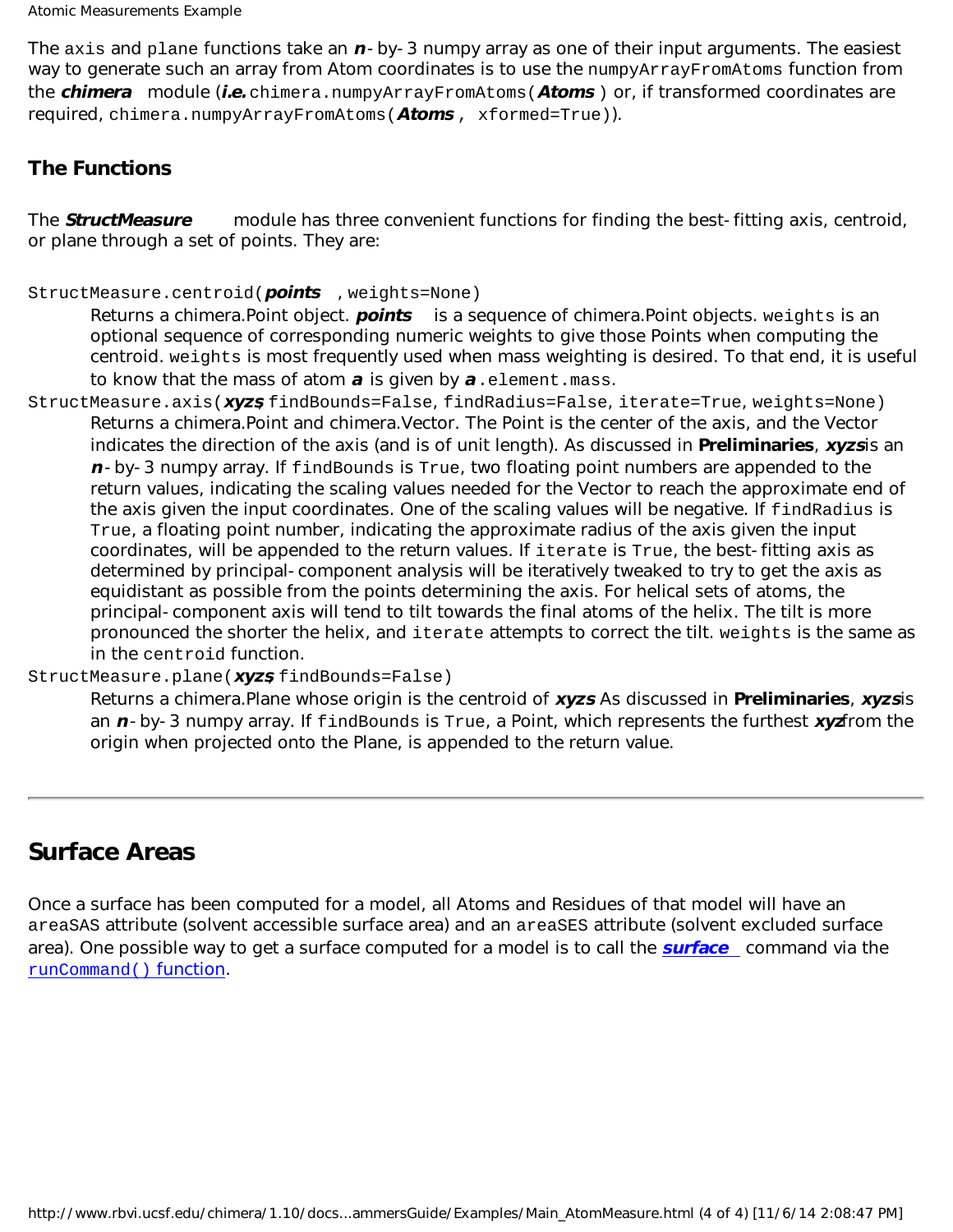# **Running a Background Process**

Chimera may be used in conjunction with command line programs, e.g. [Modeller,](http://www.salilab.org/modeller/) by creating the required input files, executing the program, and importing the generated results, e.g. as attributes of molecules.

### **Example [RunSubprocess.py](#page-148-0)**

Class CountAtoms assigns two attributes, "numAtoms" and "numHetatms", to a molecule by exporting the molecule as a PDB file and running the "grep" program twice. The "grep" invocations are run in the background so that Chimera stays interactive while they execute.

```
class CountAtoms:
```
The constructor sets up a temporary file for the PDB output, and a Chimera task instance for showing progress to the user.

```
def __init__(self, m, grepPath):
```
Generate a temporary file name for PDB file. We use Chimera's osTemporaryFile function because it automatically deletes the file when Chimera exits.

```
import OpenSave 
self.pdbFile = OpenSave.osTemporaryFile(suffix=".pdb", prefix="rg") 
self.outFile = OpenSave.osTemporaryFile(suffix=".out", prefix="rg")
```
Write molecule in to temporary file in PDB format.

```
self.molecule = m 
import Midas 
Midas.write([m], None, self.pdbFile)
```
Set up a task instance for showing user our status.

```
from chimera import tasks 
self.task = tasks.Task("atom count for %s" % m.name, self.cancelCB)
```
Start by counting the ATOM records first.

```
self.countAtoms()
```
cancelCB is called when user cancels via the task panel

```
def cancelCB(self):
```
self.molecule = None

countAtoms uses "grep" to count the number of ATOM records.

```
def countAtoms(self):
```
from chimera import SubprocessMonitor as SM self.outF = open(self.outFile, "w")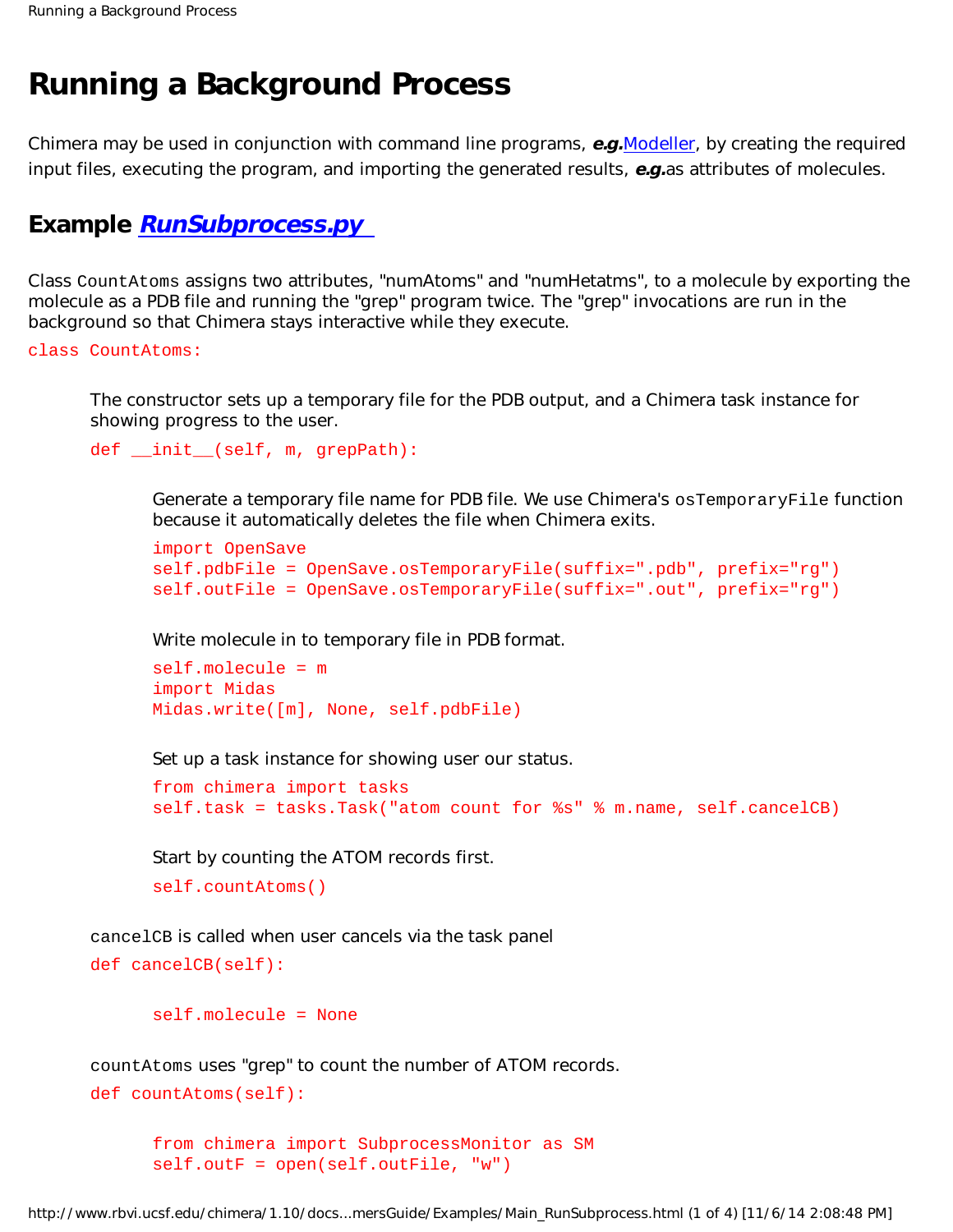```
self.subproc = SM.Popen([ grepPath, "-c", "^ATOM", self.pdbFile ], 
stdout=self.outF) 
SM.monitor("count ATOMs", self.subproc, task=self.task, afterCB=self.
_countAtomsCB)
```
\_countAtomsCB is the callback invoked when the subprocess started by countAtoms completes. def countAtomsCB(self, aborted):

Always close the open file created earlier

```
self.outF.close()
```
If user canceled the task, do not continue processing.

```
if aborted or self.molecule is None:
```

```
self.finished() 
return
```
Make sure the process exited normally.

```
if self.subproc.returncode != 0 and self.subproc.returncode != 1:
```

```
self.task.updateStatus("ATOM count failed")
self.finished() 
return
```
Process exited normally, so the count is in the output file. The error checking code (in case the output is not a number) is omitted to keep this example simple.

```
f = open(self.outFile)data = f.read()f.close() 
self.molecule.numAtoms = int(data)
```
Start counting the HETATM records

self.countHetatms()

countHetatms uses "grep" to count the number of HETATM records.

```
def countHetatms(self):
```

```
from chimera import SubprocessMonitor as SM 
self.outF = open(self.outFile, "w") 
self.subproc = SM.Popen([ grepPath, "-c", "^HETATM", self.pdbFile ], 
stdout=self.outF) 
SM.monitor("count HETATMs", self.subproc, task=self.task, afterCB=self.
_countHetatmsCB)
```
\_countHetatmsCB is the callback invoked when the subprocess started by countHetatms completes.

def \_countHetatmsCB(self, aborted):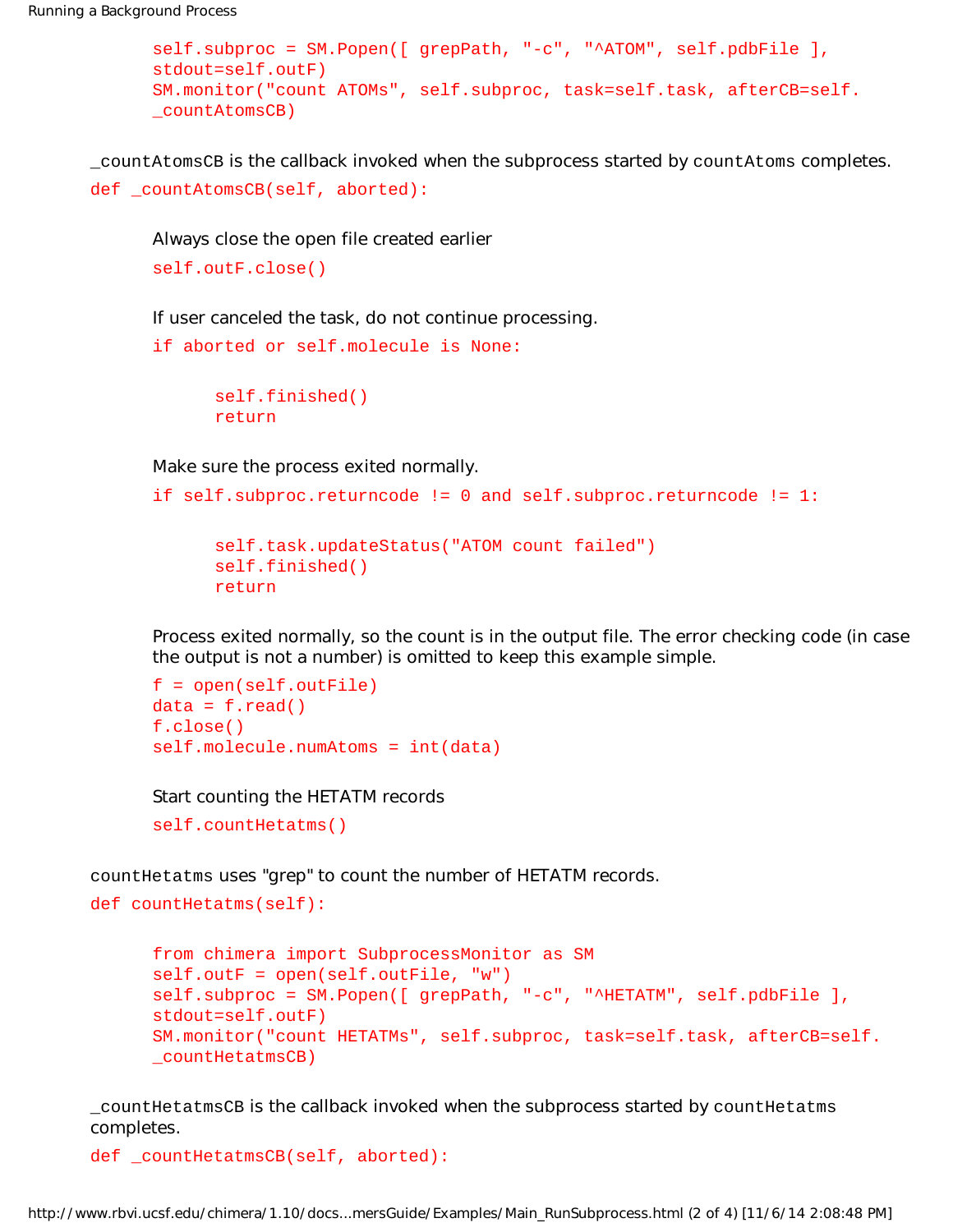Always close the open file created earlier

```
self.outF.close()
```
If user canceled the task, do not continue processing.

```
if aborted or self.molecule is None:
```

```
self.finished() 
return
```
Make sure the process exited normally.

```
if self.subproc.returncode != 0 and self.subproc.returncode != 1:
```

```
self.task.updateStatus("HETATM count failed")
self.finished() 
return
```
Process exited normally, so the count is in the output file. The error checking code (in case the output is not a number) is omitted to keep this example simple.

```
f = open(self.outFile)data = f.read()f.close() 
self.molecule.numHetatms = int(data)
```
No more processing needs to be done.

```
self.finished()
```
finished is called to clean house.

#### def finished(self):

Temporary files will be removed when Chimera exits, but may be removed here to minimize their lifetime on disk. The task instance must be notified so that it is labeled completed in the task panel.

```
self.task.finished()
```
Set instance variables to None to release references.

```
self.task = None 
self.molecule = None 
self.subproc = None
```
Below is the main program. First, we find the path to the "grep" program. Then, we run CountAtoms for each molecule.

```
from CGLutil import findExecutable 
grepPath = findExecutable.findExecutable("grep") 
if grepPath is None:
```

```
from chimera import NonChimeraError
```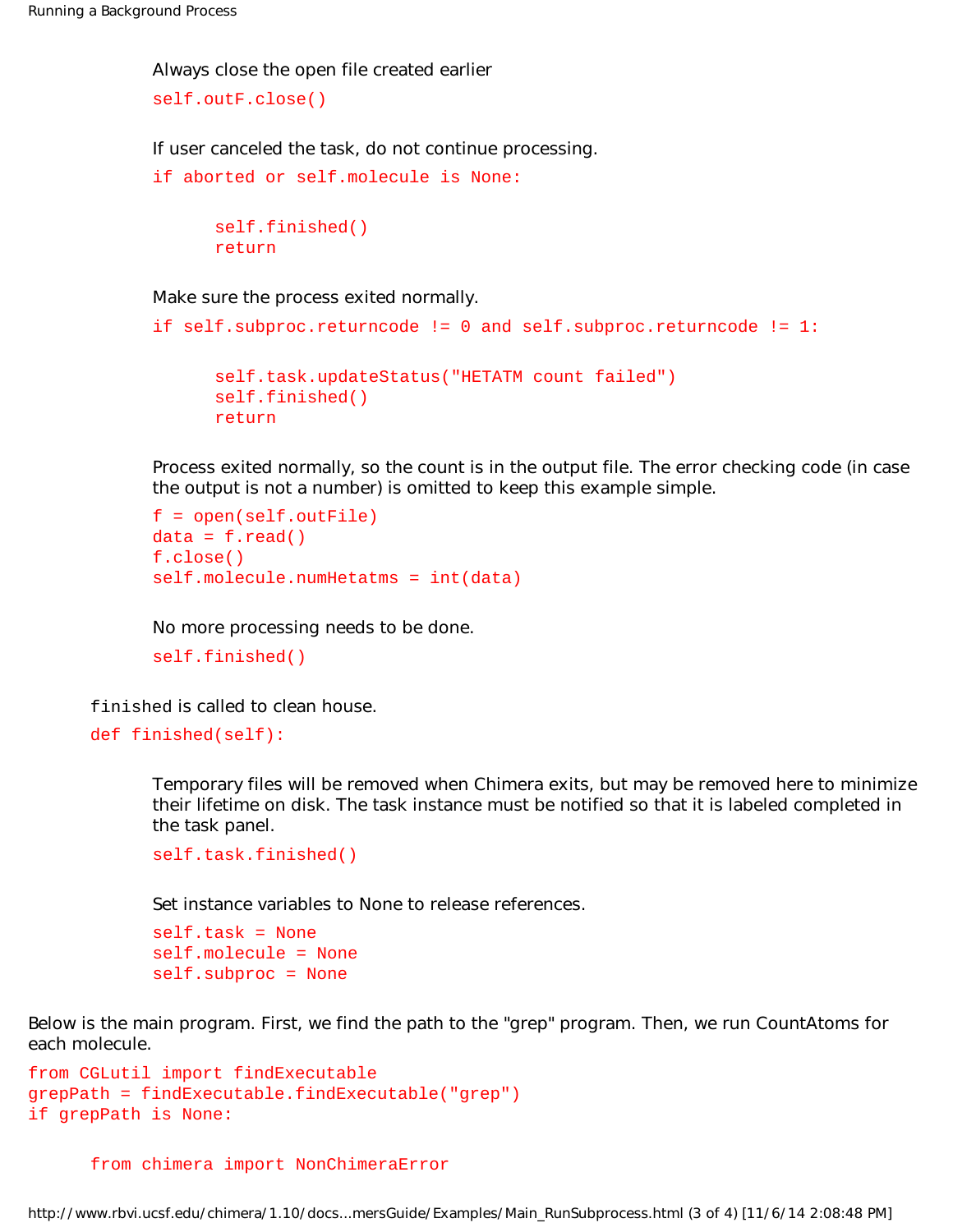Running a Background Process

```
raise NonChimeraError("Cannot find path to grep")
```
Add "numAtoms" and "numHetatms" attributes to all open molecules.

```
import chimera 
from chimera import Molecule 
for m in chimera.openModels.list(modelTypes=[Molecule]):
```
CountAtoms(m, grepPath)

## **Running the Example**

You can execute the example code by downloading the linked Python script and opening it with the File→[Open](http://www.cgl.ucsf.edu/chimera/docs/UsersGuide/opensave.html#opendialog) menu item or with the [open](http://www.cgl.ucsf.edu/chimera/docs/UsersGuide/midas/open.html) command. Note that the *.py* extension is required for the open dialog/command to recognize that the file is a Python script.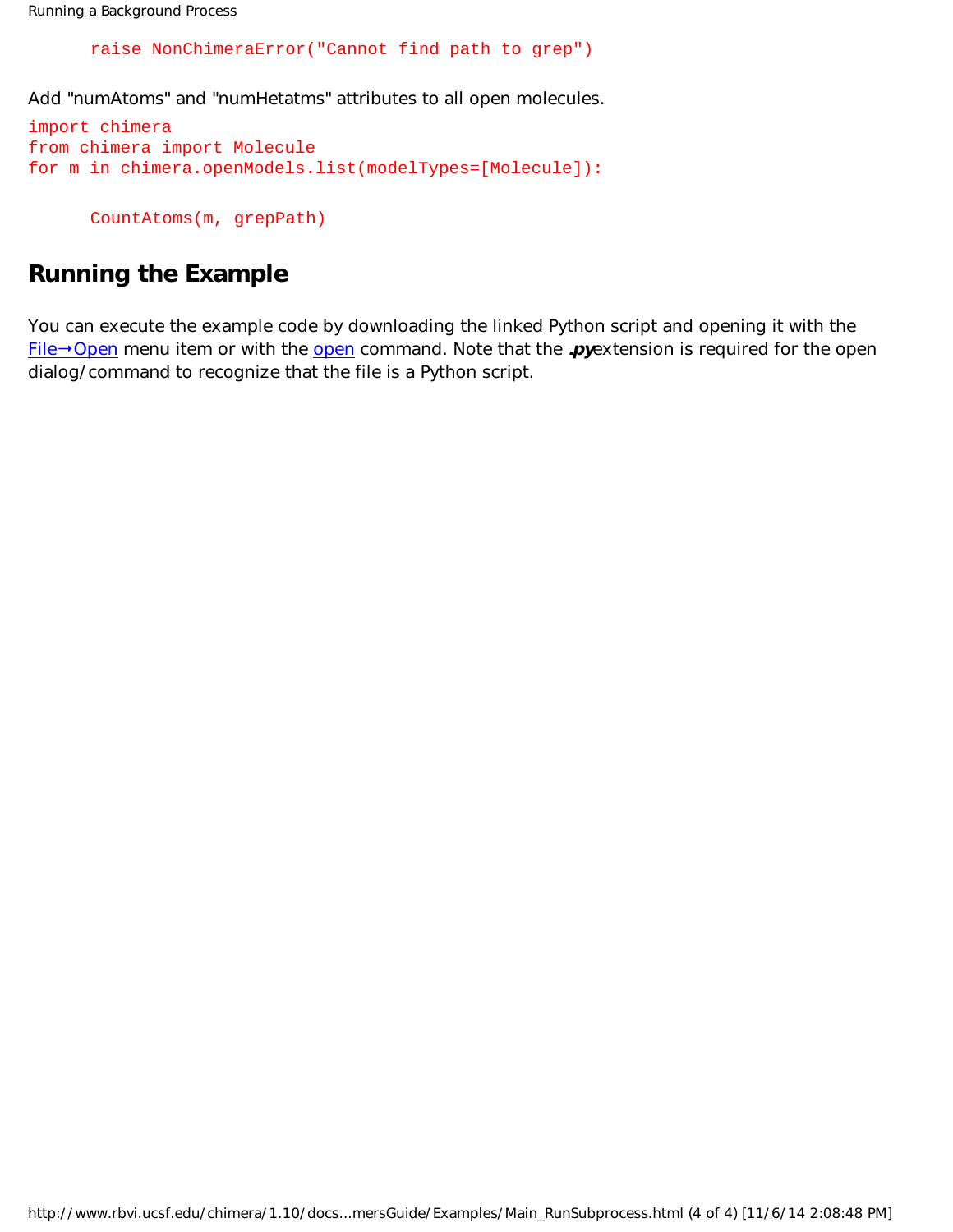# **Writing a C/C++ Chimera Extension**

# **Caveat**

The header files declaring Molecules, Residues, etc., are [available for download.](#page-0-0) This allows C/C++ extensions to work with molecular data classes, but not add methods and/or data to those classes. The support for inserting methods and data into molecular classes will be made available some time later in the Chimera "developer" release.

# **What you can do now**

Basically, you write an extension conforming to Python's normal  $C/C++$  API. Once you have a compiled shared library, put it in Chimera's lib subdirectory and you will then be able to import it and use its functions from your Python code.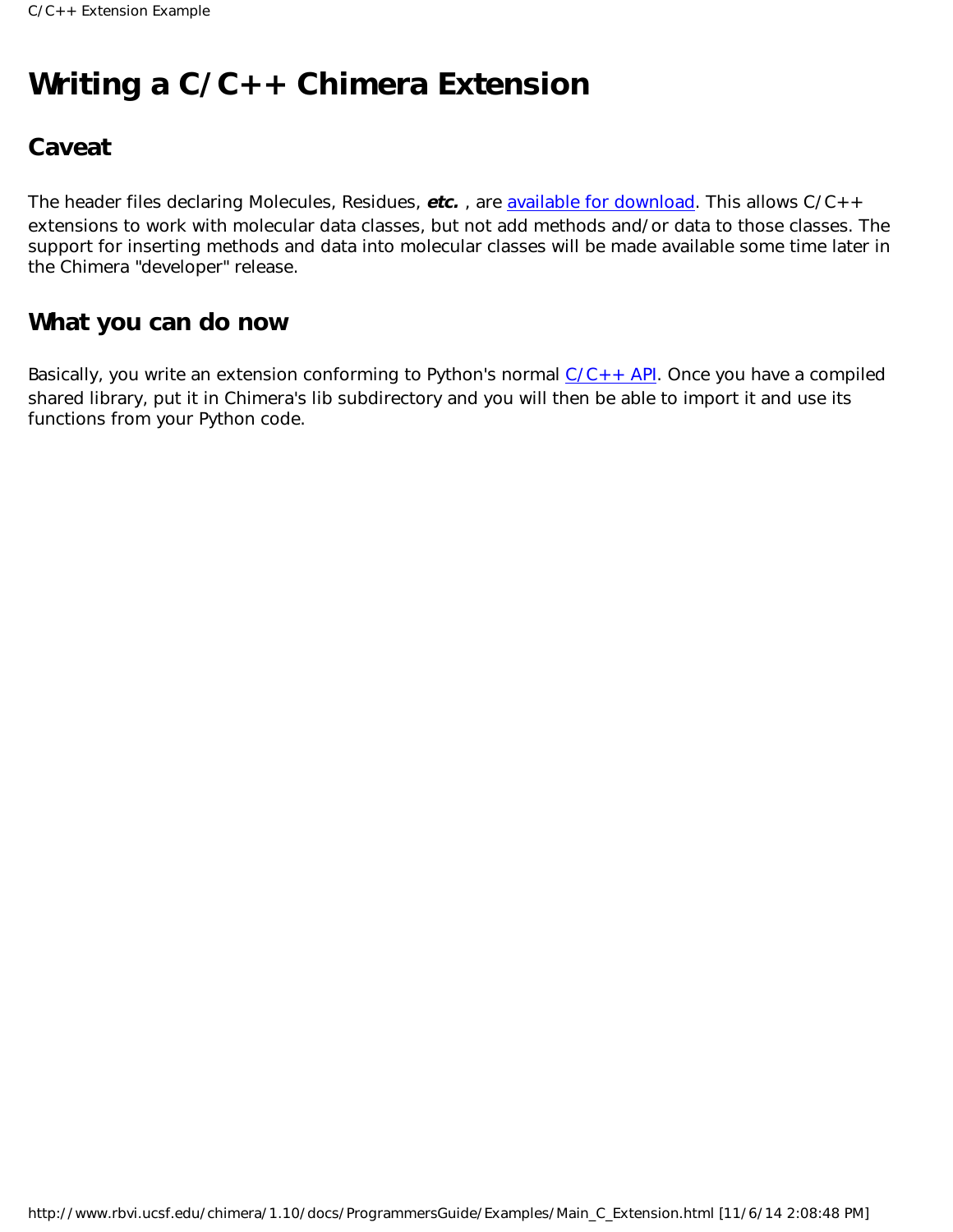# **Creating Molecules**

Molecules may be created using only Python code. The following example shows how to create a single water molecule.

### **Example [CreateMolecule.py](#page-152-0)**

Function createWater creates a water molecule.

```
def createWater():
```
Import the object that tracks open models and several classes from the chimera module.

```
from chimera import openModels, Molecule, Element, Coord
```
Create an instance of a Molecule

```
m = Molecule()
```
Molecule contains residues. For our example, we will create a single residue of HOH. The four arguments are: the residue type, chain identifier, sequence number and insertion code. Note that a residue is created as part of a particular molecule.

```
r = m.newResidue("HOH", " ", 1, " "")
```
Now we create the atoms. The newAtom function arguments are the atom name and its element type, which must be an instance of Element. You can create an Element instance from either its name or atomic number.

```
atomO = m.newAtom("O", Element("O")) 
atomH1 = m.newAtom("H1", Element(1)) 
atomH2 = m.newAtom("H2", Element("H"))
```
Set the coordinates for the atoms so that they can be displayed.

```
from math import radians, sin, cos 
bondLength = 0.95718angle = radians(104.474)atomO.setCoord(Coord(0, 0, 0)) 
atomH1.setCoord(Coord(bondLength, 0, 0)) 
atomH2.setCoord(Coord(bondLength * cos(angle), bondLength * sin(angle), 0))
```
Next, we add the atoms into the residue.

```
r.addAtom(atomO) 
r.addAtom(atomH1) 
r.addAtom(atomH2)
```
Next, we create the bonds between the atoms.

```
m.newBond(atomO, atomH1) 
m.newBond(atomO, atomH2)
```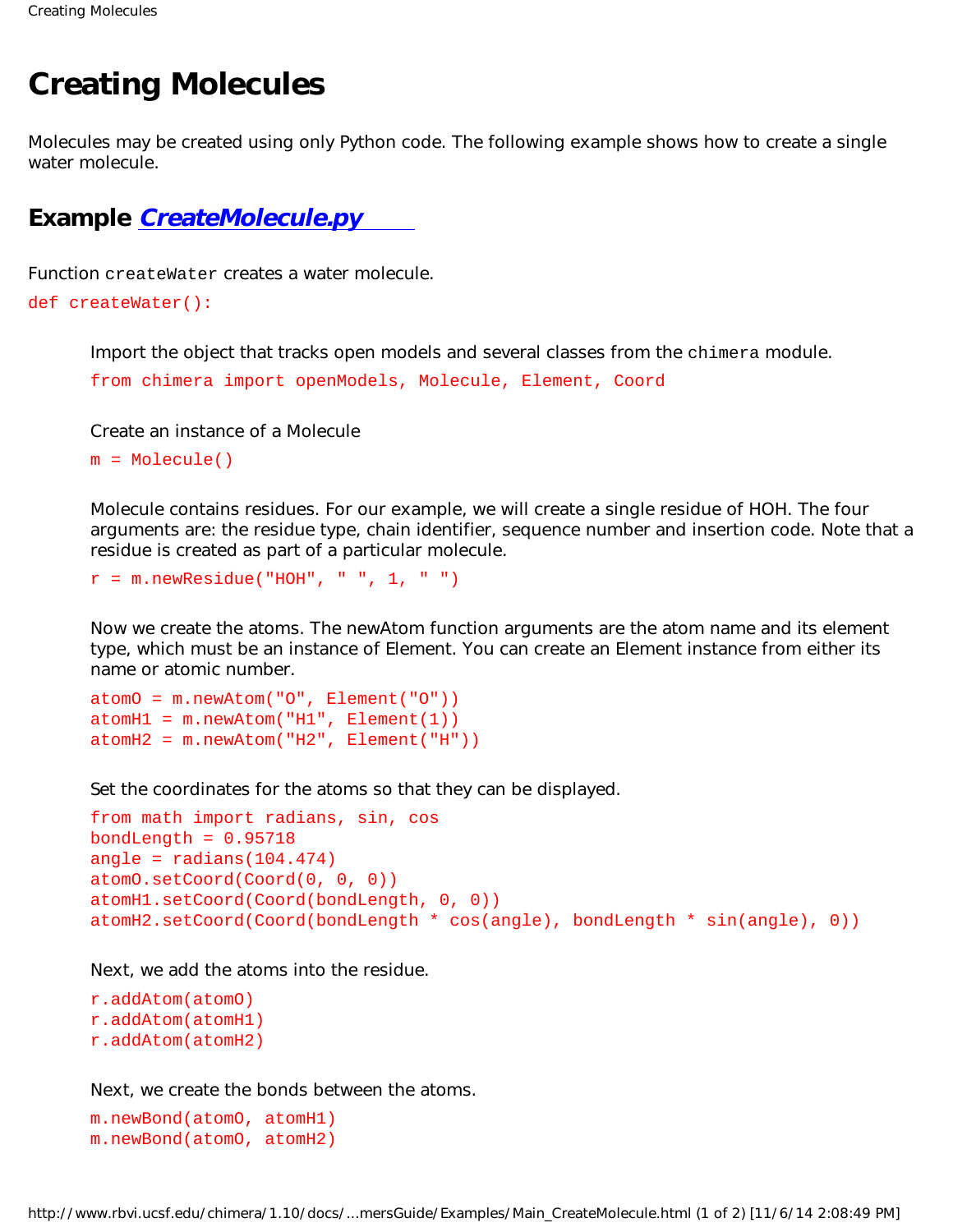Finally, we add the new molecule into the list of open models.

openModels.add([m])

Call the function to create a water molecule.

createWater()

# **Code Notes**

If multiple water molecules were needed, they should probably be created as multiple residues (with different sequence numbers) in the same molecule.

# **Running the Example**

You can execute the example code by downloading the linked Python script and opening it with the File→[Open](http://www.cgl.ucsf.edu/chimera/docs/UsersGuide/opensave.html#opendialog) menu item or with the [open](http://www.cgl.ucsf.edu/chimera/docs/UsersGuide/midas/open.html) command. Note that the *pyextension* is required for the open dialog/command to recognize that the file is a Python script.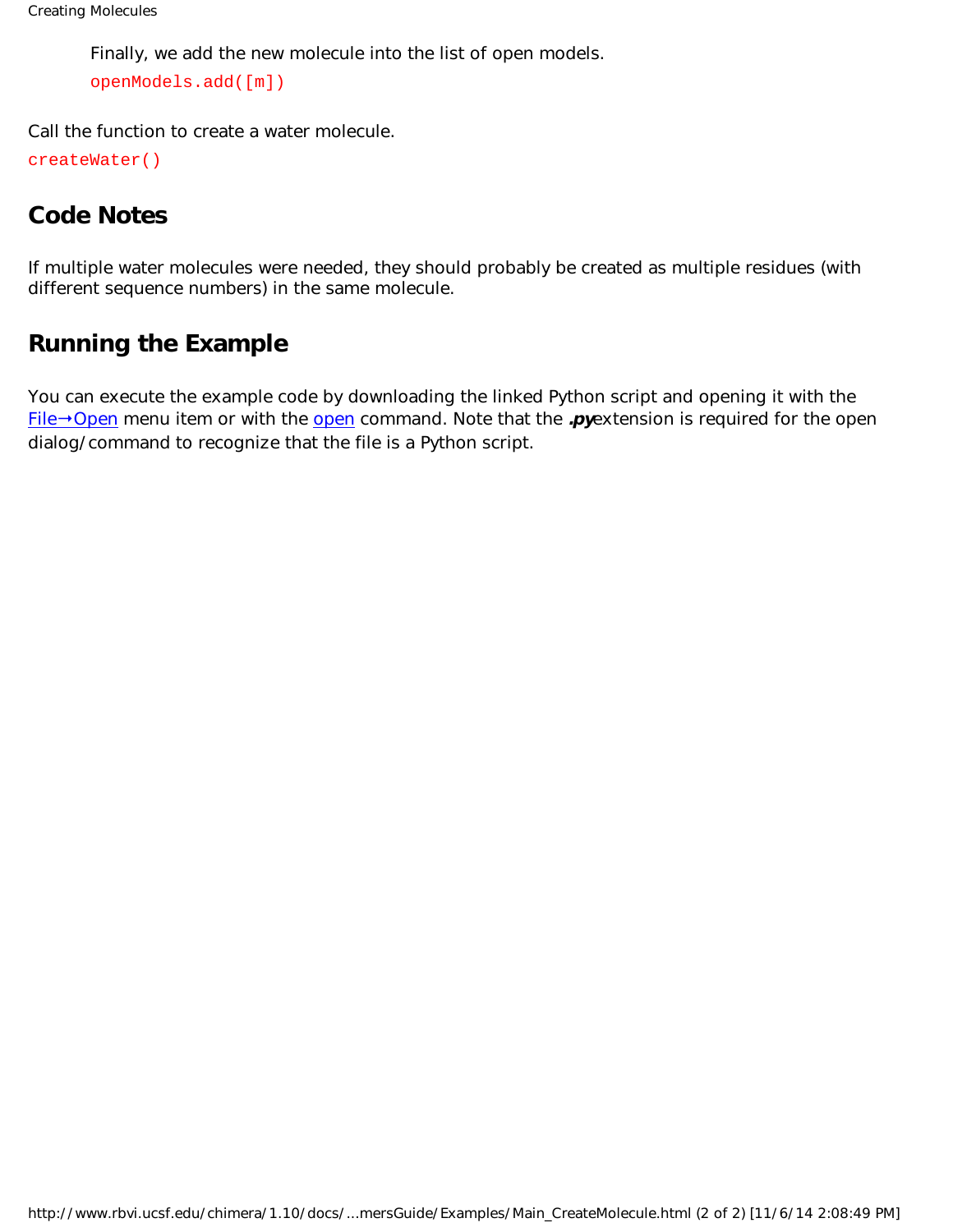# **Chimera Menu/Widget Text Guidelines**

# **I. Goals**

- to promote consistent text usage in Chimera's user interfaces
- to provide guidelines for developers and programmers
- to promote awareness and discussion

# **II. Font**

The default font type and size should be used.

## **III. Menus**

#### **IIIa. General Scheme**

```
Primary (one word, noun or verb, capitalized)
   Secondary (words capitalized as in a title)
     tertiary or lower (numeral or lowercase,
                         except proper nouns)
```
Proper nouns include atom types, elements, and extension (tool) names.

Examples:

```
Select
   Chemistry
     element
        other
          Fe-Hg
            Fe
             (etc.)
   Residue
     amino acid category
        aliphatic
        (etc.)
   Selection Mode (replace)
     append
      (etc.)
Actions
   Atoms/Bonds
     wire width
        1
        (etc.)
   Ribbon
     show
      (etc.)
```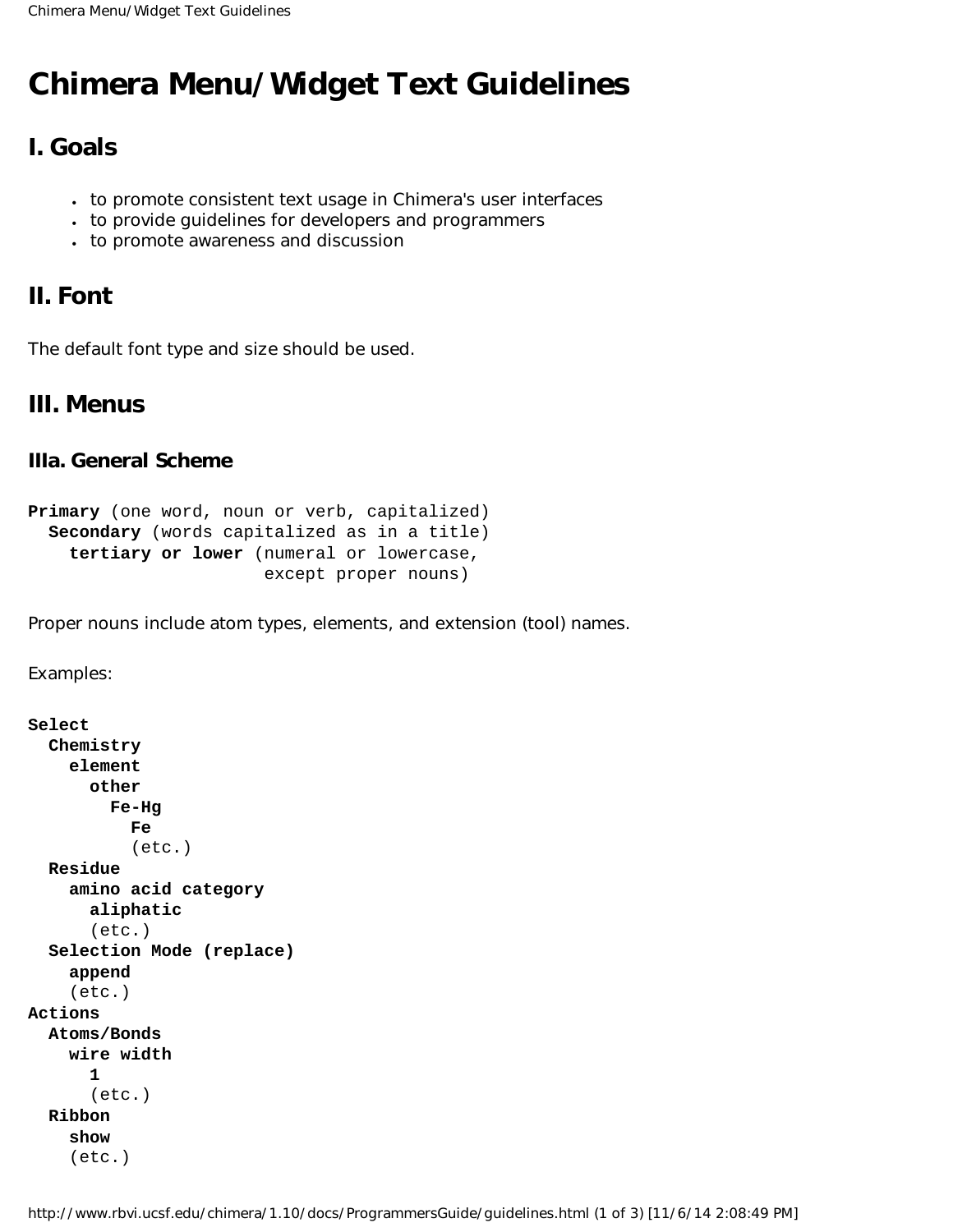Chimera Menu/Widget Text Guidelines

**Tools Utilities Browser Configuration** (etc.)

### <span id="page-104-0"></span>**IIIb. Usage of Ellipses**

The ellipsis string "..." should indicate a menu item that opens an additional interface which requires user input to accomplish the function described by its name (one-shot panels, as opposed to those intended to be left up for a series of user interactions). For now, **Tools** are exempted from this guideline.

We decided that "..." should not indicate a menu item which simply opens an additional interface, since practically all items would then require it.

There also needs to be consistency in whether "..." is preceded by a space; we recommend no space.

Finally, should "..." appear on buttons as well as menu items? If so, the same criteria should apply.

# **IV. Widgets (GUIs)**

This is the broadest grouping, and thus less amenable to standardization. It includes panels and dialog boxes generated by built-in functions as well as extensions to Chimera. General recommendations:

#### ● **Title of Widget**

- one or more words to appear on the top bar, capitalized as a title, no colon or period at the end; should be the same text as the invoking menu item or button (except sans any ["..."](#page-104-0))

• **Brief Header** for a section

- capitalized as a title, optional colon at the end (but no colon when sections are treated as "index cards")

● **Longer description of a section** - first word capitalized, subsequent words not capitalized unless proper nouns or acronyms;

optional colon at the end, no period

● **Instructive statement**

- first word capitalized, subsequent words not capitalized unless proper nouns or acronyms; no period

Example:

**Ctrl-click on histogram to add or delete thresholds** in the **Volume Viewer Display** panel

● **[box] Description next to a checkbox**

- first word capitalized, subsequent words not capitalized unless proper nouns or acronyms; no period or question mark

- ❍ exception: when the checkbox indicates a section to be expanded/compacted, the text may be capitalized as a title (instead of only the first word being capitalized).
- **Item name: [blank, color well, slider, pulldown menu or checkbox list] or** (especially if there are many of these in the widget)

**item name: [blank, color well, slider, pulldown menu or checkbox list]**

- first word of item name optionally capitalized, subsequent words not capitalized unless proper nouns or acronyms; colon separating the item name from the value(s); options in a pulldown menu or checkbox list not capitalized unless proper nouns or acronyms

❍ exception: when the item name and pulldown option together describe a section, both should be capitalized and the colon is optional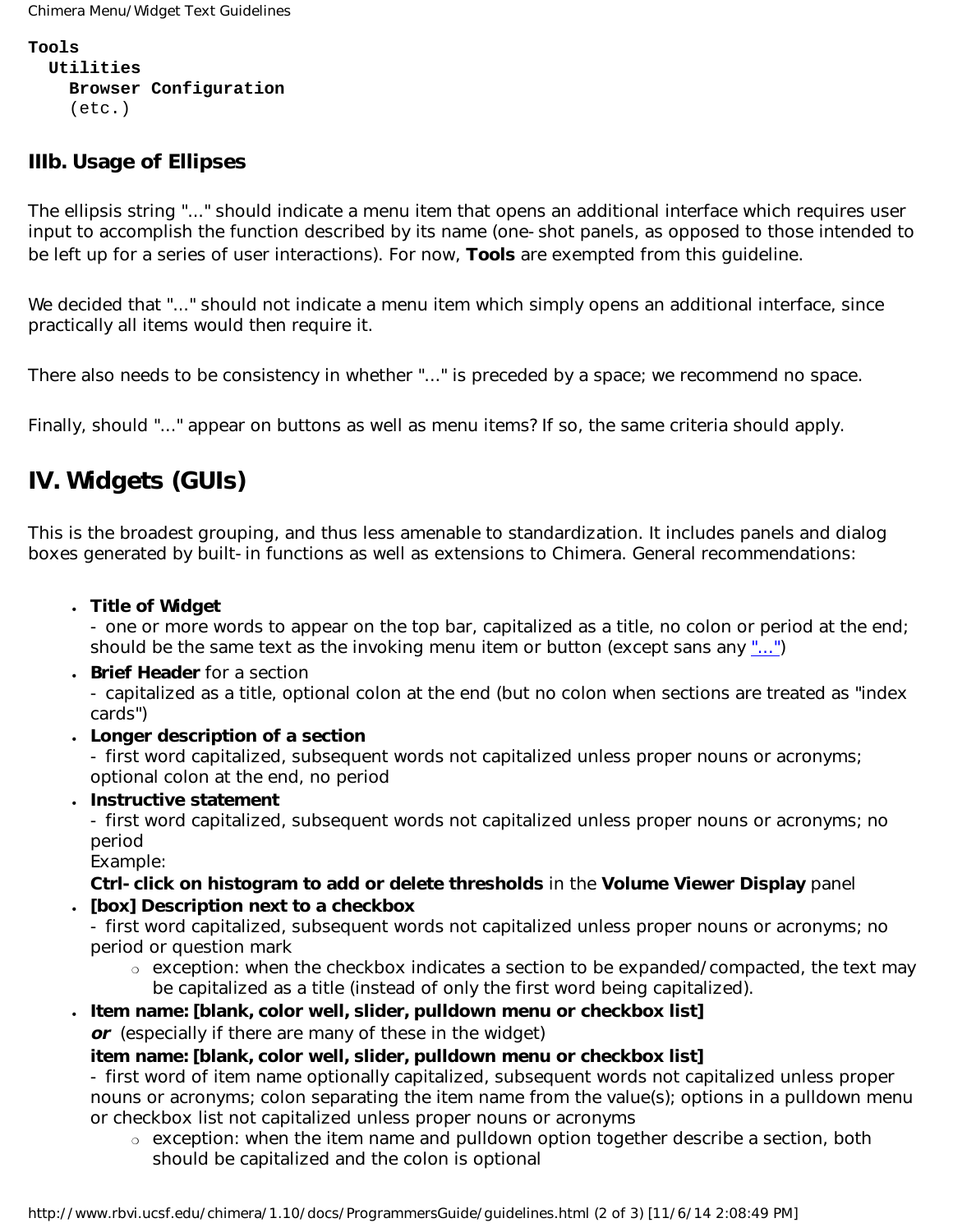Examples:

**Inspect [Atom**/etc.] in the **Selection Inspector**

**Category: [New Molecules**/etc.] in the **Preferences Tool**

● **Phrase with [blank, color well, pulldown menu, or checkbox list] embedded**

- first word capitalized, no colon, period or question mark; the blank (etc.) should not start the phrase

● **Phrase with [button] embedded**

- 1-2 words actually on the button, others trailing and/or preceding; the first word should be capitalized whether or not on the button; no colon, period or question mark; the button may start the phrase

- buttons marked **OK**, **Apply**, **Cancel**, **Help** - common but optional
- widget-specific buttons

- 1-2 words, each capitalized if the button brings up another panel, at least the first word capitalized otherwise; if another panel is evoked, consider using ["..."](#page-104-0)

UCSF Computer Graphics Laboratory / November 2004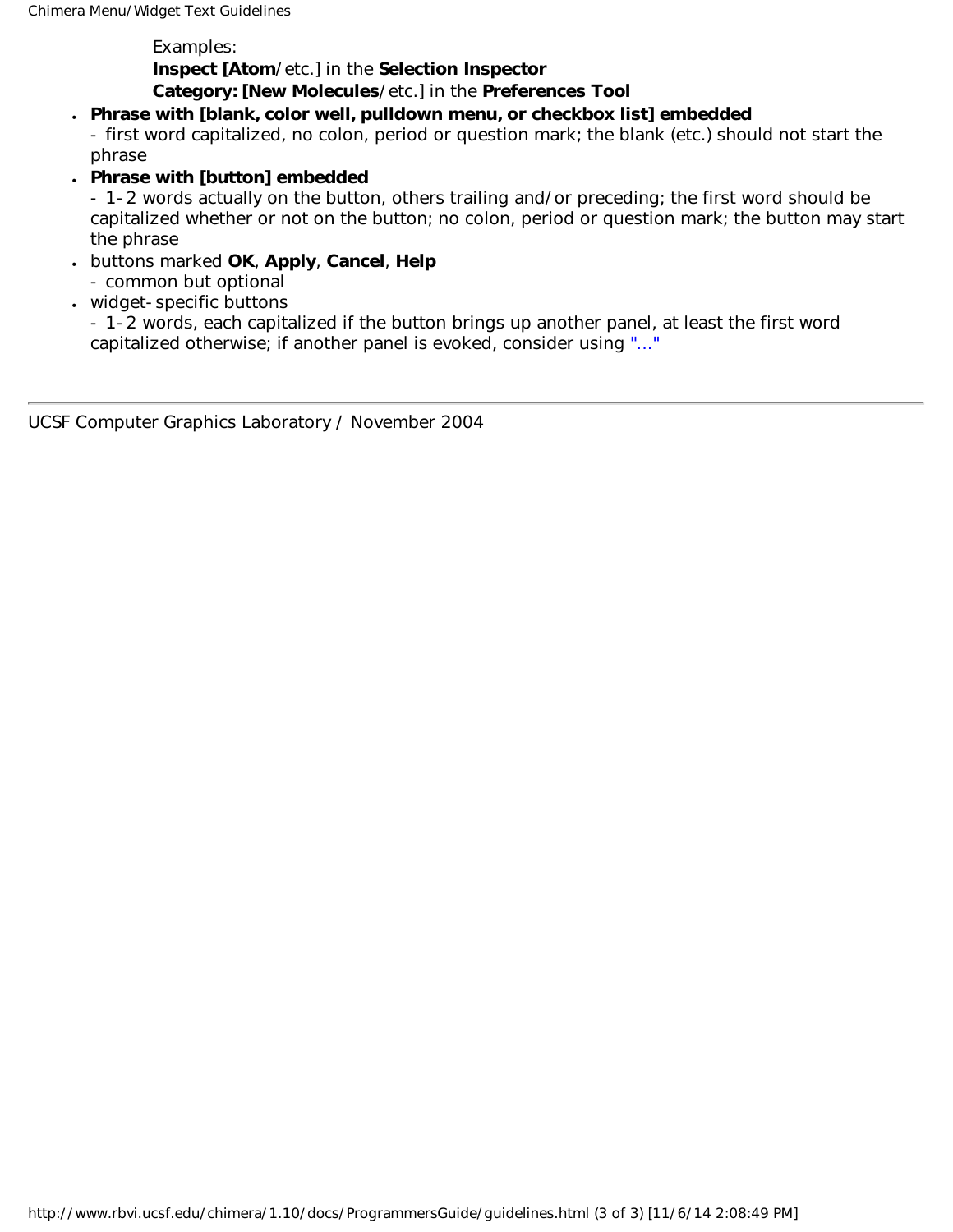# Import Chimera modules used in this example. import chimera

- # First, we'll open up a model to work with. This molecule (4fun) is very small,
- # comprised of just a couple residues, but it is perfect for illustrating
- # some important components of Chimera's object model.
- # For more information on how to open/close models in Chimera, see the
- # "Basic Model Manipulation" Example in the Programmer's Guide (coming soon). For now,
- # just understand that this code opens up any molecules stored in the file
- # "4fun.pdb" and returns a list of references to opened models.
- # (Put 4fun.pdb on your desktop or change the path in the command below.)
- #
- # .. "4fun.pdb" 4fun.pdb

opened = chimera.openModels.open('~/Desktop/4fun.pdb')

# Because only one molecule was opened, 'opened' is a list with just one element.

# Get a reference to that element (which is a 'Molecule'

# instance) and store it in 'mol'

 $mol = opened[0]$ 

# Now that we have a molecule to work with, an excellent way of examining its data structures is to flatten it out and write

# it to a file. We'll write this file in the 'mol2' format, a free-format ascii file that describes molecular structure.

# It is not necessary to have any prior knowledge of the 'mol2' format to understand this example, just a basic

# comprehension of file formats that use coordinate data. Check out the "finished product".

# It should serve as a good reference while you're going through the example.

- # Get a reference to a file to write to:
- #
- # .. "finished product" 4fun.mol2

 $f = open("4fun.mol2", 'w')$ 

# mol2 uses a series of Record Type Indicators (RTI), that indicate the type of structure that will be described in

- # the following lines.
- # An RTI is simply an ASCII string which starts with an asterisk ('@'), followed by a string of characters,
- # and is terminated by a new line.
- # Here, we define some RTI's that we will use througout the file to describe the various parts of our model:

MOLECULE\_HEADER = "@<TRIPOS>MOLECULE" ATOM\_HEADER = "@<TRIPOS>ATOM"  $BOND$  HEADER  $= "@BOND"$ SUBSTR\_HEADER = "@<TRIPOS>SUBSTRUCTURE"

# The 'chimera2sybyl' dictionary is used to map Chimera atom types

# to Sybyl atom types. See section below on writing out per-atom

# information.

chimera2sybyl =  $\{$ 

 'C3' : 'C.3', 'C2' : 'C.2', 'Car' : 'C.ar', 'Cac' : 'C.2', 'C1' : 'C.1', 'N3+' : 'N.4', 'N3' : 'N.3', 'N2' : 'N.2', 'Npl' : 'N.pl3', 'Ng+' : 'N.pl3', 'Ntr' : 'N.2', 'Nox' : 'N.4', 'N1+' : 'N.1', 'N1' : 'N.1', 'O3' : 'O.3', 'O2' : 'O.2',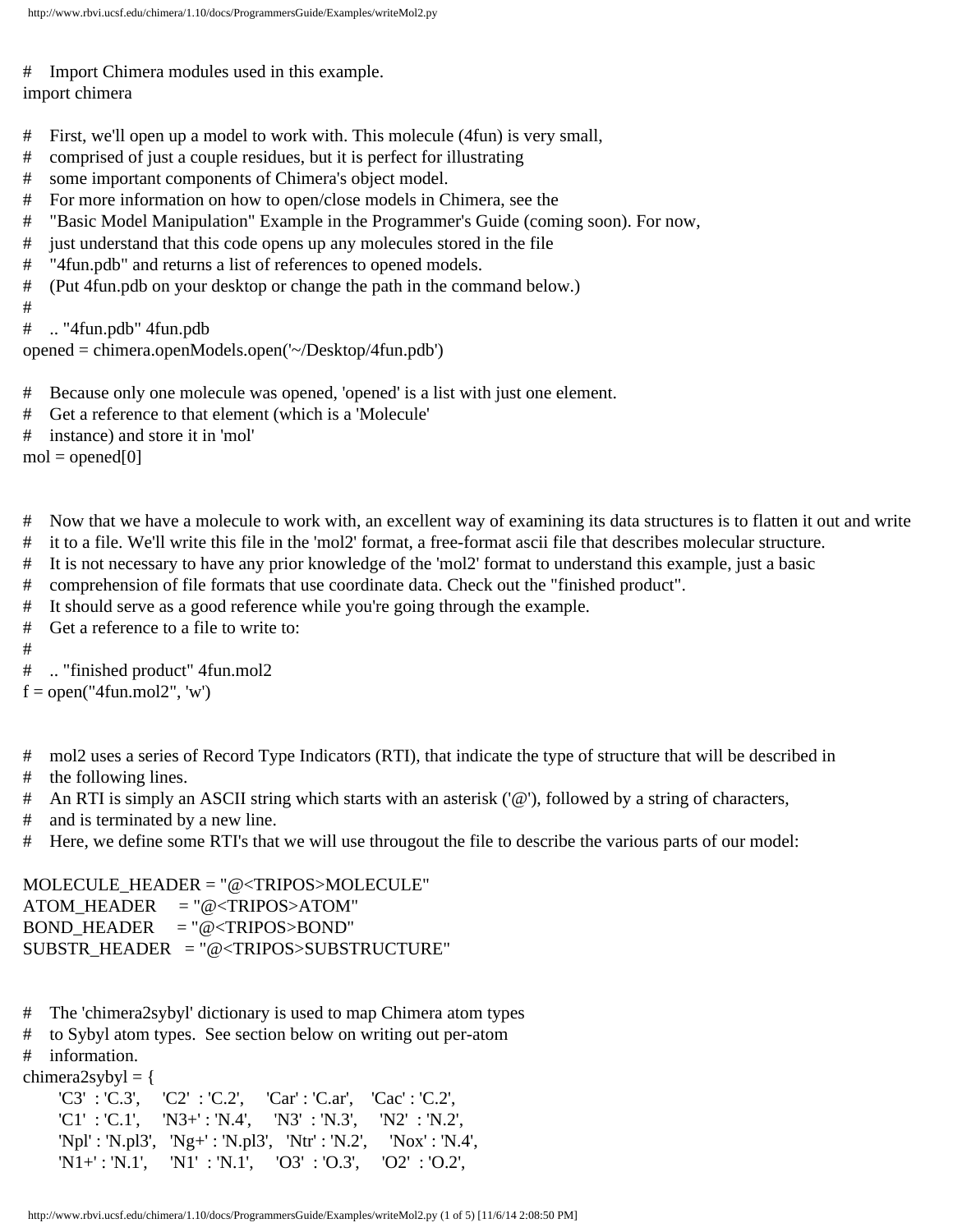http://www.rbvi.ucsf.edu/chimera/1.10/docs/ProgrammersGuide/Examples/writeMol2.py

 'Oar' : 'O.2', 'O3-' : 'O.co2', 'O2-' : 'O.co2', 'S3+' : 'S.3', 'S3' : 'S.3', 'S2' : 'S.2', 'Sac' : 'S.O2', 'Son' : 'S.O2', 'Sxd' : 'S.O', 'Pac' : 'P.3', 'Pox' : 'P.3', 'P3+' : 'P.3', 'HC' : 'H', 'H' : 'H', 'DC' : 'H', 'D' : 'H', 'P' : 'P.3', 'S' : 'S.3', 'Sar' : 'S.2', 'N2+' : 'N.2' }

# Writing Out per-Molecule Information # ~~~~~~~~~~~~~~~~~~~~~~~~~~~~~~~~~~~~

#

# The "<TRIPOS>MOLECULE" RTI indicates that the next couple of lines will contain information relevant

# to the molecule as a whole. First, write out the Record Type Indicator (RTI):

f.write("%s\n" % MOLECULE\_HEADER)

# The next line contains the name of the molecule. This can be accessed through the 'mol.name' attribute.

# (Remember, 'mol' is a reference to the molecule we opened). If the model you open came from a pdb file, 'name' will most # often be the name of the file (without the '.pdb' extension). For this example, 'mol.name' is "4fun".

f.write("%s\n" % mol.name)

# Next, we need to write out the number of atoms, number of bonds, and number of substructures in the model (substructures

# can be several different things; for the sake of simplicity, the only substructures we'll worry about here are residues).

- # This data is accessible through attributes of a molecule object: 'mol.atoms', 'mol.bonds', and 'mol.residues' all contain
- # lists of their respective components. We can determine how many atoms, bonds, or residues this

# molecule has by taking the 'len' of the appropriate list.

# save the list of references to all the atoms in 'mol':

 $A$ TOM  $LIST = mol.atoms$ 

# save the list of references to all the bonds in 'mol':

BOND\_LIST = mol.bonds

# save the list of references to all the residues in 'mol':

RES  $LIST = mol.residues$ 

f.write("%d %d %d\n" % ( len(ATOM\_LIST), len(BOND\_LIST), len(RES\_LIST)) )

# type of molecule f.write("PROTEIN\n")

# indicate that no charge-related information is available f.write("NO\_CHARGES\n")

f.write(" $\ln\$ n")

# Writing Out per-Atom Information

# ~~~~~~~~~~~~~~~~~~~~~~~~~~~~~~~~ #

# Next, write out atom-related information. In order to indicate this, we must first write out the

# atom RTI:

f.write("%s\n" % ATOM\_HEADER)

# Each line under the 'ATOM' RTI consists of information pertaining to a single atom. The following information about each

# atom is required: an arbitrary atom id number, atom name, x coordinate, y coordinate, z coordinate, atom type, id of the

# substructure to which the atom belongs , name of the substructure to which the atom belongs.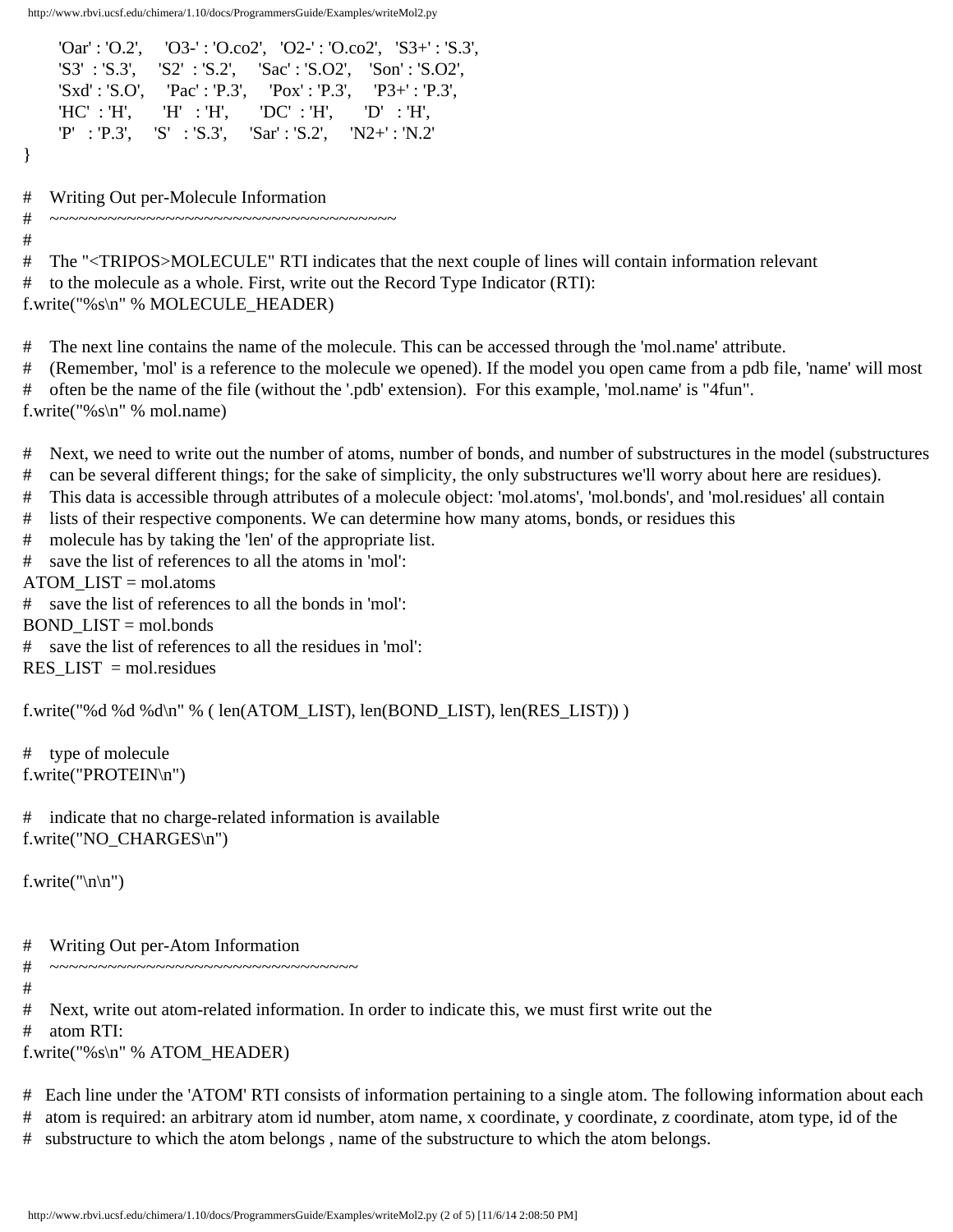http://www.rbvi.ucsf.edu/chimera/1.10/docs/ProgrammersGuide/Examples/writeMol2.py

- # You can look at each atom in the molecule by looping through its 'atoms' attribute.
- # Remember, 'ATOM\_LIST' is the list of atoms stored in 'mol.atoms.' It's more efficient
- # to get the list once, and assign it to a variable, then to repeatedly ask for 'mol.atoms'.

for atom in ATOM\_LIST:

- # Now that we have a reference to an atom, we can write out all the necessary information to the file.
- # The first field is an arbitrary id number. We'll just use that atom's index within the 'mol.atoms' list. f.write("%d " % ATOM\_LIST.index(atom) )

 # Next, we need the name of the atom, which is accessible via the 'name' attribute. f.write("%s " % atom.name)

- # Now for the x, y, and z coordinate data.
- # Get the atom's 'xformCoord' object. This is essentially a wrapper that holds information about the
- # coordinate position (x,y,z) of that atom. 'xformCoord.x', 'xformCoord.y', and 'xformCoord.z' store the x, y,
- # and z coordinates,
- # respectively, as floating point integers. This information comes from the coordinates given for each atom
- # specification in the input file

 $coord = atom.xformCoord()$ 

f.write("%g %g %g " % (coord.x, coord.y, coord.z) )

- # The next field in this atom entry is the atom type. This is a string which stores information about the
- # chemical properties of the atom. It is accessible through the 'idatmType' attribute of an atom object.
- # Because Chimera uses slightly different atom types than SYBYL (the modeling program for which .mol2 is the primary
- # input format), use a dictionary called chimera2sybyl (defined above) that converts Chimera's atom types to
- # the corresponding SYBYL version of the atom's type.

f.write("%s " % chimera2sybyl[atom.idatmType])

- # The last two fields in an atom entry pertain to any substructures to which the atom may belong.
- # As previously noted, we are only interested in residues for this example.
- # Every atom object has a 'residue' attribute, which is a reference to the residue to which that atom belongs.

 $res = atom.residue$ 

# Here, we'll use 'res.id' for the substructure id field. 'res.id' is a string which represents a unique id

- # for that residue (a string representation of a number, i.e. "1" , which are sequential, for all the
- # residues in a molecule).

f.write("%s " % res.id)

- # The last field to write is substructure name. Here, we'll use the 'type' attribute of 'res'. the 'type' attribute contains
- # a string representation of the residue type (e.g. "HIS", "PHE", "SER"...). Concatenate onto this the residue's 'id'
- # to make a unique name for this substructure (because it is possible, and probable, to have more than one
- # "HIS" residue in a molecule. This way, the substructure name will be "HIS6" or "HIS28")

f.write("%s%s\n" % (res.type, res.id))

f.write(" $\ln\$ n")

- # Writing Out per-Bond Information
- # ~~~~~~~~~~~~~~~~~~~~~~~~~~~~~~~~
- #
- # Now for the bonds. The bond RTI says that the following lines will contain information about bonds. f.write("%s\n" % BOND\_HEADER)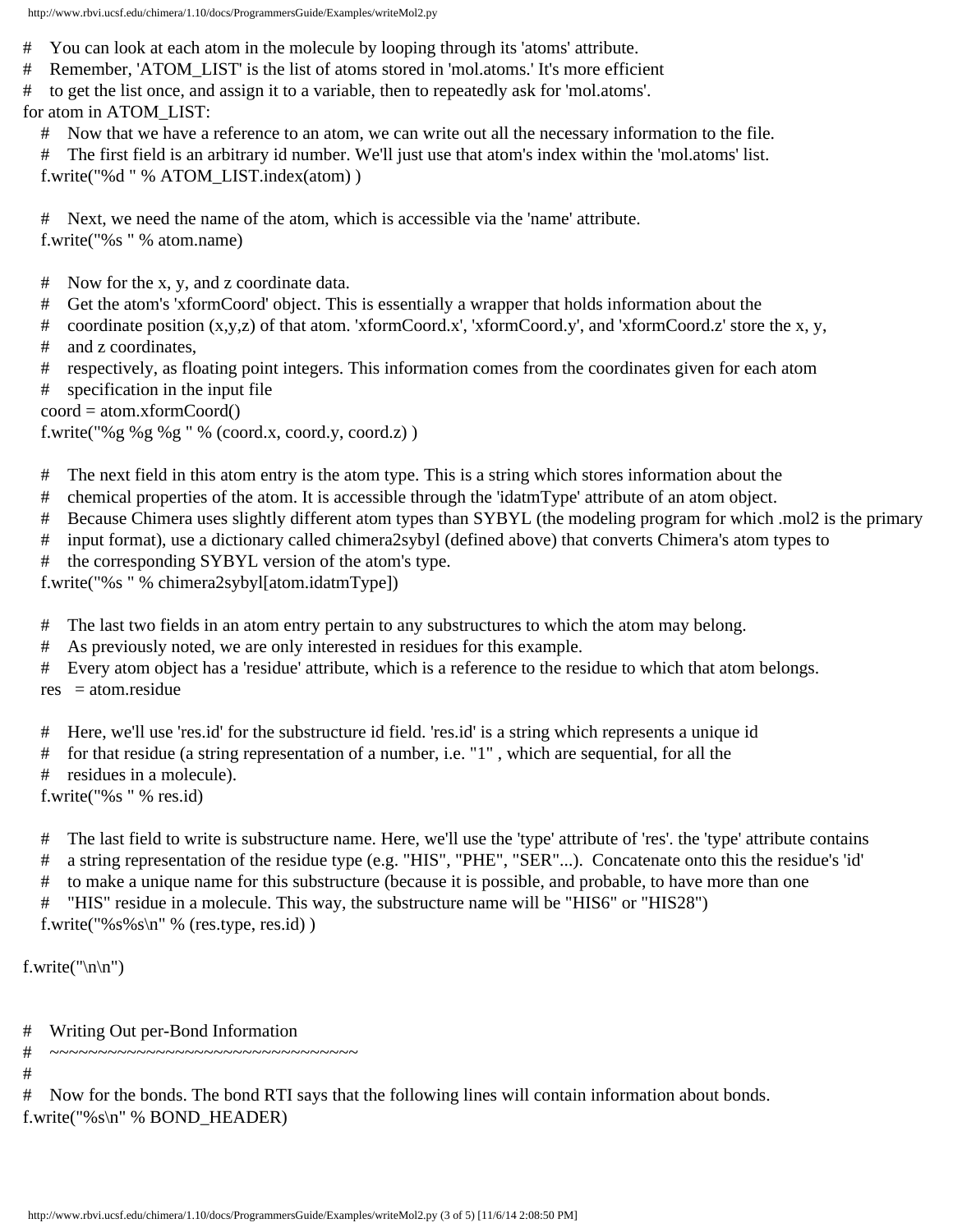http://www.rbvi.ucsf.edu/chimera/1.10/docs/ProgrammersGuide/Examples/writeMol2.py

# Each line after the bond RTI contains information about one bond in the molecule.

# As noted earlier, you can access all the bonds in a molecule through the 'bonds' attribute,

# which contains a list of bonds.

for bond in BOND\_LIST:

# each bond object has an 'atoms' attribute, which is list of length 2, where each item in the list is

# a reference to one of the atoms to which the bond connects.

a1,  $a2 = bond.atoms$ 

# The first field in a mol2 bond entry is an arbitrary bond id. Once again, we'll just use that

# bond's index in the 'mol.bonds' list

f.write("%d " % BOND\_LIST.index(bond) )

 # The next two fields are the ids of the atoms which the bond connects. Since we have a reference to both these # atoms (stored in 'a1' and 'a2'), we can just get the index of those objects in the 'mol.atoms' list: f.write("%s %s " % (ATOM\_LIST.index(a1), ATOM\_LIST.index(a2)) )

# The last field in this bond entry is the bond order. Chimera doesn't currently calcuate bond orders,

# but for our educational purposes here, this won't be a problem.

# The mol2 format expects bond order as a string: "1" (first-order), "2" (second-order), etc., so

# just write out "1" here (even though this may not be correct).

f.write(" $1\ln$ ")

f.write(" $\ln\$ n")

# Writing Out per-Residue Information

# ~~~~~~~~~~~~~~~~~~~~~~~~~~~~~~~~~~~

#

# Almost done!!! The last section contains information about the substructures (i.e. residues for this example) # You know the drill:

f.write("%s\n" % SUBSTR\_HEADER)

# We've already covered some of these items (see above):

for res in RES\_LIST:

 # residue id field f.write("%s " % res.id )

 # residue name field f.write("%s%s " % (res.type, res.id) )

# the next field specifies the id of the root atom of the substructure. For the case of residues,

# we'll use the alpha-carbon as the root.

# Each residue has an 'atomsMap' attribute which is a dictionary. The keys in this dictionary are

# atom names (e.g. 'C', 'N', 'CA'), and the values are lists of references to atoms in the residue that have that

# name. So, to get the alpha-carbon of this residue:

 $alpha_c$ arbon = res.atomsMap['CA'][0]

 # and get the id of 'alpha\_carbon' from the 'mol.atoms' list f.write("%d " % ATOM\_LIST.index(alpha\_carbon) )

# The final field of this substructure entry is a string which specifies what type of substructure it is: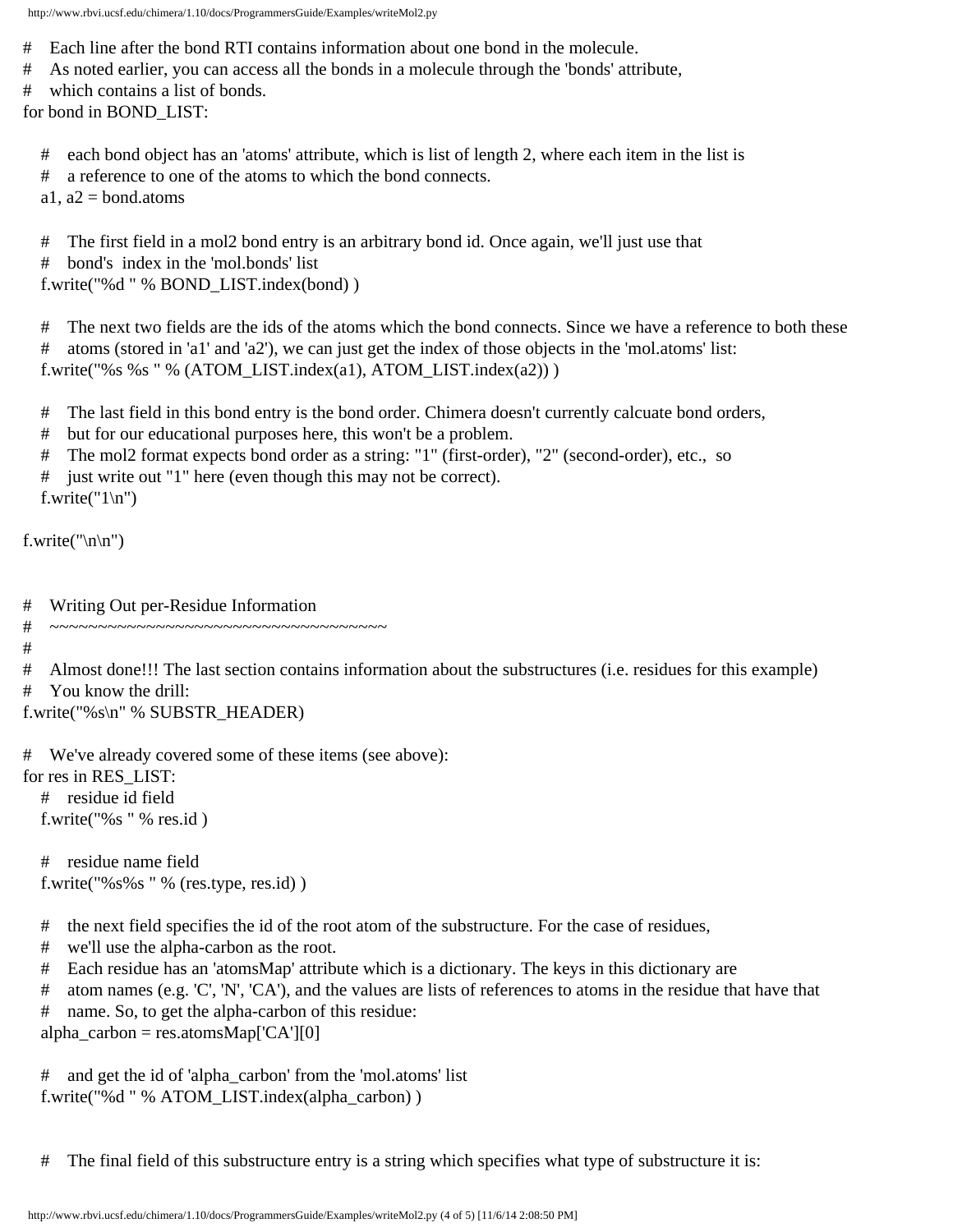http://www.rbvi.ucsf.edu/chimera/1.10/docs/ProgrammersGuide/Examples/writeMol2.py

f.write("RESIDUE\n")

f.write(" $\ln\$ n") f.close()

- # And that's it! Don't worry if you didn't quite understand all the ins and outs of the mol2 file format.
- # The purpose of this exercise was to familiarize yourself with Chimera's object model; writing out a mol2 file
- # was just a convenient way to do that. The important thing was to gain an understanding of how Chimera's atoms,
- # bonds, residues, and molecules all fit together.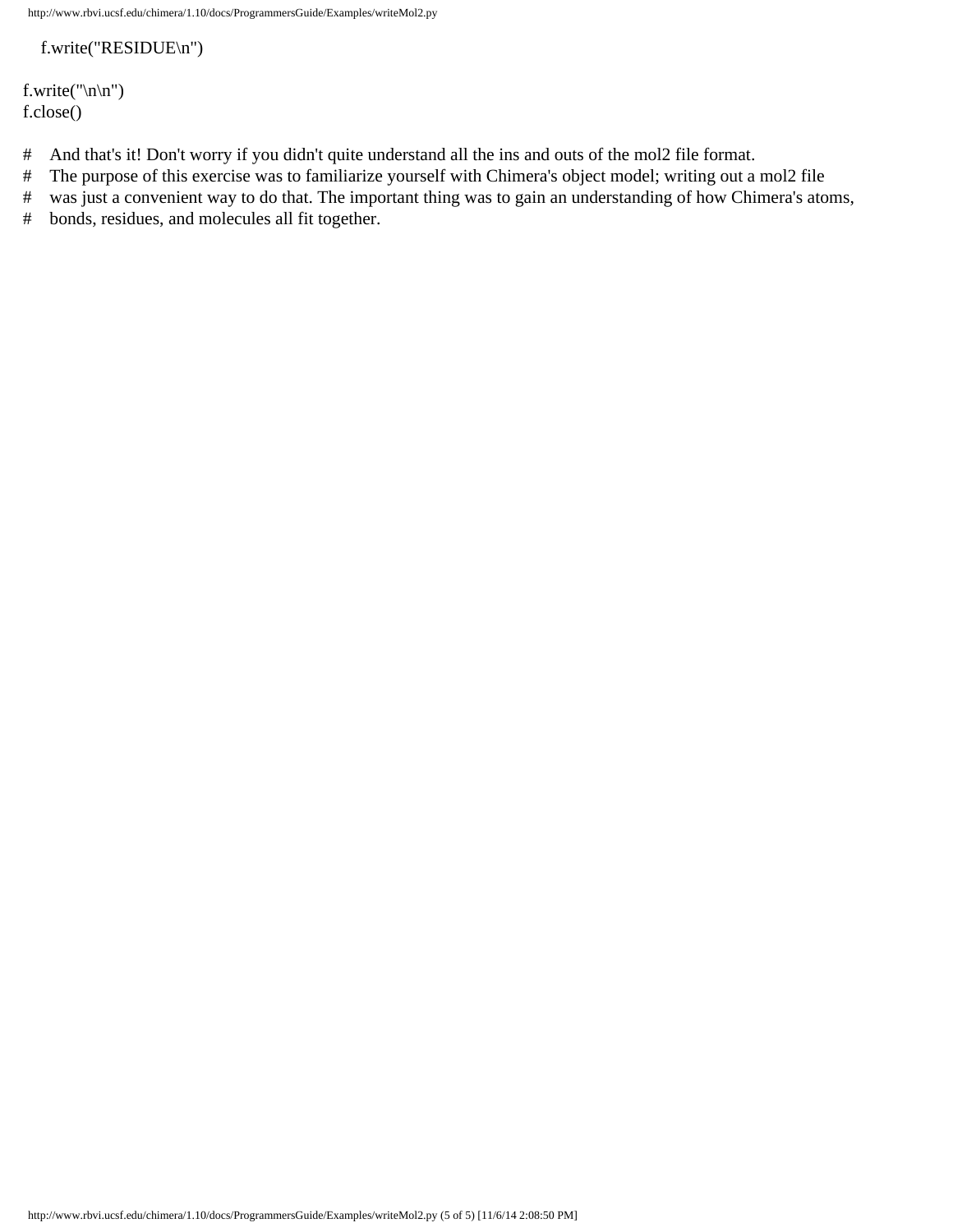@<TRIPOS>MOLECULE 4fun.pdb 47 48 6 PROTEIN NO\_CHARGES

@<TRIPOS>ATOM 0 N 49.668 24.248 10.436 N.4 1 HIS1 1 CA 50.197 25.578 10.784 C.3 1 HIS1 2 C 49.169 26.701 10.917 C.2 1 HIS1 3 O 48.241 26.524 11.749 O.2 1 HIS1 4 CB 51.312 26.048 9.843 C.3 1 HIS1 5 CG 50.958 26.068 8.34 C.ar 1 HIS1 6 ND1 49.636 26.144 7.86 N.pl3 1 HIS1 7 CD2 51.797 26.043 7.286 C.ar 1 HIS1 8 CE1 49.691 26.152 6.454 C.ar 1 HIS1 9 NE2 51.046 26.09 6.098 N.pl3 1 HIS1 10 N 49.788 27.85 10.784 N.pl3 2 SER2 11 CA 49.138 29.147 10.62 C.3 2 SER2 12 C 47.713 29.006 10.11 C.2 2 SER2 13 O 46.74 29.251 10.864 O.2 2 SER2 14 CB 49.875 29.93 9.569 C.3 2 SER2 15 OG 49.145 31.057 9.176 O.3 2 SER2 16 N 47.62 28.367 8.973 N.pl3 3 GLN3 17 CA 46.287 28.193 8.308 C.3 3 GLN3 18 C 45.406 27.172 8.963 C.2 3 GLN3 19 O 44.198 27.508 9.014 O.2 3 GLN3 20 CB 46.489 27.963 6.806 C.3 3 GLN3 21 CG 45.138 27.8 6.111 C.3 3 GLN3 22 CD 45.304 27.952 4.603 C.2 3 GLN3 23 OE1 46.432 28.202 4.112 O.2 3 GLN3 24 NE2 44.233 27.647 3.897 N.pl3 3 GLN3 25 N 46.014 26.394 9.871 N.pl3 4 GLY4 26 CA 45.422 25.287 10.68 C.3 4 GLY4 27 C 43.892 25.215 10.719 C.2 4 GLY4 28 O 43.287 26.155 11.288 O.2 4 GLY4 29 N 43.406 23.993 10.767 N.pl3 5 THR5 30 CA 42.004 23.642 10.443 C.3 5 THR5 31 C 40.788 24.146 11.252 C.2 5 THR5 32 O 39.804 23.384 11.41 O.2 5 THR5 33 CB 41.934 22.202 9.889 C.3 5 THR5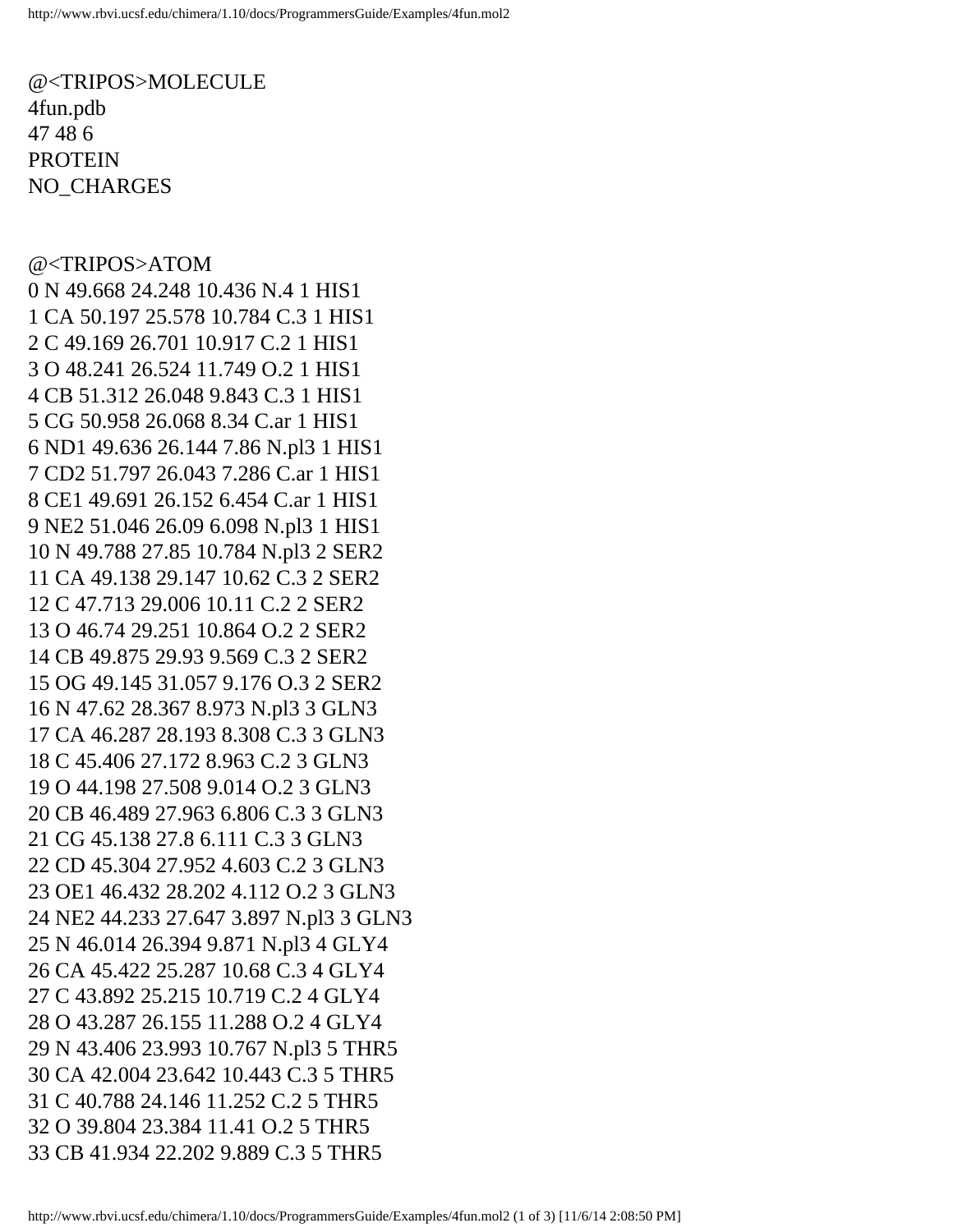34 OG1 41.08 21.317 10.609 O.3 5 THR5 35 CG2 43.317 21.556 9.849 C.3 5 THR5 36 N 40.628 25.463 11.441 N.pl3 6 PHE6 37 CA 39.381 25.95 12.104 C.3 6 PHE6 38 C 38.156 25.684 11.232 C.2 6 PHE6 39 O 37.231 25.002 11.719 O.2 6 PHE6 40 CB 39.407 27.425 12.584 C.3 6 PHE6 41 CG 38.187 27.923 13.43 C.ar 6 PHE6 42 CD1 36.889 27.518 13.163 C.ar 6 PHE6 43 CD2 38.386 28.862 14.419 C.ar 6 PHE6 44 CE1 35.813 27.967 13.909 C.ar 6 PHE6 45 CE2 37.306 29.328 15.177 C.ar 6 PHE6 46 CZ 36.019 28.871 14.928 C.ar 6 PHE6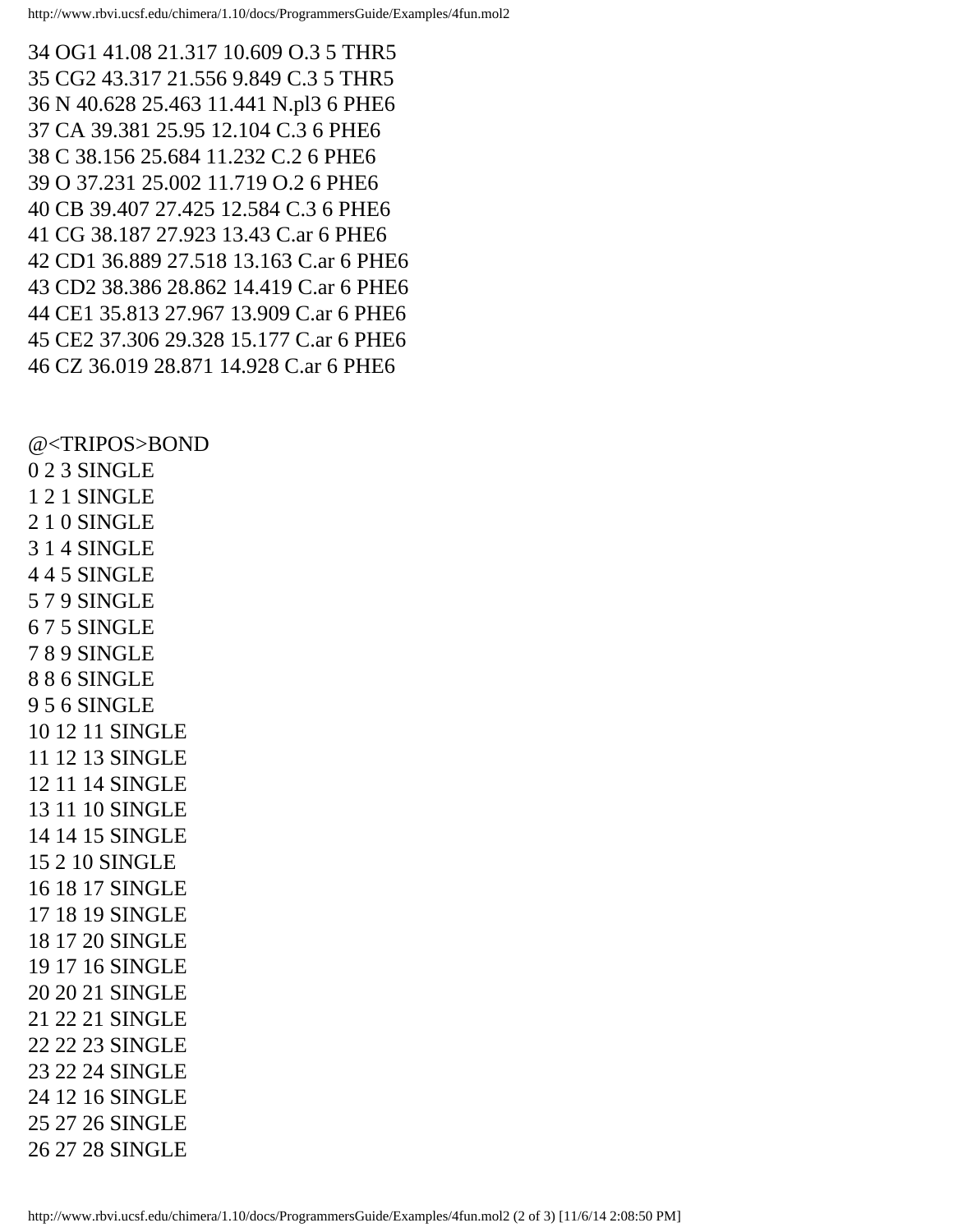@<TRIPOS>SUBSTRUCTURE 1 HIS1 1 RESIDUE 2 SER2 11 RESIDUE 3 GLN3 17 RESIDUE 4 GLY4 26 RESIDUE 5 THR5 30 RESIDUE 6 PHE6 37 RESIDUE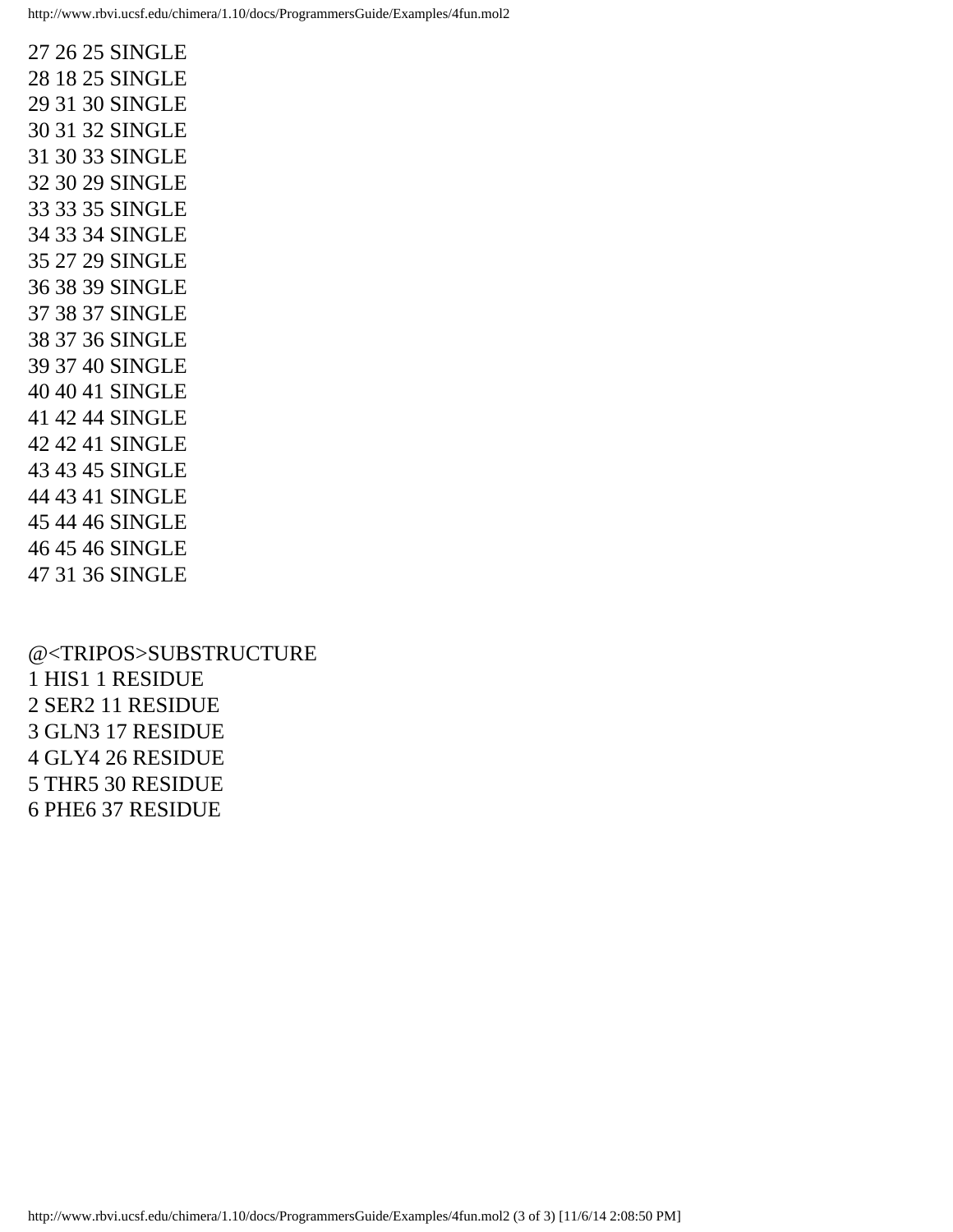http://www.rbvi.ucsf.edu/chimera/1.10/docs/ProgrammersGuide/Examples/displayProp.py

import chimera

```
# open up a molecule to work with:
opened = chimera.openModels.open('3fx2', type="PDB")
mol = opened[0]
```
- # Molecule Display Properties
- $\#$  ~~~~~~~~~~~~~~~~~~~~~~~~~~~~~~
- #
- # the 'color' attribute represents the model-level color.
- # This color can be controlled by the midas command 'modelcolor'.
- # The 'color' assigned to a newly opened model is determined by a configurable preference (see discussion above).
- # Programmatically, the model
- # color can be changed by simply assigning a 'MaterialColor' to 'molecule.color'. Molecules also have a
- # 'display' attribute, where a value of 'True' corresponds to being displayed, and a value of 'False'
- # means the molecule is not displayed.
- # So to make sure the molecule is shown (it is by default when first opened):
- $mol.$ display = True
- # To color the molecule red,
- # get a reference to Chimera's notion of the color red (returns a 'MaterialColor' object)
- from chimera.colorTable import getColorByName

```
red = getColorByName('red')
```
- # and assign it to 'mol.color'.
- mol.color = red
- # Note that the model will appear red at this point because all the atoms/bonds/residues
- # 'color' attributes are set to 'None'
- # Atom Display Properties
- $#$  ~~~~~~~~~~~~~~~~~~~~~~~~~~
- #
- # Each atom in a molecule has its own individual color,
- # accessible by the 'color' attribute. Upon opening a molecule, each atom's 'color' is set to 'None';
- # it can be changed by assigning a new 'MaterialColor' to 'atom.color'.
- # So, if we wanted to color all the alpha-carbon atoms blue, and all the rest yellow,
- # get references to the colors:
- blue  $= getColorByName('blue')$
- yellow = getColorByName('yellow')
- # get a list of all the atoms in the molecule

## $A$ TOMS = mol.atoms

```
for at in ATOMS:
```
 # check to see if this atom is an alpha-carbon if at  $name == 'CA':$ at.color = yellow

```
 else:
```

```
at. color = blue
```
- # Now, even though 'mol.color' is set to red, the molecule will appear to be blue and yellow. This is because each individual
- # atom's 'color' is visible over 'mol.color'.
- # Like molecules, atoms also have a 'display' attribute that controls whether or not the atom is shown.
- # While 'atom.display' controls whether the atom can be seen at all, 'atom.drawMode' controls its visual representation.
- # The value of 'drawMode' can be one of four constants, defined in the 'Atom' class.
- # Acceptable values for 'drawMode'
- # are 'chimera.Atom.Dot' (dot representation), 'chimera.Atom.Sphere' (sphere representation),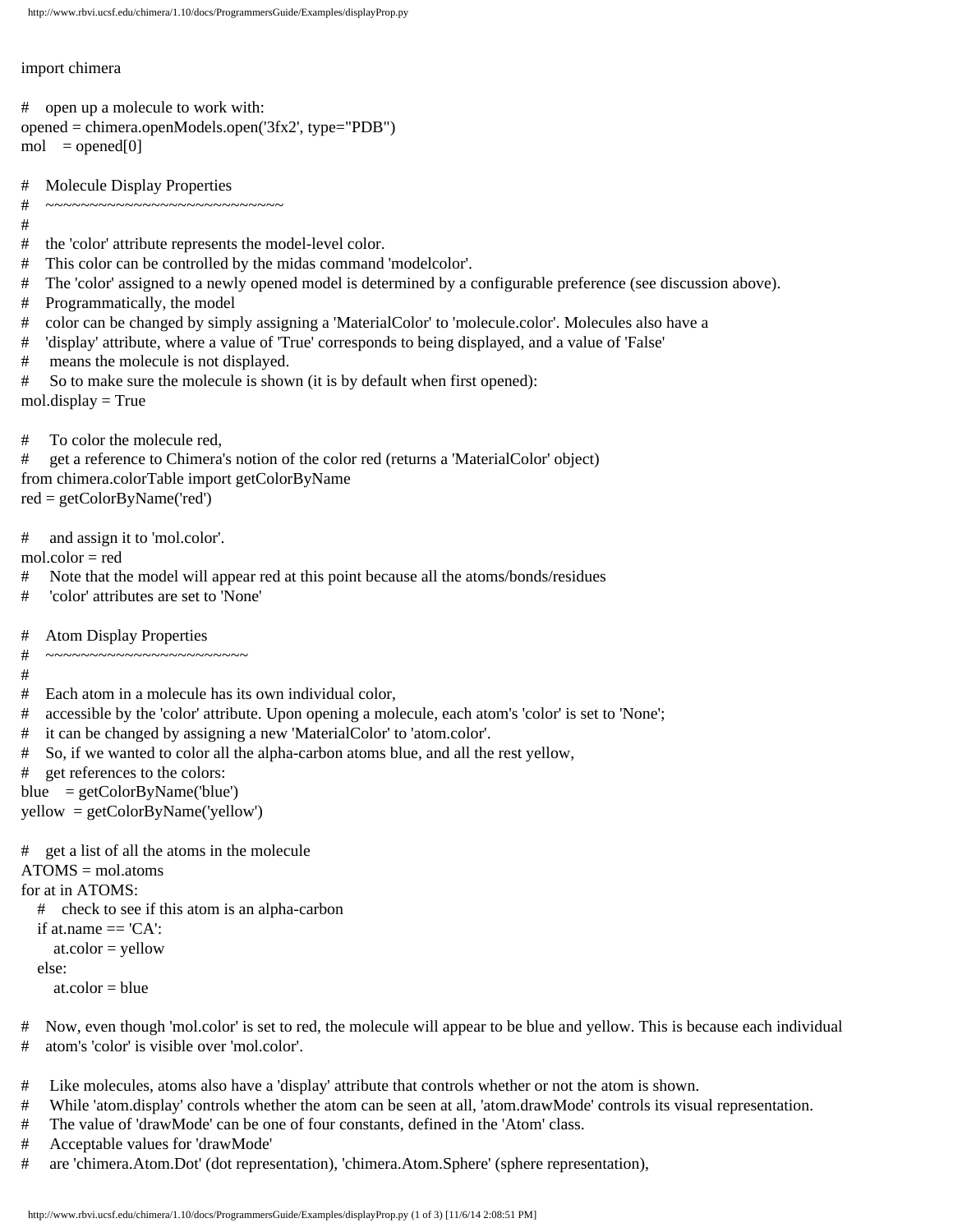http://www.rbvi.ucsf.edu/chimera/1.10/docs/ProgrammersGuide/Examples/displayProp.py

# 'chimera.Atom.EndCap' (endcap representation), or 'chimera.Atom.Ball' (ball representation).

# So, to represent all the atoms in the molecule as "balls":

for at in ATOMS:

at.drawMode = chimera.Atom.Ball

# Bond Display Properties

# ~~~~~~~~~~~~~~~~~~~~~~~ #

- # Bonds also contain 'color', and 'drawMode' attributes. They serve the same purposes here as they do
- # in atoms ('color' is the color specific to that bond, and 'drawMode' dictates
- # how the bond is represented). 'drawMode' for bonds can be either 'chimera.Bond.Wire' (wire representation)
- # or 'chimera.Bond.Stick' (stick representation).
- # The 'bond.display' attribute accepts slightly different values than that of other objects.
- # While other objects' 'display' can be set to either 'False' (not displayed)
- # or 'True' (displayed), 'bond.display' can be assigned a value of 'chimera.Bond.Never' (same as 'False' bond is not
- # displayed), 'chimera.Bond.Always' (same as 'True' bond is displayed), or 'chimera.Bond.Smart' which means that the # bond will only be
- # displayed if both the atoms it connects to are displayed. If not, the bond will not be displayed.
- # The heuristic that determines bond color is also a little more complicated than for atoms.
- # Bonds have an attribute called 'halfbond'
- # that determines the source of the bond's color. If 'halfbond' is set to 'True', then the
- # bond derives its color from the atoms which
- # it connects, and ignores whatever 'bond.color' is. If both those atoms are the same color (blue, for instance),
- # then the bond will appear blue. If the bonds atoms are different colors, then each half of the bond will correspond to the color
- # of the atom on that side. However, if 'bond.halfbond' is set to 'False', then that bond's color
- # will be be derived from its 'color' attribute, regardless of the 'color's of the atoms which it connects (except in the case
- # 'bond.color' is 'None', the bond will derive its color from one of the atoms to which it connects).
- # To set each bond's display mode to "smart", represent it as a stick, and turn halfbond mode on,
- # get a list of all bonds in the molecule

# $BONDS = mol.$ bonds

for b in BONDS:

 b.display = chimera.Bond.Smart b.drawMode = chimera.Bond.Stick  $b\text{-}halfbond = True$ 

# Residue Display Properties

 $\#$  ~~~~~~~~~~~~~~~~~~~~~~~~~~~~

#

- # Residues are not "displayed" in the same manner that atoms and bonds are. When residues are displayed, they are
- # in the form of ribbons, and the attributes that control the visual details of the residues are named accordingly:
- # 'ribbonDisplay', 'ribbonColor', 'ribbonDrawMode'. The values for 'ribbonDrawMode' can be 'chimera.Residue.Ribbon\_2D' (flat ribbon),
- # 'chimera.Residue.Ribbon\_Edged' (sharp ribbon), or 'chimera.Residue.Ribbon\_Round' (round/smooth ribbon).
- # If a residue's 'ribbonDisplay' value is set to 'False', it doesn't matter what 'ribbonDrawMode'
- # is the ribbon still won't be displayed!
- # Residues have three attributes that control how the ribbon is drawn. 'isTurn', 'isHelix', and 'isSheet' (same as 'isStrand') are
- # set to either 'True' or 'False' based on secondary structure information contained in the source file (if available).
- # For any residue, only one of these can be set to 'True'.
- # So, to display only the residues which are part of an alpha-helix, as a smooth ribbon,
- # get a list of all the residues in the molecule

RESIDUES = mol.residues

### for r in RESIDUES:

# only for residues that are part of an alpha-helix

if r.isHelix:

 $r.ribbonDisplay = True$ 

r.ribbonDrawMode = chimera.Residue.Ribbon\_Round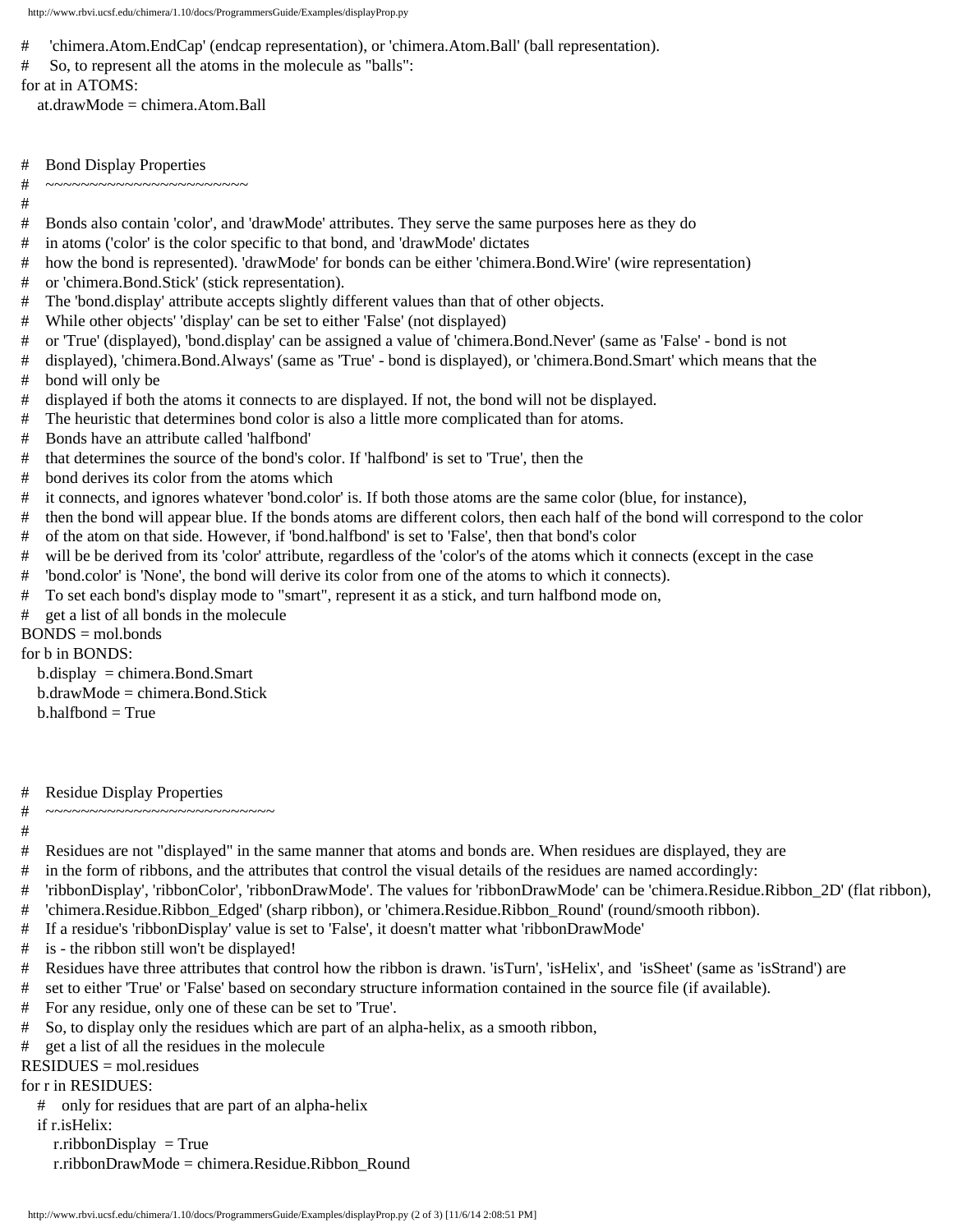http://www.rbvi.ucsf.edu/chimera/1.10/docs/ProgrammersGuide/Examples/displayProp.py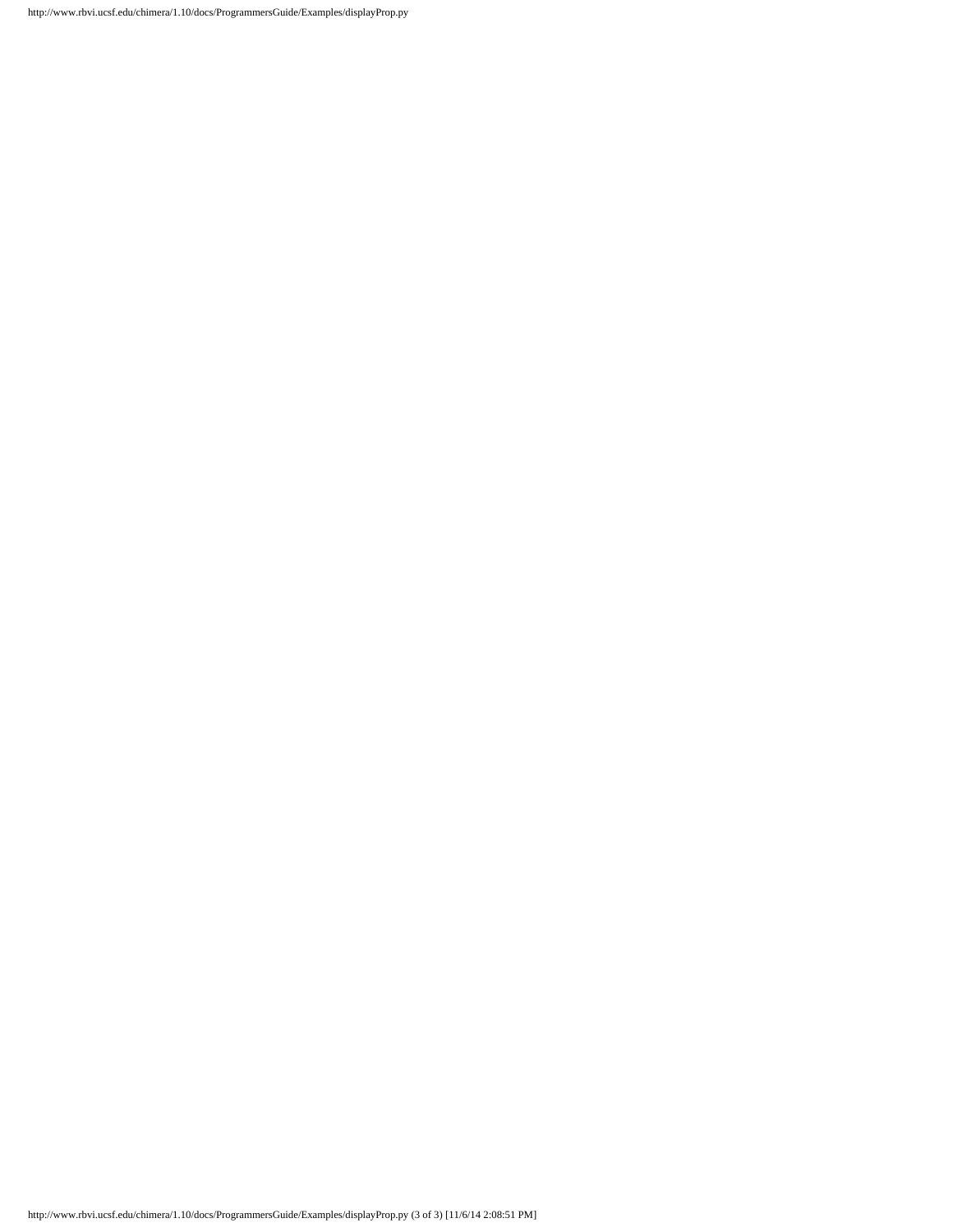<span id="page-117-0"></span># Import system modules used in this example. import re

# Import Chimera modules used in this example. import chimera

- # Define a regular expression for matching the names of protein
- # backbone atoms (we do not include the carbonyl oxygens because
- # they tend to clutter up the graphics display without adding
- # much information).

 $MAINCHAIN = re.compile("^(N|CA|C)\$ ", re.I)

- # Do the actual work of setting the display status of atoms and
- # bonds. The following 'for' statement iterates over molecules.
- # The function call
- # 'chimera.openModels.list(modelTypes=[chimera.Molecule])'
- # returns a list of all open molecules; non-molecular models such
- # as surfaces and graphics objects will not appear in the list.
- # The loop variable 'm' refers to each model successively.

for m in chimera.openModels.list(modelTypes=[chimera.Molecule]):

- # The following 'for' statement iterates over atoms. The
- # attribute reference 'm.atoms' returns a list of all atoms
- # in model 'm', in no particular order. The loop variable
- # 'a' refers to each atom successively.

for a in m.atoms:

- # Set the display status of atom 'a'. First, we match
- # the atom name, 'a.name', against the backbone atom
- # name regular expression, 'MAINCHAIN'. The function
- # call 'MAINCHAIN.match(a.name)' returns an 're.Match'
- # object if the atom name matches the regular expression
- # or 'None' otherwise. The display status of the atom
- # is set to true if there is a match (return value is not
- # 'None') and false otherwise.

 $a.display = **MAINCHAIN**.match(*a*.name) != None$ 

- # By default, bonds are displayed if and only if both endpoint
- # atoms are displayed, so therefore we don't have to explicitly
- # set bond display modes; they will automatically "work right".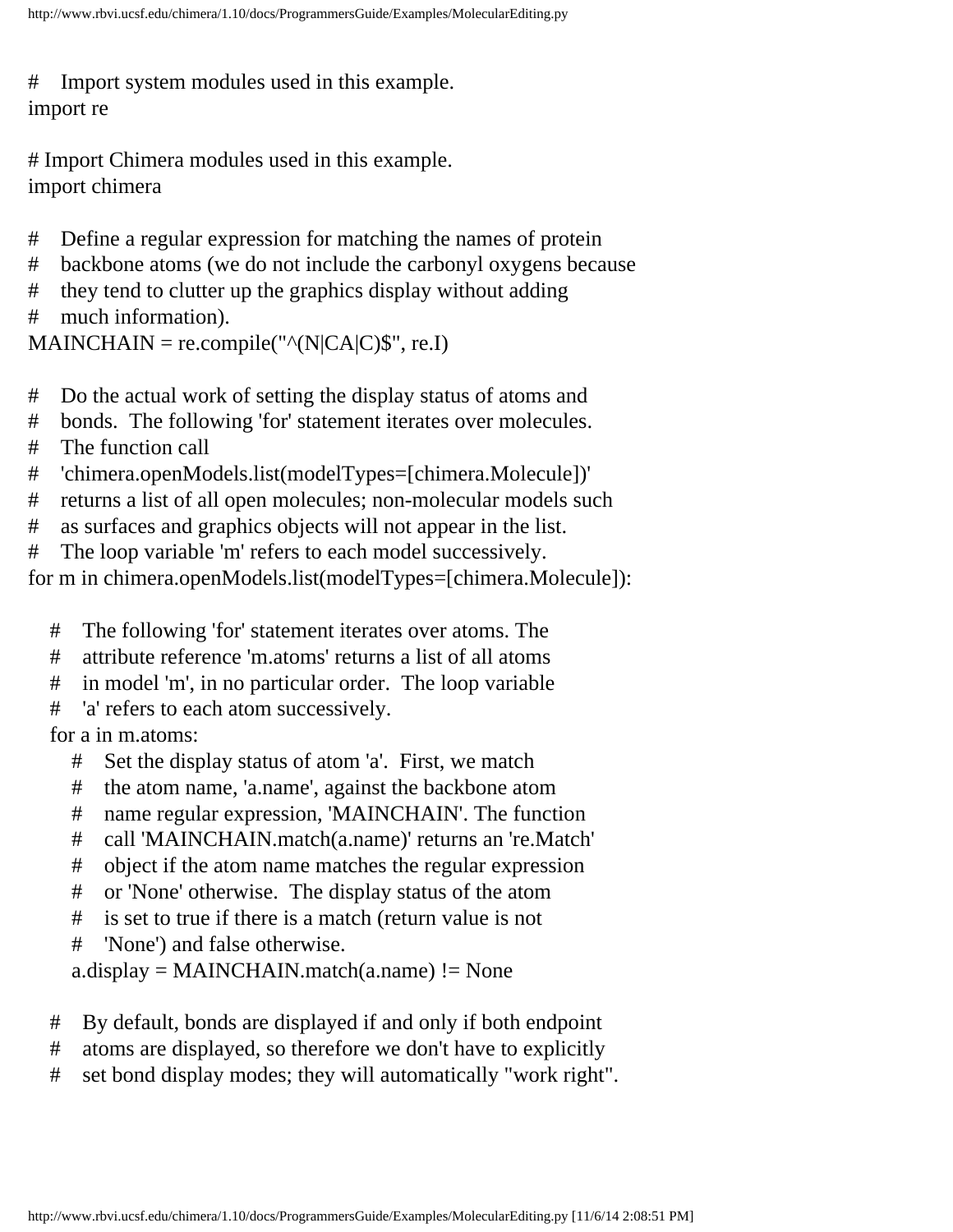- <span id="page-118-0"></span># Function 'mainchain' sets the display status of atoms
- # and requires no arguments. The body of the function is
- # identical to the example described in
- # "Molecular Editing Using Python".
- #

# .. "Molecular Editing Using Python" MolecularEditing.html def mainchain():

- # Note that due to a fairly arcane Python behavior, we need to
- # import modules used by a (script) function inside the function itself
- # (the local scope) rather than outside the function (the
- # global scope). This is because Chimera executes scripts in a
- # temporary module so that names defined by the script don't
- # conflict with those in Chimera's main namespace. When the
- # temporary module is deleted, Python sets all names in the
- # module's global namespace to 'None'. Therefore, by the time
- # this function is executed (by the toolbar button callback)
- # any modules imported in the global namespace would have the
- # value 'None' instead of being a module object.

 # The regular expression module, 're', is used for matching atom names. import re

- # Import the object that tracks open models and the Molecule
- # class from the 'chimera' module.

from chimera import openModels, Molecule

```
mainChain = re.compile("^N(N|CA|C)\math>, re.I)
 for m in openModels.list(modelTypes=[Molecule]):
   for a in m.atoms:
     a.display = mainChain.match(a.name) != None
```
# Need to import the 'chimera' module to access the function to

```
# add the icon to the toolbar.
```
import chimera

- # Create a button in the toolbar.
- # The first argument to 'chimera.tkgui.app.toolbar.add' is the icon,
- # which is either the path to an image file, or the name of a standard
- # Chimera icon (which is the base name of an image file found in the
- # "share/chimera/images" directory in the Chimera installation directory).
- # In this case, since 'ToolbarButton.tiff' is not an absolute path, the
- # icon will be looked for under that name in both the current directory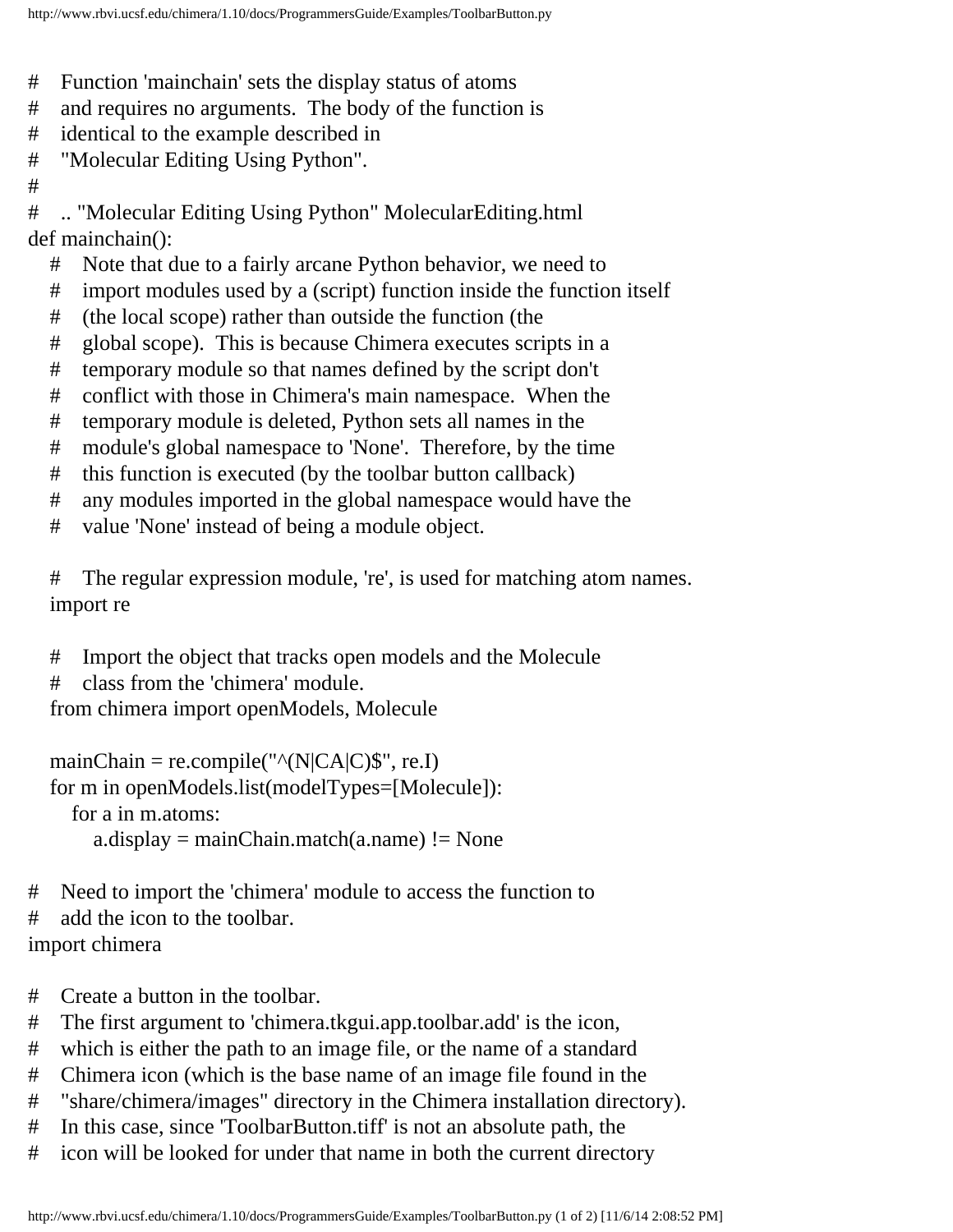http://www.rbvi.ucsf.edu/chimera/1.10/docs/ProgrammersGuide/Examples/ToolbarButton.py

- # and in the Chimera images directory.
- # The second argument is the Python function to be called when the button
- # is pressed (a.k.a., the "callback function").
- # The third argument is a short description of what the button does
- # (used typically as balloon help).
- # The fourth argument is the URL to a full description.
- # For this example the icon name is 'ToolbarButton.tiff';
- # the Python function is 'mainchain';
- # the short description is "Show Main Chain";
- # and there is no URL for context help.

chimera.tkgui.app.toolbar.add('ToolbarButton.tiff', mainchain, 'Show Main Chain', None)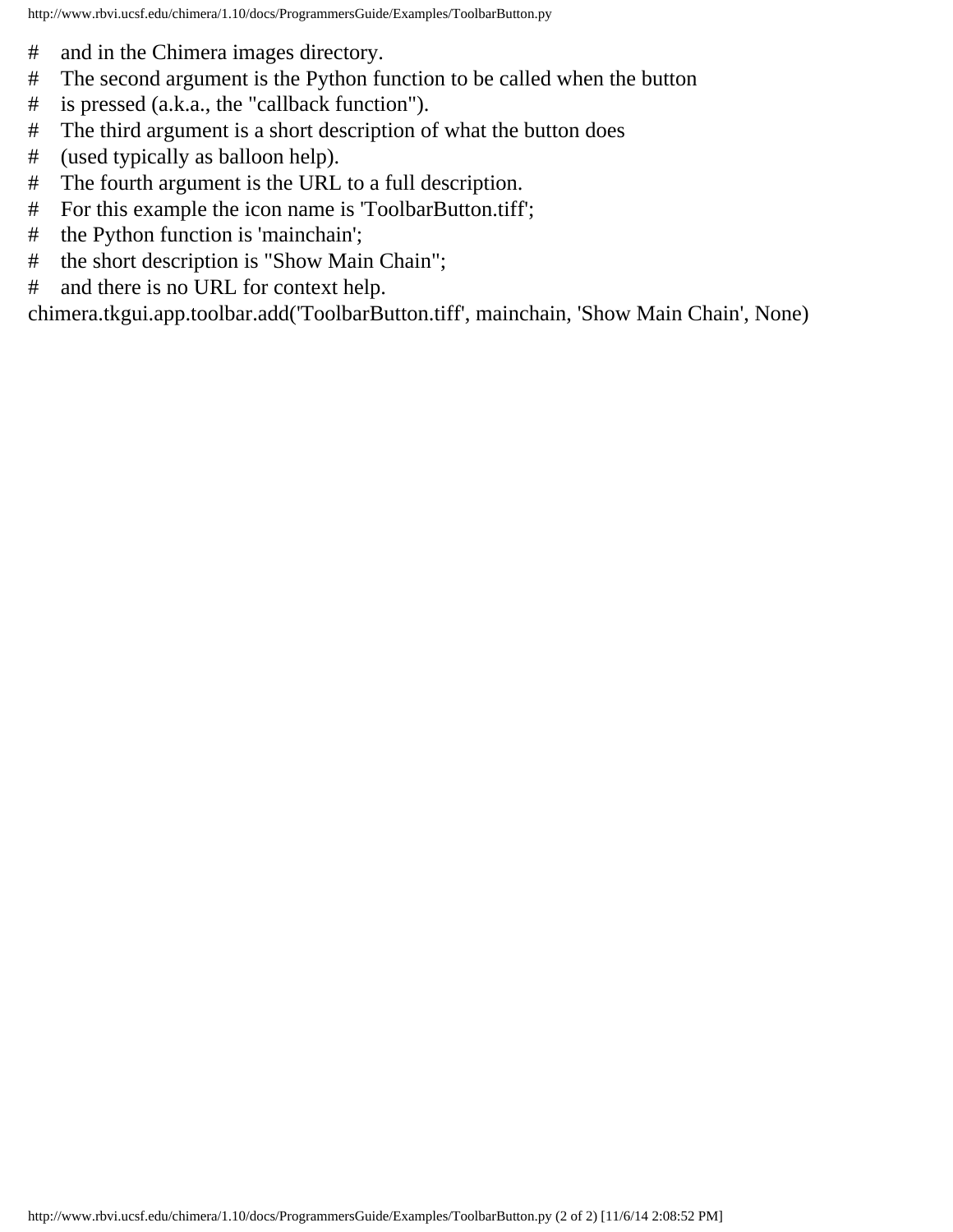<span id="page-120-0"></span>http://www.rbvi.ucsf.edu/chimera/1.10/docs/ProgrammersGuide/Examples/MolecularEditing.html

# **Example [MolecularEditing.py](#page-117-0)**

Import system modules used in this example.

import re

Import Chimera modules used in this example.

import chimera

Define a regular expression for matching the names of protein backbone atoms (we do not include the carbonyl oxygens because they tend to clutter up the graphics display without adding much information).

MAINCHAIN =  $re.compile("^*(N|CA|C)\$ ", re.I)

Do the actual work of setting the display status of atoms and bonds. The following for statement iterates over molecules. The function call chimera.openModels.list(modelTypes=[chimera.Molecule]) returns a list of all open molecules; non-molecular models such as surfaces and graphics objects will not appear in the list. The loop variable m refers to each model successively.

for m in chimera.openModels.list(modelTypes=[chimera.Molecule]):

The following for statement iterates over atoms. The attribute reference m. atoms returns a list of all atoms in model m, in no particular order. The loop variable a refers to each atom successively.

for a in m.atoms:

Set the display status of atom  $a$ . First, we match the atom name,  $a$ ,  $n$  ame, against the backbone atom name regular expression, MAINCHAIN. The function call MAINCHAIN.match (a.name) returns an re.Match object if the atom name matches the regular expression or None otherwise. The display status of the atom is set to true if there is a match (return value is not None) and false otherwise.

a.display = MAINCHAIN.match(a.name) != None

By default, bonds are displayed if and only if both endpoint atoms are displayed, so therefore we don't have to explicitly set bond display modes; they will automatically "work right".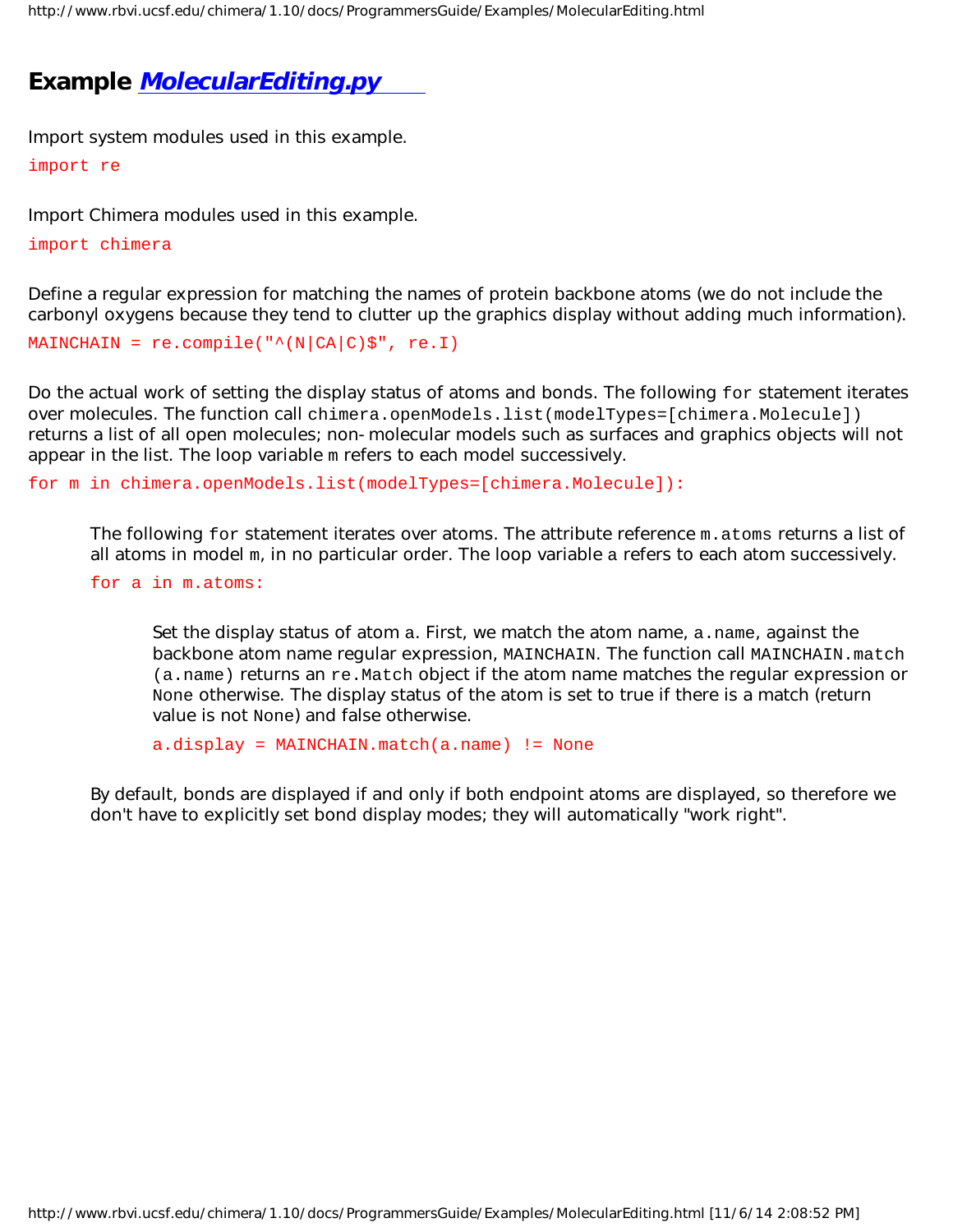- # The contents of "ToolbarButtonPackage/\_\_init\_\_.py" is
- # identical to the first section of code in "Toolbar Buttons".
- #
- # .. "ToolbarButtonPackage/\_\_init\_\_.py" ToolbarButtonPackage/\_\_init\_\_.py
- # .. "Toolbar Buttons" ToolbarButton.html

def mainchain(): import re from chimera import openModels, Molecule

mainChain = re.compile(" $\land$ (N|CA|C)\$", re.I) for m in openModels.list(modelTypes=[Molecule]): for a in m.atoms:  $a.display = mainChain-match(a.name) != None$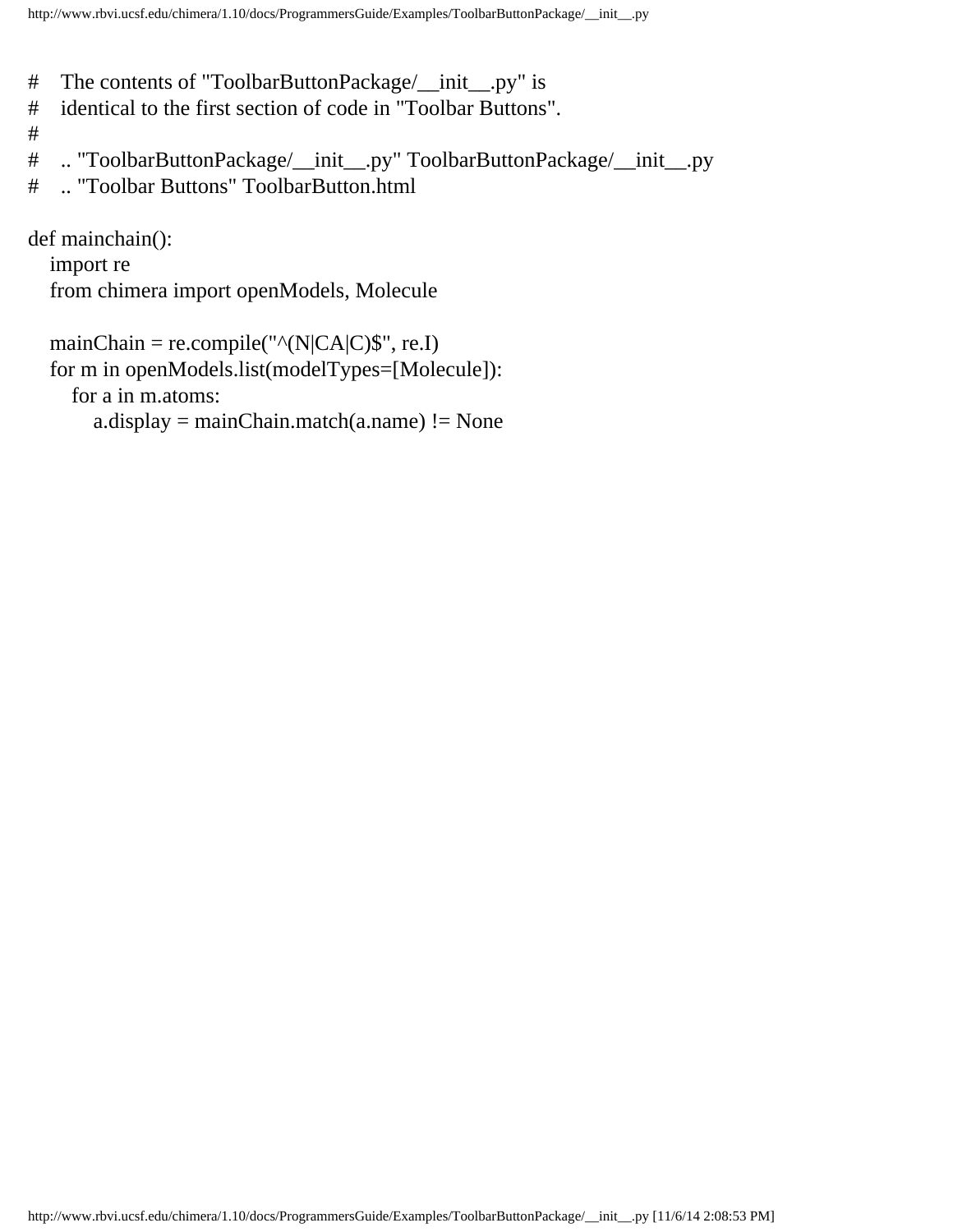# **Example [ToolbarButton.py](#page-118-0)**

Function mainchain sets the display status of atoms and requires no arguments. The body of the function is identical to the example described in [Molecular Editing Using Python](#page-120-0).

def mainchain():

Note that due to a fairly arcane Python behavior, we need to import modules used by a (script) function inside the function itself (the local scope) rather than outside the function (the global scope). This is because Chimera executes scripts in a temporary module so that names defined by the script don't conflict with those in Chimera's main namespace. When the temporary module is deleted, Python sets all names in the module's global namespace to None. Therefore, by the time this function is executed (by the toolbar button callback) any modules imported in the global namespace would have the value None instead of being a module object.

The regular expression module,  $r =$ , is used for matching atom names.

import re

Import the object that tracks open models and the Molecule class from the chimera module.

```
from chimera import openModels, Molecule 
mainChain = re.compile("^(N|CA|C)\", re.I)
for m in openModels.list(modelTypes=[Molecule]): 
      for a in m.atoms: 
            a.display = mainChain.match(a.name) != None
```
Need to import the chimera module to access the function to add the icon to the toolbar.

## import chimera

Create a button in the toolbar. The first argument to chimera.tkgui.app.toolbar.add is the icon, which is either the path to an image file, or the name of a standard Chimera icon (which is the base name of an image file found in the "share/chimera/images" directory in the Chimera installation directory). In this case, since ToolbarButton.tiff is not an absolute path, the icon will be looked for under that name in both the current directory and in the Chimera images directory. The second argument is the Python function to be called when the button is pressed (a.k.a., the "callback function"). The third argument is a short description of what the button does (used typically as balloon help). The fourth argument is the URL to a full description. For this example the icon name is ToolbarButton.tiff; the Python function is mainchain; the short description is "Show Main Chain"; and there is no URL for context help.

chimera.tkgui.app.toolbar.add('ToolbarButton.tiff', mainchain, 'Show Main Chain', None)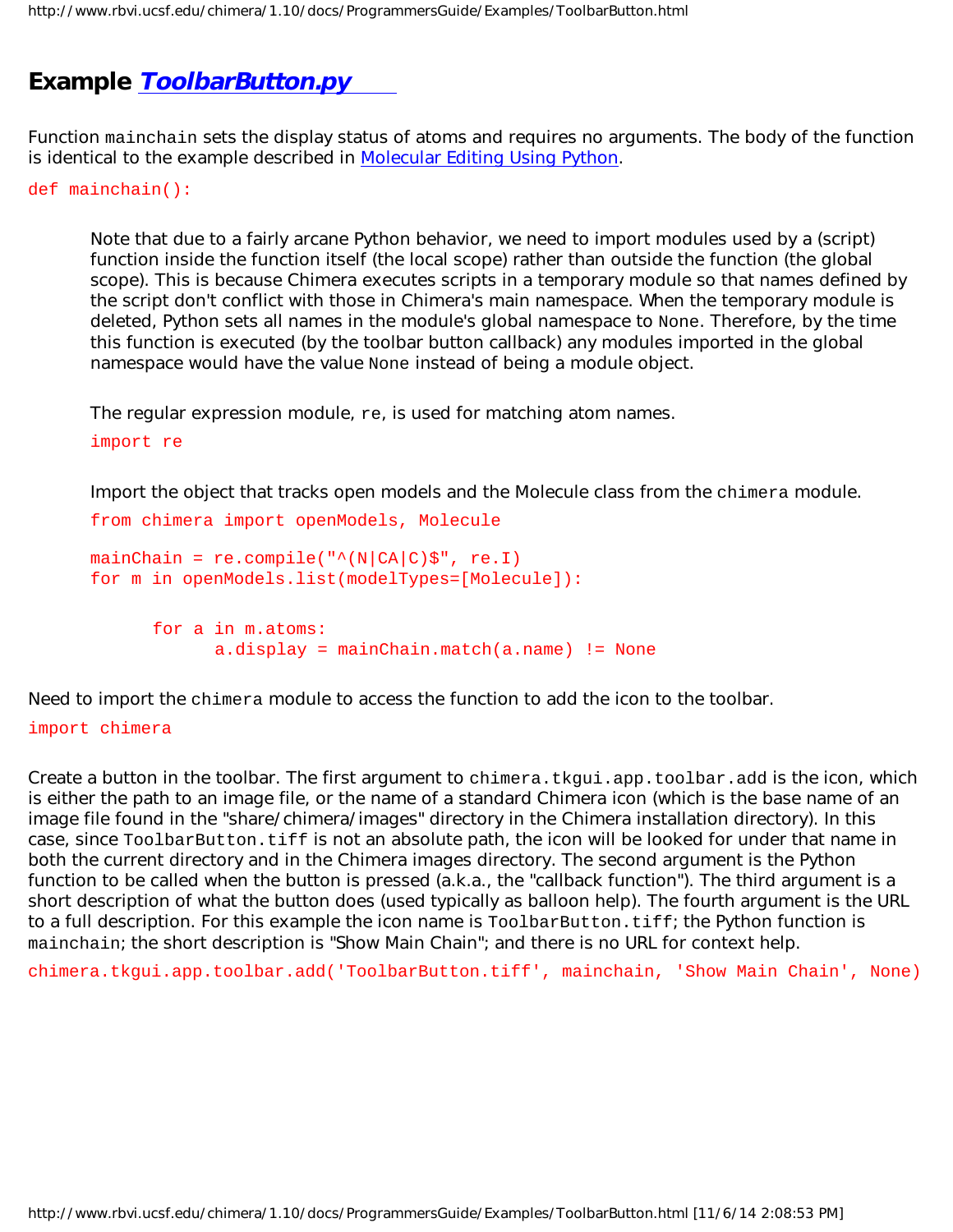- # The contents of "ToolbarButtonPackage/gui.py" is similar to
- # the last section of code in "Toolbar Buttons", with the
- # exception that the 'mainchain' function is now referenced as
- # 'ToolbarButtonPackage.mainchain'. The reason for the change is
- # that 'gui.py' is a submodule, while the 'mainchain' function is in
- # the main package. Since a submodule cannot directly access items
- # defined in the main package, 'gui.py' must first import the package
- # 'import ToolbarButtonPackage' and refer to the function by prepending
- # the package name ('ToolbarButtonPackage.mainchain' in the call to
- # 'chimera.tkgui.app.toolbar.add').
- #
- # .. "ToolbarButtonPackage/gui.py" ToolbarButtonPackage/gui.py
- # .. "Toolbar Buttons" ToolbarButton.html

import chimera

import ToolbarButtonPackage

chimera.tkgui.app.toolbar.add('ToolbarButton.tiff', ToolbarButtonPackage.mainchain, 'Show Main Chain', None)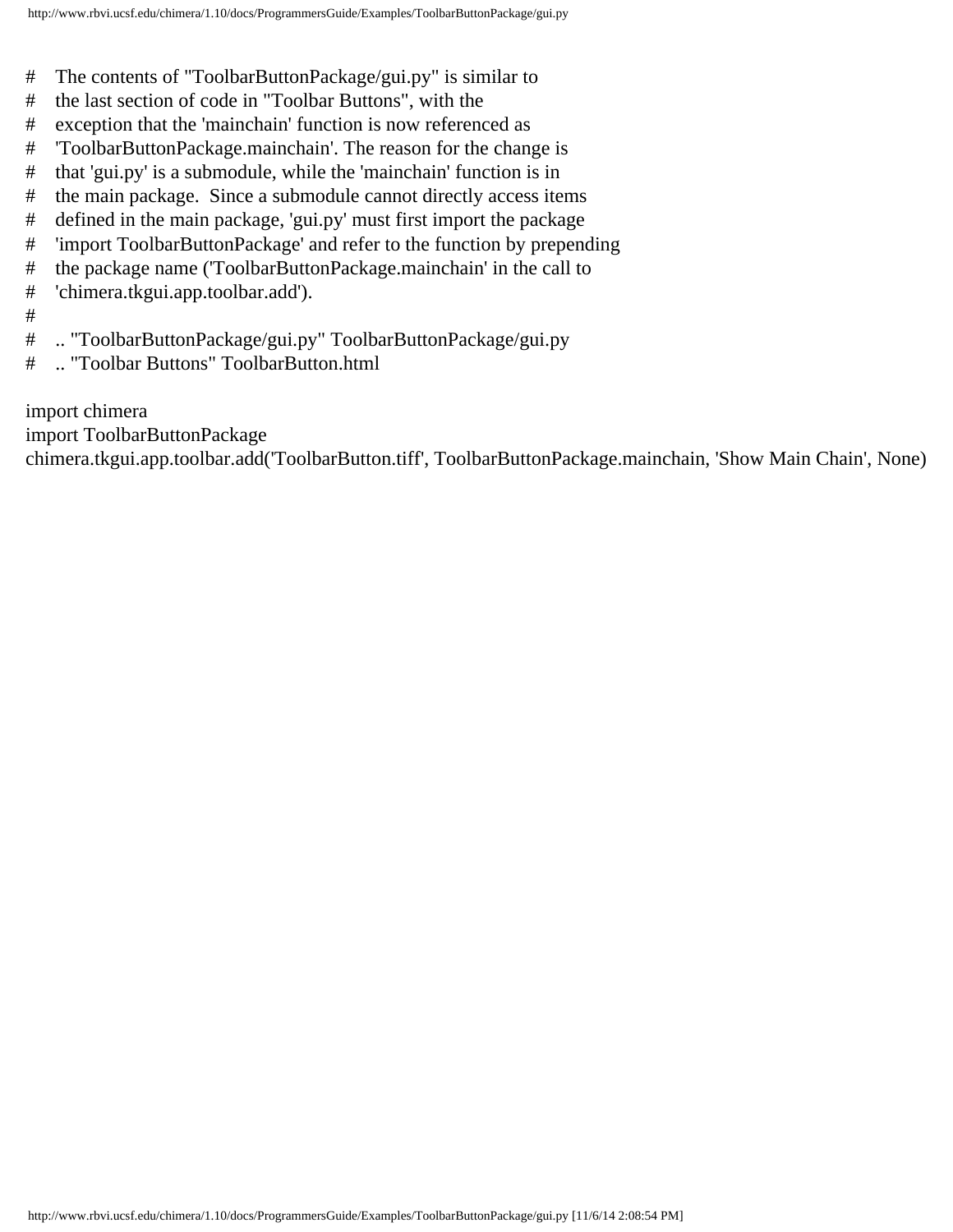- # The contents of "ToolbarButtonExtension/\_\_init\_\_.py" is
- # identical to the first section of code in "Toolbar Buttons",
- # with the exception that module 'os' is not imported.
- #
- # .. "ToolbarButtonExtension/\_\_init\_\_.py" ToolbarButtonExtension/\_\_init\_\_.py
- # .. "Toolbar Buttons" ToolbarButton.html

import re

import chimera

def mainchain():  $MAINCHAIN = re.compile("^(N|CA|C)\$ ", re.I) for m in chimera.openModels.list(modelTypes=[chimera.Molecule]): for a in m.atoms:  $a.display = MAINCHAIN.match(a.name) != None$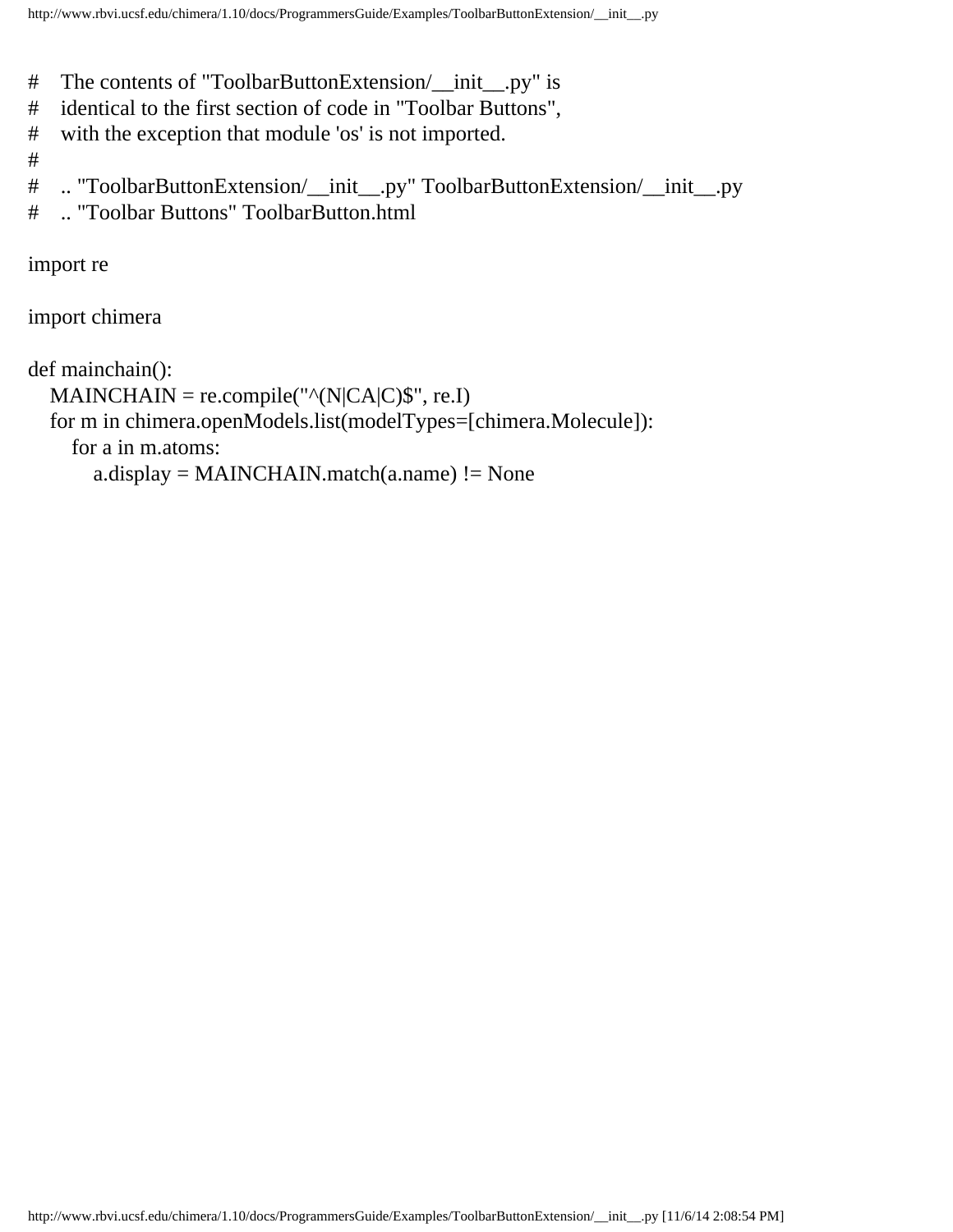# "ChimeraExtension.py" derives a class from 'chimera.extension.EMO'

```
# to define how functionality defined in "__init__.py" may be invoked
```

```
# by the Chimera extension manager.
```
#

# .. "ChimeraExtension.py" ToolbarButtonExtension/ChimeraExtension.py

# .. "\_\_init\_\_.py" ToolbarButtonExtension/\_\_init\_\_.py

```
import chimera.extension
```

```
# Class 'MainChainEMO' is the derived class.
class MainChainEMO(chimera.extension.EMO):
   # Return the actual name of the extension.
   def name(self):
     return 'Backbone'
```

```
 # Return the short description that typically appears as
 # balloon help or in the Tools preference category.
 def description(self):
```
return 'display only protein backbone'

```
 # Return the categories in which this extension should appear.
 # It is either a list or a dictionary. If it is a dictionary
 # then the keys are the category names and the values are
 # category-specific descriptions (and the description() method
 # above is ignored).
 def categories(self):
   return ['Utilities']
```
 # Return the name of a file containing an icon that may be used # on the tool bar to provide a shortcut for launching the extension. def icon(self):

```
 return self.path('mainchain.tiff')
```
# Invoke the extension. Note that when this method is called,

# the content of "\_\_init\_\_.py" is not available. To simplify

# calling functions, the 'EMO' provides a 'module' method that

# locates modules in the extension package by name; if no name

# is supplied, the "\_init\_\_.py" module is returned. def activate(self):

```
 # Call the 'mainchain' function in the "__init__.py" module.
 self.module().mainchain()
```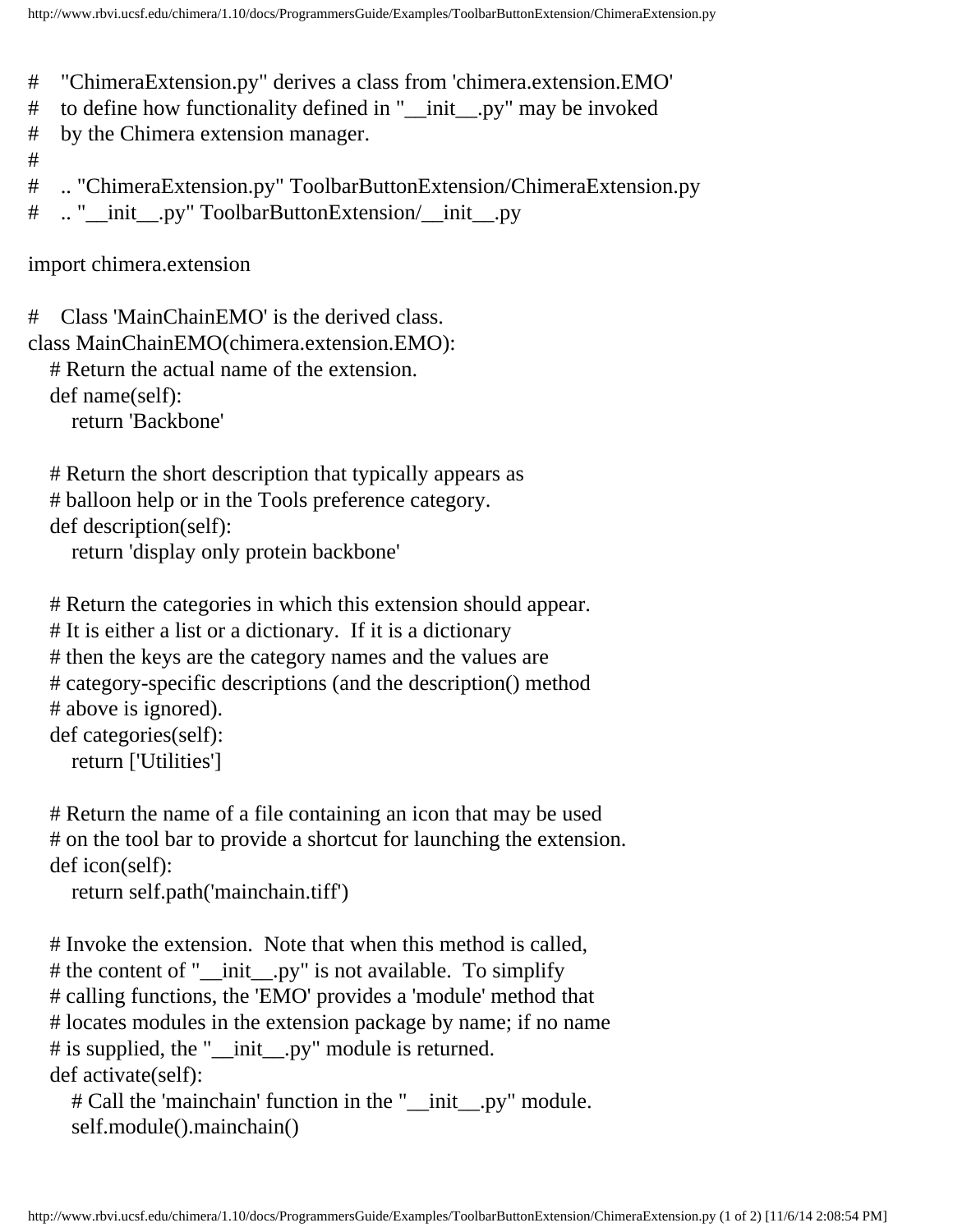http://www.rbvi.ucsf.edu/chimera/1.10/docs/ProgrammersGuide/Examples/ToolbarButtonExtension/ChimeraExtension.py

# Register an instance of 'MainChainEMO' with the Chimera # extension manager. chimera.extension.manager.registerExtension(MainChainEMO(\_\_file\_\_))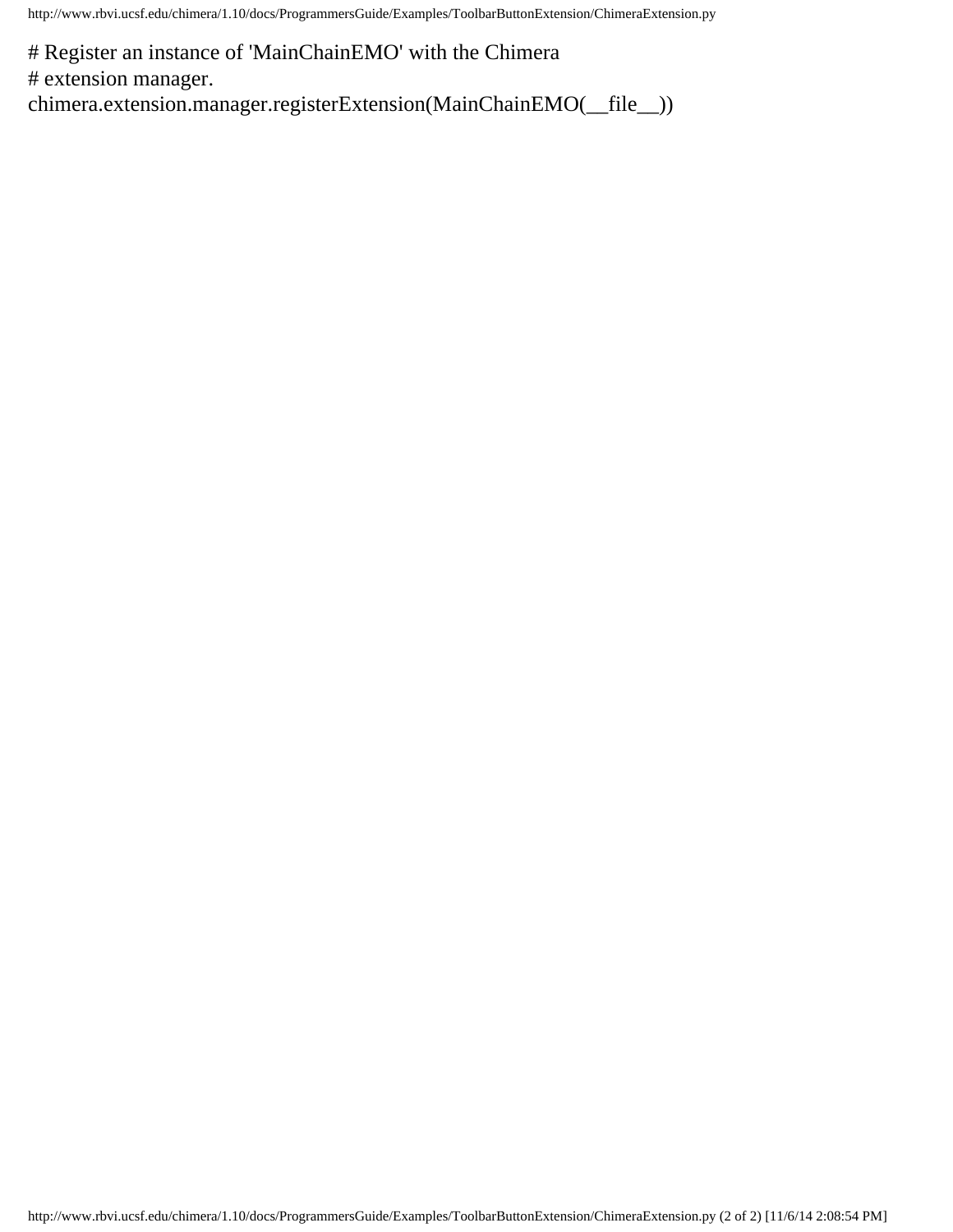# The initial code is the same as for the ToolbarButtonExtension example import chimera.extension

```
class MainChainEMO(chimera.extension.EMO):
   def name(self):
     return 'Backbone'
```

```
 def description(self):
   return 'display only protein backbone'
```

```
 def categories(self):
   return ['Utilities']
```

```
 def icon(self):
   return self.path('mainchain.tiff')
```

```
 def activate(self):
   self.module().mainchain()
```

```
chimera.extension.manager.registerExtension(MainChainEMO(__file__))
```
# Here we define two functions, one to handle the "mainchain" command, # and one to handle the "~mainchain" command. def mainchainCmd(cmdName, args):

 # Import the module's workhorse function. # It is imported inside the function definition so that # it does not slow down Chimera startup with extra imports # in the main scope. from ToolbarButtonCommand import mainchain # Import and use the Midas.midas\_text doExtensionFunc procedure # to process typed arguments and call the mainchain() function # appropriately. For a simple function like mainchain(), which # takes no arguments, using doExtensionFunc is probably overkill. # One could instead use the approach applied in the revMainchainCmd

# function below and simply test for the presence of any

# arguments (raising MidasError if any are found) and directly calling

# the mainchain() function otherwise. As implemented here, using

# doExtensionFunc, if the user does provide arguments then

# doExtensionFunc will raise an error complaining that there

# were unknown keyword arguments supplied.

from Midas.midas\_text import doExtensionFunc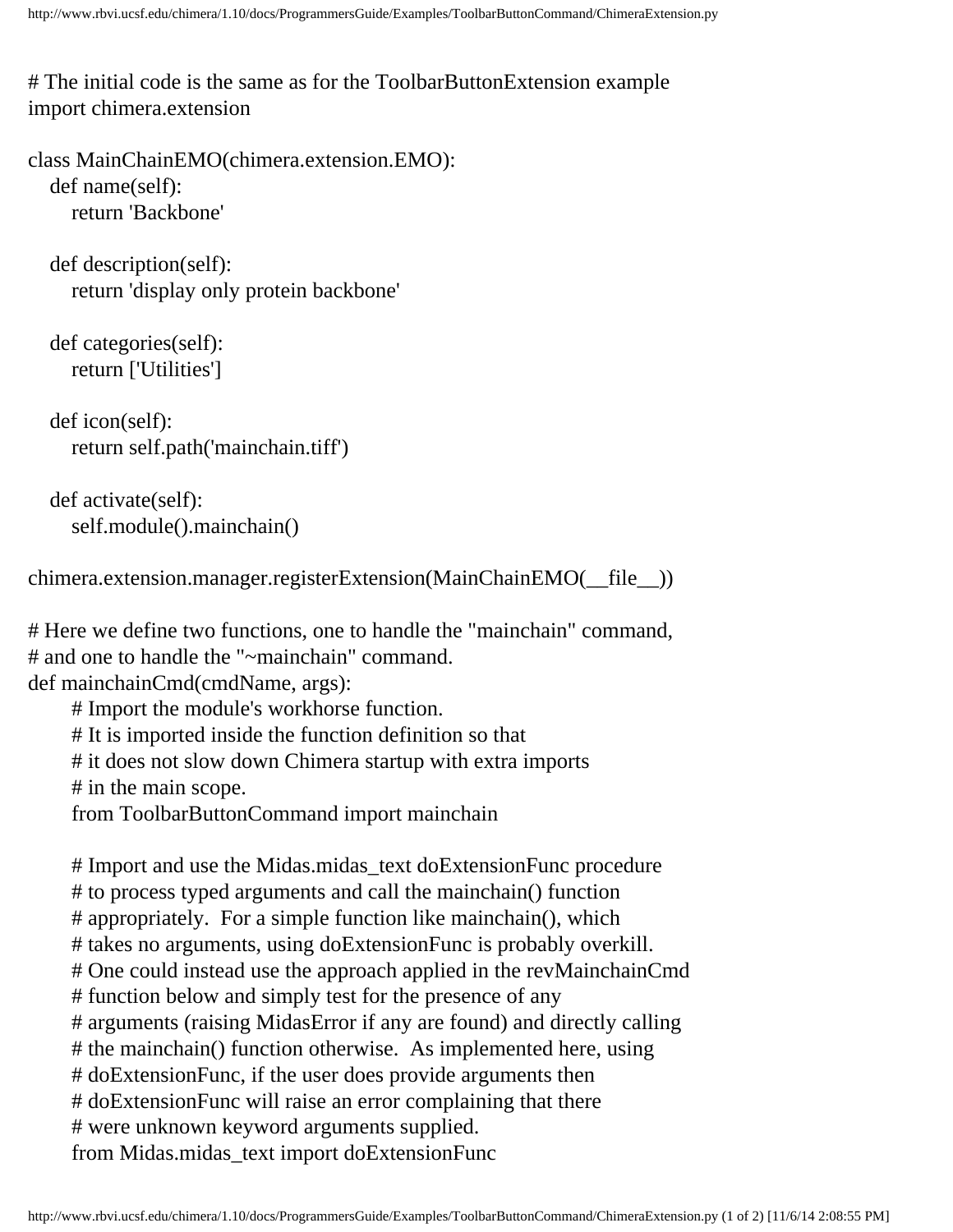http://www.rbvi.ucsf.edu/chimera/1.10/docs/ProgrammersGuide/Examples/ToolbarButtonCommand/ChimeraExtension.py

doExtensionFunc(mainchain, args)

# The function for "~mainchain"

def revMainchainCmd(cmdName, args):

 # We are going to implement ~mainchain as a synonym for "display", # so we import runCommand which simplifies doing that. from chimera import runCommand from Midas import MidasError if args: # Raising MidasError will cause the error message

# to show up in the status line as red text

raise MidasError("~mainchain takes no arguments")

 # runCommand takes any legal command-line command and executes it. runCommand("display")

# Now actually register the "mainchain" command with the command interpreter # by using addCommand(). The first argument is the command name and the # second is the callback function for doing the work. The 'revFunc' keyword # specifies the function to implement "~mainchain". The 'help' keyword has # been omitted, therefore no help will be provided.

from Midas.midas\_text import addCommand

addCommand("mainchain", mainchainCmd, revFunc=revMainchainCmd)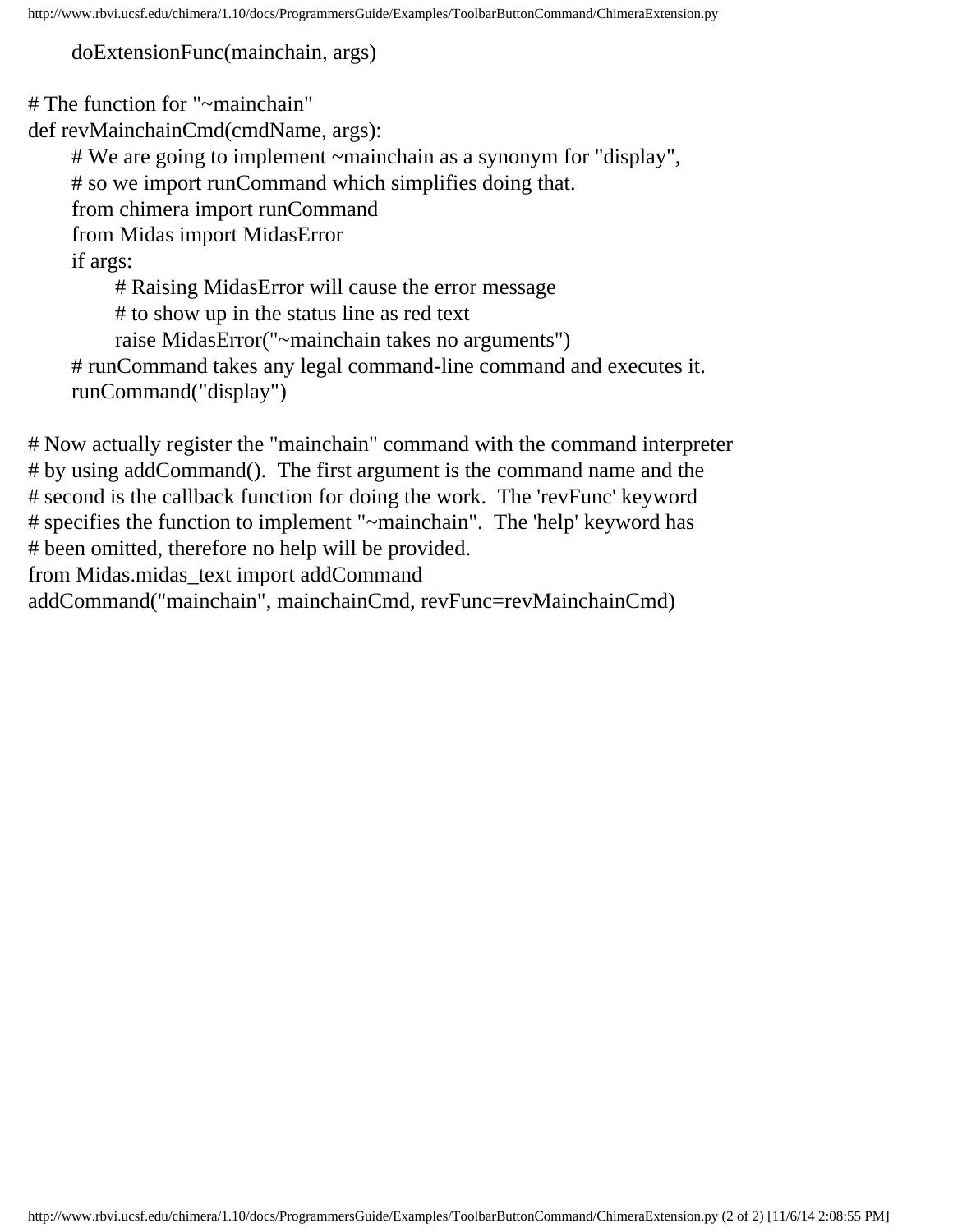```
http://www.rbvi.ucsf.edu/chimera/1.10/docs/ProgrammersGuide/Examples/ExtensionUI/__init__.py
```
# Import the standard modules used in this example. import re

# Import the Chimera modules used in this example. import chimera

# Define a regular expression for matching the names of protein backbone

```
# atoms (we do not include the carbonyl oxygens because they tend to
```
# clutter up the graphics display without adding much information).

 $MAINCHAIN = re.compile("^N(N|CA|C)$ \$", re.I)

# Define 'mainchain' function for setting the display representation

```
# of protein backbone atoms and bonds. See "Molecular Editing" for a
```
# more detailed example on changing molecular attributes.

#

```
# .. "Molecular Editing" MolecularEditing.html
```
def mainchain(atomMode, bondMode):

for m in chimera.openModels.list(modelTypes=[chimera.Molecule]):

for a in m.atoms:

```
 if MAINCHAIN.match(a.name):
```

```
 a.drawMode = atomMode
```
for b in m.bonds:

```
ends = b.atoms
```

```
 if MAINCHAIN.match(ends[0].name) \
```

```
 and MAINCHAIN.match(ends[1].name):
```

```
b.drawMode = bondMode
```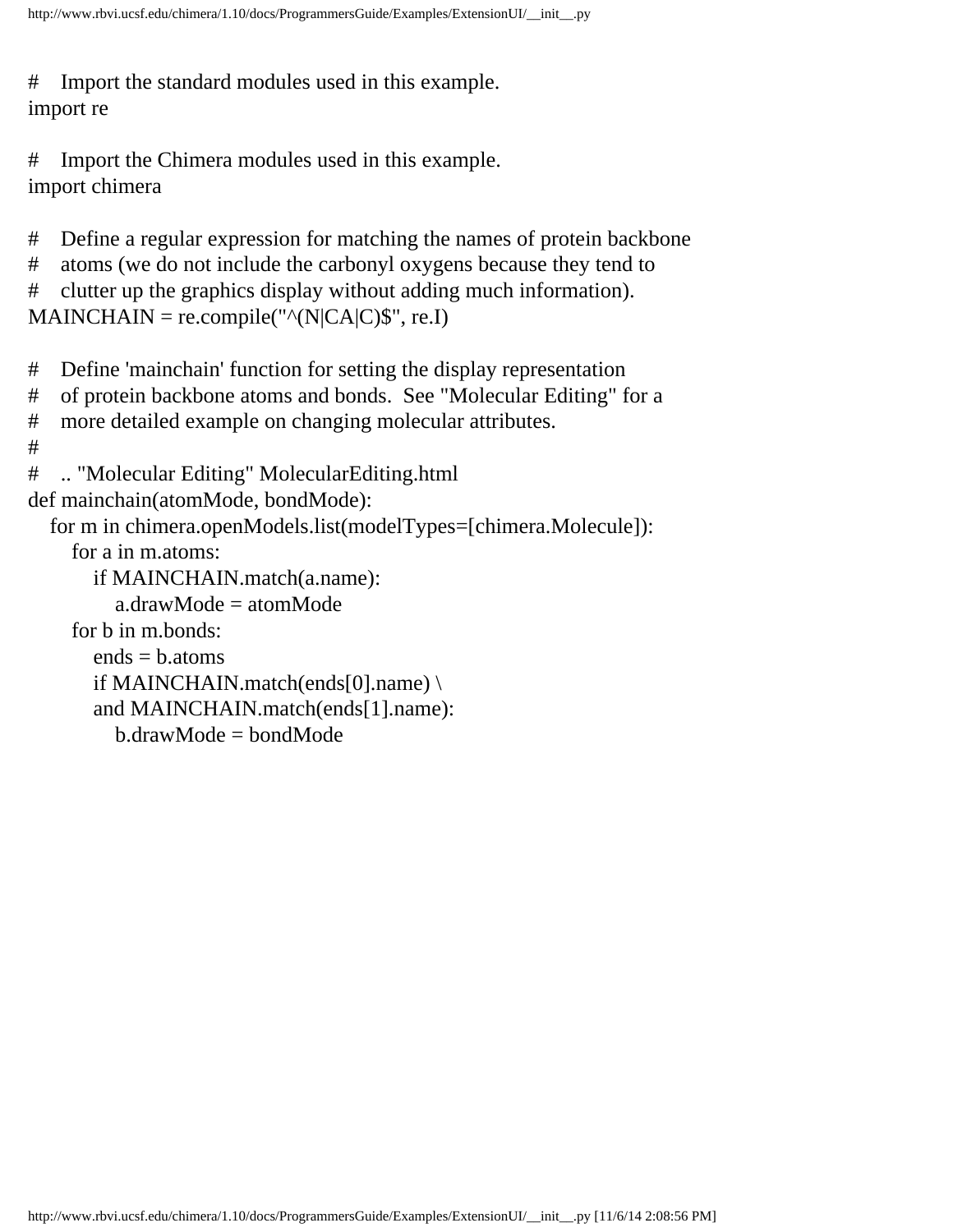# Import the standard modules used by this example. import os import Tkinter

# Import the Chimera modules and classes used by this example. import chimera from chimera.baseDialog import ModelessDialog

# Import the package for which the graphical user interface # is designed. In this case, the package is named 'ExtensionUI'. import ExtensionUI

- # Define two module variables:
- # 'atomMode' and 'bondMode' are Tk variables that keep track of
- # the last selected display representations. These variables are
- # initialized to be 'None', and are set to usable values when
- # the GUI is created.
- atomMode = None

 $bondMode = None$ 

- # Define two dictionaries that map string names into Chimera
- # enumerated constant values. The two variables 'atomMode' and
- # 'bondMode' keep track of the representations as strings because
- # they are displayed directly in the user interface. However,
- # the 'mainchain' function in the main package expects Chimera
- # constants as its arguments. The dictionaries 'atomModeMap' and
- # 'bondModeMap' provides the translation from string to enumerated
- # constants.

```
atomModeMap = {
   'Dot': chimera.Atom.Dot,
   'Sphere': chimera.Atom.Sphere,
   'EndCap': chimera.Atom.EndCap,
   'Ball': chimera.Atom.Ball
```
#### } bondModeMap  $=$  {

 'Wire': chimera.Bond.Wire, 'Stick': chimera.Bond.Stick

}

- # Chimera offers two base classes to somewhat simplify the task of
- # creating user interfaces: ModalDialog and ModelessDialog. The
- # former is designed for situations when information or response
- # is required of the user immediately; the dialog stays in front
- # of other Chimera windows until dismissed and prevents input from
- # going to other Chimera windows. The latter dialog type is designed
- # for "ongoing" interfaces; it allows input focus to go to other
- # windows, and other windows can obscure it.
- #
- # Here we declare a class that derives from ModelessDialog and
- # customize it for the specific needs of this extension.
- class MainchainDialog(ModelessDialog):
	- # Chimera dialogs can either be \*named\* or \*nameless\*. Named
	- # dialogs are displayed using the 'display(name)' function
	- # of the chimera.dialogs module. The \*name\* that should be used
	- # as an argument to the 'display' function is given by the class
	- # variable 'name'. Using a named dialog is appropriate when
	- # it might be desirable to invoke the dialog from other extensions
	- # or from Chimera itself.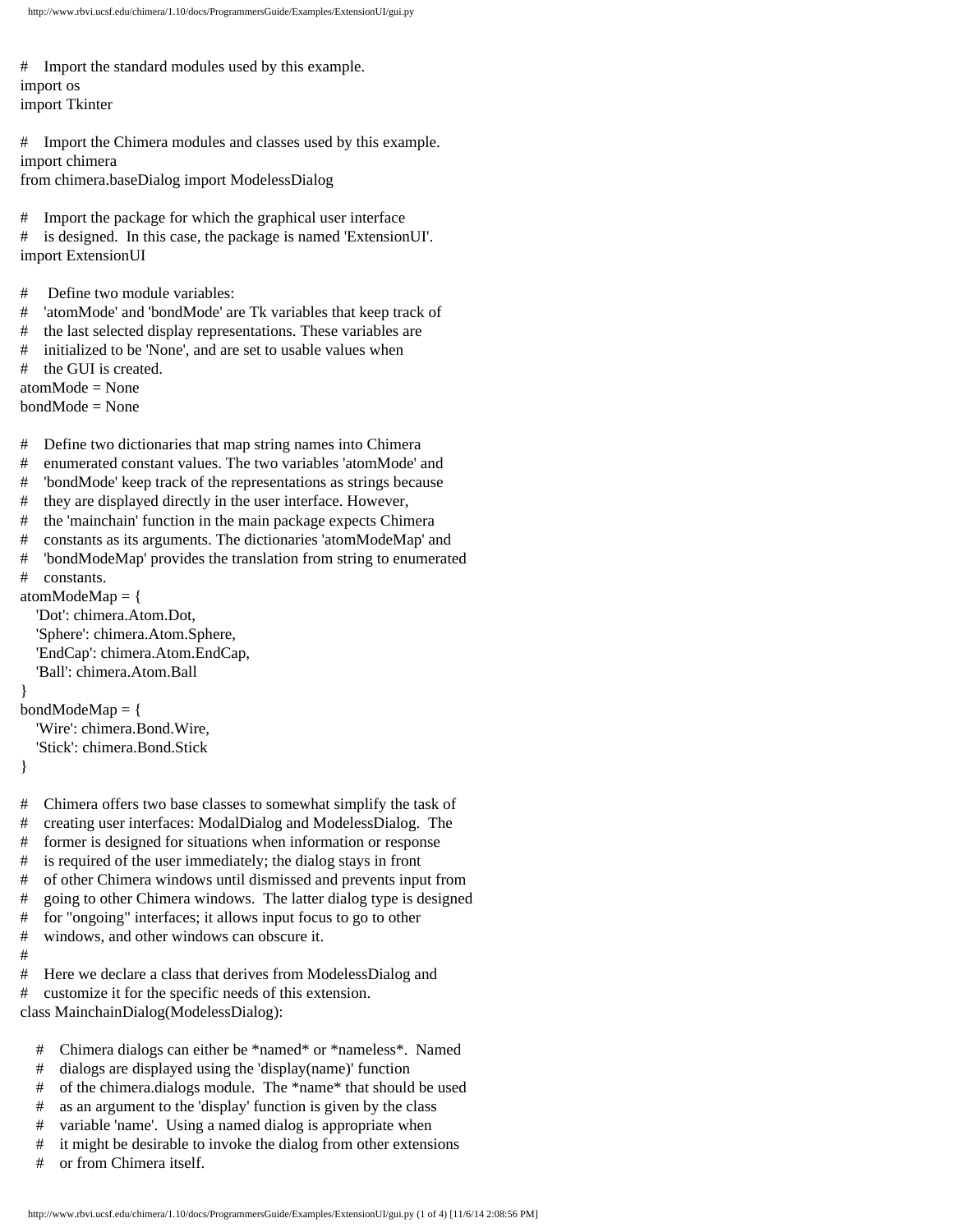- #
- # A nameless dialog is intended for use only in the extension that
- # defines the dialog. A nameless dialog is typically created and
- # displayed by calling its constructor. Once created, a nameless
- # dialog can be redisplayed (if it was withdrawn by clicking its
- # 'Cancel' button for example) by calling its 'enter()' method.
- #
- # For demonstration purposes, we use a named dialog here. A
- # nameless dialog is used in the "Color and Color Wells" example.
- #

 # .. "Color and Color Wells" Main\_ColorWellUI.html name = "extension ui"

# The buttons displayed at the bottom of the dialog are given

# in the class variable 'buttons'. For modeless dialogs, a

# help button will automatically be added to the button list

# (the help button will be grayed out if no help information

# is provided). For buttons other than 'Help', clicking on

- # them will invoke a class method of the same name.
- #

# Both dialog base classes provide appropriate methods for

# 'Close', so we won't provide a 'Close' method in this

# subclass. The ModelessDialog base class also provides a

# stub method for 'Apply', but we will override it with our

 # own 'Apply' method later in the class definition.  $buttons = ("Apply", "Close")$ 

# A help file or URL can be specified with the 'help' class

- # variable. A URL would be specified as a string (typically
- # starting with "http://..."). A file would be specified as
- # a 2-tuple of file name followed by a package. The file
- # would then be looked for in the 'helpdir' subdirectory of
- # the package. A dialog of Chimera itself (rather than of an
- # imported package) might only give a filename as the class
- # help variable. That file would be looked for in
- # /usr/local/chimera/share/chimera/helpdir.

help = ("ExtensionUI.html", ExtensionUI)

# The title displayed in the dialog window's title bar is set

# via the class variable 'title'.

title = "Set Backbone Representation"

# Both ModelessDialog and ModalDialog, in their \_\_init\_\_

- # functions, set up the standard parts of the dialog interface
- # (top-level window, bottom-row buttons, etc.) and then call
- # a function named 'fillInUI' so that the subclass can fill

# in the parts of the interface specific to the dialog. As

# an argument to the function, a Tkinter Frame is provided

# that should be the parent to the subclass-provided interface

# elements.

def fillInUI(self, parent):

# Declare that, in 'fillInUI', the names 'atomMode' and

'bondMode' refer to the global variables defined above. global atomMode, bondMode

# Create and initialize 'atomMode' and 'bondMode', the

- # two global Tk string variables that keep track of the
- # currently selected display representation.

atomMode = Tkinter.StringVar(parent)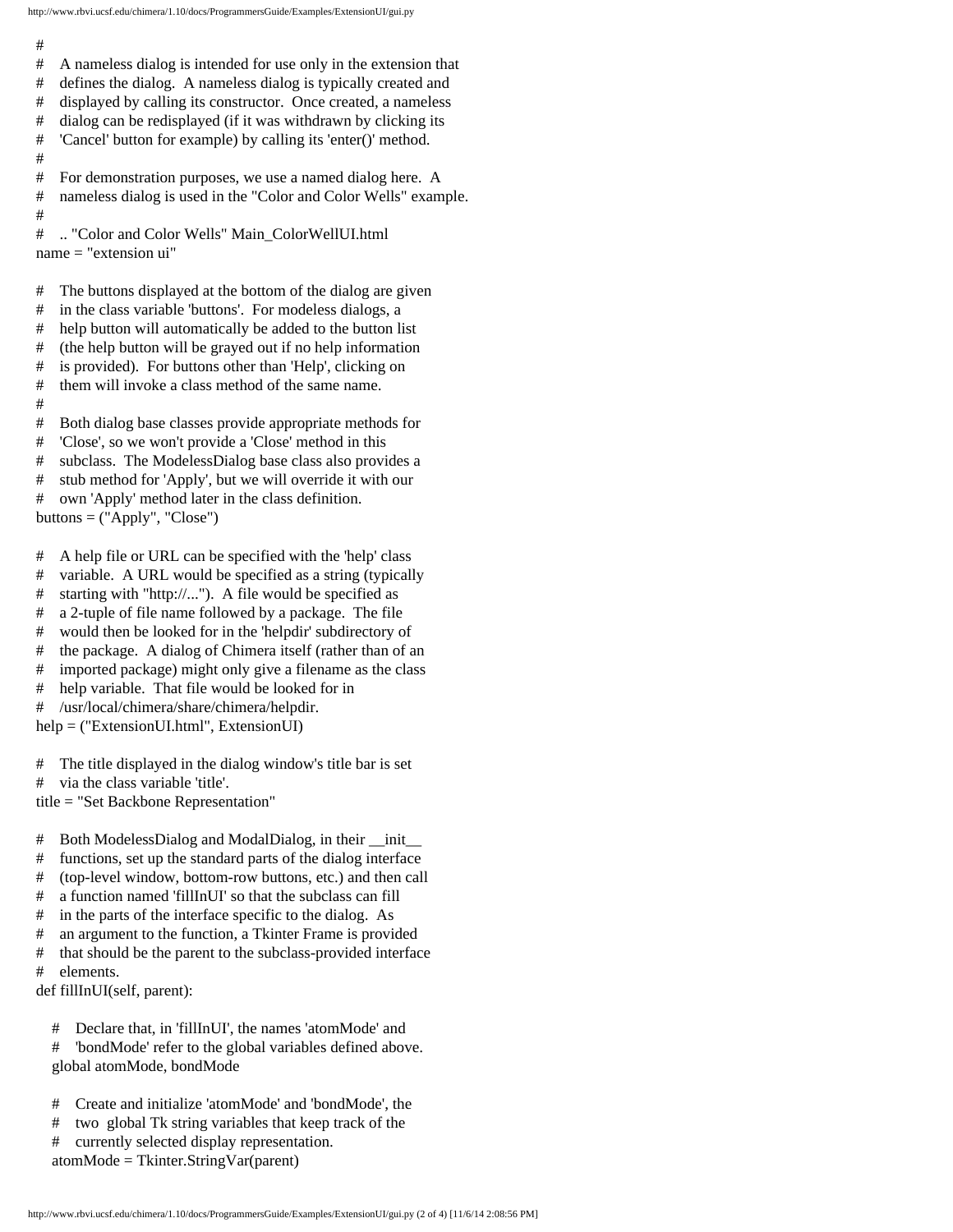```
 atomMode.set('Dot')
 bondMode = Tkinter.StringVar(parent)
 bondMode.set('Wire')
```
- # Create the label and option menu for selecting atom
- # display representation. First create the label 'Atom
- # Representation' and place it on the left-hand side of

```
 # the top row in the GUI window.
```

```
 atomLabel = Tkinter.Label(parent, text='Atom Representation')
 atomLabel.grid(column=0, row=0)
```

```
 # Create the menu button and the option menu that it brings up.
```
atomButton = Tkinter.Menubutton(parent, indicatoron=1,

 textvariable=atomMode, width=6, relief=Tkinter.RAISED, borderwidth=2)

atomButton.grid(column=1, row=0)

 $atomMenu = Tkinter.Menu(atomButton, tearoff=0)$ 

- # Add radio buttons for all possible choices to the menu.
- # The list of choices is obtained from the keys of the
- # string-to-enumeration dictionary, and the radio button
- # for each choice is programmed to update the 'atomMode'
- variable when selected.

for mode in atomModeMap.keys():

- atomMenu.add\_radiobutton(label=mode, variable=atomMode, value=mode)
- # Assigns the option menu to the menu button.

atomButton['menu'] = atomMenu

# The lines below do the same thing for bond representation

# as the lines above do for atom representation.

```
 bondLabel = Tkinter.Label(parent, text='Bond Representation')
```

```
 bondLabel.grid(column=0, row=1)
```
bondButton = Tkinter.Menubutton(parent, indicatoron=1,

textvariable=bondMode, width=6,

#### relief=Tkinter.RAISED, borderwidth=2)

```
 bondButton.grid(column=1, row=1)
```
bondMenu = Tkinter.Menu(bondButton, tearoff=0)

for mode in bondModeMap.keys():

 bondMenu.add\_radiobutton(label=mode, variable=bondMode, value=mode) bondButton['menu'] = bondMenu

- # Define the method that is invoked when the 'Apply' button
- # is clicked. The function simply converts the currently
- # selected representations from strings to enumerated constants,
- # using the 'atomModeMap' and 'bondModeMap' dictionaries, and
- # invokes the main package function 'mainchain'.

def Apply(self):

 ExtensionUI.mainchain(atomModeMap[atomMode.get()], bondModeMap[bondMode.get()])

- # Now we register the above dialog with Chimera, so that it may be
- # invoked via the 'display(name)' method of the chimera.dialogs module.
- # Here the class itself is registered, but since it is a named dialog
- # deriving from ModalDialog/ModelessDialog, the instance will automatically
- # reregister itself when first created. This allows the 'dialogs.find()'
- # function to return the instance instead of the class.

chimera.dialogs.register(MainchainDialog.name, MainchainDialog)

- # Create the Chimera toolbar button that displays the dialog when
- # pressed. Note that since the package is not normally searched for
- # icons, we have to prepend the path of this package to the icon's
- # file name.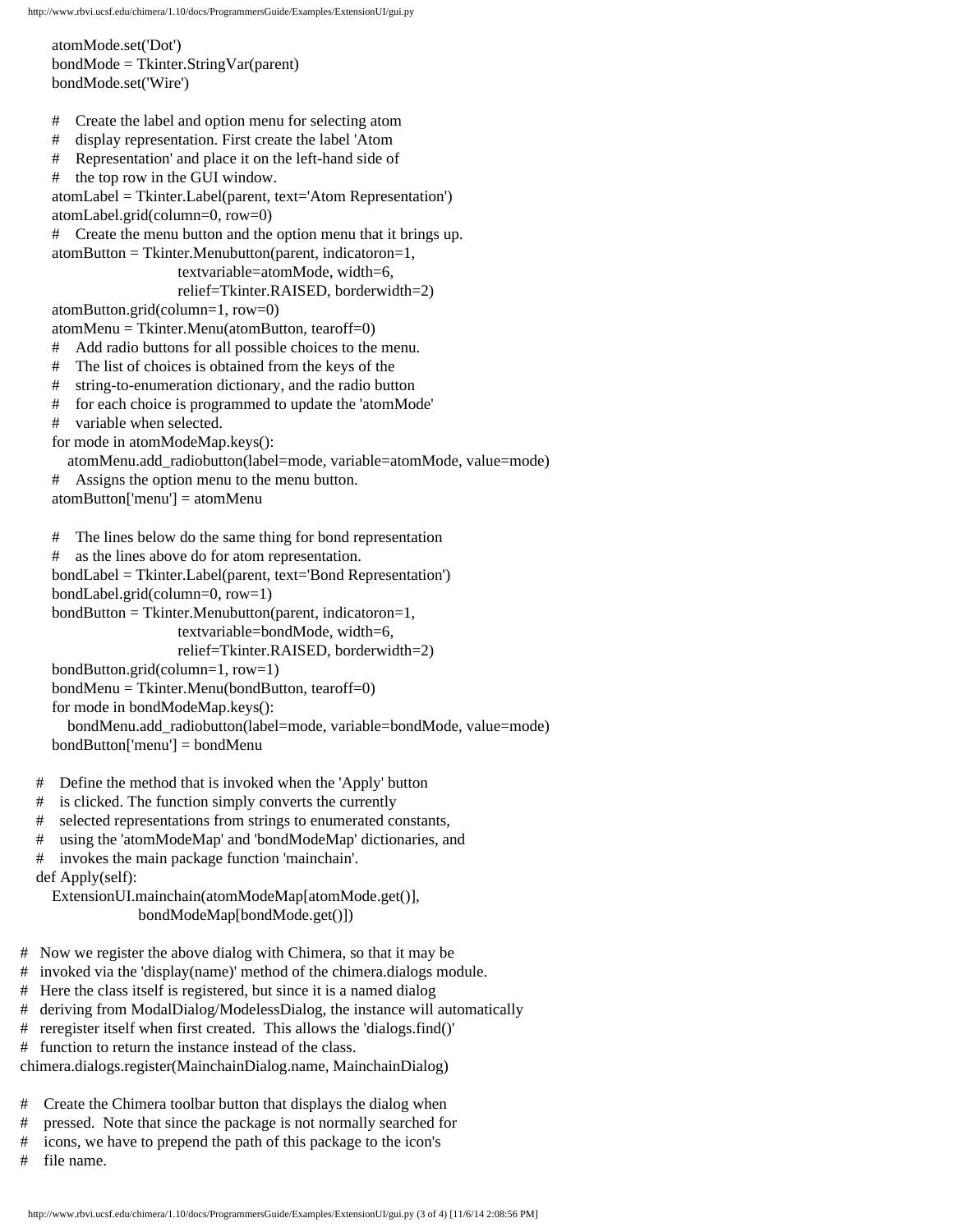$dir, file = os.path.split(\_file)$ icon = os.path.join(dir, 'ExtensionUI.tiff')

chimera.tkgui.app.toolbar.add(icon, lambda d=chimera.dialogs.display, n=MainchainDialog.name: d(n), 'Set Main Chain Representation', None)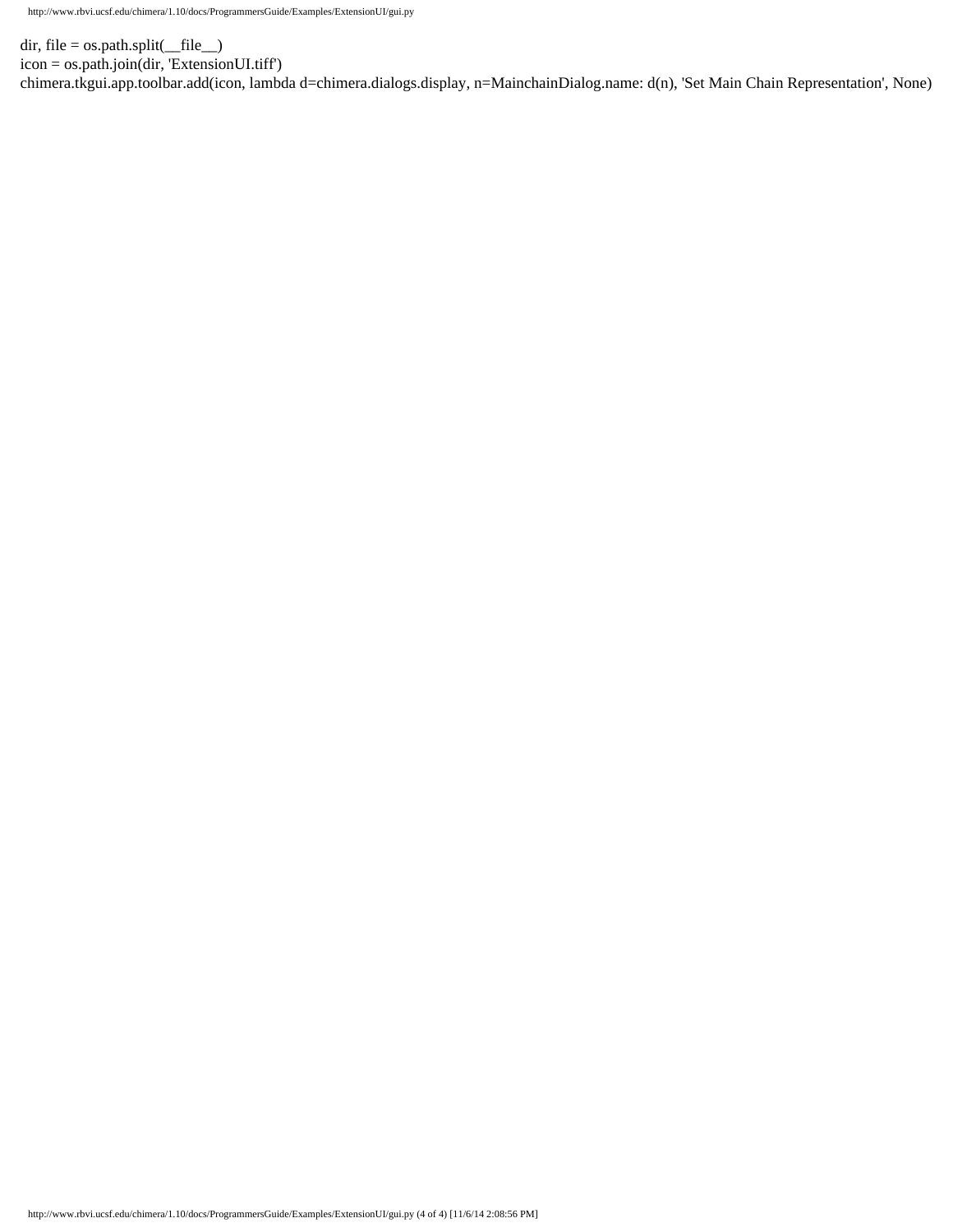# **RGBA tuples**

RGBA tuples are 4-tuples where the respective tuple components represent red, green, blue, and alpha (opacity) values for a color. Each value is a floating point number between 0.0 and 1.0. For example, the tuple (1, 0, 0, 1) represents an opaque red, while (0, 1, 0, 0.5) represents a half transparent green.

[Back to example.](#page-75-0)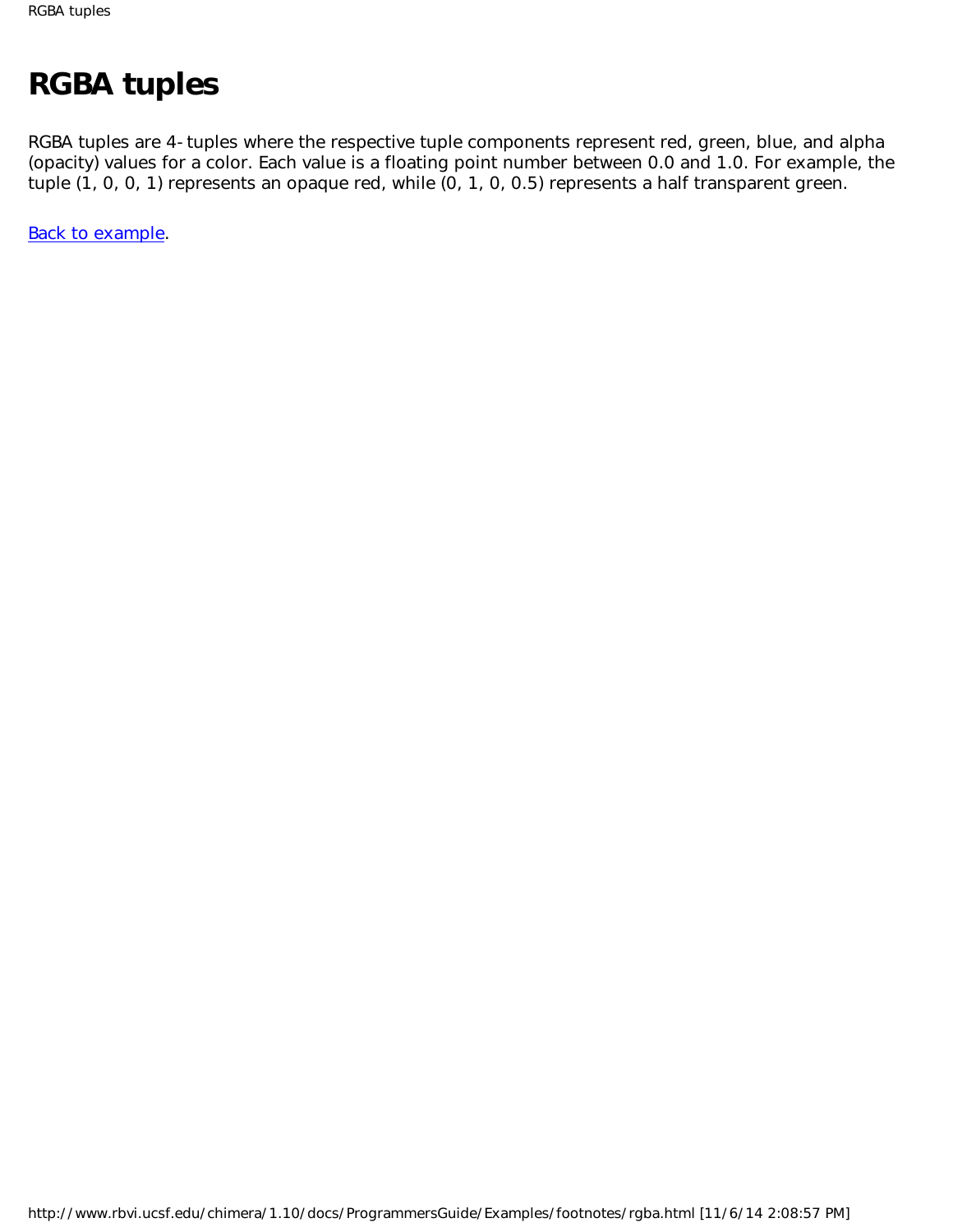# This code is analogous to the code found in the "\_\_init\_\_.py"

- # modules in the "Packaging an Extension" and "Extension-Specific
- # User Interface" examples. See "Molecular Editing" for a more
- # detailed example on changing molecular attributes. Note that
- # the 'mainchain' function is expecting a color \*object\* as its
- # argument (because the color is used to set an atomic attribute).
- #
- # .. "Packaging an Extension" Main\_ExtensionPackage.html
- # .. "Extension-Specific User Interface" Main\_ExtensionUI.html
- # .. "Molecular Editing" MolecularEditing.html

import chimera

import re

```
MAINCHAIN = re.compile("^(N|CA|C)$", re.I)
```
def mainchain(color):

for m in chimera.openModels.list(modelTypes=[chimera.Molecule]):

for a in m.atoms:

if MAINCHAIN.match(a.name):

 $a_{\rm c}$  color = color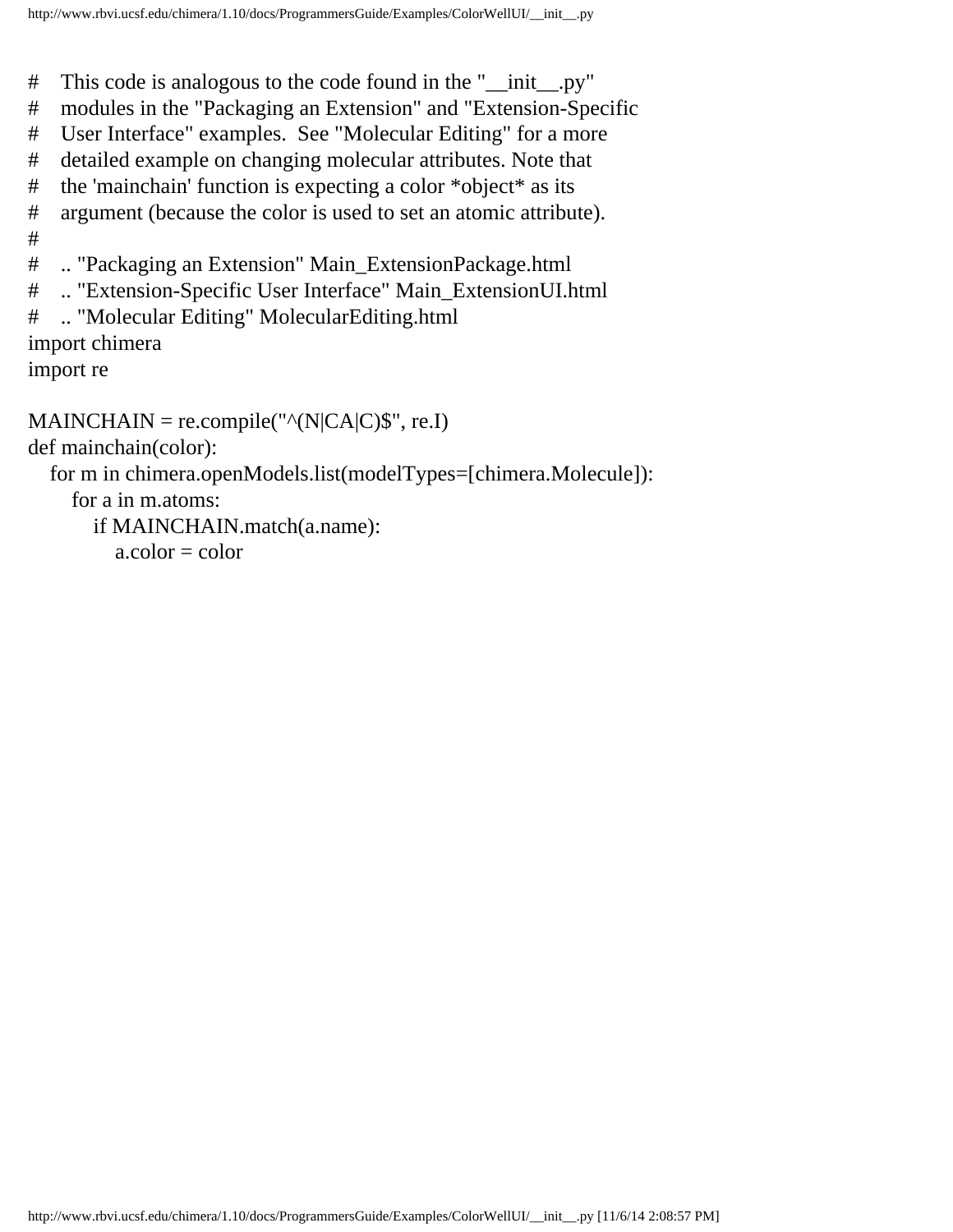# Import the standard Python modules used by the example code. import os import Tkinter

- # Import the additional modules and classes needed.
- # The ColorOption class facilitates interoperation between Chimera

# colors and color wells (which use rgba colors).

import chimera

from chimera.baseDialog import ModelessDialog from chimera.tkoptions import ColorOption import ColorWellUI

class ColorWellDialog(ModelessDialog):

- # ColorWellDialog is a "nameless" dialog. See the
- # "Extension-Specific User Interface" example for a more detailed
- # explanation of Chimera dialogs.
- #
- 
- # .. "Extension-Specific User Interface" Main\_ExtensionUI.html

 # Set the title bar of the dialog to display 'Set Backbone Color'. title = 'Set Backbone Color'

def fillInUI(self, master):

- # Create a ColorOption instance. The ColorOption will contain
- # a descriptive label and a color well. The arguments to the
- # ColorOption constructor are:
- # master widget
- # row number to use when 'grid'ing the ColorOption into the
- # master widget. The default column is 0. The tkoptions
- # module contains other options besides ColorOption (e.g.
- # StringOption), which are generally intended to be put in
- # vertical lists, and therefore a row number is specified in
- # the constructor. In this example we are only using one # option however.
- # option label. This will be positioned to the left of the
- # color well and a ":" will be appended.
- # The default value for this option.
- # A callback function to call when the option is set by the
- # user (e.g. a color dragged to the well, or the well color
- # edited in the color editor)
- # An optional ballon-help message

#

coloropt = ColorOption(master, 0, 'Backbone Color', None, self.\_setBackboneColor, balloon='Protein backbone color')

- # Call '\_updateBackboneColor' to make the color displayed
- # in the color well reflect the current color of protein
- # backbone atoms. While not strictly necessary, keeping the
- # color in the well consistent with the color in the molecules
- # enhances the extension usability.

self.\_updateBackboneColor(coloropt)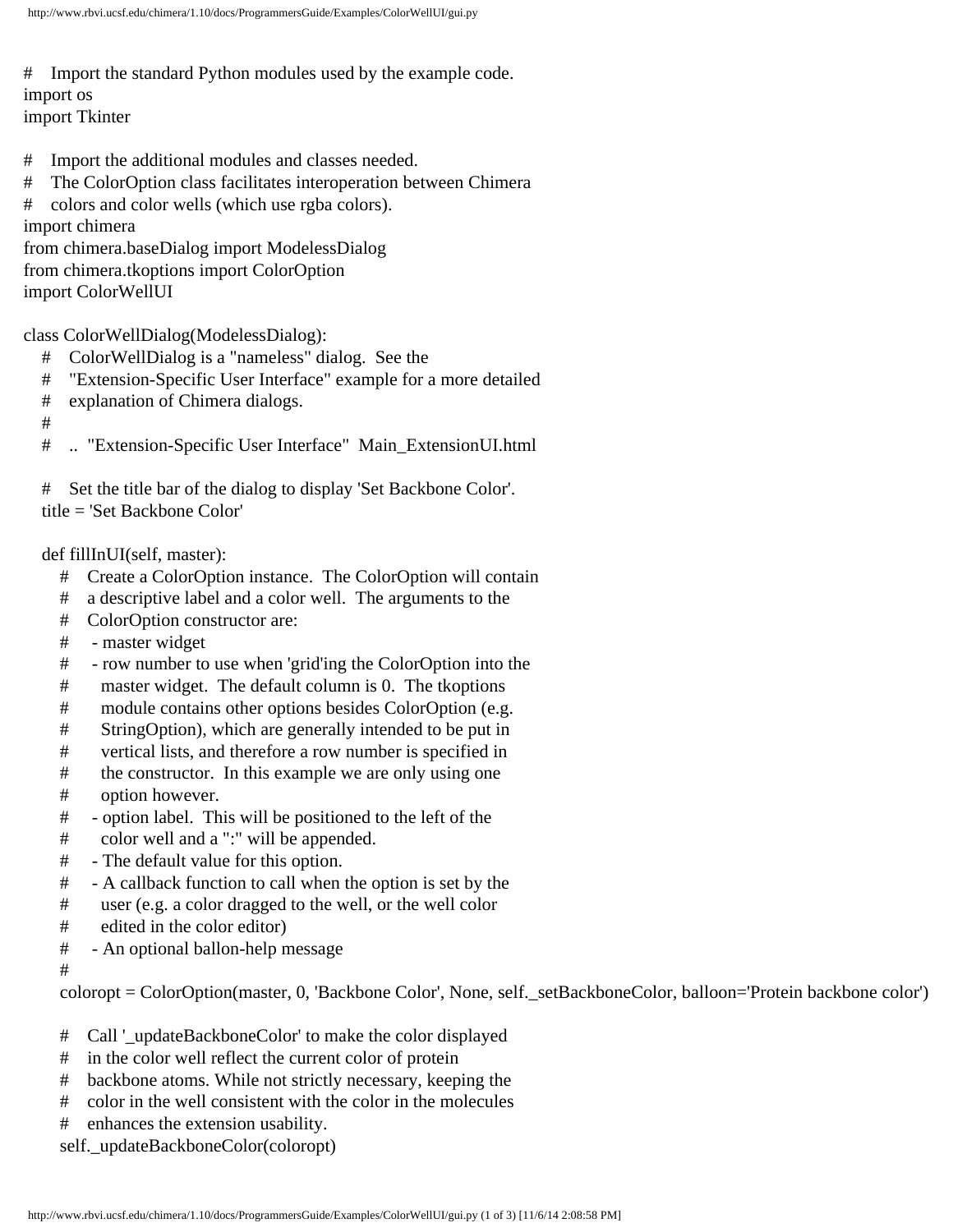- # Define '\_updateBackboneColor', which is used to make the color
- # of a well reflect the color of protein backbone atoms.
- def \_updateBackboneColor(self, coloroption):
	- # Loop through all atoms in all molecules, looking for protein
	- # backbone atoms. When one is found, its color is compared
	- # against the last color seen, 'theColor'. The first time this
	- # comparison is made, 'theColor' does not exist yet and a
	- # NameError exception is raised; this exception is caught,
	- # and 'theColor' is assigned the color of the atom. All
	- # subsequent times, the comparison between atom color and
	- # 'theColor' should work as expected. If the two colors are
	- # different, the color well is set to show that multiple colors
	- # are present and execution returns to the caller. If the two
	- # colors are the same, the next atom is examined. If only one
	- # color is found among all protein backbone atoms (or zero if
	- # no molecules are present), then execution continues.
	- for m in chimera.openModels.list(modelTypes=[chimera.Molecule]):

for a in m.atoms:

if ColorWellUI.MAINCHAIN.match(a.name):

try:

```
 if a.color != theColor:
      coloroption.setMultiple()
      return
 except NameError:
  theColor = a.color
```
- # Set the color of the well to match 'theColor'. There are
- # two possible cases:
- # 1 'theColor' is not set (because there are no molecules),
- # 2 'theColor' is 'None' or a color object.
- # The 'set' function will not result in a callback to
- # 'setBackboneColor'.
- try:

 # Handle case 2. Set the color well to the proper color coloroption.set(theColor)

except NameError:

- # Handle case 1. Set the color well to show that no color
- # is present

coloroption.set(None)

- # Define '\_setBackboneColor', which is invoked each time the
- # color in the well changes. When called by the ColorOption,
- # '\_setBackboneColor' receives a single argument 'coloropt',
- # which is the ColorOption instance.
- def setBackboneColor(self, coloroption):
	- # Call the 'mainchain' function in the main package, with
	- # the color object corresponding to the color well color
	- # as its argument (which will be None if 'No Color' is
	- # the current selection in the well), to set the color of
	- # backbone atoms.
	- ColorWellUI.mainchain(coloroption.get())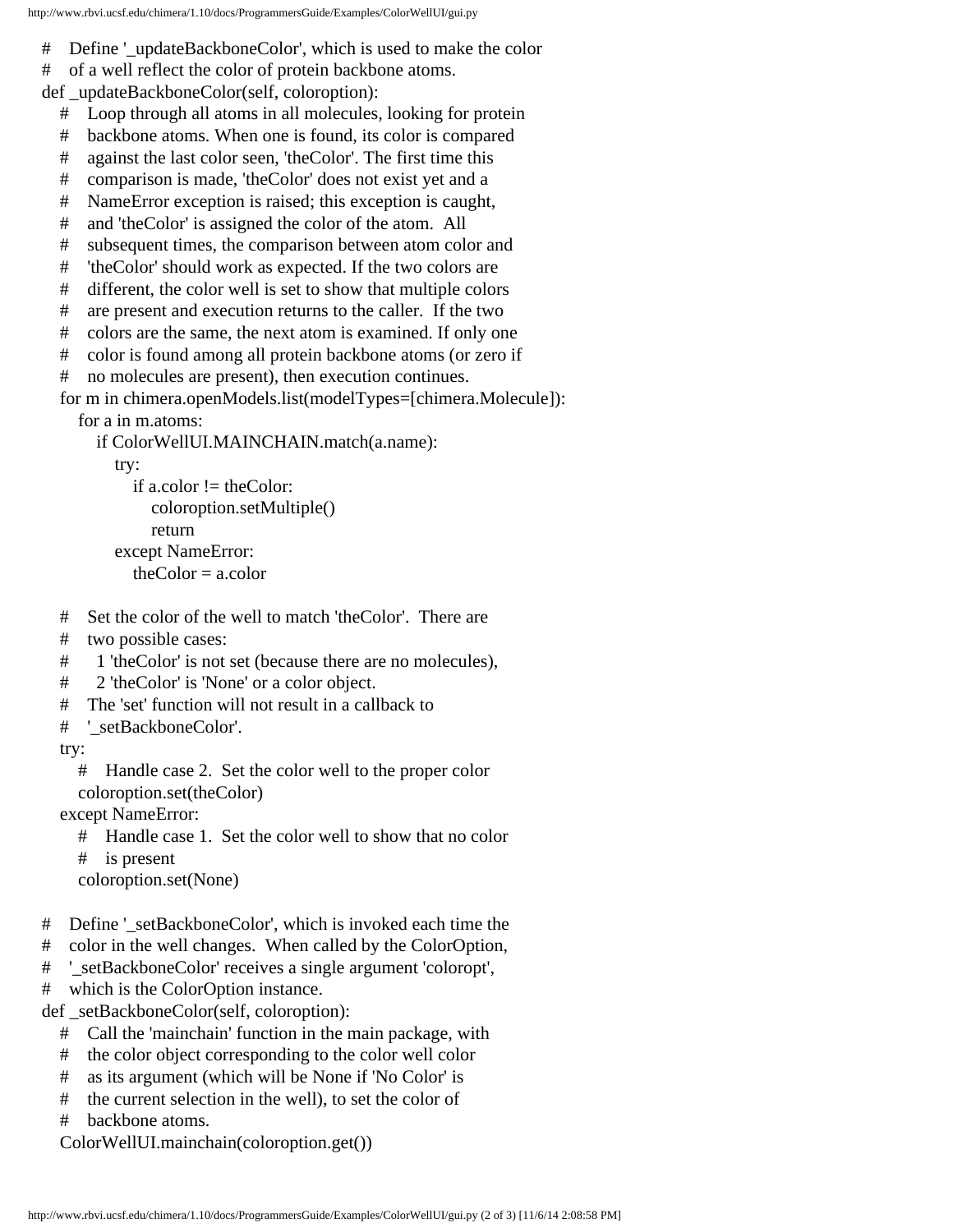http://www.rbvi.ucsf.edu/chimera/1.10/docs/ProgrammersGuide/Examples/ColorWellUI/gui.py

- # Define the module variable 'dialog', which keeps track of the
- # dialog window containing the color well. It is initialized to
- # 'None', and is assigned a usable value when the dialog is created.  $dialog = None$
- # Define 'showColorWellUI', which is invoked when the Chimera
- # toolbar button is pressed.
- def showColorWellUI():
	- # Declare that the name 'dialog' refers to the global variable
	- # defined above.
	- global dialog
	- # Check whether the dialog has already been created. If so,
	- # the dialog window is displayed by calling it's 'enter()'
	- # function, and then the rest of the function is skipped by returning.
	- if dialog is not None: dialog.enter()
		- return
		-
	- # Otherwise, create the dialog.
	- dialog = ColorWellDialog()
- # Create the Chimera toolbar button that invokes the 'showColorWellUI'
- $dir, file = os.path.split(\n file)\n$

icon = os.path.join(dir, 'ColorWellUI.tiff')

chimera.tkgui.app.toolbar.add(icon, showColorWellUI, 'Set Main Chain Color', None)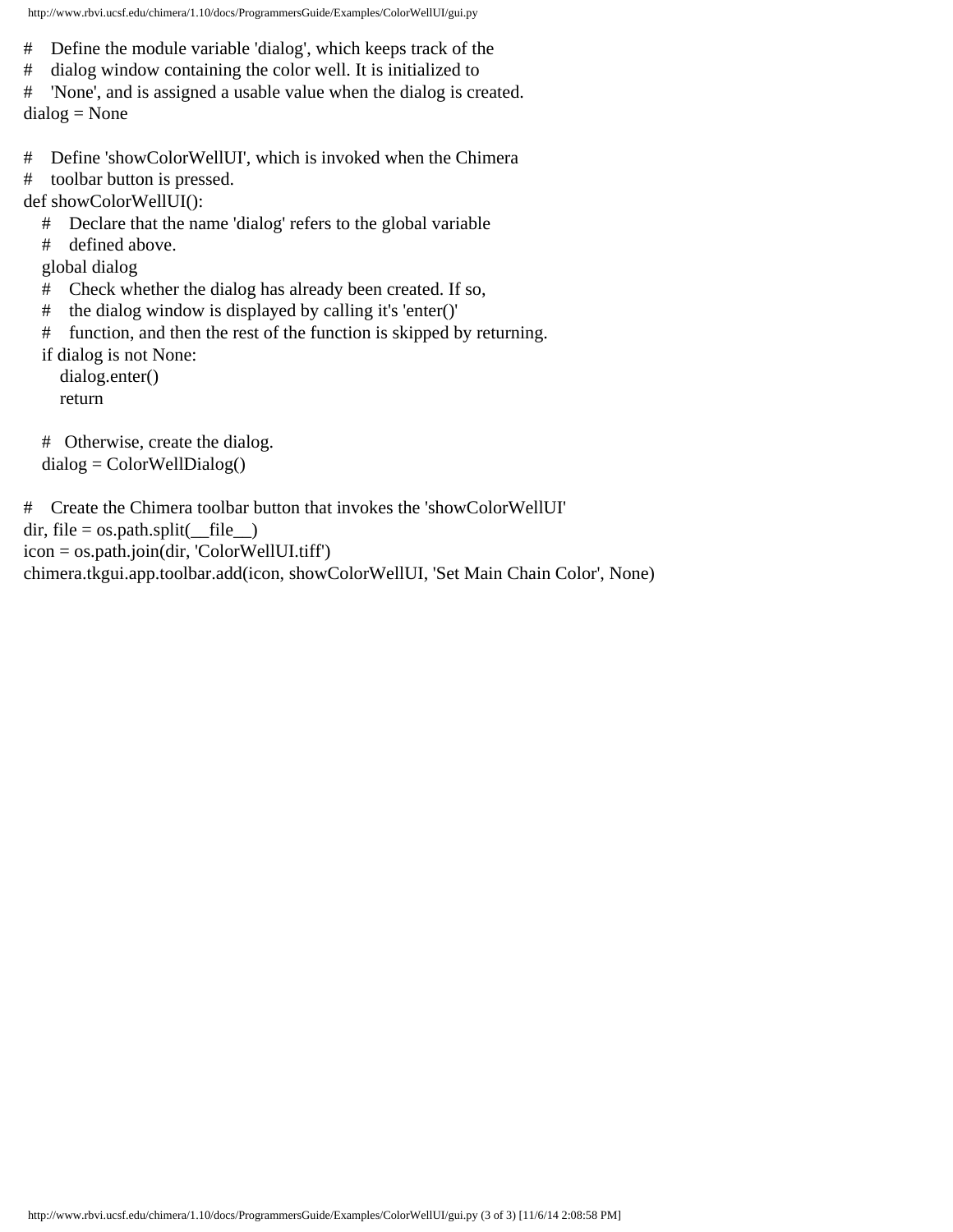# This file is identical to the "ColorWellUI/\_\_init\_\_.py"

```
# in the "Colors and Color Wells" example.
```
#

# .. "ColorWellUI/\_\_init\_\_.py" ColorWellUI/\_\_init\_\_.py

```
# .. "Colors and Color Wells" Main_ColorWellUI.html
```
import chimera

import re

```
MAINCHAIN = re.compile("^(N|CA|C)\", re.I)
```
def mainchain(color):

```
 for m in chimera.openModels.list(modelTypes=[chimera.Molecule]):
```
for a in m.atoms:

```
 if MAINCHAIN.match(a.name):
```
 $a_{\rm c}$  color = color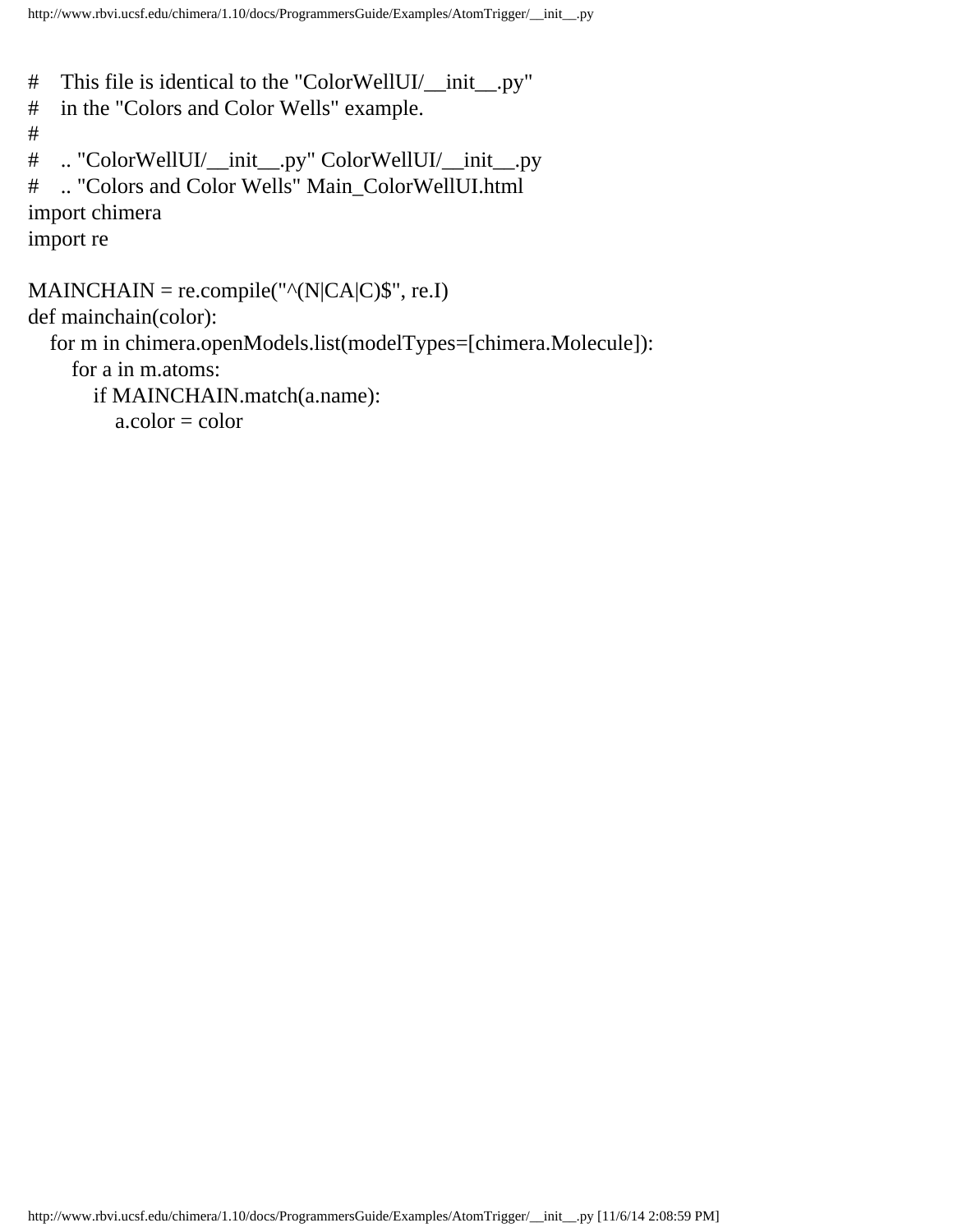- # The code here is very similar to the code in "Colors
- # and Color Wells" and only differences from that code
- # will be described.
- #

# .. "Colors and Color Wells" Main\_ColorWellUI.html

import os import Tkinter

import chimera from chimera.baseDialog import ModelessDialog from chimera.tkoptions import ColorOption import ColorWellUI

class ColorWellDialog(ModelessDialog):

title = 'Set Backbone Color'

```
 # Need to override '__init__' to initialize our extra state.
def \__init\__(self, *args, **kw):
```
- # Whereas in the "Colors and Color Wells" example 'coloropt'
- # was a local variable, here the 'coloropt' variable is stored
- # in the instance because the trigger handler (which has access
- # to the instance) needs to update the color well contained in
- # the ColorOption. A new variable, 'handlerId', is created to
- # keep track of whether a handler is currently registered. The
- # handler is only created when needed. See 'map' and 'unmap'
- # below. (Note that the instance variables must be set before
- # calling the base \_\_init\_\_ method since the dialog may be mapped
- # during initialization, depending on which window system is used.)
- #

# .. "Colors and Color Wells" Main\_ColorWellUI.html

self.colorOpt = None

 $self.handlerId = None$ 

```
 # Call the parent-class '__init__'.
apply(ModelessDialog. init , (self.) + args, kw)
```
def fillInUI(self, master):

 # Save ColorOption in instance. self.coloropt = ColorOption(master, 0, 'Backbone Color', None, self.\_setBackboneColor, balloon='Protein backbone color')

```
 self._updateBackboneColor()
```

```
 def _updateBackboneColor(self):
   for m in chimera.openModels.list(modelTypes=[chimera.Molecule]):
      for a in m.atoms:
        if ColorWellUI.MAINCHAIN.match(a.name):
          try:
             if a.color != theColor:
               self.coloropt.setMultiple()
```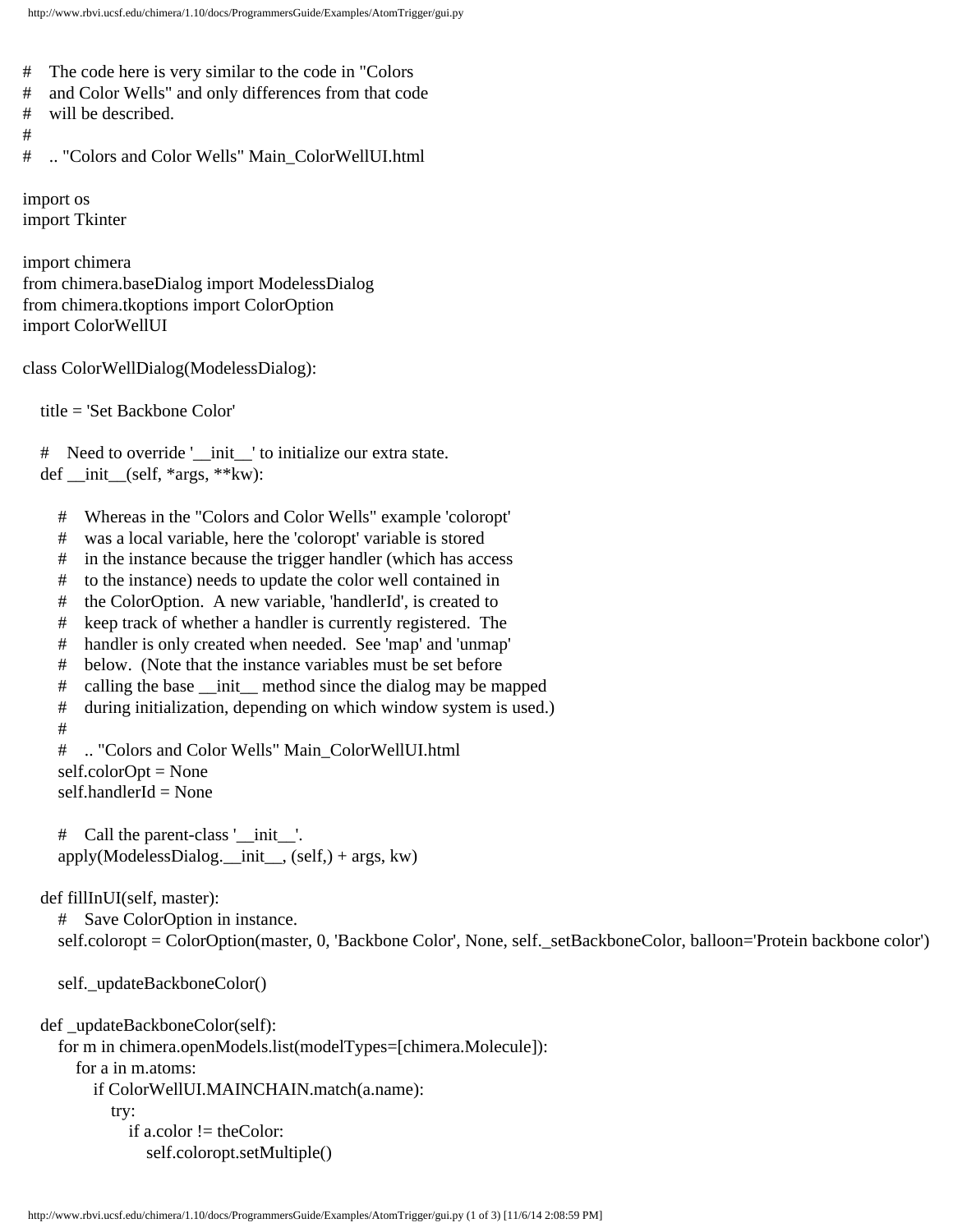return except NameError:  $theColor = a-color$ 

### try:

 self.coloropt.set(theColor) except NameError: self.coloropt.set(None)

 def \_setBackboneColor(self, coloroption): ColorWellUI.mainchain(coloroption.get())

- # Register a trigger handler to monitor changes in the
- # backbone atom list when we're make visible. We ignore
- # the event argument.

def map(self, \*ignore):

- # Synchronize with well color.
- self.\_updateBackboneColor()
- # If no handler is currently registered, register one.

## if self.handlerId is None:

- # Registration occurs when the 'chimera.triggers' object
- # is requested to add a handler. \*Registration requires
- # three arguments\*:
- # the name of the trigger,
- # the handler function to be invoked when the
- # trigger fires, and
- # an additional argument to be passed to the handler
- # function when it is invoked.
- # In this case, the trigger name is the same as the name
- # of the class of objects being monitored, "Atom".
- # The handler function is '\_handler', defined below.
- # And the additional argument is empty (None) -- it could
- # have been the ColorOption instance ('coloropt') but that
- # is accessible via the instance. The return value from
- # the registration is a unique handler identifier for
- # the handler/argument combination. This identifier is
- # required for deregistering the handler.
- #
- # \*The handler function is always invoked by the trigger
- # with three arguments\*:
- # the name of the trigger,
- # the additional argument passed in at registration # time, and
- # an instance with three attributes
- # created: set of created objects
- # deleted: set of deleted objects
- # modified: set of modified objects
- # Note that with a newly opened model, objects will just
- # appear in both the 'created' set and not in the 'modified'
- # set, even though the newly created objects will normally have
- # various of their default attributes modified by later
- # code sections.

self.handlerId = chimera.triggers.addHandler('Atom', self.\_handler, None)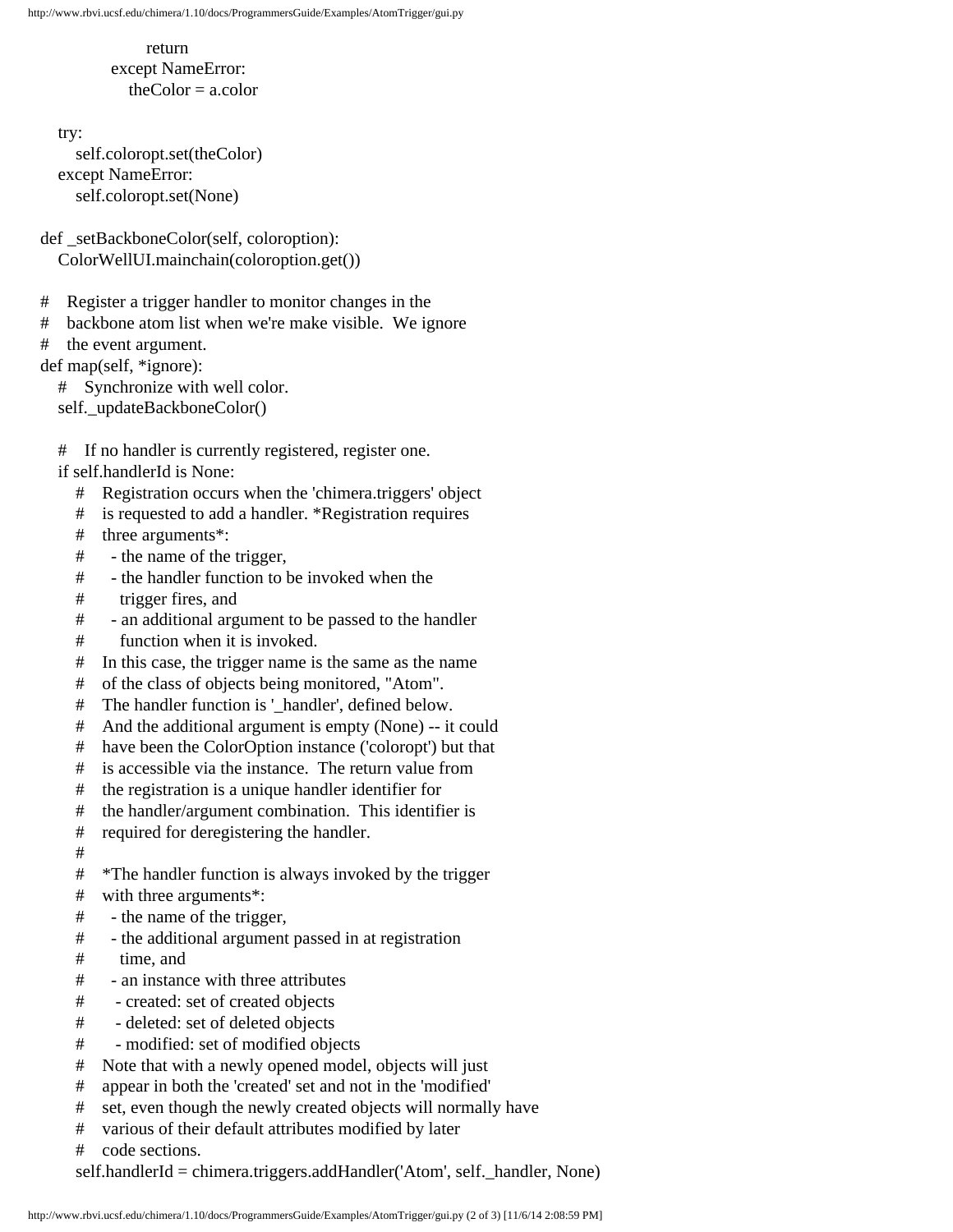- # The '\_handler' function is the trigger handler invoked when
- # attributes of 'Atom' instances change.
- def \_handler(self, trigger, additional, atomChanges):
	- # Check through modified atoms for backbone atoms.
	- for a in atomChanges.modified:
		- # If any of the changed atoms is a backbone atom, call
		- # '\_updateBackboneColor' to synchronize the well color
		- # with backbone atom colors.
		- if ColorWellUI.MAINCHAIN.match(a.name): self.\_updateBackboneColor() return
- # 'unmap' is called when the dialog disappears. We ignore the
- # event argument.

def unmap(self, \*ignore):

- # Check whether a handler is currently registered (\*i.e.\*, the
- # handler identifier, 'handlerId', is not 'None') and

# deregister it if necessary.

if self.handlerId is not None:

- # Deregistration requires two arguments: the name of the
- # trigger and the unique handler identifier returned by

# the registration call.

chimera.triggers.deleteHandler('Atom', self.handlerId)

- # Set the unique handler identifier to 'None' to indicate
- # that no handler is currently registered. self.handlerId = None
- # Define the module variable 'dialog', which tracks the dialog instance.
- # It is initialized to 'None', and is assigned a usable value when the
- # dialog is created.

 $dialog = None$ 

- # Define 'showColorWellUI', which is invoked when the Chimera
- # toolbar button is pressed.

def showColorWellUI():

global dialog

 if dialog is not None: dialog.enter() return

 $dialog = ColorWellDialog()$ 

```
dir, file = \sigmas.path.split(\epsilon file )
icon = os.path.join(dir, 'AtomTrigger.tiff')
chimera.tkgui.app.toolbar.add(icon, showColorWellUI, 'Set Main Chain Color', None)
```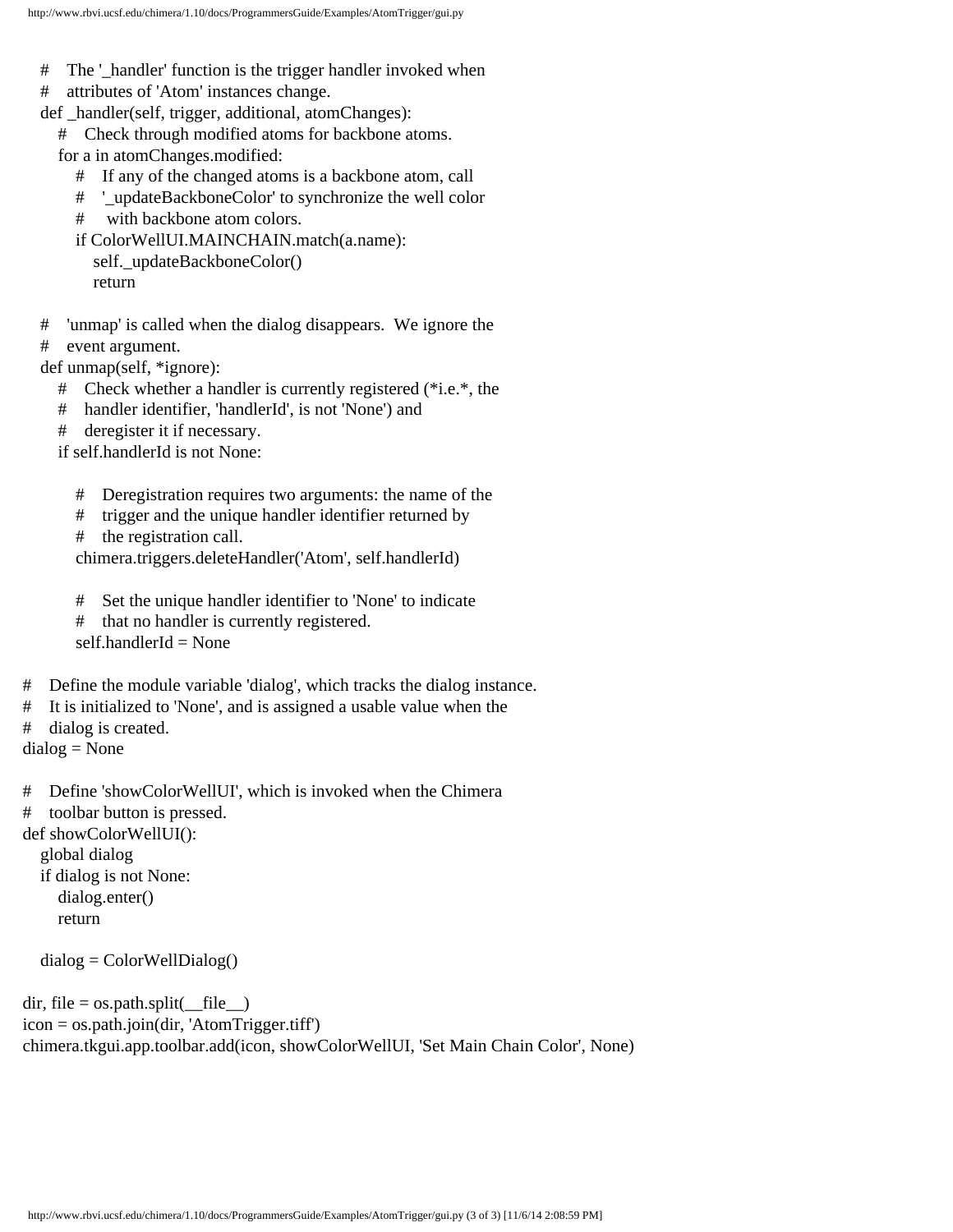# **OSL**

OSL stands for Object Selection Language. The OSL is a syntax for choosing Selectables. For example, ":51@ca" is an OSL string that refers to residue 51, atom CA of all molecules. "@/color=red" refers to all red vertices (usually atoms) of all models. Further information about the OSL can be found [here.](#page-144-0)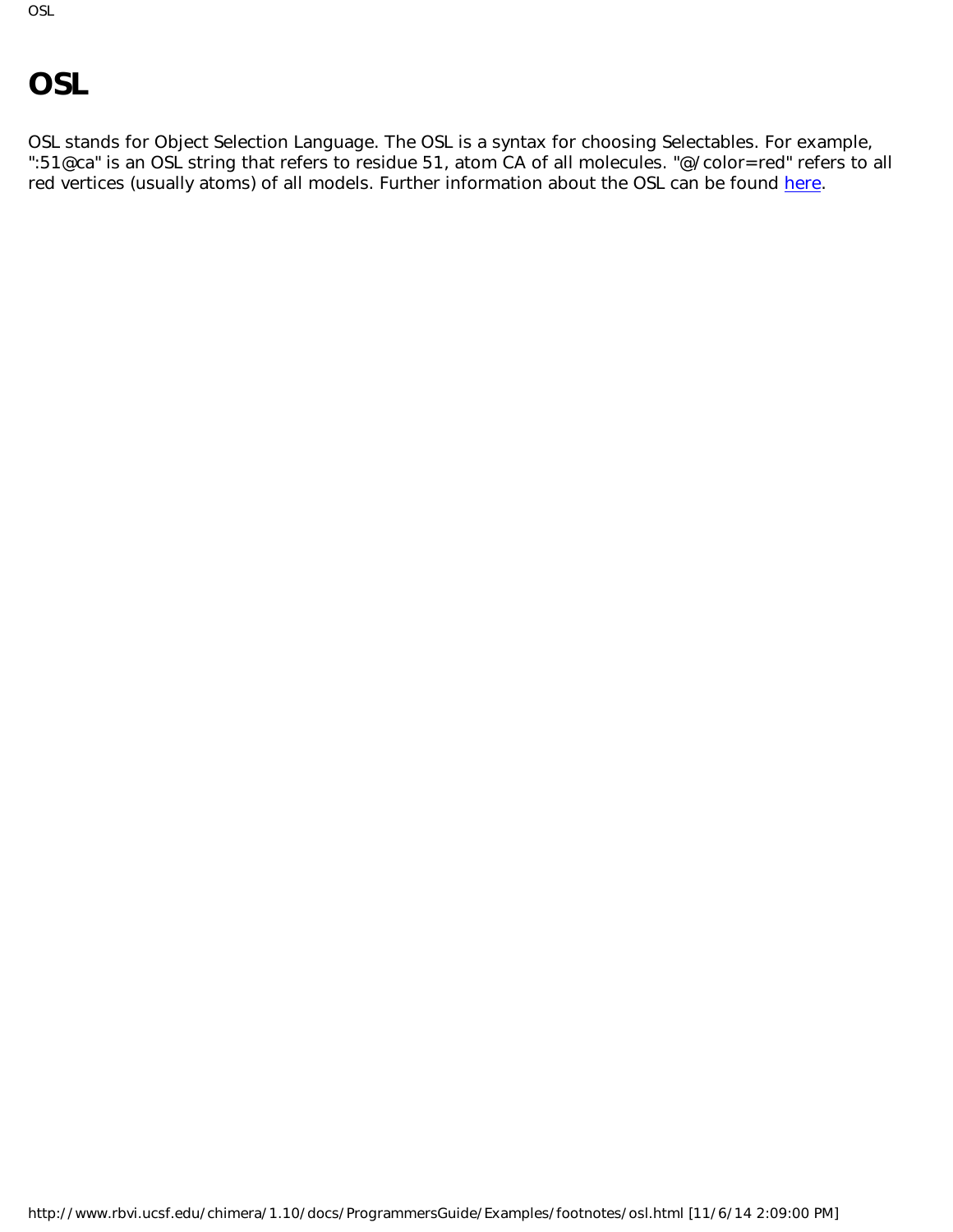## <span id="page-144-0"></span>**Object Selection Language syntax**

The OSL is a syntax for choosing Selectables. There are four generic types of Selectables: graphs, subgraphs, vertices, and edges. In a molecular model, these correspond to the entire molecule, the residues, atoms, and bonds. For a non-molecular model, the only relevant Selectable type, graph, corresponds to the entire model.

The OSL is almost exactly the same as the Midas atom specification syntax as implemented in the Chimera Midas emulator. A detailed description of that syntax can be found [here](http://www.rbvi.ucsf.edu/chimera/1.10/docs/UsersGuide/midas/atom_spec.html). There are three features found in Midas atom specifiers that are not found in the OSL. They are:

- 1. Current selection synonyms ("selected", "sel", **etc** .).
- 2. Zones (*e.g*"z<5")
- 3. Intersections (the & symbol)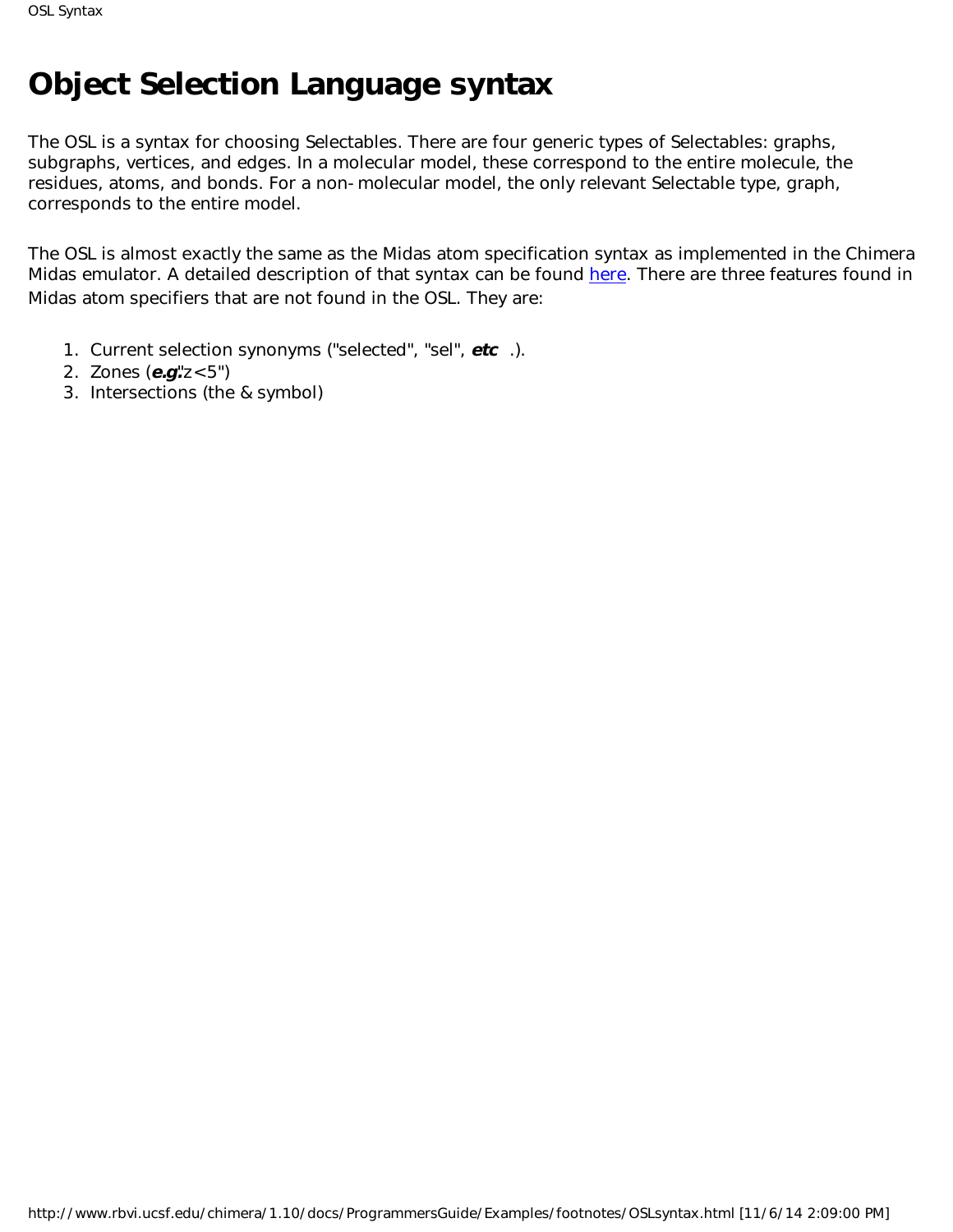# Import the standard modules used in this example. import re

# Import the Chimera modules used in this example. import chimera from chimera import selection

# Define a function that will select protein backbone atoms in the

# main Chimera graphics window

def selBackbone(op=None):

- # Define a regular expression for matching the names of protein backbone
- # atoms (we do not include the carbonyl oxygens because they tend to
- # clutter up the graphics display without adding much information).

 $MAINCHAIN = re.compile("^(N|CA|C)\$ ", re.I)

- # The 'list' method of chimera.openModels will return a list of
- # currently open models, and takes several optional keyword arguments
- # to restrict this list to models matching certain criteria.
- # When called with no arguments, this method will
- # return a list of all visible models, essentially models that
- # were created by the user. Internally managed ('hidden') models,
- # such as the distance monitor pseudobondgroup, do not show up in this
- # list. A list of hidden models can be obtained by setting the
- # optional keyword argument 'hidden' to True.
- # The 'all' argument (True/False) can be used to return a list of all open models
- # (including both hidden and visible). Other optional arguments include:
- # 'id' and 'subid', which restrict the returned list to models with the given
- # id and subid, respectively, while 'modelTypes' (a list of model types,
- # i.e. '[chimera.Molecule]') will restrict the returned list to models

# of a particular type.

 $bbAtoms = []$ 

for m in chimera.openModels.list(modelTypes=[chimera.Molecule]):

for a in m.atoms:

if MAINCHAIN.match(a.name):

bbAtoms.append(a)

- # Create a selection instance that we can use to hold the protein
- # backbone atoms. We could have added the atoms one by one to the
- # selection while we were in the above loop, but it is more efficient
- # to add items in bulk to selections if possible.

backboneSel = selection.ItemizedSelection()

backboneSel.add(bbAtoms)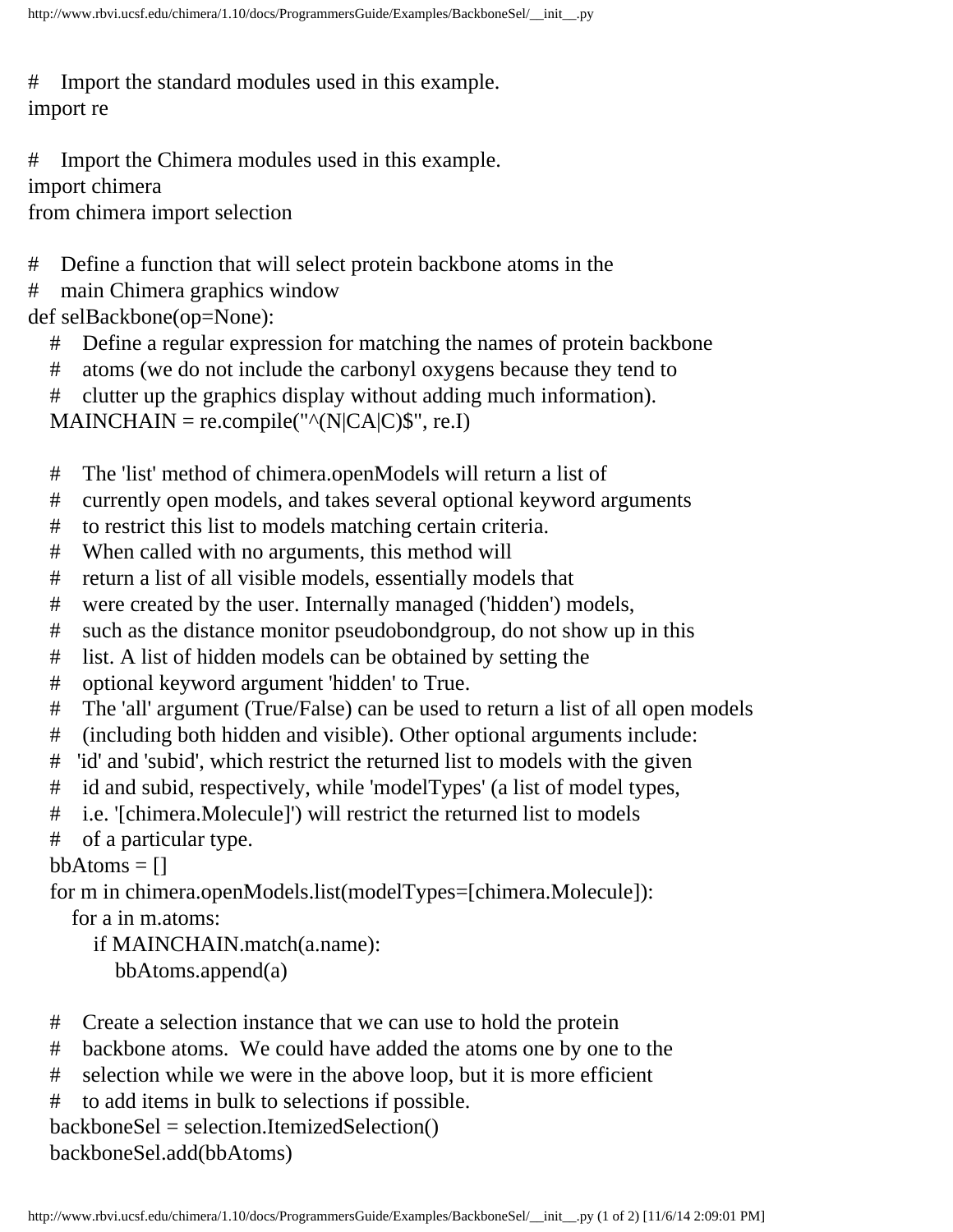- # Add the connecting bonds to the selection. The 'addImplied' method
- # of Selection adds bonds if both bond endpoint atoms are in the
- # selection, and adds atoms if any of the atom's bonds are in the
- # selection. We use that method here to add the connecting bonds.

backboneSel.addImplied()

- # Change the selection in the main Chimera window in the manner
- # indicated by this function's 'op' keyword argument. If op is
- # 'None', then use whatever method is indicated by the 'Selection Mode'
- # item in Chimera's Select menu. Otherwise, op should
- # be one of: 'selection.REPLACE', 'selection.INTERSECT',
- # 'selection.EXTEND' or 'selection.REMOVE'.
- # 'REPLACE' causes the Chimera selection to be replaced with # 'backboneSel'.
- # 'INTERSECT' causes the Chimera selecion to be intersected
- # with 'backboneSel'.
- # 'EXTEND' causes 'backboneSel' to be appended to the Chimera # selection.
- # 'REMOVE' causes 'backboneSel' to be unselected in the
- # Chimera window.
- if op is None:

chimera.tkgui.selectionOperation(backboneSel)

else:

selection.mergeCurrent(op, backboneSel)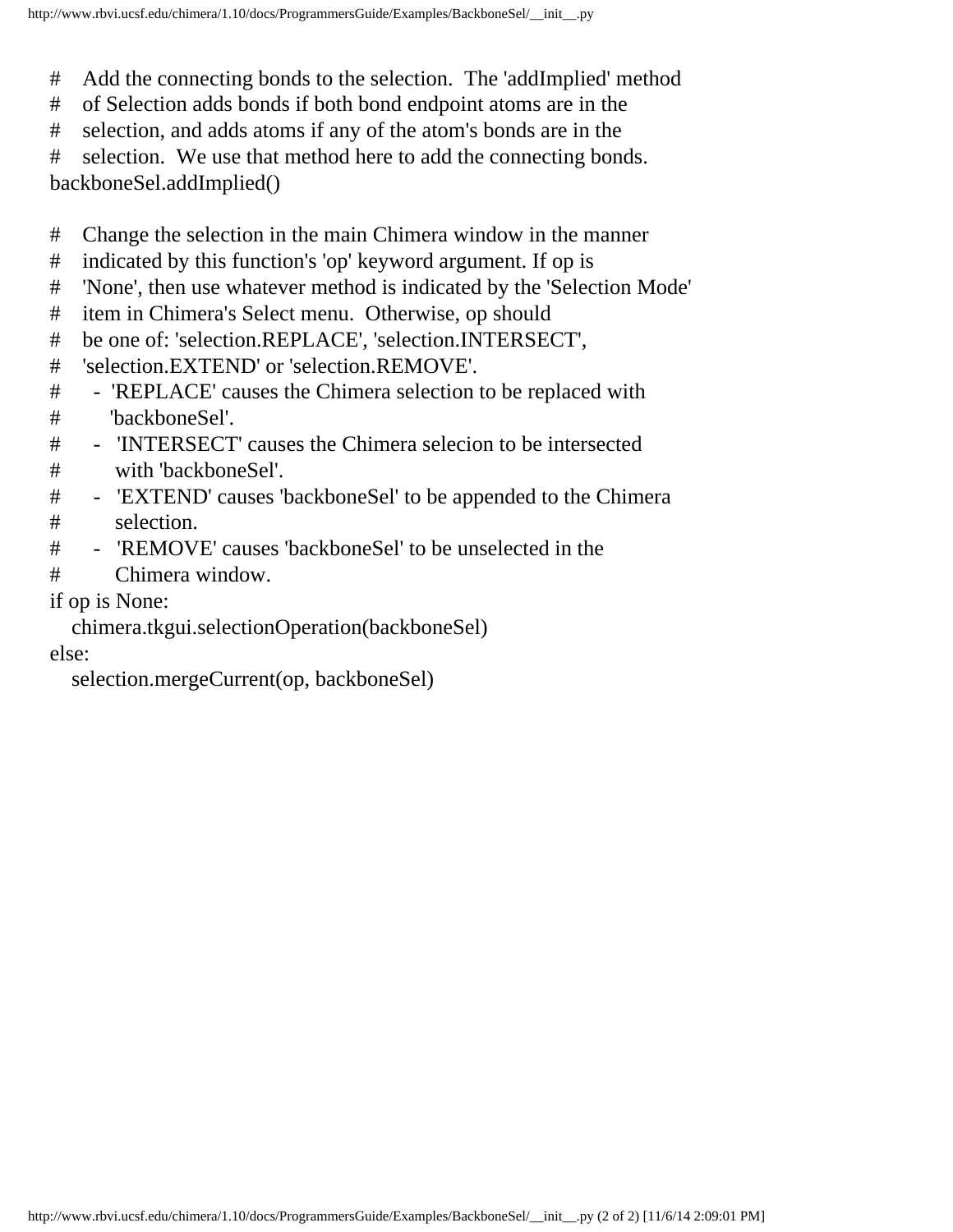## **The Selection Manager**

Some extensions may identify sets of Selectables that it would be useful for other extensions to be able to identify, or for the user to select from the Selection menu. For example, the ChemGroup extension identifies chemical entities such as aromatic rings. It is useful to allow other extensions (and the user) to also pick out these entities without replicating the ChemGroup code. This is accomplished by registering selections with the Chimera selection manager.

The Chimera selection manager is defined in chimera.selection.manager. Selections are registered with the selection manager as strings (either Python code or [OSL strings](#page-144-0)) and are made available in the Chimera Selection menu. Selections can (only) be retrieved from the selection manager en masse as a dictionary organized in the same fashion as the Selection menu. The keys in the dictionary are the same as the menu labels, and the values are either a 2-tuple of the registered selection string and a help description, or a dictionary introducing a submenu which is organized the same as the main dictionary. The selectionFromText method of the selection manager converts a registered selection string into the appropriate Selection subclass.

chimera.selection.manager also defines the **CodeItemizedSelection** class, which is similar to the **CodeSelection** class described above, except that the code is given an empty ItemizedSelection to fill in instead of functions to apply.

The Python strings registered with the selection manager are expected to be useable in conjunction with **CodeItemizedSelection**s.

**This example is not yet finished. Sorry!**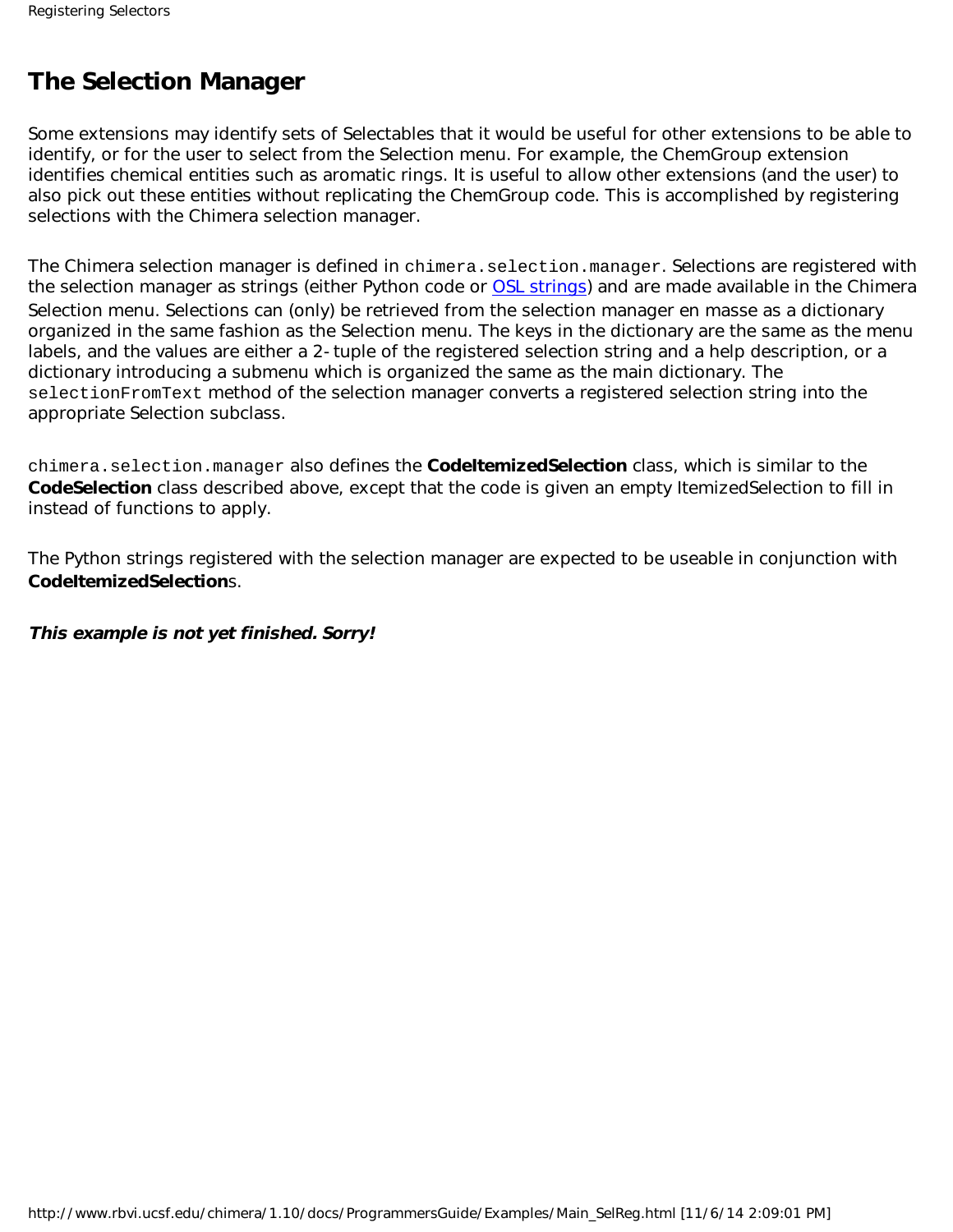# Class 'CountAtoms' assigns two attributes, "numAtoms" and "numHetatms",

```
# to a molecule by exporting the molecule as a PDB file and running
```
# the "grep" program twice. The "grep" invocations are run in the

# background so that Chimera stays interactive while they execute.

```
class CountAtoms:
```
# The constructor sets up a temporary file for the PDB output,

```
 # and a Chimera task instance for showing progress to the user.
```
def \_\_init (self, m, grepPath):

- # Generate a temporary file name for PDB file.
- # We use Chimera's 'osTemporaryFile' function
- # because it automatically deletes the file when
- # Chimera exits.

```
 import OpenSave
 self.pdbFile = OpenSave.osTemporaryFile(suffix=".pdb", prefix="rg")
 self.outFile = OpenSave.osTemporaryFile(suffix=".out", prefix="rg")
```
 # Write molecule in to temporary file in PDB format. self.molecule = m import Midas Midas.write([m], None, self.pdbFile)

```
 # Set up a task instance for showing user our status.
 from chimera import tasks
 self.task = tasks.Task("atom count for %s" % m.name, self.cancelCB)
```

```
 # Start by counting the ATOM records first.
 self.countAtoms()
```
 # 'cancelCB' is called when user cancels via the task panel def cancelCB(self): self.molecule = None

```
 # 'countAtoms' uses "grep" to count the number of ATOM records.
 def countAtoms(self):
```

```
 from chimera import SubprocessMonitor as SM
self.outF = open(self.outFile, "w") self.subproc = SM.Popen([ grepPath, "-c", "^ATOM", self.pdbFile ], stdout=self.outF)
 SM.monitor("count ATOMs", self.subproc, task=self.task, afterCB=self._countAtomsCB)
```
# '\_countAtomsCB' is the callback invoked when the subprocess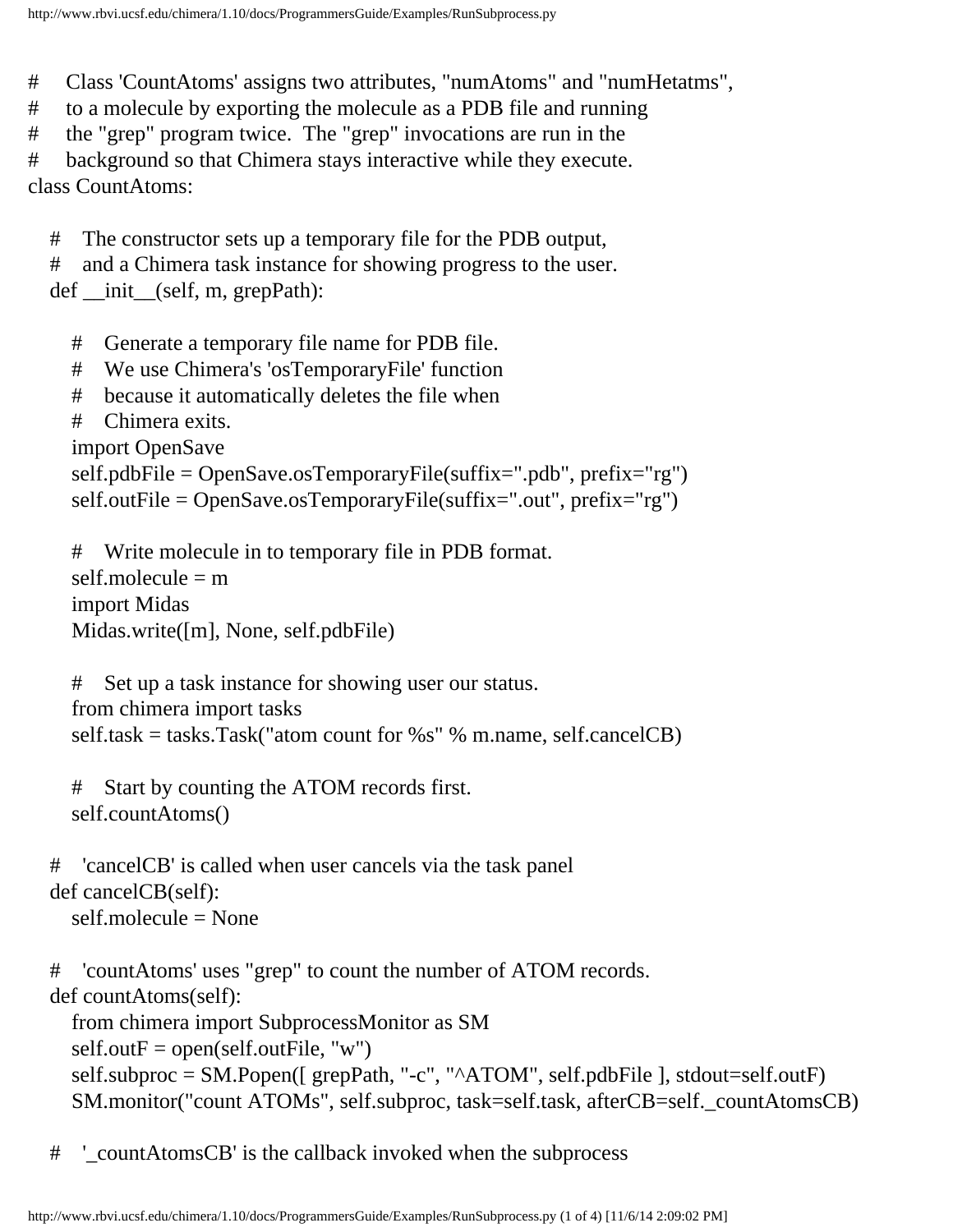```
 # started by 'countAtoms' completes.
def countAtomsCB(self, aborted):
```

```
 # Always close the open file created earlier
 self.outF.close()
```
# If user canceled the task, do not continue processing.

if aborted or self.molecule is None:

```
 self.finished()
 return
```

```
 # Make sure the process exited normally.
```

```
if self.subproc.returncode != 0 and self.subproc.returncode != 1:
   self.task.updateStatus("ATOM count failed")
   self.finished()
   return
```
# Process exited normally, so the count is in the output file.

# The error checking code (in case the output is not a number)

```
 # is omitted to keep this example simple.
```

```
f = open(self.outFile)data = f.read() f.close()
 self.molecule.numAtoms = int(data)
```

```
 # Start counting the HETATM records
 self.countHetatms()
```

```
 # 'countHetatms' uses "grep" to count the number of HETATM records.
 def countHetatms(self):
```
 from chimera import SubprocessMonitor as SM  $self.outF = open(self.outFile, "w")$  self.subproc = SM.Popen([ grepPath, "-c", "^HETATM", self.pdbFile ], stdout=self.outF) SM.monitor("count HETATMs", self.subproc, task=self.task, afterCB=self.\_countHetatmsCB)

 # '\_countHetatmsCB' is the callback invoked when the subprocess # started by 'countHetatms' completes.

def \_countHetatmsCB(self, aborted):

 # Always close the open file created earlier self.outF.close()

# If user canceled the task, do not continue processing.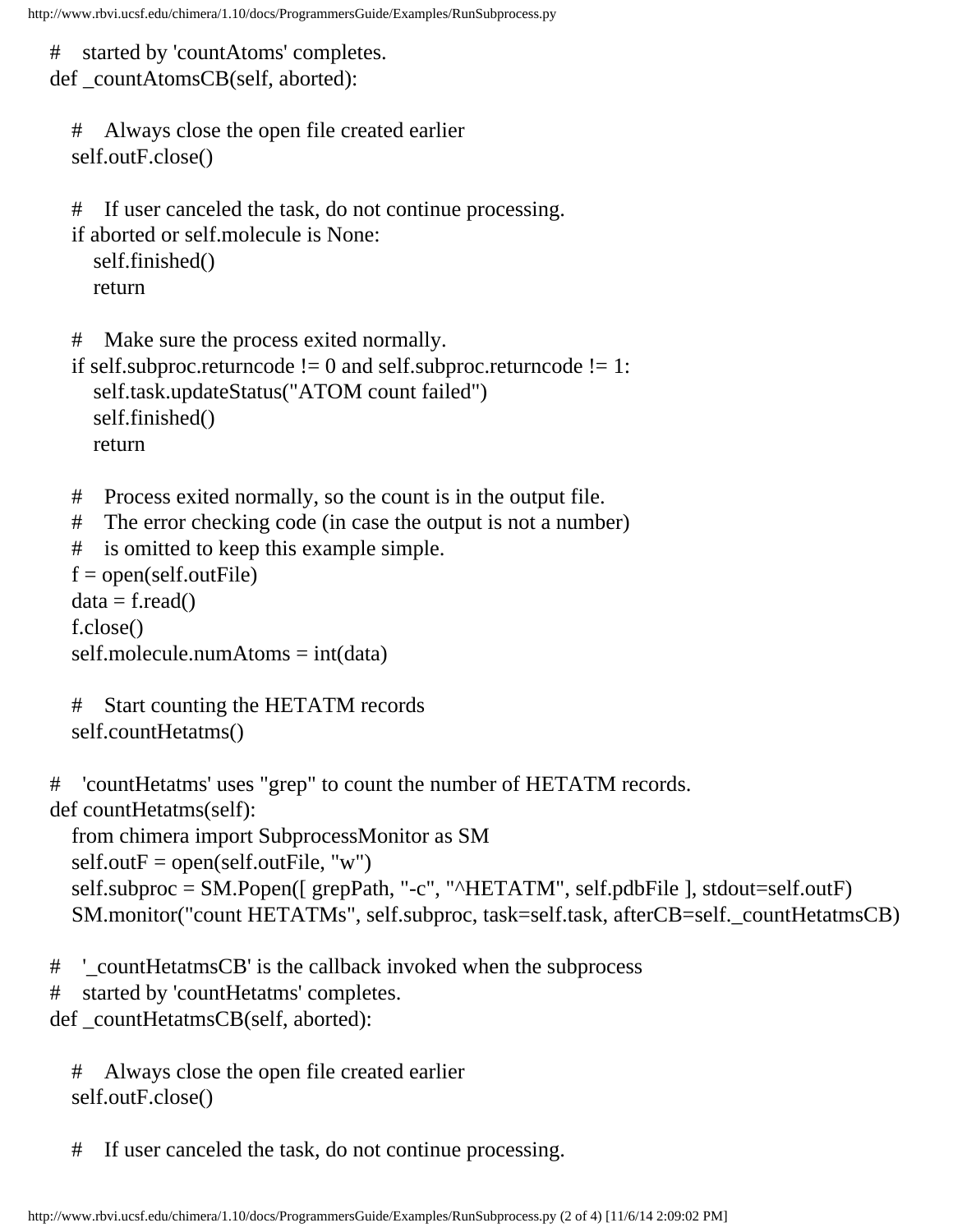```
http://www.rbvi.ucsf.edu/chimera/1.10/docs/ProgrammersGuide/Examples/RunSubprocess.py
```

```
 if aborted or self.molecule is None:
   self.finished()
   return
```

```
 # Make sure the process exited normally.
```

```
if self.subproc.returncode != 0 and self.subproc.returncode != 1:
   self.task.updateStatus("HETATM count failed")
   self.finished()
   return
```
# Process exited normally, so the count is in the output file.

# The error checking code (in case the output is not a number)

# is omitted to keep this example simple.

```
f = open(self.outFile)data = f.read() f.close()
 self.molecule.numHetatms = int(data)
```

```
 # No more processing needs to be done.
 self.finished()
```

```
 # 'finished' is called to clean house.
 def finished(self):
```
- # Temporary files will be removed when Chimera exits, but
- # may be removed here to minimize their lifetime on disk.
- # The task instance must be notified so that it is labeled

# completed in the task panel.

self.task.finished()

```
 # Set instance variables to None to release references.
self. task = None self.molecule = None
 self.subproc = None
```

```
# Below is the main program. First, we find the path to
# the "grep" program. Then, we run CountAtoms for each molecule.
from CGLutil import findExecutable
grepPath = findExecutable.findExecutable("grep")
if grepPath is None:
   from chimera import NonChimeraError
   raise NonChimeraError("Cannot find path to grep")
```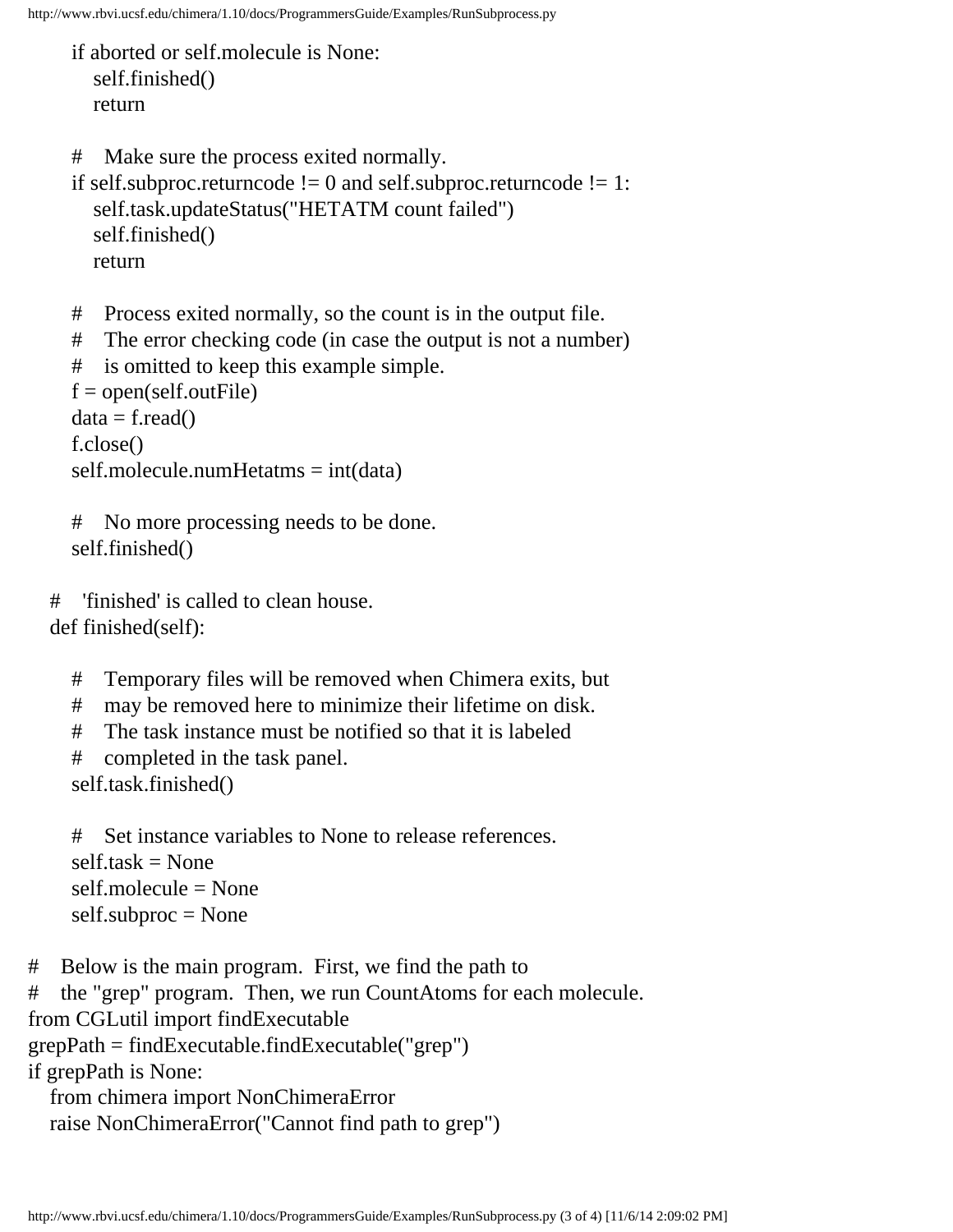http://www.rbvi.ucsf.edu/chimera/1.10/docs/ProgrammersGuide/Examples/RunSubprocess.py

# Add "numAtoms" and "numHetatms" attributes to all open molecules. import chimera from chimera import Molecule for m in chimera.openModels.list(modelTypes=[Molecule]): CountAtoms(m, grepPath)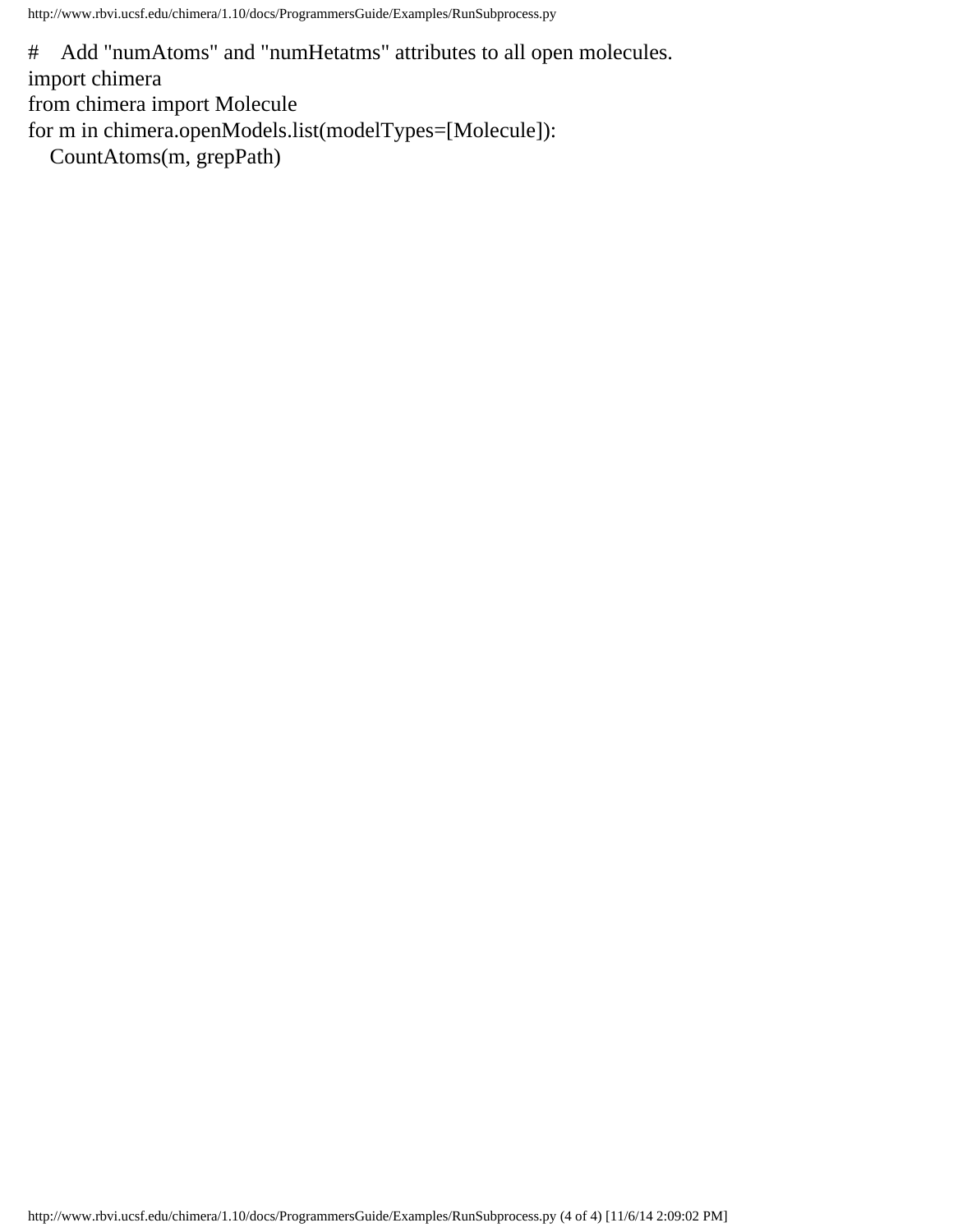# Function 'createWater' creates a water molecule. def createWater():

# Import the object that tracks open models and several

# classes from the 'chimera' module.

from chimera import openModels, Molecule, Element, Coord

```
 # Create an instance of a Molecule
```

```
m = \text{Molecule}()
```
# Molecule contains residues. For our example, we will

# create a single residue of HOH. The four arguments are:

# the residue type, chain identifier, sequence number and

# insertion code. Note that a residue is created as part

# of a particular molecule.

```
r = m.newResidue("HOH", " ", 1, "")
```
# Now we create the atoms. The newAtom function arguments

# are the atom name and its element type, which must be

# an instance of Element. You can create an Element

# instance from either its name or atomic number.

atomO = m.newAtom("O", Element("O"))

 $atomH1 = m.newAtom("H1", Element(1))$ 

atomH2 = m.newAtom("H2", Element("H"))

 # Set the coordinates for the atoms so that they can be displayed. from math import radians, sin, cos  $bondLength = 0.95718$ angle = radians $(104.474)$  atomO.setCoord(Coord(0, 0, 0)) atomH1.setCoord(Coord(bondLength, 0, 0)) atomH2.setCoord(Coord(bondLength \* cos(angle), bondLength \* sin(angle), 0))

 # Next, we add the atoms into the residue. r.addAtom(atomO) r.addAtom(atomH1) r.addAtom(atomH2)

 # Next, we create the bonds between the atoms. m.newBond(atomO, atomH1) m.newBond(atomO, atomH2)